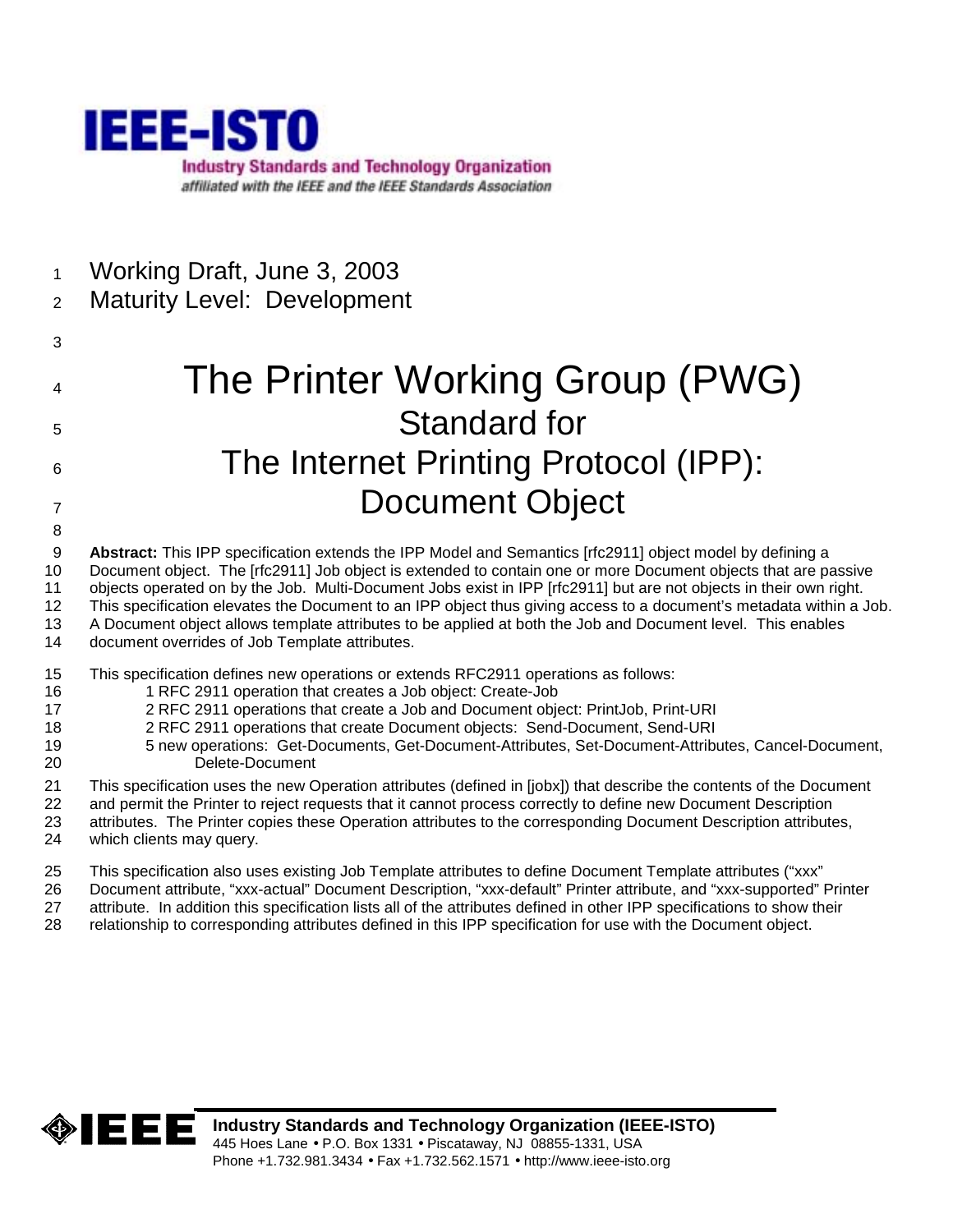#### Page 2 of 87 **PWG Working Draft of a Candidate Standard for the IPP Document Object, version 6/3/03**

- 29 The purpose for specifying the Document object is so that the print industry can have a common semantic
- 30 specification for use in IPP, the PWG Semantic Model, the PWG Print Service Interface (PSI) project, and the Free<br>31 Standards Group Job Ticket API which all have a Document obiect.
- Standards Group Job Ticket API which all have a Document object.

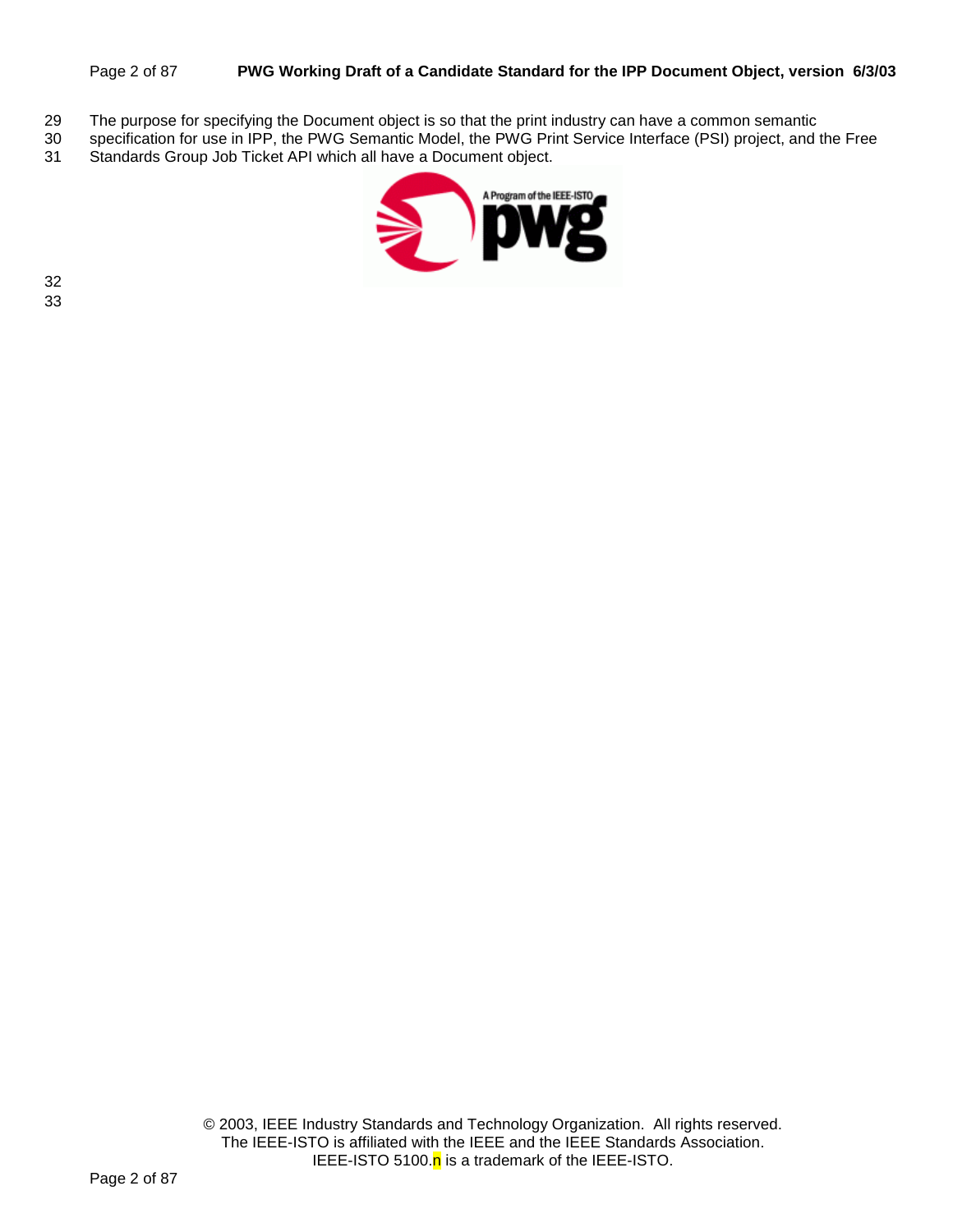| 33       |                                                                                                                                                                                                                                |
|----------|--------------------------------------------------------------------------------------------------------------------------------------------------------------------------------------------------------------------------------|
| 34       | Working Draft, June 3, 2003                                                                                                                                                                                                    |
| 35       | The Printer Working Group (PWG)                                                                                                                                                                                                |
| 36       | <b>Standard for</b>                                                                                                                                                                                                            |
| 37       | The Internet Printing Protocol (IPP):                                                                                                                                                                                          |
| 38       | <b>Document Object</b>                                                                                                                                                                                                         |
| 39<br>40 |                                                                                                                                                                                                                                |
| 41       | This version of the PWG Proposed Standard is available electronically at:                                                                                                                                                      |
| 42<br>43 | ftp://ftp.pwg.org/pub/pwg/ipp/new_DOC/wd-ippdoc20030530.pdf, .doc, .rtf                                                                                                                                                        |
| 44       | This document is a Working Draft for an IEEE-ISTO PWG Candidate Standard. For a definition of a "PWG                                                                                                                           |
| 45       | Candidate Standard" and its transition to a "PWG Standard", see: ftp://ftp.pwg.org/pub/pwg/general/pwg-                                                                                                                        |
| 46       | process.pdf. After approval by the PWG (by a Last Call) to transition a PWG Working Draft to a PWG Candidate                                                                                                                   |
| 47<br>48 | Standard, the resulting PWG Candidate Standard will be available electronically at: ftp://ftp.pwg.org/pub/pwg/cs/.<br>After approval by the PWG (by a Last Call) to transition a PWG Candidate Standard to a PWG Standard, the |

49 resulting PWG Standard will be available electronically at: ftp://ftp.pwg.org/pub/pwg/standards/.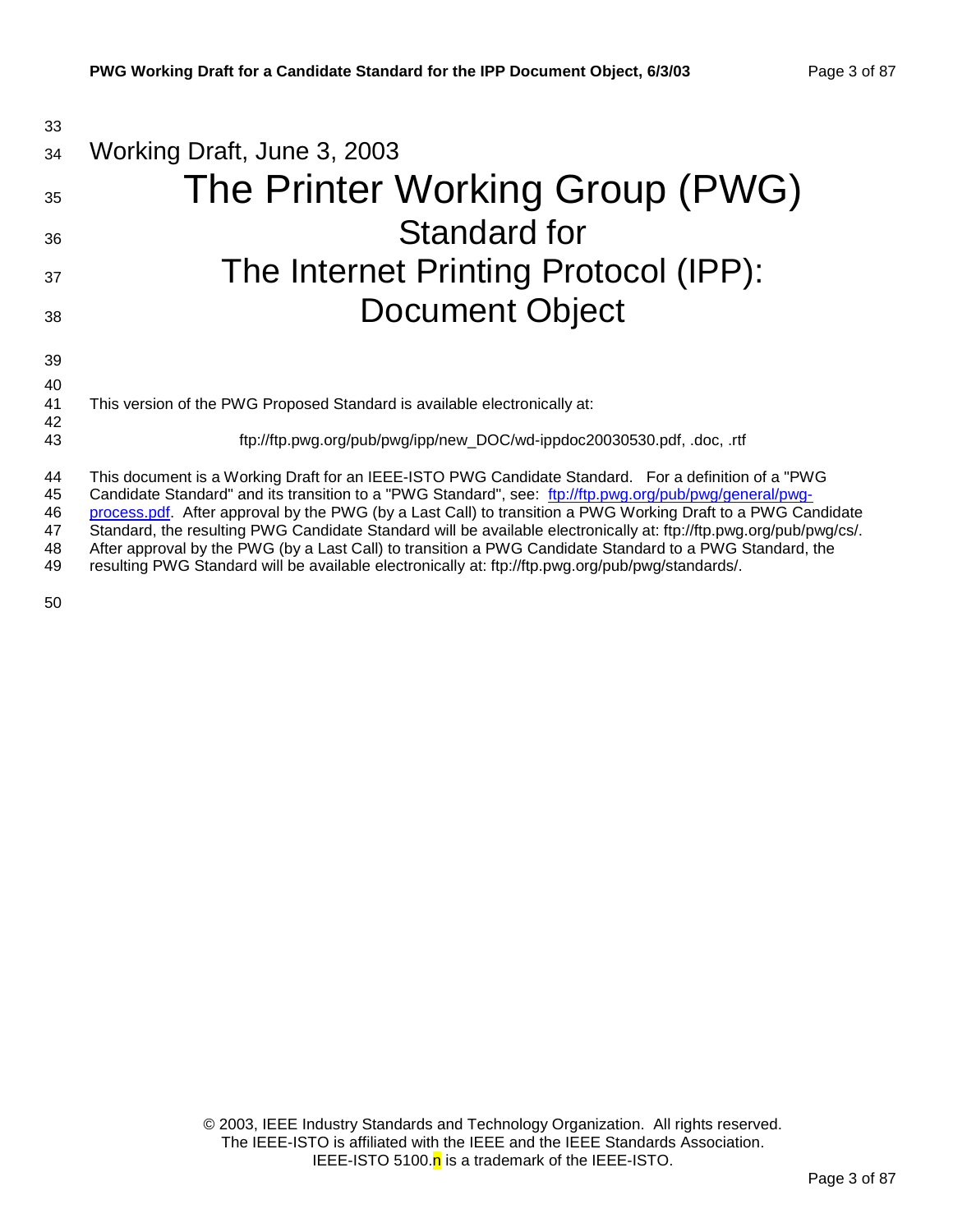#### Page 4 of 87 **PWG Working Draft of a Candidate Standard for the IPP Document Object, version 6/3/03**

### 50 **Copyright (C) 2003, IEEE ISTO. All rights reserved.**

51 This document may be copied and furnished to others, and derivative works that comment on, or otherwise explain it

52 or assist in its implementation may be prepared, copied, published and distributed, in whole or in part, without

53 restriction of any kind, provided that the above copyright notice, this paragraph and the title of the Document as 54 referenced below are included on all such copies and derivative works. However, this document itself may not be

55 modified in any way, such as by removing the copyright notice or references to the IEEE-ISTO and the Printer

56 Working Group, a program of the IEEE-ISTO.

57 Title: The Printer Working Group Standard for the Internet Printing Protocol (IPP): Document Object

58 The IEEE-ISTO and the Printer Working Group DISCLAIM ANY AND ALL WARRANTIES, WHETHER EXPRESS 59 OR IMPLIED INCLUDING (WITHOUT LIMITATION) ANY IMPLIED WARRANTIES OF MERCHANTABILITY OR 60 FITNESS FOR A PARTICULAR PURPOSE.

61 The Printer Working Group, a program of the IEEE-ISTO, reserves the right to make changes to the document 62 without further notice. The document may be updated, replaced or made obsolete by other documents at any time.

63 The IEEE-ISTO takes no position regarding the validity or scope of any intellectual property or other rights that might 64 be claimed to pertain to the implementation or use of the technology described in this document or the extent to 65 which any license under such rights might or might not be available; neither does it represent that it has made any 66 effort to identify any such rights.

67 The IEEE-ISTO invites any interested party to bring to its attention any copyrights, patents, or patent applications, or 68 other proprietary rights which may cover technology that may be required to implement the contents of this

69 document. The IEEE-ISTO and its programs shall not be responsible for identifying patents for which a license may 70 be required by a document and/or IEEE-ISTO Industry Group Standard or for conducting inquiries into the legal 71 validity or scope of those patents that are brought to its attention. Inquiries may be submitted to the IEEE-ISTO by e-

72 mail at:

73 ieee-isto@ieee.org.

74 The Printer Working Group acknowledges that the IEEE-ISTO (acting itself or through its designees) is, and shall at 75 all times, be the sole entity that may authorize the use of certification marks, trademarks, or other special 76 designations to indicate compliance with these materials.

77 Use of this document is wholly voluntary. The existence of this document does not imply that there are no other

78 ways to produce, test, measure, purchase, market, or provide other goods and services related to its scope.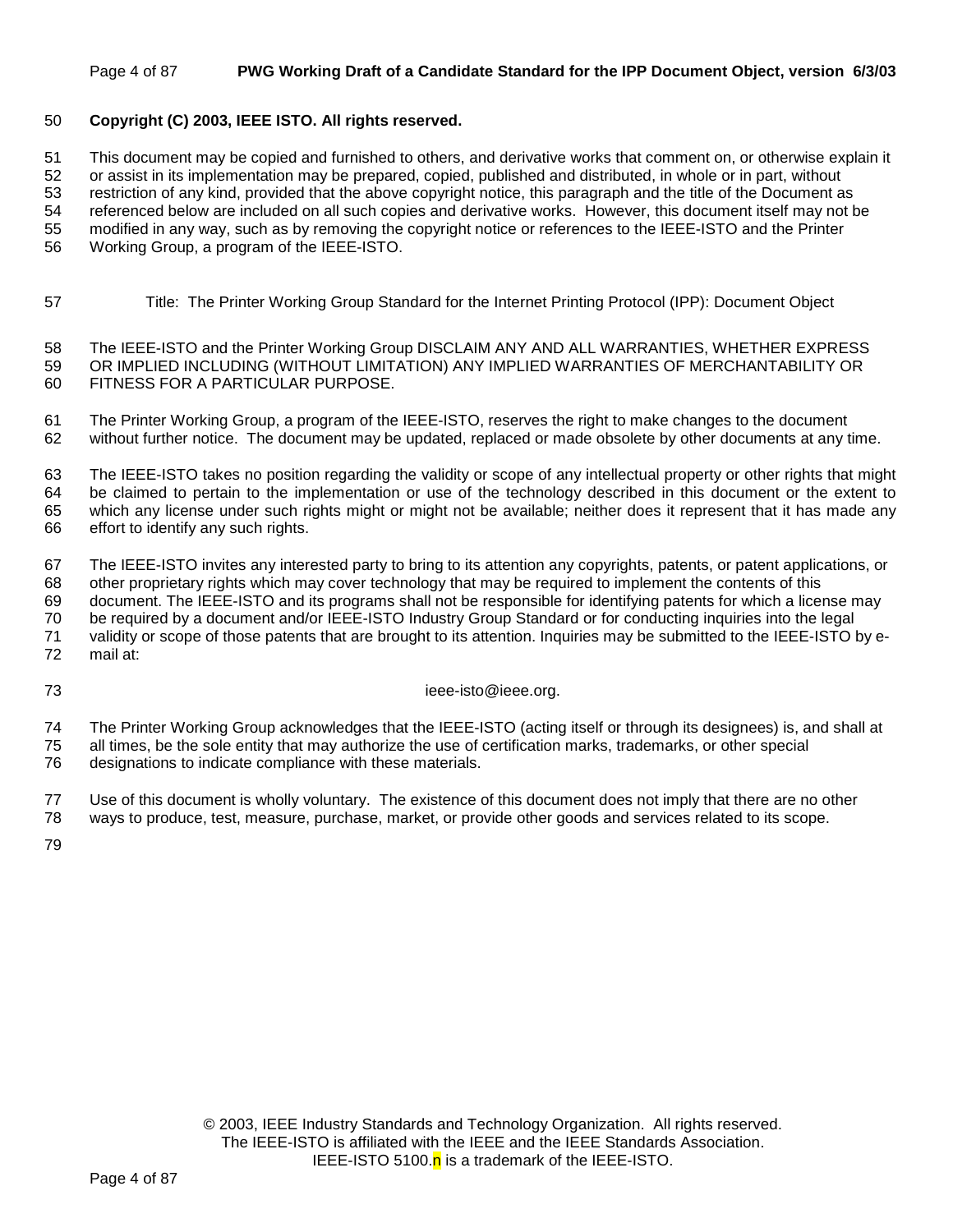### 79 **About the IEEE-ISTO**

80

81 The IEEE-ISTO is a not-for-profit corporation offering industry groups an innovative and flexible operational forum 82 and support services. The IEEE-ISTO provides a forum not only to develop standards, but also to facilitate activities 83 that support the implementation and acceptance of standards in the marketplace. The organization is affiliated with 84 the IEEE (http://www.ieee.org/) and the IEEE Standards Association (http://standards.ieee.org/). 85

86 For additional information regarding the IEEE-ISTO and its industry programs visit http://www.ieee-isto.org.

87 88

### 89 **About the IEEE-ISTO PWG**

90 The Printer Working Group (or PWG) is a Program of the IEEE Industry Standards and Technology Organization 91 (ISTO) with member organizations including printer manufacturers, print server developers, operating system 92 providers, network operating systems providers, network connectivity vendors, and print management application 93 developers. The group is chartered to make printers and the applications and operating systems supporting them 94 work together better. All references to the PWG in this document implicitly mean "The Printer Working Group, a 95 Program of the IEEE ISTO." In order to meet this objective, the PWG will document the results of their work as open 96 standards that define print related protocols, interfaces, procedures and conventions. Printer manufacturers and 97 vendors of printer related software will benefit from the interoperability provided by voluntary conformance to these 98 standards.

99 In general, a PWG standard is a specification that is stable, well understood, and is technically competent, has

- 100 multiple, independent and interoperable implementations with substantial operational experience, and enjoys 101 significant public support.
- 102 For additional information regarding the Printer Working Group visit: http://www.pwg.org
- 103 104
- 105 **Contact information:**
- 106 IPP Web Page: http://www.pwg.org/ipp/
- 107 IPP Mailing List: ipp@pwg.org
- 108 To subscribe to the ipp mailing list, send the following email:
- 109 1) send it to majordomo@pwg.org
- 110 2) leave the subject line blank
- 111 3) put the following two lines in the message body:
- 112 subscribe ipp
- 113 end

114 Implementers of this specification are encouraged to join the IPP Mailing List in order to participate in any 115 discussions of clarifications or review of registration proposals for additional names. Requests for additional 116 extensions, for inclusion in this specification, should be sent to the IPP Mailing list for consideration. In order to 117 reduce spam the mailing list rejects mail from non-subscribers, so you must subscribe to the mailing list in order to 118 send a question or comment to the mailing list.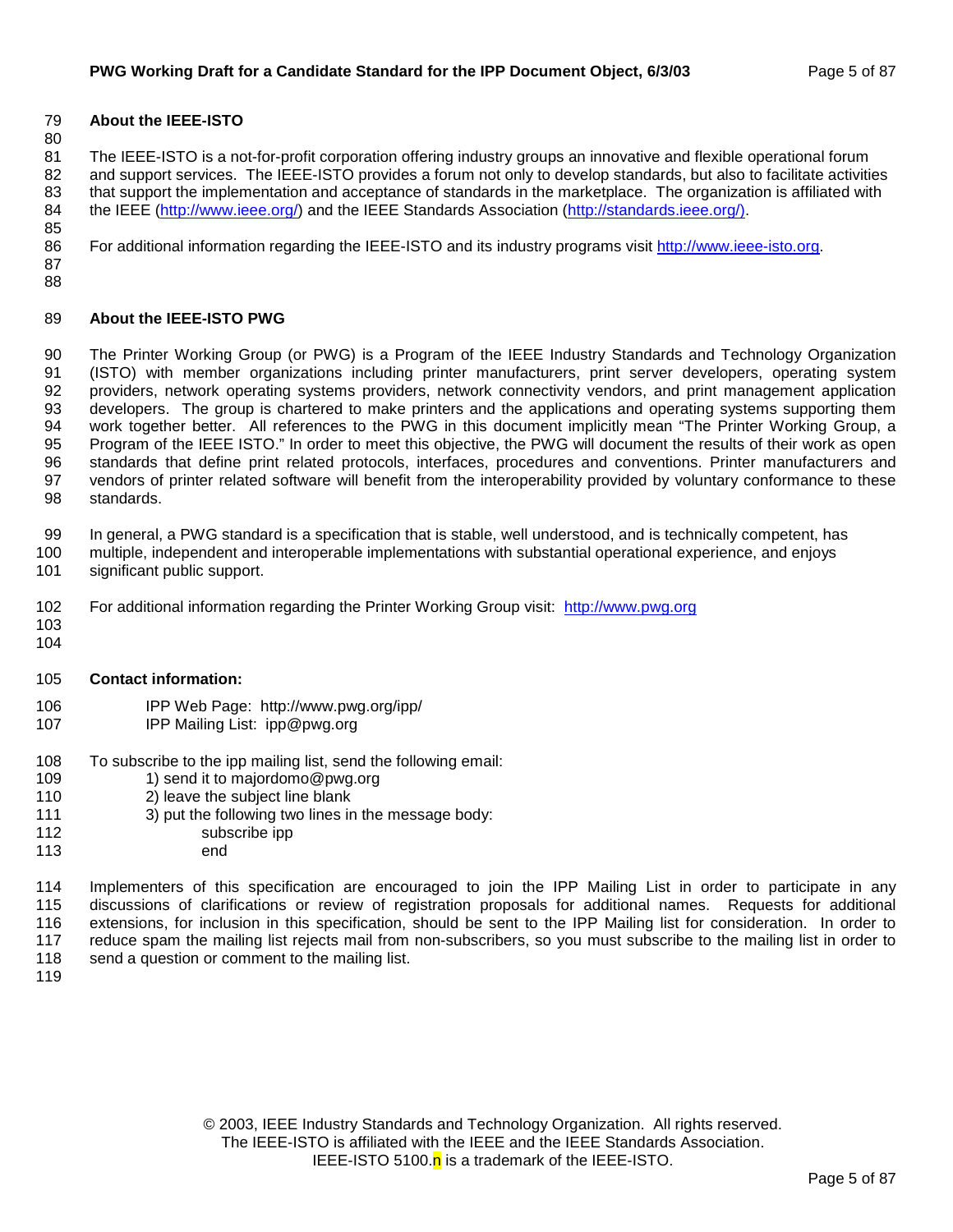# <sup>119</sup>**Contents**

| 120                                           | $\mathbf{1}$ | Introduction and Summary                                                                                                                                                               | 10                   |
|-----------------------------------------------|--------------|----------------------------------------------------------------------------------------------------------------------------------------------------------------------------------------|----------------------|
| 121                                           |              |                                                                                                                                                                                        |                      |
| 122                                           | 2            | Terminology                                                                                                                                                                            | 12                   |
| 123                                           |              |                                                                                                                                                                                        |                      |
| 124                                           |              |                                                                                                                                                                                        |                      |
| 125                                           | 3            | New Job operations and semantic extensions to Job operations                                                                                                                           | 14                   |
| 126<br>127<br>128<br>129<br>130<br>131<br>132 |              | 3.1.1.1 ipp-attribute-fidelity (boolean) ([rfc2911] section 3.2.1 and 15)<br>3.1.1.2 job-mandatory-attributes (1setOf type2 keyword) Operation attribute                               | 15<br>15             |
| 133                                           |              |                                                                                                                                                                                        |                      |
| 134<br>135<br>136<br>137<br>138               |              | 3.3.1.1 "limit" (integer(1:MAX)):<br>3.3.1.2 "requested-attributes" (1setOf type2 keyword):                                                                                            | 18<br>18             |
| 139                                           |              |                                                                                                                                                                                        |                      |
| 140                                           |              |                                                                                                                                                                                        |                      |
| 141                                           |              |                                                                                                                                                                                        |                      |
| 142                                           |              |                                                                                                                                                                                        |                      |
| 143                                           |              |                                                                                                                                                                                        |                      |
| 144                                           |              |                                                                                                                                                                                        |                      |
| 145                                           |              |                                                                                                                                                                                        |                      |
| 146                                           | 4            | <b>Document Operations</b>                                                                                                                                                             | 20                   |
| 147<br>148<br>149<br>150<br>151<br>152<br>153 |              | 4.1.2.1 document-number (integer(1:MAX))<br>4.1.2.2 document-state (type1 enum)<br>4.1.2.3 document-state-reasons (1setOf type2 keyword)<br>4.1.2.4 document-state-message (text(MAX)) | 23<br>23<br>23<br>23 |
| 154                                           |              |                                                                                                                                                                                        |                      |
| 155<br>156<br>157<br>158                      |              | 4.3.1.1 "requested-attributes" (1setOf keyword):                                                                                                                                       | 24                   |
| 159<br>160<br>161                             |              |                                                                                                                                                                                        |                      |

© 2003, IEEE Industry Standards and Technology Organization. All rights reserved. The IEEE-ISTO is affiliated with the IEEE and the IEEE Standards Association. IEEE-ISTO 5100. $n$  is a trademark of the IEEE-ISTO.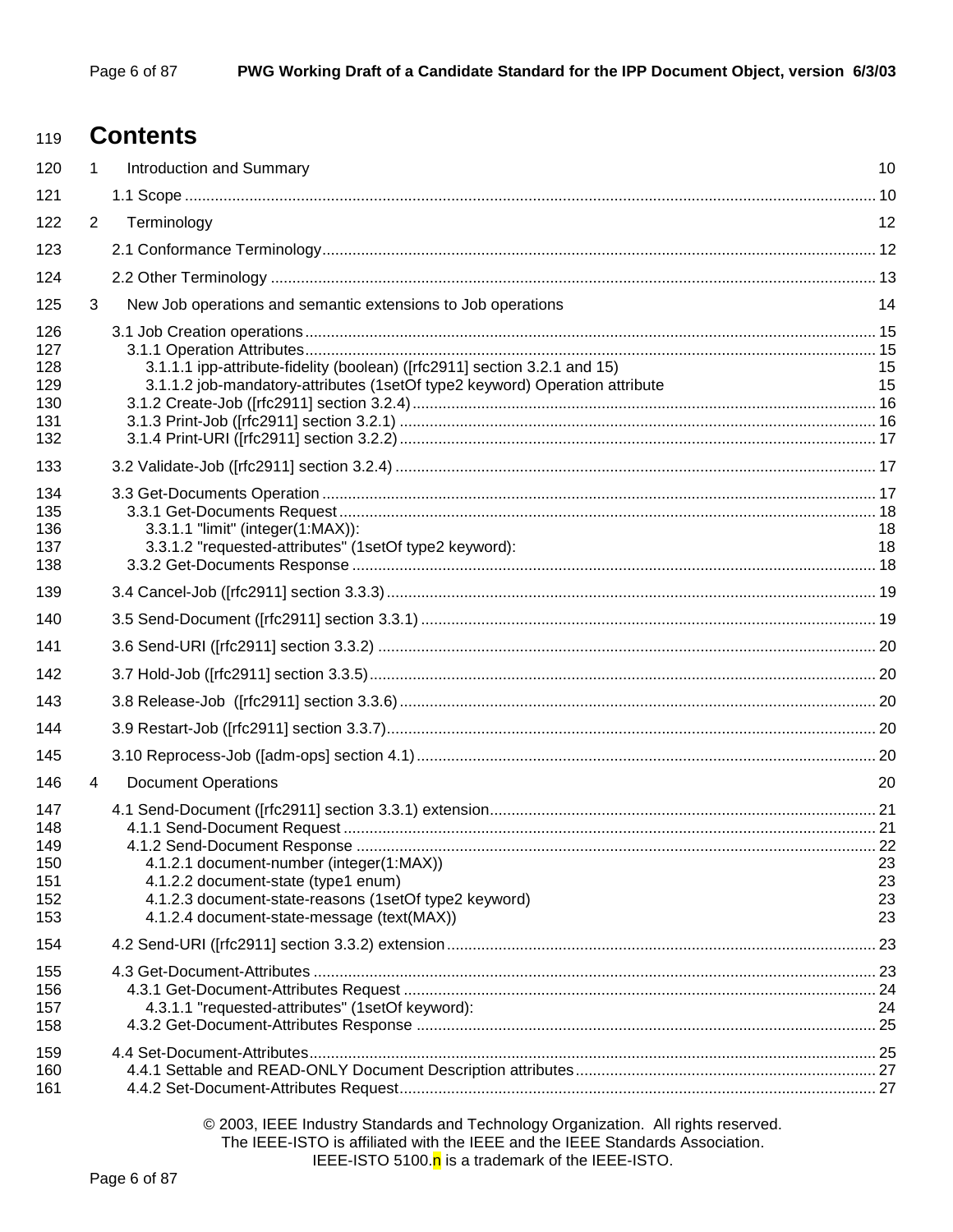#### PWG Working Draft for a Candidate Standard for the IPP Document Object, 6/3/03 Page 7 of 87

| 162                      |   |                                                                                                 |      |
|--------------------------|---|-------------------------------------------------------------------------------------------------|------|
| 163<br>164<br>165<br>166 |   | 4.5.1.1 document-message (text(MAX)) Operation attribute                                        | 30   |
| 167                      | 5 | Administrative Job and Document operations                                                      | 31   |
| 168                      |   |                                                                                                 |      |
| 169                      |   |                                                                                                 |      |
| 170                      |   |                                                                                                 |      |
| 171                      |   |                                                                                                 |      |
| 172                      | 6 | Job and Document Template Attribute Precedence during Job processing                            | 32   |
| 173                      | 7 | Operation Attributes for the Job and Document Creation operations                               | 34   |
| 174                      |   |                                                                                                 |      |
|                          |   |                                                                                                 |      |
| 175<br>176               |   |                                                                                                 |      |
| 177                      |   |                                                                                                 |      |
| 178                      | 8 | Job Template and Document Template attributes                                                   | 39   |
| 179                      |   |                                                                                                 |      |
| 180                      |   |                                                                                                 |      |
| 181                      | 9 | Job Description and Document Description attributes                                             | 47   |
| 182<br>183<br>184        |   |                                                                                                 |      |
| 185                      |   |                                                                                                 |      |
| 186<br>187               |   |                                                                                                 |      |
| 188                      |   |                                                                                                 |      |
| 189                      |   |                                                                                                 |      |
| 190                      |   |                                                                                                 |      |
| 191                      |   |                                                                                                 |      |
| 192<br>193               |   |                                                                                                 | . 51 |
| 194                      |   |                                                                                                 |      |
| 195                      |   |                                                                                                 |      |
| 196                      |   |                                                                                                 |      |
| 197                      |   |                                                                                                 |      |
| 198                      |   |                                                                                                 |      |
| 199                      |   |                                                                                                 |      |
| 200                      |   |                                                                                                 |      |
| 201                      |   |                                                                                                 |      |
| 202                      |   |                                                                                                 |      |
| 203                      |   |                                                                                                 |      |
| 204                      |   |                                                                                                 |      |
| 205                      |   | 9.1.23.1 The "document-state" Document Description attribute and the Document object life Cycle |      |
| 206<br>207               |   |                                                                                                 | 54   |
| 208                      |   |                                                                                                 |      |
|                          |   |                                                                                                 |      |

© 2003, IEEE Industry Standards and Technology Organization. All rights reserved. The IEEE-ISTO is affiliated with the IEEE and the IEEE Standards Association. IEEE-ISTO 5100.<sup>n</sup> is a trademark of the IEEE-ISTO.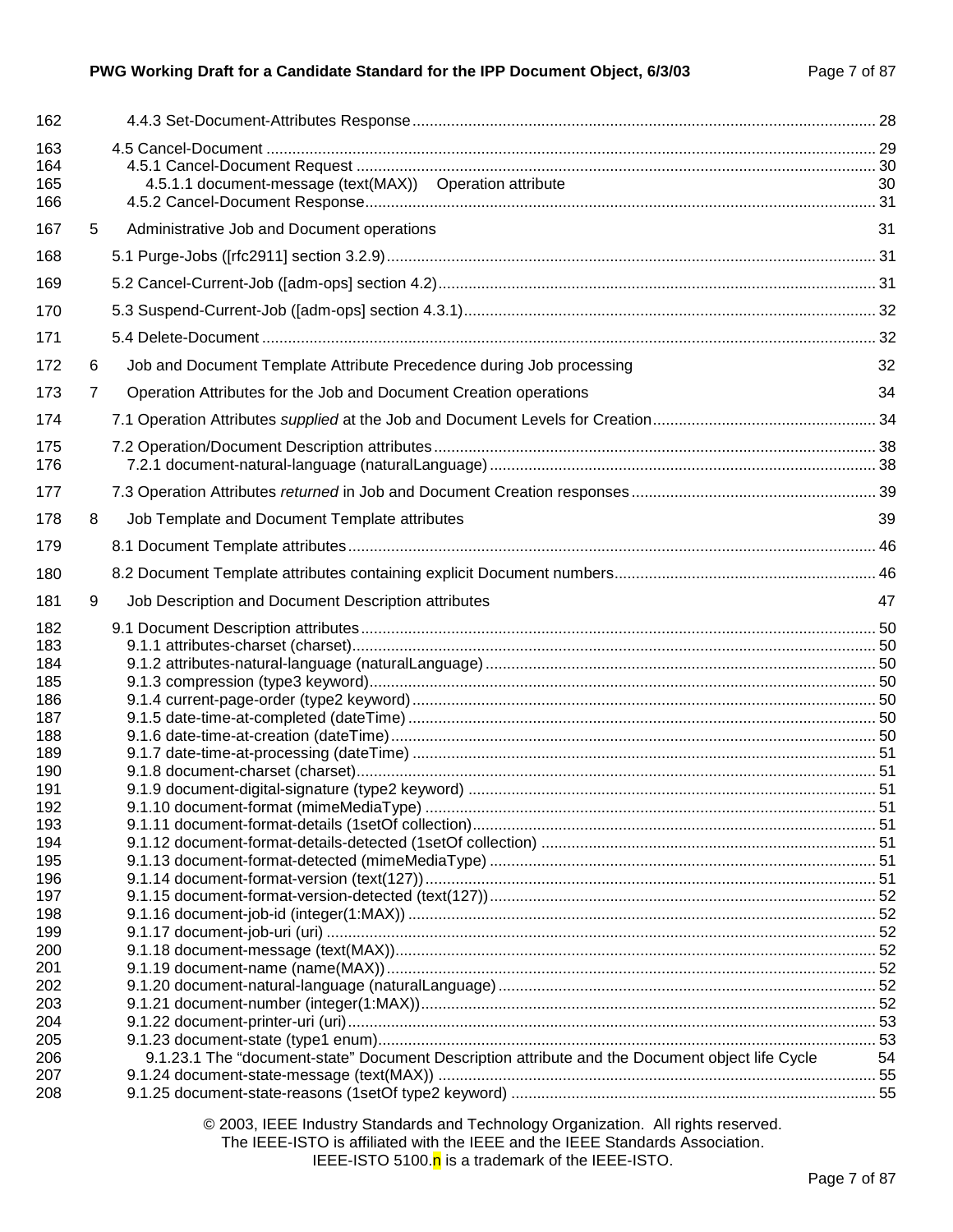| 209<br>210 |                                                                                  |    |
|------------|----------------------------------------------------------------------------------|----|
| 211        |                                                                                  |    |
| 212        |                                                                                  |    |
| 213        |                                                                                  |    |
| 214<br>215 |                                                                                  |    |
| 216        |                                                                                  |    |
| 217        |                                                                                  |    |
| 218        |                                                                                  |    |
| 219<br>220 |                                                                                  |    |
| 221        |                                                                                  |    |
| 222        |                                                                                  |    |
| 223<br>224 |                                                                                  |    |
| 225        |                                                                                  |    |
| 226        |                                                                                  |    |
| 227<br>228 |                                                                                  |    |
| 229        | <b>Printer attributes</b><br>10                                                  | 62 |
| 230        |                                                                                  |    |
| 231        | New Values for Existing Printer Description Attributes<br>11                     | 69 |
| 232        |                                                                                  |    |
| 233        | <b>Encodings of Additional Attribute Tags</b><br>12                              | 69 |
| 234        | 13<br>Status codes                                                               | 70 |
| 235        |                                                                                  |    |
| 236        |                                                                                  |    |
| 237        | <b>Conformance Requirements</b><br>14                                            | 70 |
| 238        |                                                                                  |    |
| 239        |                                                                                  |    |
| 240        | <b>Normative References</b><br>15                                                | 71 |
| 241        | <b>Informative References</b><br>16                                              | 73 |
| 242        | <b>IANA Considerations</b><br>17                                                 | 74 |
| 243        |                                                                                  |    |
| 244        |                                                                                  |    |
| 245        |                                                                                  |    |
| 246        |                                                                                  |    |
| 247        |                                                                                  |    |
| 248        |                                                                                  |    |
| 249        | Internationalization Considerations<br>18                                        | 81 |
| 250        | <b>Security Considerations</b><br>19                                             | 81 |
| 251        | Contributors<br>20                                                               | 81 |
|            | © 2003. IFFF Industry Standards and Technology Organization. All rights reserved |    |

#### © 2003, IEEE Industry Standards and Technology Organization. All rights reserved. The IEEE-ISTO is affiliated with the IEEE and the IEEE Standards Association. IEEE-ISTO 5100.<sup>n</sup> is a trademark of the IEEE-ISTO.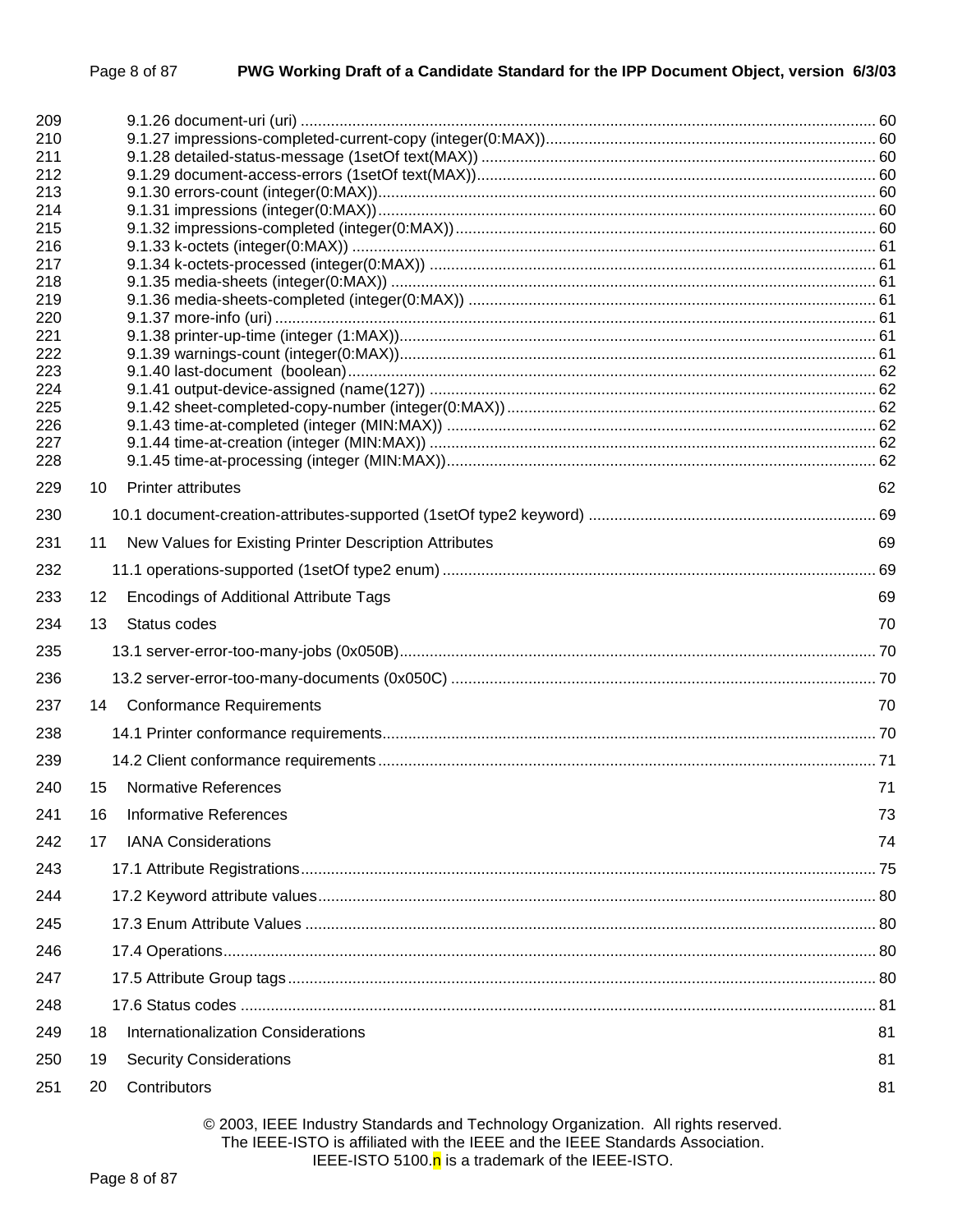| 252 | 21  | Acknowledgments                                                 | 82 |
|-----|-----|-----------------------------------------------------------------|----|
| 253 | 22  | Author's Address                                                | 82 |
| 254 | 23  | Appendix A: Document operations compared to Job operations      | 82 |
| 255 | 24  | Annex B: IEEE-ISTO 5100.4-2001 Document Overrides (informative) | 83 |
| 256 | -25 | Annex B: Change Log (informative)                               | 83 |
| 257 |     |                                                                 |    |

# <sup>258</sup>**Table of Tables**

| 259  |                                                                                                                  |  |
|------|------------------------------------------------------------------------------------------------------------------|--|
| 260  |                                                                                                                  |  |
| 261  |                                                                                                                  |  |
| 262  |                                                                                                                  |  |
| 263  |                                                                                                                  |  |
| 264  |                                                                                                                  |  |
| 265  |                                                                                                                  |  |
| 266  | Table 8 - Operation Attributes supplied at the Job and Document Levels in Job and Document Creation Requests. 36 |  |
| 267  |                                                                                                                  |  |
| 268  |                                                                                                                  |  |
| 269  |                                                                                                                  |  |
| 270  |                                                                                                                  |  |
| 271  | Figure 1 - The "document-state" Document Description attribute and the Document object life cycle  55            |  |
| 272. |                                                                                                                  |  |
| 273. |                                                                                                                  |  |
| 274  |                                                                                                                  |  |
| 275  |                                                                                                                  |  |
|      |                                                                                                                  |  |

### 276

# <sup>277</sup>**Table of Figures**

278 Figure 1 - The "document-state" Document Description attribute and the Document object life cycle ........................ 55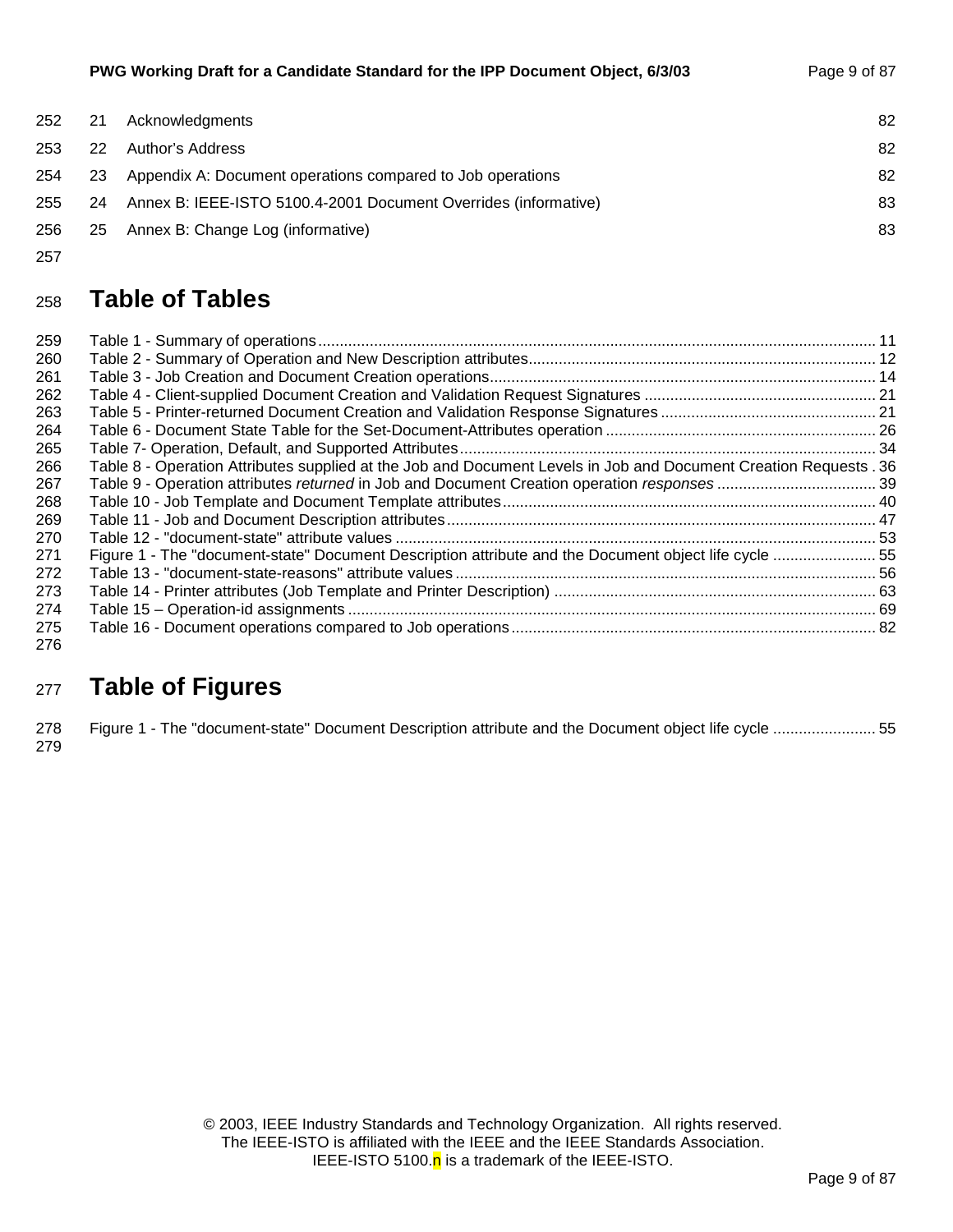# 280 **1 Introduction and Summary**

281 This IPP specification extends the IPP Model and Semantics [rfc2911] object model by defining a Document object. 282 The [rfc2911] Job object is extended to contain one or more Document objects that are passive objects operated on 283 by the Job. The REQUIRED Print-Job and OPTIONAL Print-URI operations ([rfc2911] sections 3.2.1 and 3.2.2) 284 create a Job object containing a single Document object. The REQUIRED Create-Job operation ([rfc2911] section 285 3.2.4) creates a Job object. The REQUIRED Send-Document and OPTIONAL Send-URI operations ([rfc2911] 286 section 3.3.1 and 3.3.2) add a Document object to the specified Job object. This specification adds a Document 287 Attributes group (and tag) to the Send-Document and Send-URI requests and responses. The Document Attributes 288 group contains any Document Template attributes to be applied to this Document object being created, overriding 289 any corresponding Job Template attribute supplied at the job level (by Create-Job) and thereby allowing the client to 290 vary the Document Template attributes between Document objects in a single Job.

- 291 This specification defines two new operation for Job objects, five new operations for Document objects once they 292 have been created, and extends RFC 2911 operations as follows:
- 293 1 REQUIRED Job operation: Get-Documents
- 294 1 REQUIRED Job and Document Creation operation: PrintJob [rfc2911]
- 295 1 OPTIONAL Job and Document Creation operation: Print-URI [rfc2911]
- 296 1 REQUIRED Document Creation operation: Send-Document [rfc2911]
- 297 OPTIONAL Document creation operation: Send-URI [rfc2911]
- 298 2 REQUIRED Document operations: Cancel-Document, Get-Document-Attributes
- 299 2 OPTIONAL Document operations: Delete-Document, Set-Document-Attributes.
- 300 This specification uses the new Operation attributes (defined in [jobx]) that describe the contents of the Document 301 and permit the Printer to reject requests that it cannot process correctly to define new Document Description
- 302 attributes. The Printer copies these Operation attributes to the corresponding Document Description attributes which 303 client may query.
- 304 This specification also uses existing Job Template attributes to define Document Template attributes ("xxx"
- 305 Document attribute, "xxx-actual" Document Description [ippact], "xxx-default" Printer attribute, and "xxx-supported"
- 306 Printer attribute. In addition this specification lists all of the attributes defined in other IPP specifications<sup>1</sup> to show
- 307 their relationship to corresponding attributes defined in this IPP specification for use with the Document object. The 308 analogous Document Descriptions attributes that correspond to the Job Description attributes are also defined.
- 309 The semantics of "document-state", "document-state-reasons", and "document-state-message" Document 310 Description attributes are based on the corresponding [rfc2911] "job-state", "job-state-reasons", and "job-state-311 message" Job Description attributes. The state transitions for a Document are simpler than a Job's. Documents wait 312 for the Job to process it, are processed by the Job or have reached its terminating state. Only the applicable state 313 values are used. It is assumed that an implementation will only use values from "job-state-reasons" that are 314 applicable to a Document for "document-state-reasons".
- 315 The intent is to propose this specification as an IPP extension and which will be referenced as part of the PWG 316 Semantic Model. The purpose for specifying the Document object is so that the print industry can have a common 317 semantic specification for use in IPP, the PWG Semantic Model [pwg-sm], the PWG Print Service Interface (PSI)
- 318 project [pwg-psi], and the Free Standards Group Job Ticket API [fsg-jt] which all have a Document object.

### 319 **1.1 Scope**

l

320 Part of the extension is to allow the client to supply printing instructions, called Document Template attributes, when 321 creating each Document object. An IPP Printer implementation MAY support most of the existing Job Template

<sup>1</sup> This specification lists all attributes defined in other IPP specifications at the time of publication of this specification. No attempt will be made to keep this specification up to date after publication.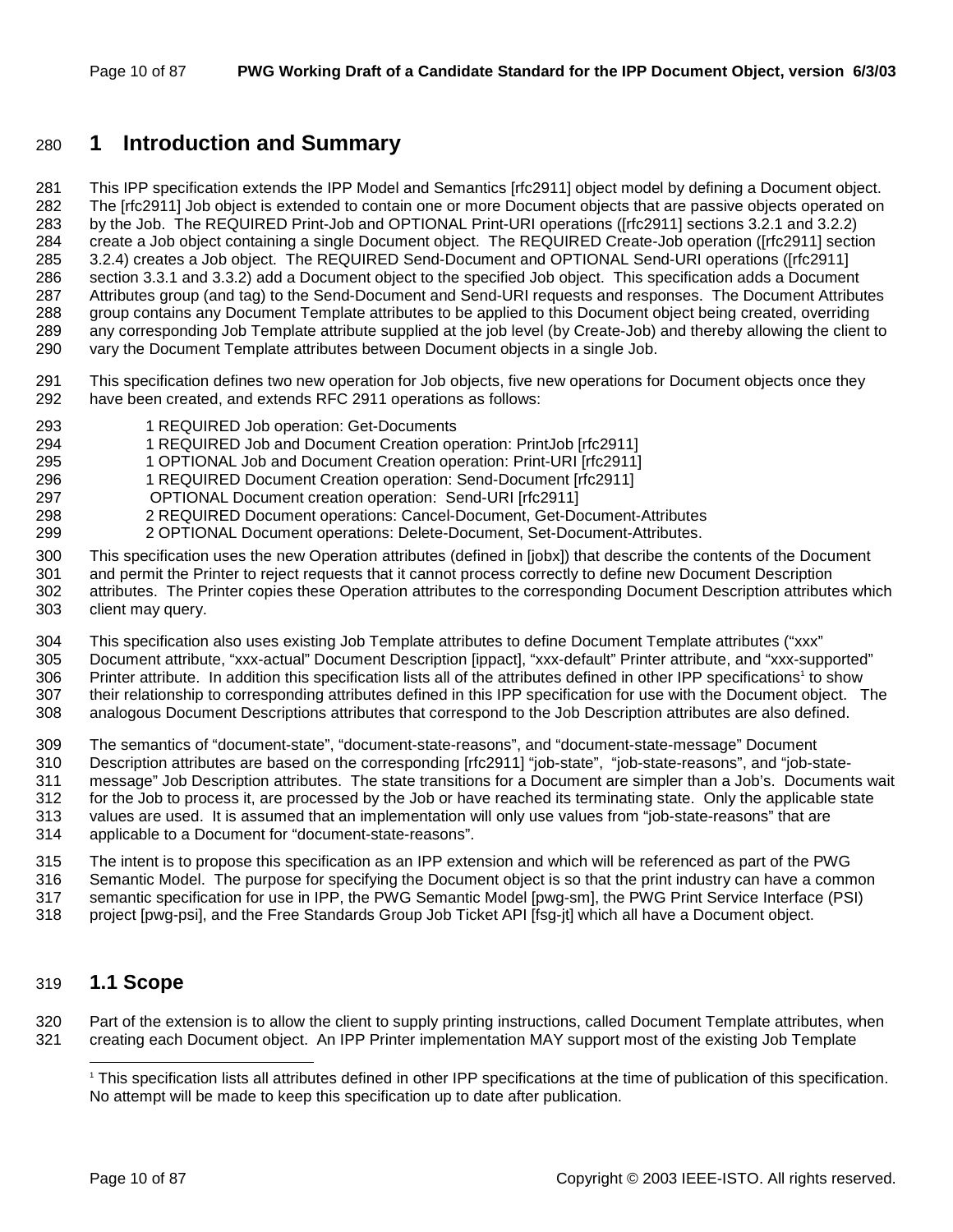- 322 attributes as Document Template attributes as well. (The PWG Semantic Model [pwg-sm] currently calls the Job
- 323 Template attributes and Document Template attributes simply "Job Processing" and "Document Processing"
- 324 attributes). Note: There are a number of footnotes that relate this IPP specification to the PWG Semantic model and
- 325 other PWG projects, such as the Print Service Interface (PSI) [pwg-psi].
- 326 The Document object is a passive object<sup>2</sup> and is operated upon by the Job. The client uses either of the existing
- 327 Send-Document and Send-URI operations to create a Document object. In addition there are 8 new operations that
- 328 affect the Document object after it has been created as summarized in Table 1.
- 
- 329 **Table 1 Summary of operations**

| <b>Operation Name</b>   | Printer                                                                   | <b>Brief Description</b>                                                                                                                      |
|-------------------------|---------------------------------------------------------------------------|-----------------------------------------------------------------------------------------------------------------------------------------------|
|                         | support                                                                   |                                                                                                                                               |
|                         | <b>REQUIRED</b>                                                           |                                                                                                                                               |
| Print-Job [rfc2911]     |                                                                           | Creates a Job object as in [rfc2911] that contains a single Document<br>object with pushed data in-line. Some additional Operation attributes |
|                         |                                                                           | are defined in [jobx] for use in creating the Document object with                                                                            |
|                         |                                                                           | Document Description attributes.                                                                                                              |
| Print-URI [rfc2911]     | <b>OPTIONAL</b>                                                           | Creates a Job object as in [rfc2911] which contains a single Document                                                                         |
|                         |                                                                           | object with a reference to the document data. Some additional                                                                                 |
|                         |                                                                           | Operation attributes are defined in [jobx] for use in creating the                                                                            |
|                         |                                                                           | Document object with Document Description attributes.                                                                                         |
| Create-Job [rfc2911]    | REQUIRED <sup>3</sup>                                                     | Creates the Job object as defined in [rfc2911] with Job Attributes. The                                                                       |
|                         |                                                                           | Document objects that are subsequently created for the Job using                                                                              |
|                         |                                                                           | Send-Document and/or Send-URI inherit Job Template attributes that                                                                            |
|                         |                                                                           | affect individual documents, such as "media".                                                                                                 |
| Send-Document [rfc2911] | REQUIRED <sup>3</sup>                                                     | Creates a Document object with Document attributes and data. Some                                                                             |
|                         | additional Operation attributes are defined in [jobx] for use in creating |                                                                                                                                               |
|                         |                                                                           | the Document object with Document Description attributes, along with a                                                                        |
|                         |                                                                           | new Document attributes group to pass Document Template attributes.                                                                           |
| Send-URI [rfc2911]      | <b>OPTIONAL</b>                                                           | Creates a Document object with Document attributes and a URL                                                                                  |
|                         |                                                                           | reference to the data (print-by-reference). Some additional Operation                                                                         |
|                         |                                                                           | attributes are defined in [jobx] for use in creating the Document object                                                                      |
|                         |                                                                           | with Document Description attributes, along with a new Document                                                                               |
| Get-Document-Attributes |                                                                           | attributes group to pass Document Template attributes.                                                                                        |
|                         | <b>REQUIRED</b><br><b>REQUIRED</b>                                        | Get requested attributes of specified Document in the specified Job.                                                                          |
| Get-Documents           |                                                                           | Get requested attributes of all of the Documents in the specified Job.                                                                        |
| Set-Document-Attributes | <b>OPTIONAL</b>                                                           | Set the supplied Document attributes on the specified Document.                                                                               |
| Cancel-Document         | <b>REQUIRED</b>                                                           | Cancel the specified Document in the specified Job, but don't remove it.                                                                      |
| Delete-Document         | <b>OPTIONAL</b>                                                           | Remove the specified Document object and its data from the Job.                                                                               |

330

l

331 This specification uses existing [rfc2911] and [jobx]Operation attributes summarized in Table 2 to define new

332 Document Description attributes. The Printer copies these Operation attributes supplied by the client in the request 333 to the corresponding Job or Document Description attributes.

<sup>2</sup> The Document object is *not* a sub-job. If Job trees are desired where sub-jobs can be on different network nodes, such as in JDF, then a separate specification should be generated for Job trees.

<sup>&</sup>lt;sup>3</sup> In [rfc2911] the Create-Job and Send-Document operations are OPTIONAL for a Printer to support.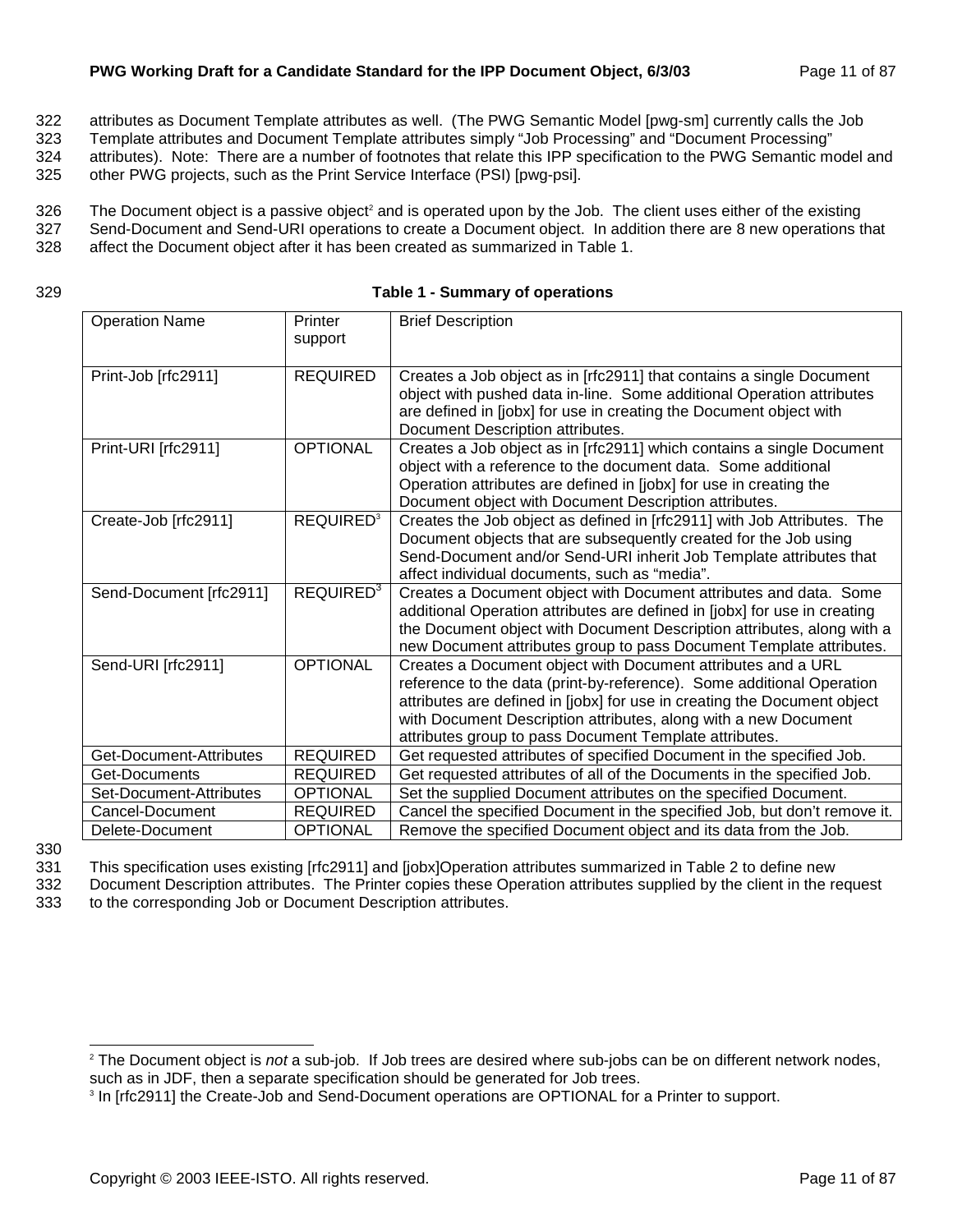#### 334 **Table 2 - Summary of Operation and New Description attributes**

| Operation attribute                                                    | Creation<br>operation | Printer<br>support | Description                                                                                                                                                                                                                                                                                            |
|------------------------------------------------------------------------|-----------------------|--------------------|--------------------------------------------------------------------------------------------------------------------------------------------------------------------------------------------------------------------------------------------------------------------------------------------------------|
| ipp-attribute-fidelity (boolean) *<br>[rfc2911] §15.1                  | Job                   | <b>MUST</b>        | Allows the client to indicate whether or not the<br>Printer MUST support all Job Template and<br>Document Template attributes.                                                                                                                                                                         |
| job-mandatory-attributes (1setOf type2<br>keyword) $[John]$ § 4.1.2    | Job                   | <b>MUST</b>        | Allows the client to list which Job Template and<br>Document Template attributes that the Printer<br>MUST support.                                                                                                                                                                                     |
| document-charset (charset) [Jobx] § 4.2.1                              | Document              | CMUST <sup>4</sup> | The charset of the Document Object content                                                                                                                                                                                                                                                             |
| document-digital-signature (type2<br>keyword) $[John]$ § 4.2.2         | Document              | <b>MAY</b>         | The type of digital signature, if any used in the<br>Document Object content.                                                                                                                                                                                                                          |
| document-format (mimeMediaType) *<br>[rfc2911] §3.2.1.1                | Document              | <b>MUST</b>        | The document format of the Document Object<br>content                                                                                                                                                                                                                                                  |
| document-format-details (1setOf<br>collection) [Jobx] $\S$ 4.2.4       | Document              | CMUST <sup>5</sup> | The details of the Document Object content,<br>including when its package of files (zip,<br>multipart/related), such as application and<br>operating system that created the document,<br>the intended device type (when the format is<br>device-dependent), the natural languages of the<br>document. |
| document-format-version (text(127)) [jobx]<br>$§$ 4.2.5                | Document              | <b>MAY</b>         | The level or version of the document format.                                                                                                                                                                                                                                                           |
| document-natural-language<br>[rfc2911] §3.2.1.1<br>(naturalLanguage) * | Document              | <b>MAY</b>         | The primary language of the Document Object<br>content.                                                                                                                                                                                                                                                |

335 \* - Indicates Operation attributes defined in [rfc2911] that are extended to apply to the Document Creation operations 336 defined in this specification.

# 337 **2 Terminology**

338 This section defines terminology used throughout this document.

# 339 **2.1 Conformance Terminology**

340 Capitalized terms, such as **MUST, MUST NOT, REQUIRED, SHOULD, SHOULD NOT, MAY,** and **OPTIONAL**, have

341 special meaning relating to conformance as defined in RFC 2119 [rfc2119]. If an implementation supports the

342 extension defined in this document, then these terms apply; otherwise, they do not. These terms define

343 conformance to *this document (and [rfc2911]) only*; they do not affect conformance to other documents, unless 344 explicitly stated otherwise. For example, the term REQUIRED in this document means "REQUIRED if this

345 OPTIONAL Document Object specification is implemented"*.* 

346 The term **CONDITIONALLY REQUIRED** means that the Printer **MUST** support the feature, if the specified condition 347 is true. The term **CMUST** means **MUST** if the specified "condition" is true.

l

<sup>4</sup> The Printer MUST support the "document-charset" operation/Document Description attributes if the Printer supports a document-format in which the charset may be ambiguous in the Document content, such as 'application/vnd.hp-PCL' where the charset escape sequence MAY be omitted from the data (see [jobx] §3.2.1).

<sup>5</sup> The Printer MUST support the "document-format-details" operation/Document Description attributes, if the Printer supports a packaging document format, such as 'application/zip' or 'multipart/related'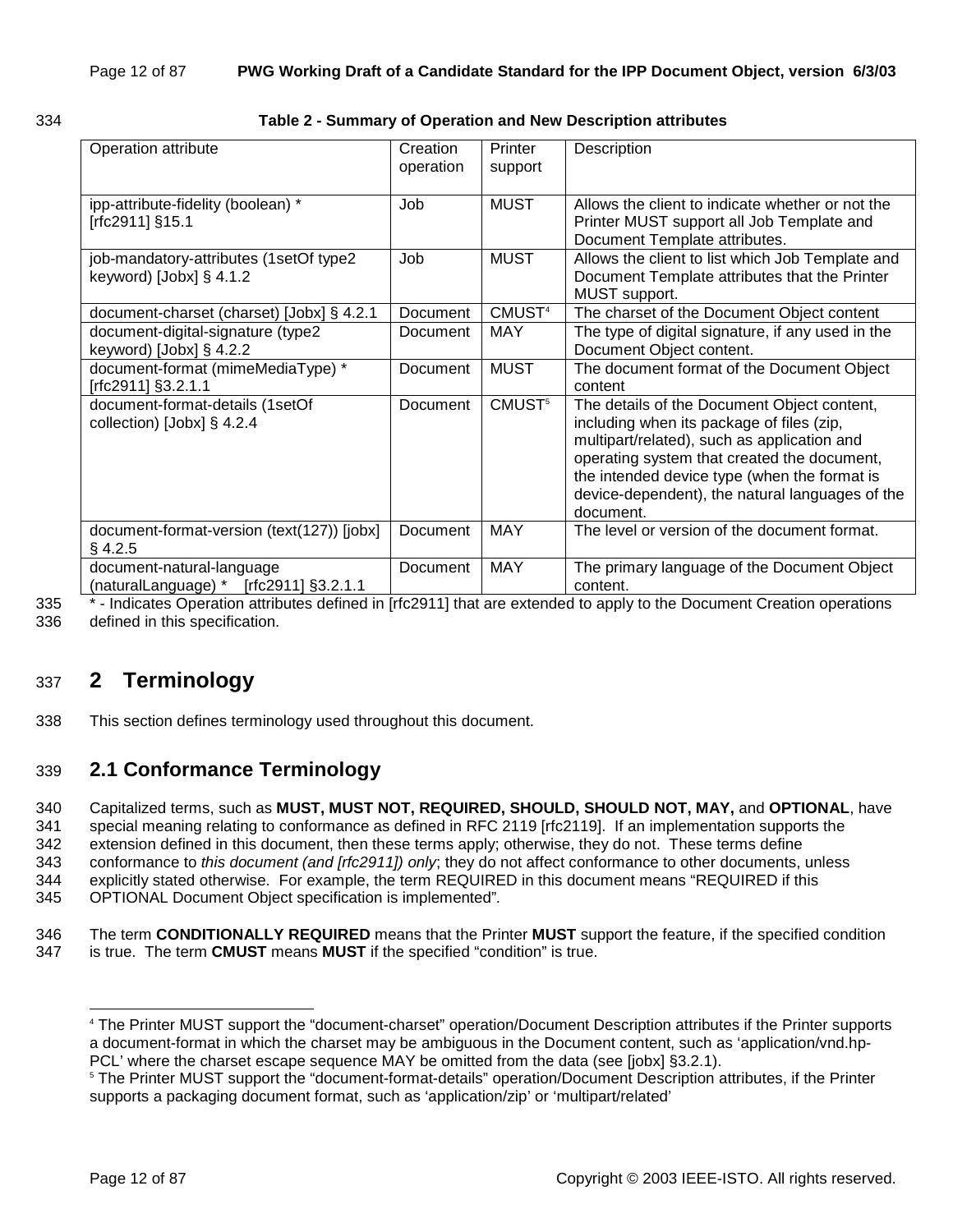### 348 **2.2 Other Terminology**

This document uses the same terminology as [rfc2911], such as "**client**", "**Printer**" <sup>6</sup> 349 , "**attribute**", "**attribute value**",

- 350 "**keyword**", "**Job Template attribute**", "**Operation attribute**", "**operation**", "**request**", "**response**", and "**support**" 351 with the same meaning. In addition, the following terms are defined for use in this document:
- 352 **Attribute Precedence** the precedence rules which dictate which attribute value takes precedence when the same 353 attribute is supplied at different points in the workflow with different values, such as at both the **Job Level** and the 354 **Document Level**. See section 6.
- 355 **Document attribute** an **Operation attribute** or a **Document Template attribute** that applies to a **Document**  356 **object** as a whole. For example, "document-format" is an Operation attribute and "media" is a Document Template 357 attribute.
- 358 **Document Creation operation**  operations that create Document objects. Specifically: Print-Job, Print-URI, Send-359 Document, and Send-URI. Note: the Print-Job and Print-URI are both **Job Creation** and **Document Creation** 360 operations, since they create both Job and a **Document object** at the same time. Also this specification does not 361 extend the Print-Job and Print-URI operations. However, this specification does extend the Send-Document and 362 Send-URI operations to allow the client to supply **Document Template** attributes in each request.
- 363 **Document Level** Operation and Document Template attributes supplied in the Send-Document and Send-URI 364 operations are referred to as being supplied at the **Document Level**. Note: attribute supplied in the Print-Job and 365 Print-URI requests are considered as being supplied at the **Job Level** only, *not* also at the **Document Level**, even 366 though Print-Job and Print-URI also create **Document objects** (see Table 3).
- 367 **Document object** the object to represent the logical concept of a document in a Job. A **Job object** can contain 368 one or more **Document objects**.
- 369 **Document Template attribute**  an attribute that the client supplies in a Send-Document or Send-URI operation 370 request in the Document Attributes group. For example, "media".
- 371 **Honor**  a Printer is said to **Honor** an attribute supplied by the client, if the Printer **supports** that attribute and the
- 372 supplied value and performs the indicated semantics. If the client supplies the "ipp-attribute-fidelity" or "job-373 mandatory-attributes" Operation attribute, the client is indicating which supplied Job Template and Document
- 374 Template attributes the Printer MUST **Honor**.
- 375 **Job Attribute** an **Operation attribute** or a **Job Templat**e attribute that applies to the Job (object) as a whole. For 376 example, "job-name" is an **Operation attribute** and "job-priority" is a **Job Template attribute**.
- 377 **Job Creation operation** operations that create Job objects, specifically: Print-Job, Print-URI, and Create-Job as 378 defined in [rfc2911].
- 379 **Job Level Operation** and **Job Template** attributes supplied in the Print-Job, Print-URI, and Create-Job are 380 referred to as being supplied at the **Job Level** (see Table 3). Attributes supplied at the **Job Level** are a mixture of
- 381 **Job attributes** and **Document attributes**. **Job Template attributes** apply to the Job as a whole, while **Document**
- 382 **Template attributes** provide defaults for the **Document objects** in case the client does not supply a **Document**
- 383 **Template attribute** at the **Document Level** for a **Document object**. Put another way, **Document objects** *inherit*
- 384 **Document Template attributes** from the **Job object** that are used if the client didn't supply a corresponding
- 385 **Document Template** attribute for the **Document object**.

l

<sup>6</sup> [rfc2911] uses the terms "Printer object" and "Printer" interchangeably to mean the same thing. For simplicity, this document uses the term "Printer" exclusively, except for definitions copied directly from [rfc2911]. None the less, the intent is as in [rfc2911]: a Printer is an object that MAY be hosted in the device or in a server as in [rfc2911].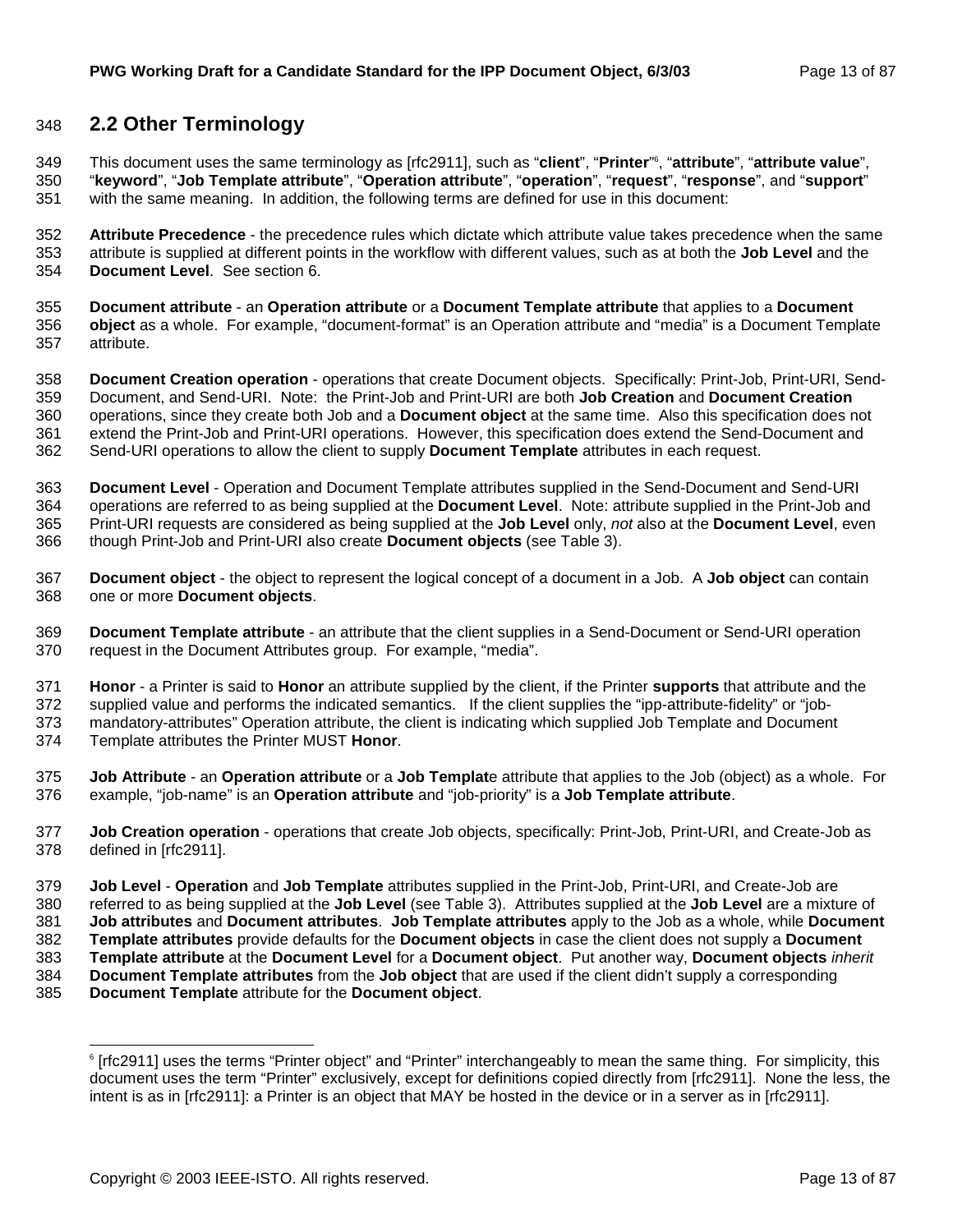#### Page 14 of 87 **PWG Working Draft of a Candidate Standard for the IPP Document Object, version 6/3/03**

386 **Operation attribute** - an attribute supplied by a client in the Operation Attribute group of a request in order to affect 387 the behavior of the operation or an attributer returned by the Printer in the Operation Attributes group in an operation 388 response in order to report the results of the operation. For some Operation attributes the Printer copies the values 389 supplied by the client to corresponding Job Description or Document Description attributes.

390 Table 3 shows this terminology as applied to the six operations. Note that Print-Job and Print-URI are both Job 391 Creation operations and Document Creation operations, though they only create single Document jobs. In other 392 words, for Print-Job and Print-URI, there is only one document per job, so whether the attributes are considered to be 393 submitted at the Job Level and then inherited by the Document object, is moot, since these operations do not have a 394 separate Document group in which the client can supply Document attributes. Note also that for the "Level" concept, 395 no operation supplies attributes at more than one level. $<sup>7</sup>$ </sup>

#### 396 **Table 3 - Job Creation and Document Creation operations**

| Operation            | Job<br><b>Creation</b><br>operation | <b>Document</b><br><b>Creation</b><br>operation | <b>Attribute Group in Request</b>                           |                            | Level          |
|----------------------|-------------------------------------|-------------------------------------------------|-------------------------------------------------------------|----------------------------|----------------|
|                      |                                     |                                                 | <b>Job Attributes</b>                                       | <b>Document Attributes</b> |                |
| Create-Job           | yes                                 |                                                 | Job attributes and<br>Document attributes<br>mixed together |                            |                |
| Print-Job            | yes                                 | yes                                             | Job attributes and<br>Document attributes<br>mixed together |                            | Job Level      |
| <b>Print-URI</b>     | yes                                 | yes                                             | Job attributes and<br>Document attributes<br>mixed together |                            |                |
| <b>Send-Document</b> |                                     | ves                                             |                                                             | Document attributes        | Document Level |
| Send-URI             |                                     | ves                                             |                                                             | Document attributes        |                |

397

l

# 398 **3 New Job operations and semantic extensions to Job operations**

399 This section defines the semantic extensions to Job operations that affect Document objects. Printer and 400 Subscription object (Event Notification [ntfy]) operations MUST have no effect on the Document object and the 401 Document object has no effect on the semantics of the Printer and Subscription operations. The Job operations that 402 MUST NOT have any effect on the Document object because they are defined to affect the Job object as a whole

<sup>7</sup> The PWG Semantic Model [pwg-sm] calls the Operation attributes supplied by the client: Job Description attributes or Document Description attributes for the Job Creation and Document Creation operations, respectively. The [pwgsm] also calls Job Template attributes and Document Template attributes: Job Processing and Document Processing attributes, respectively. Each Processing attribute is defined to be a Job Processing or a Document Processing attribute, but is not both. The client can supply both Job Processing and Document Processing attributes in a Job Creation operation, in which case the Document Processing attributes server as defaults for the Document objects. In the [pwg-sm] the Printer copies all of these client's supplied attributes to the Job or Document object. [pwg-sm] Read-only Job and Document attributes that the Printer sets are called Job Status and Document Status attributes (instead of Description attributes).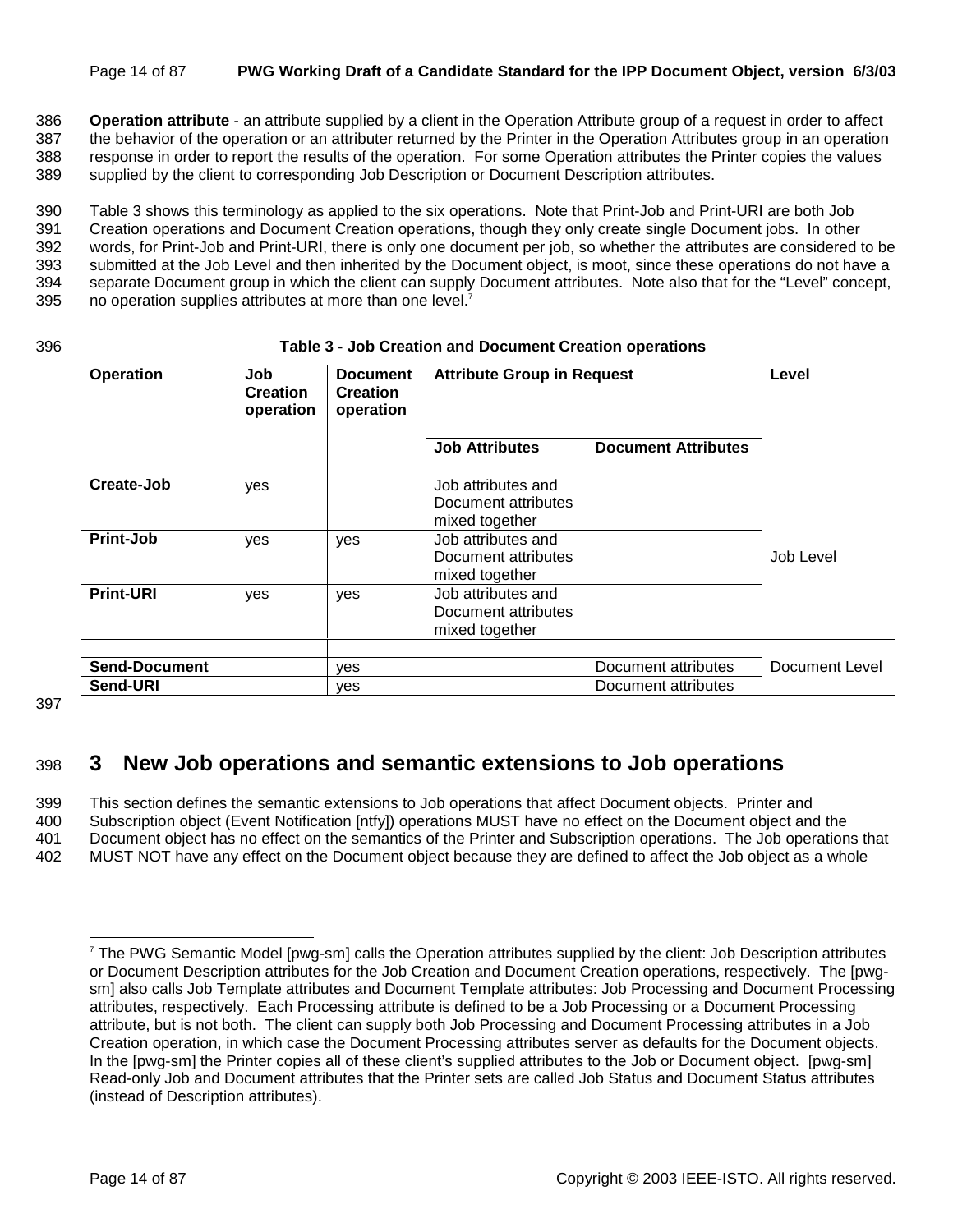- are: **Get-Job-Attributes8** ([rfc2911] section 3.3.4)**, Get-Jobs9** 403 ([rfc2911] section 3.2.6)**, Hold-Job** ([rfc2911] section
- 404 3.3.5), **Release-Job** ([rfc2911] section 3.3.6), **Set-Job-Attributes** ([rfc3380] section 4.2), and **Validate-Job**
- 405 ([rfc2911] section 3.2.3).
- 406 The Job operations that affect Document objects or that Document objects affect the semantics of the Job operations 407 are, in alphabetical order:

### 408 **3.1 Job Creation operations**

409 This section defines the extensions to the Job Creation operations.

### 410 **3.1.1 Operation Attributes**

l

411 The following Operation attribute extensions have additional semantics when used with document objects. These 412 attributes apply for all the Job Creation operations and Validate-Job:

#### 413 **3.1.1.1 ipp-attribute-fidelity (boolean) ([rfc2911] section 3.2.1 and 15)**

414 This REQUIRED Operation attribute specifies the policy for the Printer to use (see [rfc2911] §3.2.1.1)\_when the 415 client supplies unsupported Job Template or Document Template attributes<sup>10</sup> or value in a Job Creation operation or 416 a subsequent Document Creation operation for this job. The value 'true' indicates that total fidelity to client supplied 417 Job Template and Document Template attributes and values is required for this Job Creation operation and all 418 subsequent Document Creation operations for this job. If the client supplies the value 'false' or omits the attribute, 419 then the Printer MUST accept the Job Creation operation and all subsequent Document Creation operations even if 420 the client supplies unsupported attributes or values in them.

421 The Printer MUST copy this attribute to the corresponding Job Description attribute (see [jobx] section 6.1) and use 422 its value for validating subsequent Document Creation operations for this job.

423 Note: The inheritance of the effect of the "ipp-attribute-fidelity" Operation attribute by subsequent Document Creation 424 operations is like the inheritance of Document Template attributes supplied at the Job Level but affecting the 425 behavior of the Document Level (see Table 3).

#### 426 **3.1.1.2 job-mandatory-attributes (1setOf type2 keyword) Operation attribute**

- 427 This REQUIRED<sup>11</sup> Operation attribute identifies which Job Template and Document Template attributes the Printer 428 MUST Honor in this Job Creation request and all subsequent Document Creation requests for this Job.
- 429 A client MUST NOT supply this "job-mandatory-attributes" Operation attribute in a Document Creation operation. If a 430 client does supply this attribute in a Document Creation operation, the Printer MUST ignore and otherwise accept the 431 request and return this attribute without any values in the Unsupported Attributes Group in the response (see

<sup>&</sup>lt;sup>8</sup> The Printer MUST NOT copy up to the Job object any Document attributes supplied at the Document Level in Create-Document, Send-Document, or Send-URI to the Job object as observable by the client in any Get-Job-Attributes operation responses.

<sup>9</sup> The Printer MUST NOT copy up to the Job object any Document attributes supplied at the Document Level in Create-Document, Send-Document, or Send-URI to the Job object as observable by the client in any Get-Job-Attributes operation responses.

<sup>10</sup> The value of the "ipp-attribute-fidelity" Operation attribute has no effect on other O*peration* attributes supplied by the client, only on Job Template and Document Template attributes supplied by the client.

<sup>&</sup>lt;sup>11</sup> The Printer MUST support the "job-mandatory-attributes" Operation/Job Description attributes for conformance to this Document Object specification. However, an implementation that isn't supporting the Document Object MAY still support the "job-mandatory-attributes" Operation attribute. See the definition of REQUIRED in section 2.1.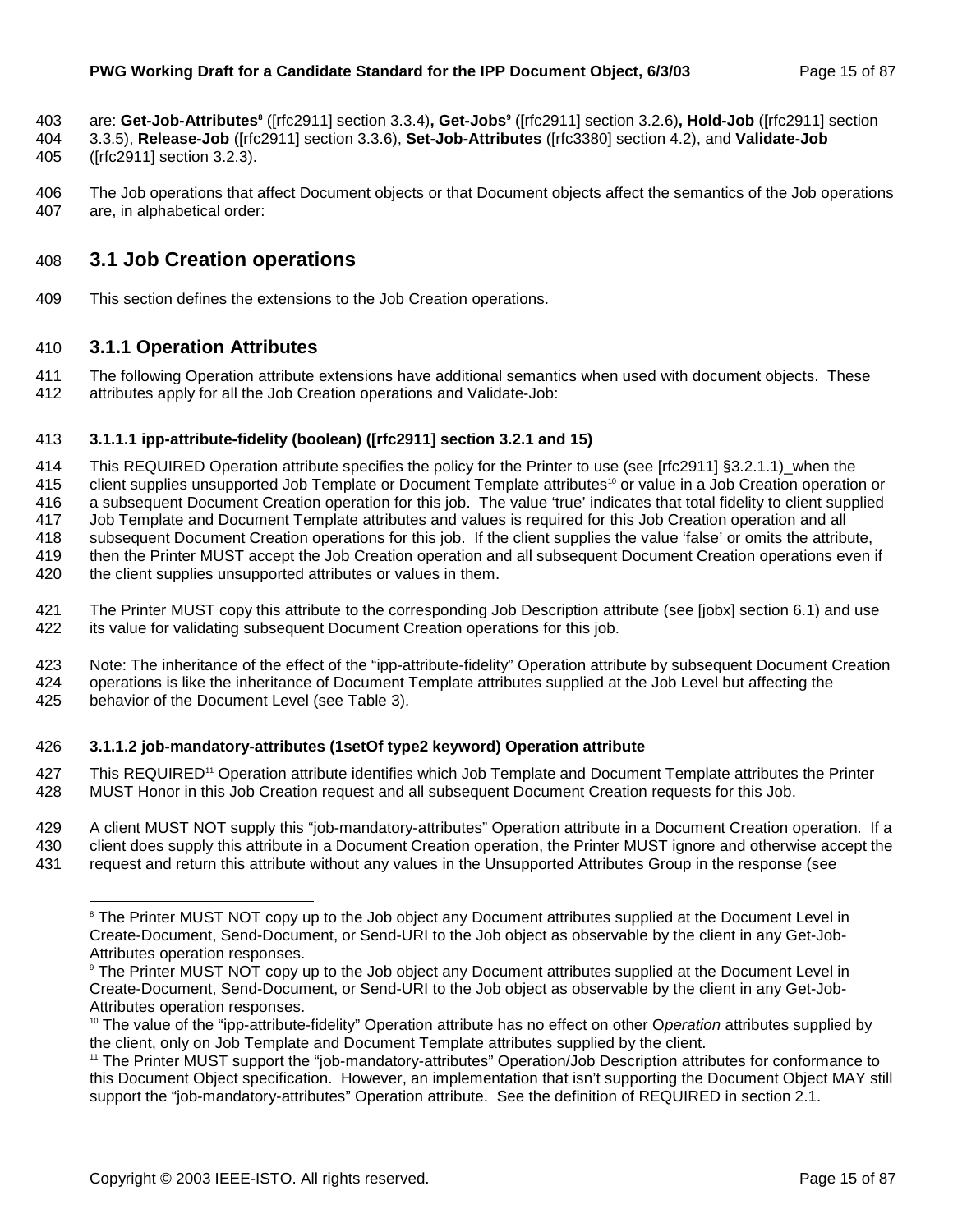#### Page 16 of 87 **PWG Working Draft of a Candidate Standard for the IPP Document Object, version 6/3/03**

432 [rfc2911] section 3.1.7). Thus the Printer only supports the "job-mandatory-attributes" Operation attribute supplied at

433 the Job level. Thus the "job-mandatory-attributes" Operation attribute controls all other Job Template and Document

434 Template attributes supplied at the Job Level and Document Level uniformly. Note: The inheritance of the effect of 435 "job-mandatory-attributes" Operation attribute supplied at the Job Level by subsequent Document Creation

- 436 operations is like the inheritance of Job Template attributes.
- 437 The Printer MUST copy this attribute to the corresponding "job-mandatory-attributes" Job Description attribute (see
- 438 [jobx] section 6.3) for auditing and trouble shooting purposes and use its value for validating subsequent Document 439 Creation operations for this job.
- 440 Note: The inheritance of the effect of the "job-mandatory-attributes" Operation attribute by subsequent Document
- 441 Creation operations is like the inheritance of Document Template attributes supplied at the Job Level but affecting
- 442 the behavior of the Document Level (see Table 3).

### 443 **3.1.2 Create-Job ([rfc2911] section 3.2.4)**

444 This REQUIRED<sup>12</sup> operation creates the Job object with all of the mixture of Job and Document attributes supplied in 445 the Create-Job operation. All Operation attributes supplied affect the Job as a whole. The client supplies Job 446 Template attributes [rfc2911] that are a mixture of Job and Document attributes supplied together in the Job attribute 447  $\alpha$  group in the request<sup>13</sup>. For example, such Job Template attributes as "job-priority" and "job-hold-until" are Job 448 attributes that affect the Job as a whole. On the other hand, such Job Template attributes as "media" and "number-449 up" are Document attributes that the client is supplying as defaults for the Document objects. The Document objects 450 that are subsequently created for the specified Job are said to inherit the Document attributes from the Job object, 451 unless the Document Creation operation supplies a corresponding Document Template attribute. However, the 452 Printer MUST NOT copy down any Job Level attributes to the Document object as observable by a client in any Get-453 Documents or Get-Document-Attributes operation responses.

### 454 **3.1.3 Print-Job ([rfc2911] section 3.2.1)**

455 This REQUIRED operation creates one Document object as a side effect of the Print-Job operation in addition to 456 creating the Job object. The Printer MUST copy all of the supported Operation attributes supplied by the client to the 457 corresponding Job Description or Document Description attributes as indicated in Table 8. For example, the Printer 458 copies the "job-name" and "attributes-charset" operation attributes to the corresponding Job Description attributes, 459 while copying the "document-format" and "document-charset" Operation attributes to the corresponding Document 460 Description attributes. The Printer MUST copy the supported Job Template attributes supplied by the client to the 461 Job object and MUST NOT copy them down to the Document object. In other words, the Document object created 462 by Print-Job has an empty group of Document (and Job) Template attributes. Any Job Template attributes supplied 463 that affect Documents have effect on the Document object because the Document object inherits them from the Job 464 object.

465 The Printer MUST populate the single Document object's "document-state", "document-state-reasons", and 466 "document-number" Document Description attributes with appropriate values. Thus a Get-Job-Attributes operation 467 returns the same attributes for a Job created with Print-Job as a Printer that doesn't support the Document object. 468 However, a Get-Documents or Get-Document-Attributes for a Job created by Print-Job will return no Document 469 Templates attributes (since the client can't submit any with Print-Job), but will return the populated Document 470 Description attributes, such as "document-format", supplied by the client.

l

<sup>&</sup>lt;sup>12</sup> In [rfc2911] the Create-Job operation is OPTIONAL for a Printer to support.

<sup>&</sup>lt;sup>13</sup> In the PWG Semantic Model, attributes are classified as Job Processing versus Document Processing in their definition. The client supplies them in separate Job Processing or Document Processing groups in the Job Creation operation. Such Document Processing attributes are defaults for subsequent Document Creation operations for that Job.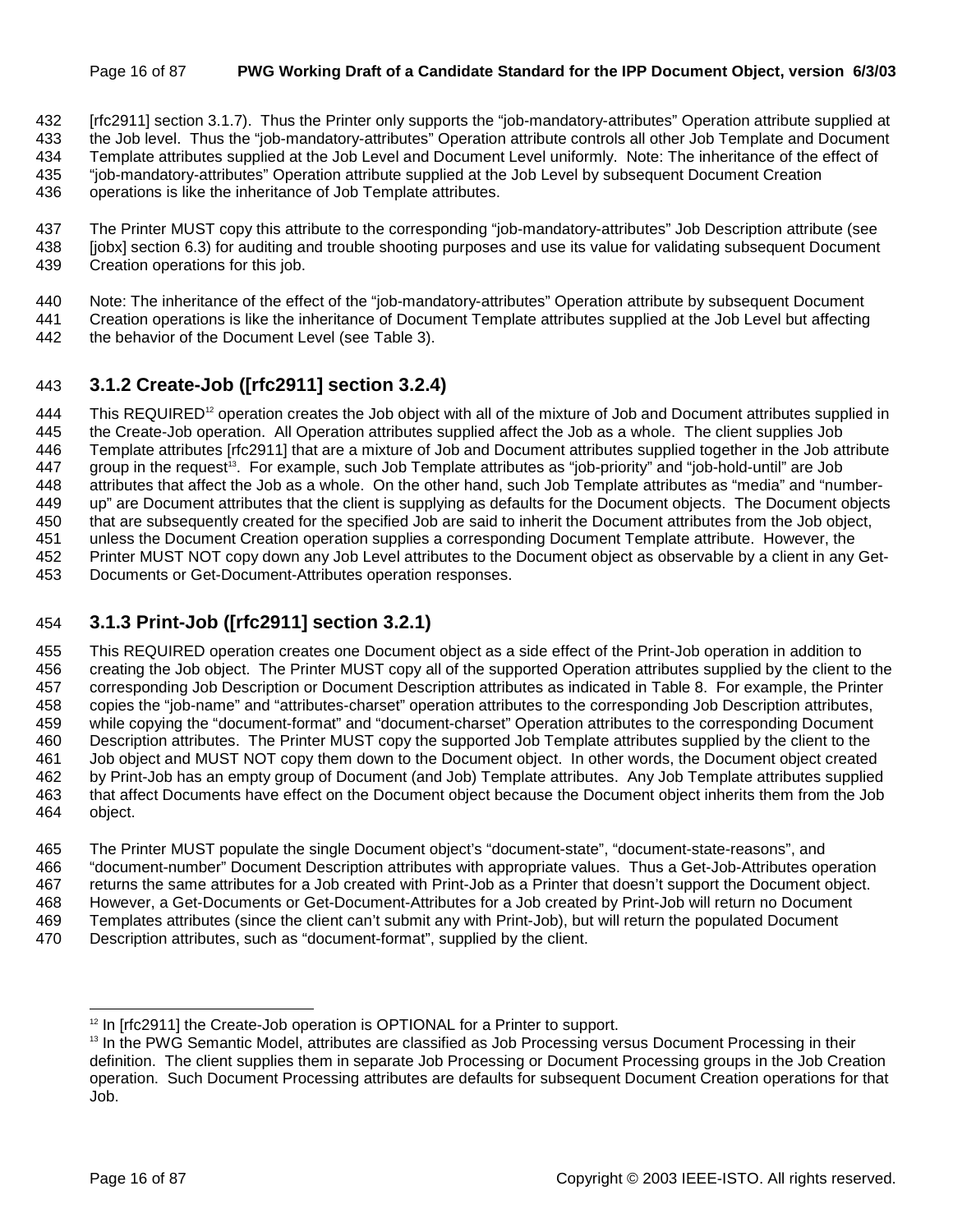#### **PWG Working Draft for a Candidate Standard for the IPP Document Object, 6/3/03** Page 17 of 87

471 Note: Using the Get-Job-Attributes and Get-Document-Attributes, a Job created by Print-Job will be indistinguishable

472 to a client from a Job created with Create-Job and Send-Document with no Document Template attributes supplied. 473 Also an old client performing just a Get-Job-Attributes will see the same results from (1) an old Printer that accepted

474 the Print-Job, (2) a new Printer that accepted the Print-Job, and (3) a new Printer that accepted the Create-Job and 475 Send-Document (with no Document Template attributes supplied). However, if a new client supplies Document

476 Template attributes on the Send-Document, instead of the same attributes as Job Template attributes on the Create-

- 477 Job, then an old client will not see any of the Document Template attributes when it performs the Get-Job-Attributes
- 478 operation (since the Printer does not "copy up" Document Template attributes to the Job Level on a Get-Job-
- 479 Attributes on a one document job

# 480 **3.1.4 Print-URI ([rfc2911] section 3.2.2)**

481 This OPTIONAL operation creates one Document object as a side effect of the Print-URI operation in creating the 482 Document object with Document Description attributes. The Printer MUST copy all of the supported Operation 483 attributes supplied by the client and the Job Template attributes as indicated for Print-Job in section 3.1.3. In addition 484 the Printer MUST copy the "document-uri" Operation attribute to the corresponding Document Description attribute.

485 Note: Using the Get-Job-Attributes and Get-Document-Attributes, a Job created by Print-URI will be 486 indistinguishable to a client from a Job created with Create-Job, Send-URI with no Document Template attributes 487 supplied.

# 488 **3.2 Validate-Job ([rfc2911] section 3.2.4)**

489 This REQUIRED operation is similar to the Print-Job operation ([rfc2911] section 3.2.1 and [this spec] section 3.1.3) 490 except that a client supplies no document data and the Printer allocates no resources (i.e., it creates neither a new 491 Job object nor a Document object). This operation is used only to verify attributes supplied by the client in the 492 Validate-Job request against the capabilities of a Printer object. By using the Validate-Job operation a client can 493 validate that an identical Print-Job operation (with the document data) would be accepted. A client can also use the 494 Validate-Job operation to validate that an identical Send-Document operation (with the document data) would be 495 accepted. Such a client MAY either:

- 496 (1) Perform all of the Validate-Job operations for each of the documents before doing the Create-Job in order 497 to validate all documents before creating the Job and transmitting any document data OR
- 498 (2) Perform a Create-Job and then a Validate-Job before each Send-Document (or Send-URI) operation.

499 There are certain configurations and implementations where the above validation will not completely validate a multi-500 document job with differing Document Template attributes for the same Job. Consider a Printer that is representing 501 several dissimilar devices in which no device is a superset of the others. In such as case, the Printer MAY reject a 502 Send-Document operation that cannot be supported in the Job because the combination of its supplied Document 503 Template attributes cannot be supported in the same Job in combination with the differing Document Template 504 attributes of the previously supplied documents. In such a case, there is no way to completely validate a multi-505 document job which has documents with differing Document Template attributes using Validate-Job, since each 506 Validate-Job is a separate independent operation. An administrator can avoid such a configuration by making sure 507 that one of the devices is a superset of all of the other devices.

# 508 **3.3 Get-Documents Operation**

509 This REQUIRED Job operation allows a client to retrieve the list of Document objects belonging to the target Job 510 object. The client MAY also supply a list of Document attribute names and/or attribute group names. A group of 511 Document object attributes will be returned for each Document object in the Job.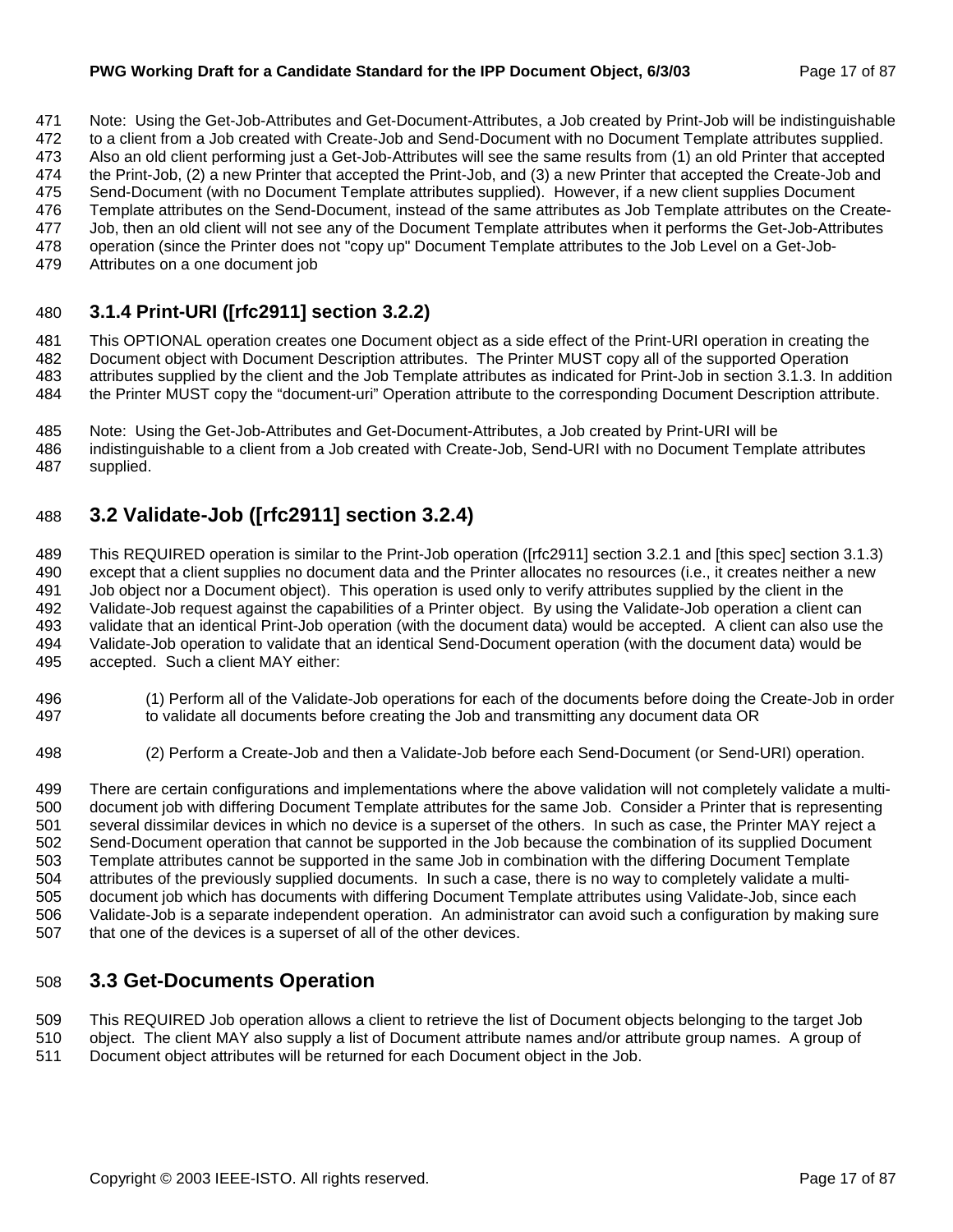- 512 This operation is similar to the Get-Document-Attributes operation (see section 4.3), except that this Get-Documents
- 513 operation returns attributes from all Document objects contained in the Job object, instead of from a single selected
- 514 Document object in the Job object. As with the Get-Document-Attributes operation the Printer MUST only return
- 515 attributes that were submitted by a client when the Document object was created by the Send-Document or Send-
- 516 URI operations and possibly modified by the Set-Document-Attributes operation (see section 4.4).

### 517 **3.3.1 Get-Documents Request**

- 518 The client submits the Get-Documents request to a Printer. The Get-Documents is similar to the Get-Jobs
- 519 operations (see [rfc2911] section 3.2.6) except that there are no equivalents to the "which-jobs" and "my-jobs" 520 Operation attributes.
- 521 The following groups of attributes are part of the Get-Documents Request:

#### 522 **Group 1: Operation Attributes**

#### 523 **Natural Language and Character Set:**

524 The "attributes-charset" and "attributes-natural-language" attributes as described in [rfc2911] section 3.1.4.1.

#### 525 **Target:**

526 Either (1) the "printer-uri" (uri) plus "job-id" (integer (1:MAX)) or (2) the "job-uri" (uri) Operation attribute(s) 527 which define the target Job object for this operation as described in [rfc2911] section 3.1.5.

#### 528 **Requesting User Name:**

529 The "requesting-user-name" (name(MAX)) attribute SHOULD be supplied by the client as described in 530 [rfc2911] section 8.3.

#### 531 **3.3.1.1 "limit" (integer(1:MAX)):**

532 The client OPTIONALLY supplies this Operation attribute. The Printer MUST support this Operation 533 attribute. It is an integer value that determines the maximum number of Documents that a client will receive 534 from the Printer. The limit is a "stateless limit" in that if the value supplied by the client is 'N', then only the 535 first 'N' Documents are returned in the Get-Documents Response. There is no mechanism to allow for the 536 next 'M' Documents after the first 'N' Documents. If the client does not supply the "limit" attribute, the Printer 537 responds with all Documents in the Job.

#### 538 **3.3.1.2 "requested-attributes" (1setOf type2 keyword):**

- 539 The client OPTIONALLY supplies this attribute. The Printer MUST support this attribute. It is a set of 540 Document attribute names and/or attribute groups names in whose values the requester is interested. This 541 set of attributes is returned for each Document object that is returned. The allowed attribute group names 542 are the same as those defined in the Get-Document-Attributes operation in section 4.3.1.
- 543 If the client does not supply this attribute, the Printer MUST respond as if the client had supplied this attribute 544 with the single value:
- 545 'document-number' (see section 9.1.21)
- 546

547 **3.3.2 Get-Documents Response** 

548 The Printer returns all of the Document objects up to the number specified by the "limit" attribute that match the

- 549 criteria as defined by the attribute values supplied by the client in the request. If the client requests any Document
- 550 attributes at all, there is a set of Document Object Attributes returned for each Document object.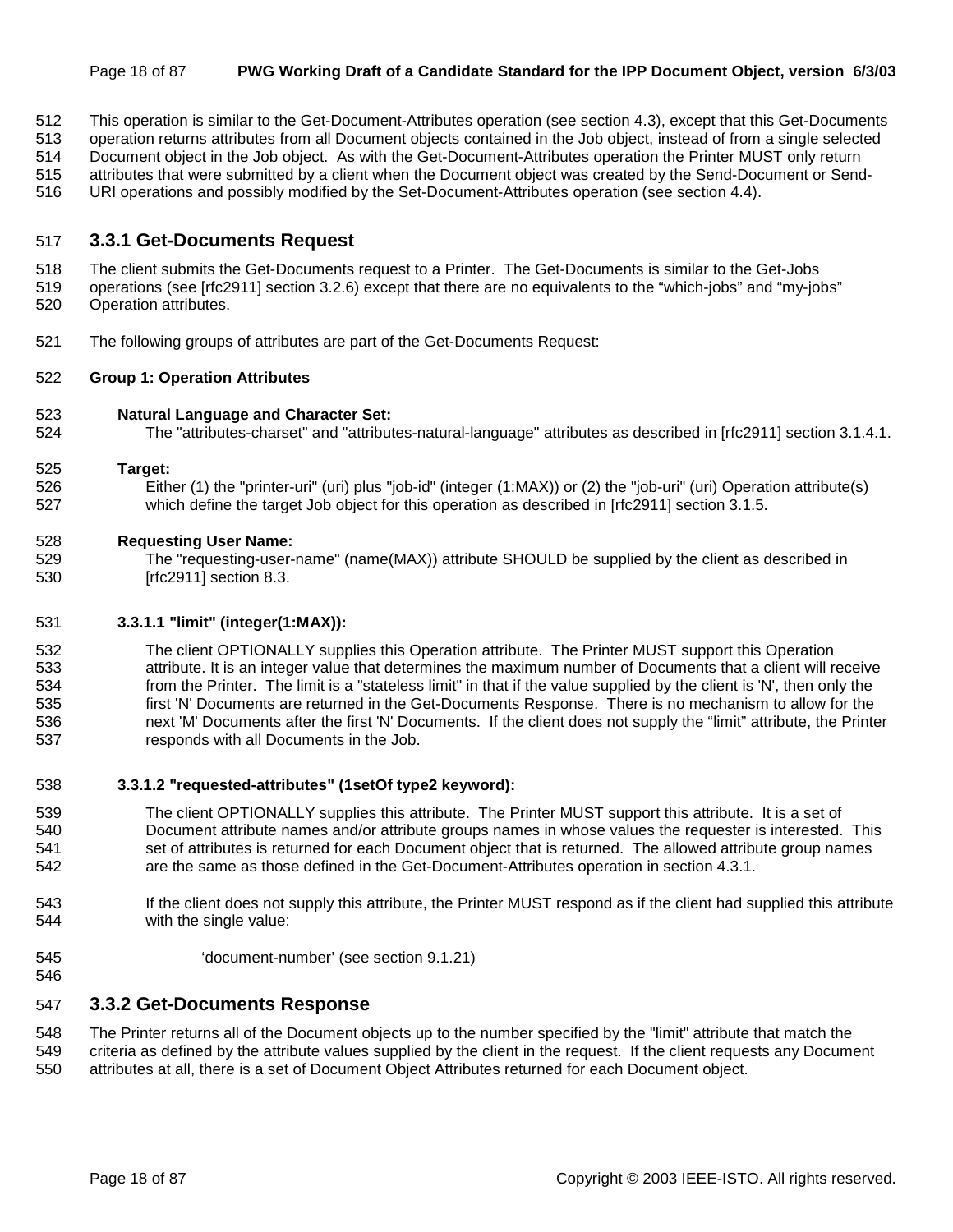#### **PWG Working Draft for a Candidate Standard for the IPP Document Object, 6/3/03** Page 19 of 87

- 
- 551 It is not an error for the Printer to return 0 Documents. If the response returns 0 Documents because there are no 552 Documents in the Job, then the status code for 0 Documents MUST be 'successful-ok'.

#### 553 **Group 1: Operation Attributes**

#### 554 **Status Message:**

555 In addition to the REQUIRED status code returned in every response, the response OPTIONALLY includes a 556 "status-message" (text(255)) and/or a "detailed-status-message" (text(MAX)) Operation attribute as 557 described in [rfc2911] sections 13 and 3.1.6.

#### 558 **Natural Language and Character Set:**

559 The "attributes-charset" and "attributes-natural-language" attributes as described in [rfc2911] section 3.1.4.2.

#### 560 **Group 2: Unsupported Attributes**

561 See [rfc2911] section 3.1.7 for details on returning Unsupported Attributes.

562 The response MAY contain or MAY omit the "requested-attributes" Operation attribute with any supplied 563 values (attribute keywords) that were requested by the client but are not supported by the Printer. If the 564 Printer does return unsupported attributes referenced in the "requested-attributes" Operation attribute and 565 that attribute included group names, such as 'all', the unsupported attributes MUST NOT include attributes 566 described in the standard but not supported by the implementation.

#### 567 **Groups 3 to N: Document Object Attributes**

- 568 The Printer responds with one set of Document Template attributes (see the D column in Table 10) and 569 Document Description attributes (see the Doc column in Table 11) for each returned Document object as 570 specified by the "requested-attributes" Operation attribute supplied by the client in the request. The Printer 571 ignores (does not respond with) any requested attribute or value which is not supported or which is restricted 572 by the security policy in force, including whether the requesting user is the user that submitted the job (job 573 originating user) or not (see [rfc2911] section 8). However, the Printer MUST respond with the 'unknown' 574 value for any supported attribute (including all REQUIRED attributes) for which the Printer does not know the 575 value, unless it would violate the security policy. See the description of the "out-of-band" values in the 576 beginning of [rfc2911] section 4.1.
- 577 The Printer MUST return the Groups for the requested Job in order of increasing "document-number" 578 Document Description attribute value.

### 579 **3.4 Cancel-Job** ([rfc2911] section 3.3.3)

580 This REQUIRED operation sets "document-state" Document Description attribute to 'canceled' and the "document-581 state-reasons" Document Description attribute to 'canceled-by-user' or 'canceled-by-operator' for *all* Document 582 objects in the identified Job that have not yet reached a terminal state ('completed', 'canceled', or 'aborted').

### 583 **3.5 Send-Document** ([rfc2911] section 3.3.1)

584 This REQUIRED Job operation is a Document Creation operation that has been extended to accept a new Document 585 Attributes group (Group 4) that the client can supply Document Template attribute and creates a Document object 586 (see section 4.1 for the extension semantics).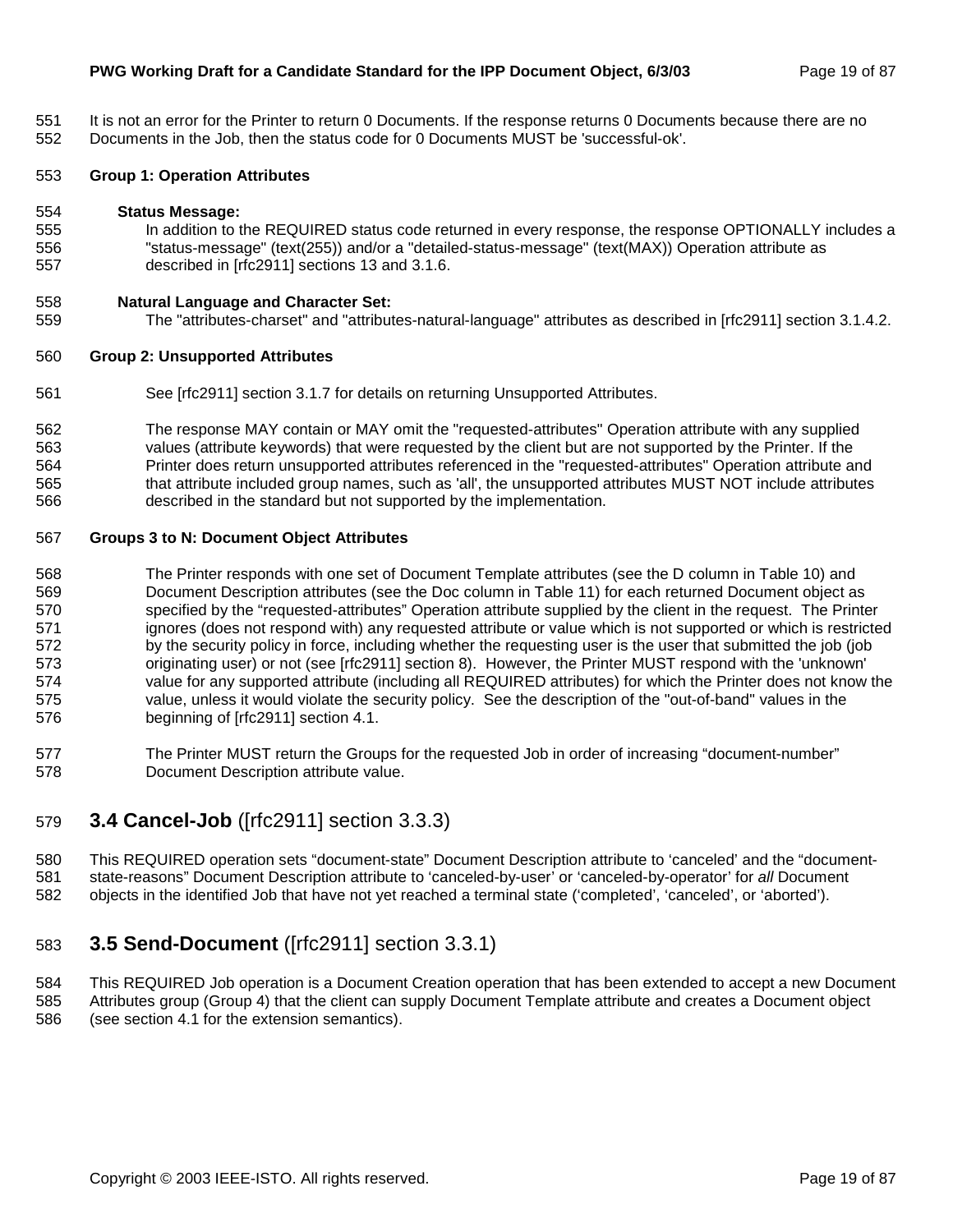### 587 **3.6 Send-URI** ([rfc2911] section 3.3.2)

588 This OPTIONAL Job operation is a Document Creation operation that has been extended to accept a new Document 589 Attributes group (Group 4) that the client can supply Document Template attribute and creates a Document object 590 (see section 4.2 for the extension semantics).

### 591 **3.7 Hold-Job** ([rfc2911] section 3.3.5)

592 This OPTIONAL operation moves the job to the 'pending-held' state, and sets the Job's "job-state-reasons" Job 593 Description attribute as description in [rfc2911] section 3.3.5. The values of the Documents' "document-state-594 reasons" Document Description attributes MUST NOT be affected by this operation.

### 595 **3.8 Release-Job** ([rfc2911] section 3.3.6)

596 This OPTIONAL operation moves the job to the 'pending-held' state, if there are no other "job-state-reasons" to hold 597 the job as described in [rfc2911] section 3.3.6. The values of the Documents' "document-state-reasons" Document 598 Description attributes MUST NOT be affected by this operation.

### 599 **3.9 Restart-Job** ([rfc2911] section 3.3.7)

600 This OPTIONAL operation starts the Job over again by processing *all* Documents in the Job as described in [rfc2911] 601 section 3.3.7, including Documents that have been canceled by a previous Cancel-Document operation (see section 602 4.5). Therefore, the Printer removes any 'canceled-by-*xxx*' values from any of the "document-state-reasons" 603 attributes and the Job's "job-state-reasons" attributes so that any canceled Documents are reprocessed along with 604 the other Documents.

### 605 **3.10 Reprocess-Job** ([adm-ops] section 4.1)

606 This OPTIONAL operation processes the Job again by processing *all* Documents in the Job, including ones that have 607 been canceled by a previous Cancel-Document operation. Therefore, the Printer removes any 'canceled-by-xxx' 608 values from any of the "document-state-reasons" attributes and the Job's "job-state-reasons" attributes so that any 609 canceled Documents are reprocessed along with the other Documents.

### 610 **4 Document Operations**

611 This section defines the Document Creation and Document operations. The Document object semantics are as 612 parallel to the Job object semantics as possible. Therefore, most of the Job operations have analogous Document

613 operations as shown in Table 16 in section "Appendix A: Document operations compared to Job operations".

614 Operations that can apply only to an entire job, have no analogous document operation as indicated. This extension

- 615 adds 5 new Document operations that operate on the Document object once it is created by either of the existing two 616 operations: Send-Document and Send-URI operations.
- 617 Note: By Document object this specification means the object once it become a contained part of a Job object, not 618 before or after. So in this specification a Document object does not represent data in a repository.

619 The signatures of the operation requests that create Document objects are very similar as shown in Table 4. The 620 entries in the table show what a client MUST, MAY, or MUST NOT supply in the indicated operation requests.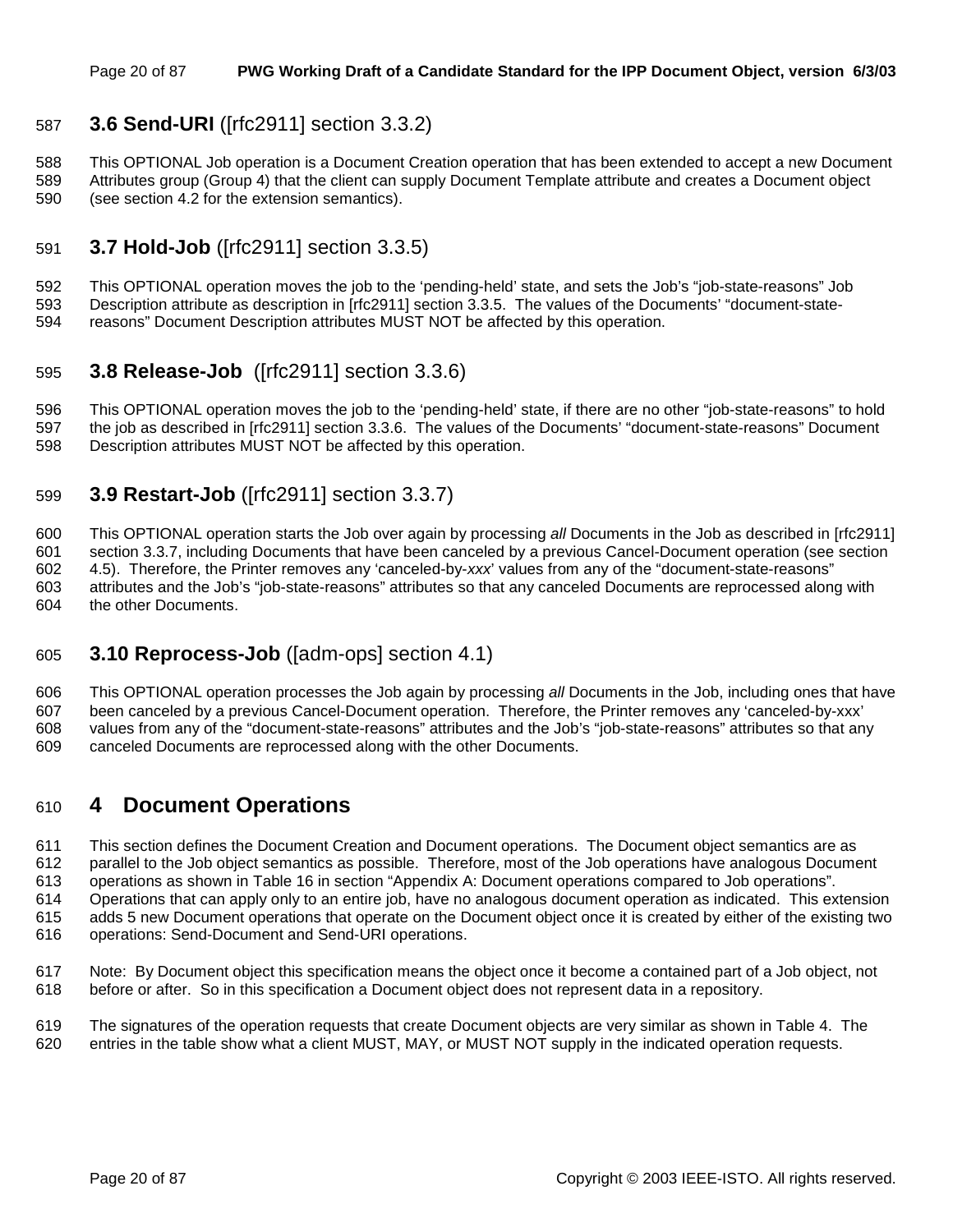| 621 | Table 4 - Client-supplied Document Creation and Validation Request Signatures |  |
|-----|-------------------------------------------------------------------------------|--|
|-----|-------------------------------------------------------------------------------|--|

|                                 | Send-Document   | Send-URI        |
|---------------------------------|-----------------|-----------------|
| Target job                      | <b>MUST</b>     | MUST            |
| "document-uri"                  | <b>MUST NOT</b> | MUST            |
| Document Template<br>attributes | MAY             | MAY             |
| Data                            | MUST            | <b>MUST NOT</b> |

622

623 The entries in Table 5 show what a Printer MUST or MAY support and return in the indicated operations responses.

#### 624 **Table 5 - Printer-returned Document Creation and Validation Response Signatures**

|                               | Create-Job      | Send-Document | Send-URI     |  |
|-------------------------------|-----------------|---------------|--------------|--|
|                               |                 |               |              |  |
| Status code/message           | <b>MUST</b>     | <b>MUST</b>   | <b>MUST</b>  |  |
| <b>Unsupported Attributes</b> | MUST, if any    | MUST, if any  | MUST, if any |  |
| Job status attributes         | <b>MUST</b>     | <b>MUST</b>   | <b>MUST</b>  |  |
| Document status attributes:   |                 |               |              |  |
| "document-number"             | <b>MUST NOT</b> | <b>MUST</b>   | <b>MUST</b>  |  |
| "document-state"              | <b>MUST NOT</b> | <b>MUST</b>   | <b>MUST</b>  |  |
| "document-state-reasons"      | <b>MUST NOY</b> | <b>MUST</b>   | <b>MUST</b>  |  |
| "document-state-message"      | <b>MUST NOT</b> | <b>MAY</b>    | <b>MAY</b>   |  |

625

# 626 **4.1 Send-Document ([rfc2911] section 3.3.1) extension**

627 This REQUIRED<sup>14</sup> Document Creation operation allows a client to submit multiple documents in a single Job by 628 making a Send-Document request for each Document. In this specification, the Send-Document creates a 629 Document object ([rfc2911] did not have a Document object). A Printer MUST support this operation with the 630 semantics specified in [rfc2911] and with the extension defined in this specification, since this specification

631 REQUIRES the Printer to support multiple document jobs.

632 See [rfc2911] section 3.3.1 for the semantics of the Send-Document operation not reproduced here.

633 *Access Rights:* The authenticated user (see [rfc2911] section 8.3) performing this operation must either be the job

634 owner (as determined in the Create-Job operation) or an operator or administrator of the Printer (see [rfc2911]

635 sections 1 and 8.5). Otherwise, the Printer MUST reject the operation and return: 'client-error-forbidden', 'client-error-

636 not-authenticated', or 'client-error-not-authorized' as appropriate.

### 637 **4.1.1 Send-Document Request**

l

638 The following attribute sets are part of the Send-Document Request:

<sup>&</sup>lt;sup>14</sup> This specification REQUIRES the Printer to support the Send-Document operation while [rfc2911] did not. This difference is because this specification REQUIRES the Printer to support multiple document jobs, while [rfc2911] did not.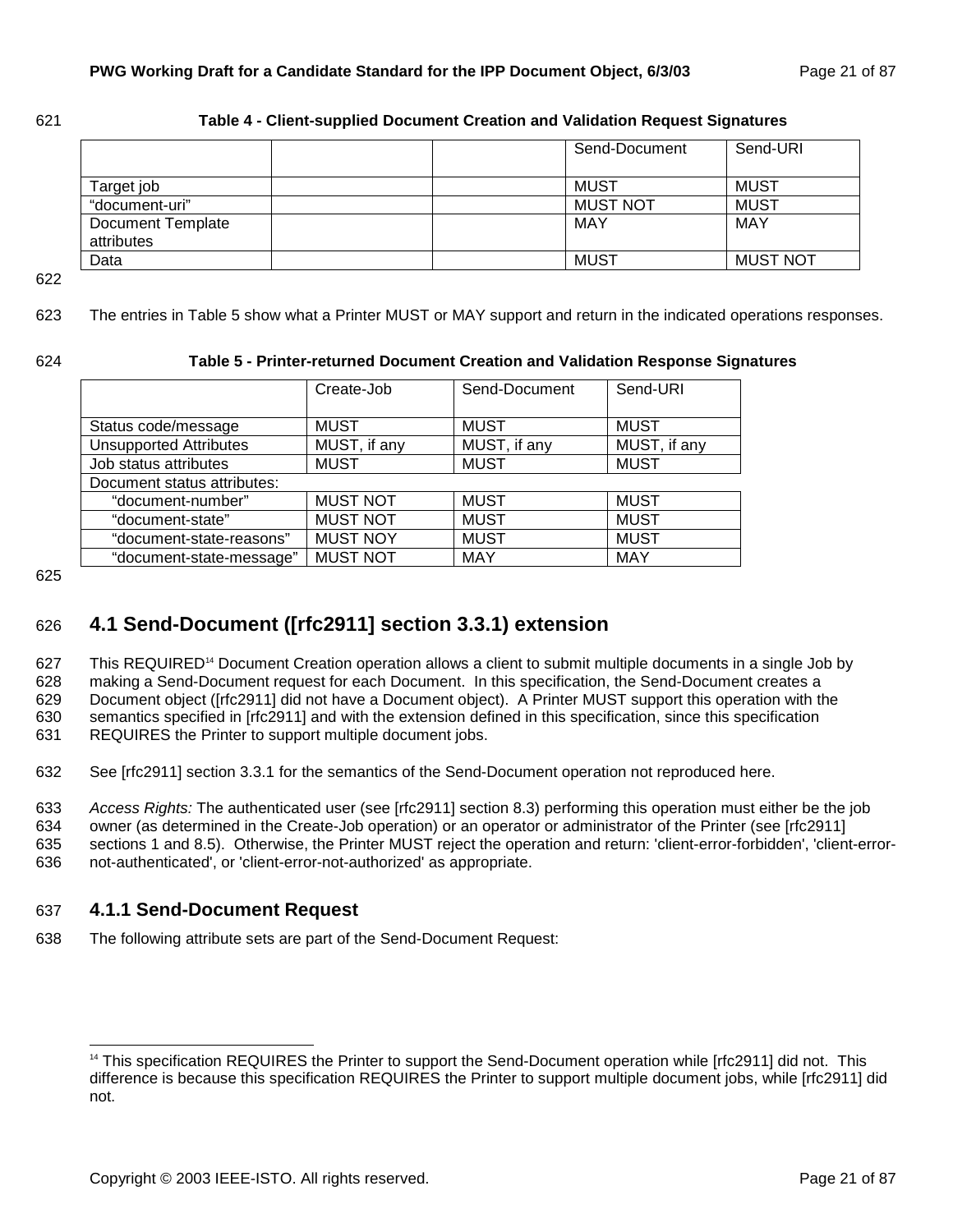#### Page 22 of 87 **PWG Working Draft of a Candidate Standard for the IPP Document Object, version 6/3/03**

#### 639 **Group 1: Operation Attributes (as in [rfc2911])**

640 As specified in [rfc2911] section 3.3.1 Send-Document request, plus any extensions indicated in Table 8. 641 For example, "compression", "document-format", and "document-name".

#### 642 **Group 2: Document Template Attributes (new - not in [rfc2911])**

643 The client OPTIONALLY supplies a set of Document Template attributes as listed in Table 10. For example, 644 "media" and "number-up". If the client is not supplying any Document Template attributes in the request, the 645 client SHOULD omit Group 2 rather than sending an empty group. However, a Printer MUST be able to 646 accept an empty group.

#### 647 **Group 3: Document Content (as in [rfc2911] Group 2)**

648 The client MUST supply the document data in-line to be processed for this Document if the "last-document" 649 flag is set to 'false' or omitted. However, since a client might not know that the previous Document Creation 650 operation that the client had supplied (a Send-Document or a Send-URI operation) was the last document 651 (i.e., the client had supplied the "last-document" attribute with a 'false' value), the client MUST use a Send-652 Document request with no document data where the "last-document" flag is set to 'true' (see [rfc2911] 653 section 3.3.1). For this Send-Document case with no data, the Printer MUST NOT increment the value of the 654 Job object's "number-of-documents" attribute, since no Document object was added to the job. In addition, it 655 is not an error for a client to submit a job with no actual document data, i.e., only a single Create-Job and 656 Send-Document request with a "last-document" Operation attribute set to 'true' with no document data; it is 657 only an empty job which is scheduled and processed normally.

#### 658 **4.1.2 Send-Document Response**

659 The following sets of attributes are part of the Send-Document Response:

#### 660 **Group 1: Operation Attributes (as in [rfc2911] Group 1)**

#### 661 **Status Message:**

662 In addition to the REQUIRED status code returned in every response, the response OPTIONALLY includes a 663 "status-message" (text(255)) and/or a "detailed-status-message" (text(MAX)) Operation attribute as 664 described in [rfc2911] sections 13 and 3.1.6.

#### 665 **Natural Language and Character Set:**

666 The "attributes-charset" and "attributes-natural-language" attributes as described in [rfc2911] section 3.1.4.2.

#### 667 **Group 2: Unsupported Attributes (as in [rfc2911] Group 2)**

- 668 See [rfc2911] section 3.1.7 for details on returning Unsupported Attributes.
- 669 **Group 3: Job Object Attributes (as in [rfc2911] Group 3)**
- 670 The Printer MUST return the same set of Job status attributes as for the Print-Job response as specified in 671 [rfc2911] section 3.2.1.2.

#### 672 **Group 4: Document Object Attributes (new)**

673 The following Document Description attributes are defined for this Group: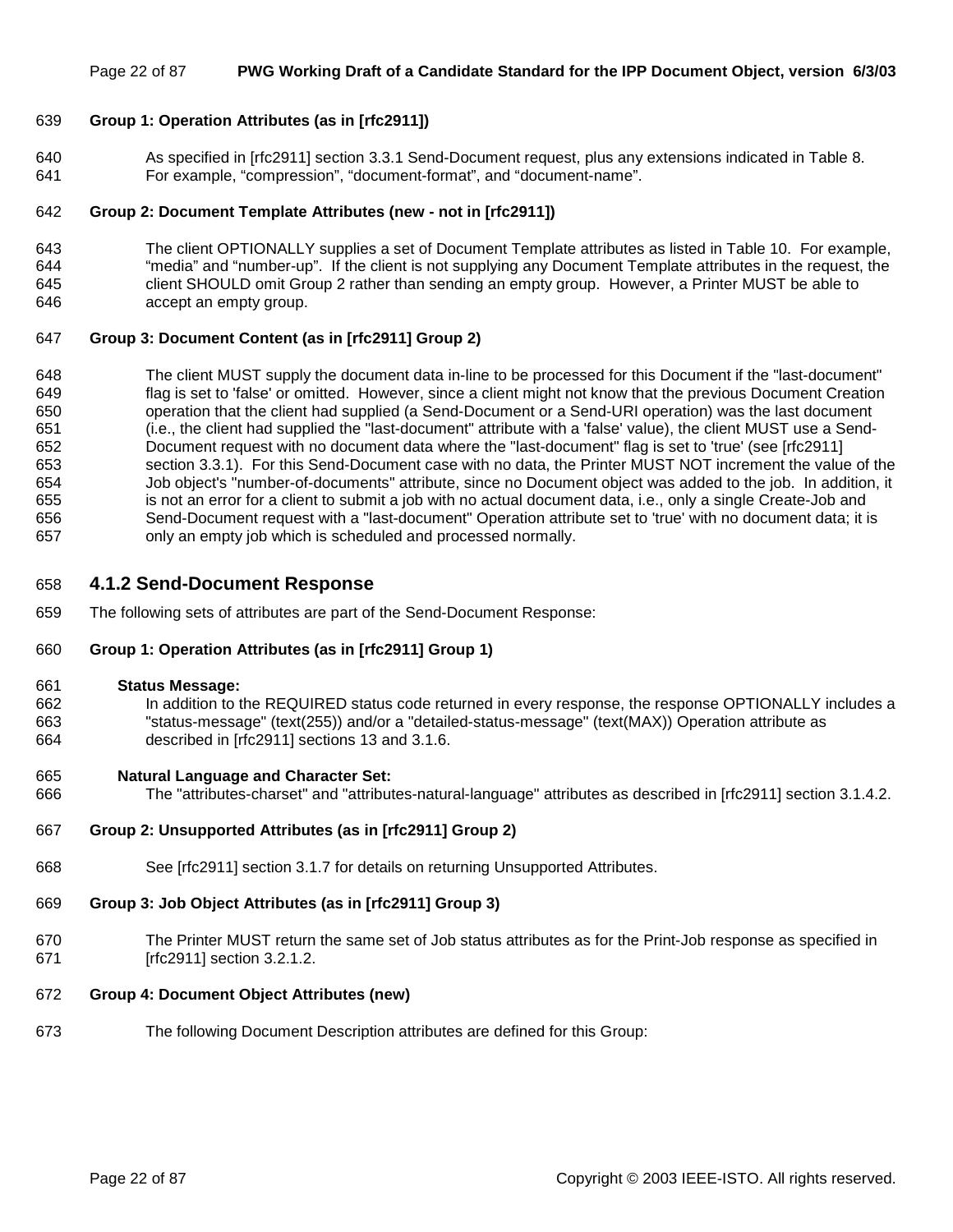#### 674 **4.1.2.1 document-number (integer(1:MAX))**

675 The Printer MUST return the document number of this Document object that was assigned by the Printer 676 starting with 1 for each Job (see section 9.1.21).

#### 677 **4.1.2.2 document-state (type1 enum)**

678 The Printer MUST return the state of this Document object (see section 9.1.23).

#### 679 **4.1.2.3 document-state-reasons (1setOf type2 keyword)**

680 The Printer MUST return the associated state reasons for this Document (see section 9.1.25).

#### 681 **4.1.2.4 document-state-message (text(MAX))**

682 The Printer MAY return the localized description of the "document-state" and "document-state-reasons" 683 values for this Document (see section 9.1.24).

### 684 **4.2 Send-URI ([rfc2911] section 3.3.2) extension**

685 This OPTIONAL Document Creation operation has the same request and response semantics as the Send-686 Document operation (see section 4.1) except that a client MUST supply a URI reference ("document-uri" Operation 687 attribute) rather than the document data itself. If a Printer supports this operation, clients can use either this 688 operation or the Send-Document operation to add new Document objects to an existing multi-document Job object. 689 However, if a client needs to indicate that the previous Send-URI or Send-Document was the last document, the 690 client MUST use the Send-Document operation (see section 4.1) with no document data and the "last-document" flag 691 set to 'true' as specified in [rfc2911] section 3.3.2 (rather than using a Send-URI operation with no "document-uri" 692 Operation attribute).

693 If a Printer supports this operation, it MUST also support the Print-URI operation (see [rfc2911] section 3.2.2).

694 The Printer MUST validate the syntax and URI scheme of the supplied URI before returning a response, just as in 695 the Print-URI operation. The IPP Printer MAY validate the accessibility of the document as part of the operation or 696 subsequently (see [rfc2911] section 3.2.2).

### 697 **4.3 Get-Document-Attributes**

698 This REQUIRED Document operation allows a client to request the values of selected attributes of a Document 699 object. This operation is almost identical to the Get-Job-Attributes operation (see [rfc2911] section 3.3.4). The only 700 differences are that the operation is directed at a Document object rather than a Job object and the returned attribute 701 group is a set of Document object attributes rather than a set of Job object attributes.

702 The Printer MUST return the Document Description attributes that a client supplied in the Document Creation 703 operation (Print-Job, Print-URI, Send-Document or Send-URI) as Operation attributes (see the PJ/PU and SD/SU 704 columns in Table 8 and the Doc column in Table 11), any Document Template attribute supplied by Send-Document 705 or Send-URIoperations (see the D column in Table 10), plus any additional Document Description attributes that the 706 Printer has generated, such as "document-state" (see the Doc column in Table 11). The Printer MUST NOT return 707 any Job Level attributes that the Document object inherits and MUST NOT factor out common Document object 708 attributes and return them as Job object attributes. Thus the Get-Document-Attributes returns to clients only the 709 attributes that clients submitted in Document Creation operations, plus the additional Document Description attributes 710 that the Printer sets.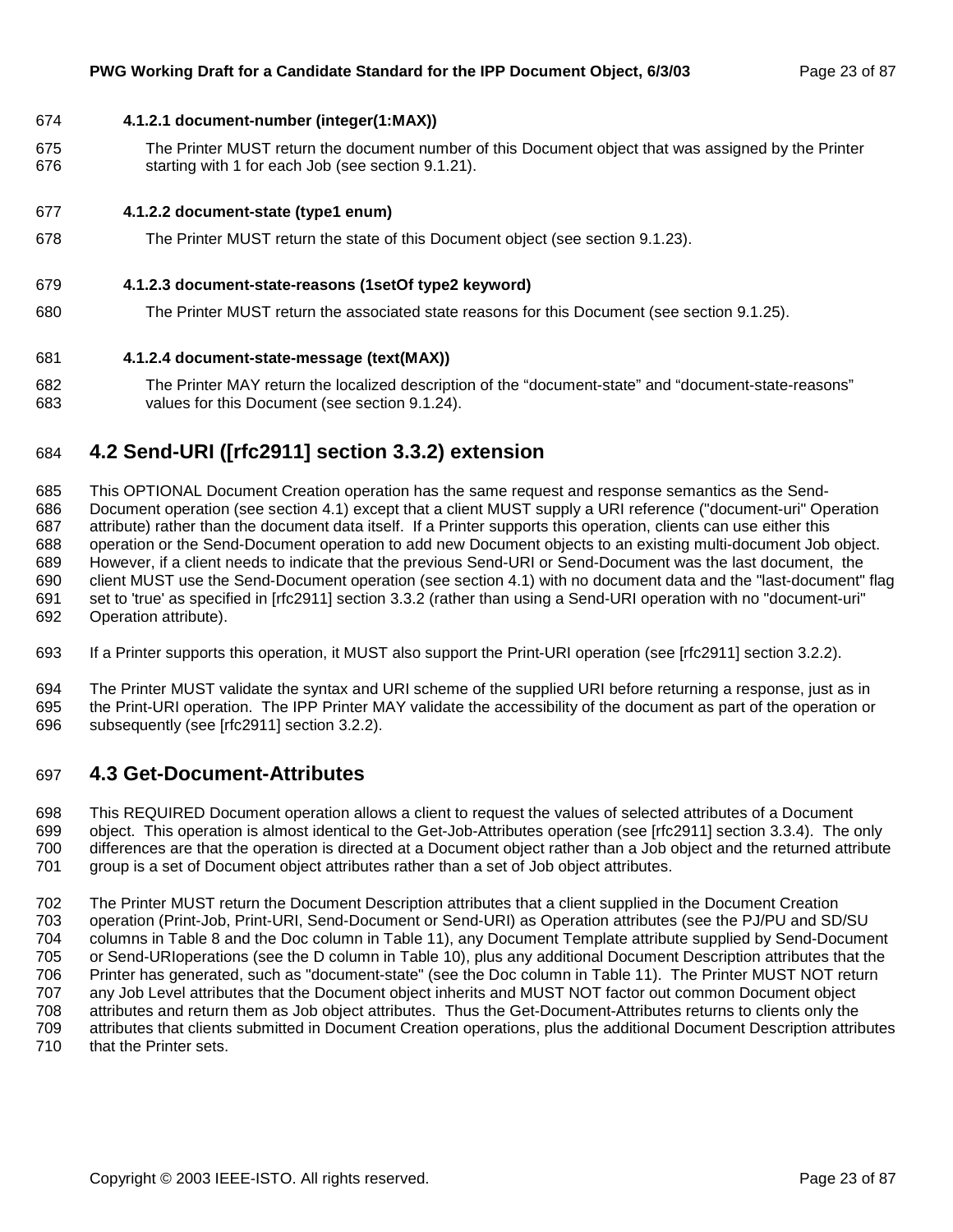#### Page 24 of 87 **PWG Working Draft of a Candidate Standard for the IPP Document Object, version 6/3/03**

711 The client MAY display to the user any Document attributes inherited from the Job object. However, such a client

712 MUST query both the Job object using Get-Job-Attributes and the Document object using Get-Document-Attributes 713 in order to be able to merge the inherited attributes with the explicitly-supplied Document attributes. Furthermore, the

714 client MAY factor out common explicitly supplied Document object attributes and display them once as Job object

715 attributes, instead of with each Document object. However, any such regularization of the display for users is the

716 policy of the client and is outside the scope of this client-Printer protocol specification. Note: specify any such

717 regularization or canonicalization policy in the Printer response would have been impossible to agree to.

- 718 For Document objects, the possible names of attribute groups are:
- 719 'document-template': the subset of the Document Template attributes that apply to a Document object (the "D" 720 column in Table 10) that the implementation supports for Document objects.
- 721 'document-description': the subset of the Document Description attributes specified in the "Doc" column of 722 Table 11 that the implementation supports for Document objects.
- 723 'all': the special group 'all' that includes all attributes that the implementation supports for Document objects.

724 Since a client MAY request specific attributes or named groups, there is a potential that there is some overlap. For 725 example, if a client requests, 'document-name' and 'document-description', the client is actually requesting the 726 "document-name" attribute once by naming it explicitly, and once by inclusion in the 'document-description' group. In 727 such cases, the Printer MAY return the attribute only once in the response even if it is requested multiple times. The 728 client SHOULD NOT request the same attribute in multiple ways.

729 It is NOT REQUIRED that a Document object to support all attributes belonging to a group (since some attributes are 730 OPTIONAL). However, it is REQUIRED that the Printer support all these group names for the Document object.

### 731 **4.3.1 Get-Document-Attributes Request**

732 The following groups of attributes are part of the Get-Document-Attributes Request when the request is directed at a 733 Document object:

### 734 **Group 1: Operation Attributes**

### 735 **Natural Language and Character Set:**

736 The "attributes-charset" and "attributes-natural-language" attributes as described in [rfc2911] section 3.1.4.1.

### 737 **Target:**

738 The "document-number" (integer(1:MAX)) Operation attribute MUST be supplied immediately after either (1) 739 the "printer-uri" (uri) plus "job-id" (integer(1:MAX)) or (2) the "job-uri" (uri) Operation attribute(s) which define 740 the target Document object for this operation as described in [rfc2911] section 3.1.5. If the client omits the 741 "document-number" Operation attribute, the Printer MUST reject the request and return the 'client-error-bad-742 request' status code.

### 743 **Requesting User Name:**

744 The "requesting-user-name" (name(MAX)) attribute SHOULD be supplied by the client as described in 745 [rfc2911] section 8.3.

### 746 **4.3.1.1 "requested-attributes" (1setOf keyword):**

747 The client OPTIONALLY supplies this attribute. The Printer MUST support this attribute. It is a set of 748 attribute names and/or attribute group names in whose values the requester is interested. If the client omits 749 this attribute, the Printer MUST respond as if this attribute had been supplied with a value of 'all'.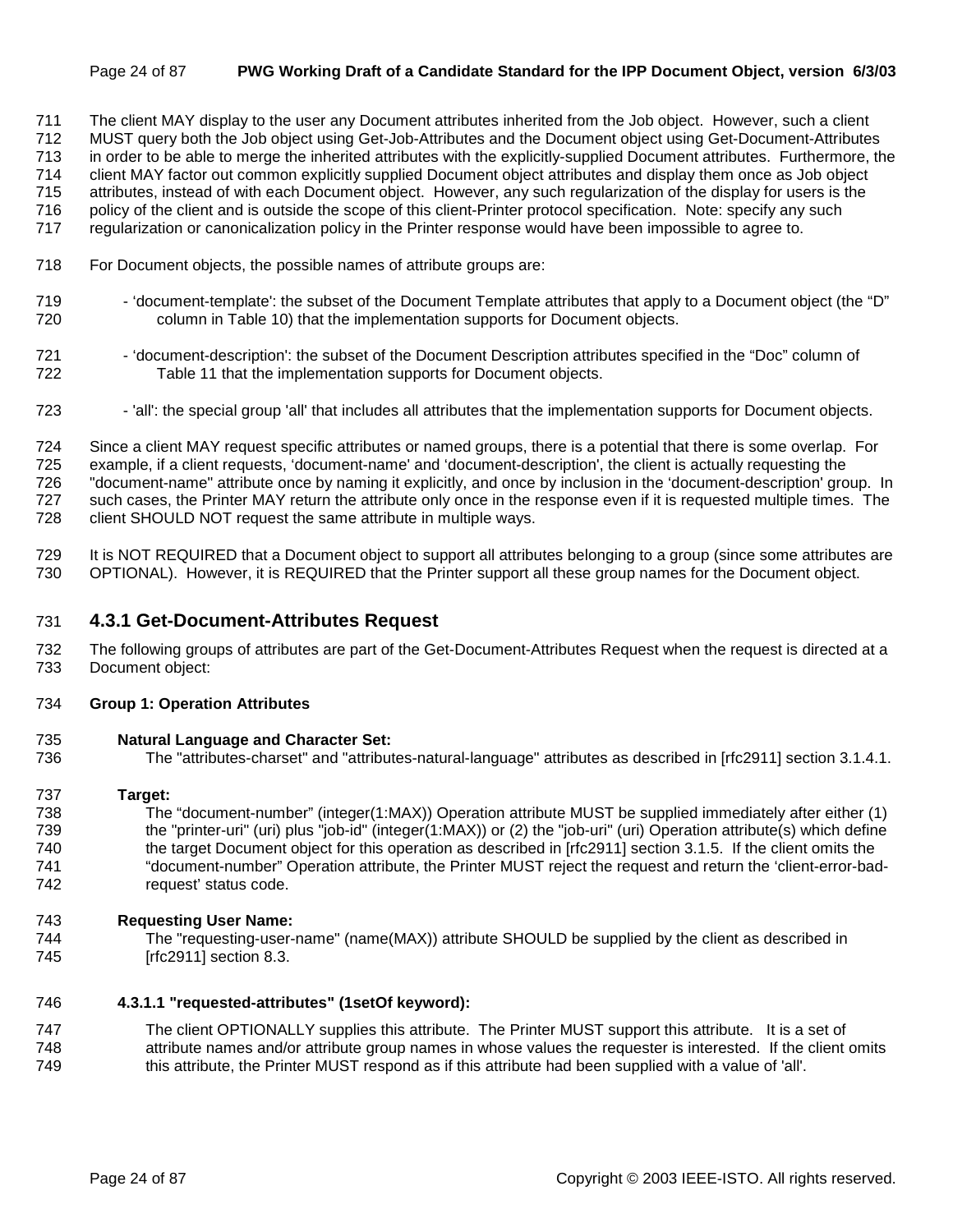#### 750 **4.3.2 Get-Document-Attributes Response**

751 The Printer returns the following sets of attributes as part of the Get-Document-Attributes Response:

#### 752 **Group 1: Operation Attributes**

#### 753 **Status Message:**

754 In addition to the REQUIRED status code returned in every response, the response OPTIONALLY includes a 755 "status-message" (text(255)) and/or a "detailed-status-message" (text(MAX)) Operation attribute as 756 described in [rfc2911] sections 13 and 3.1.6.

#### 757 **Natural Language and Character Set:**

758 The "attributes-charset" and "attributes-natural-language" attributes as described in [rfc2911] section 3.1.4.2. 759 The "attributes-natural-language" MAY be the natural language of the Document object, rather than the one 760 requested.

#### 761 **Group 2: Unsupported Attributes**

- 762 See [rfc2911] section 3.1.7 for details on returning Unsupported Attributes.
- 763 The response MAY contain or MAY omit the "requested-attributes" Operation attribute with any supplied 764 values (attribute keywords) that were requested by the client but are not supported by the Printer. If the 765 Printer does return unsupported attributes referenced in the "requested-attributes" Operation attribute and 766 that attribute included group names, such as 'all', the unsupported attributes MUST NOT include attributes 767 described in the standard but not supported by the implementation.

#### 768 **Group 3: Document Object Attributes**

769 The Printer returns the set of requested Document Template attributes (see the D column in Table 10) and 770 Document Description attributes (see the Doc column in Table 11) and their current values. The Printer 771 ignores (does not respond with) any requested attribute or value which is not supported. Furthermore, the 772 Printer MUST NOT return Document Template attributes that were not supplied by a client in a Send-773 Document or Send-URI request or set by a Set-Document-Attributes request. So the response reflects what 774 was submitted. The Printer MAY omit returning attributes that are restricted by the Printer's security policy in 775 force, including whether the requesting user is the user that submitted the job (job originating user) or not 776 (see [rfc2911] section 8). However, the Printer MUST respond with the 'unknown' value for any supported 777 attribute (including all REQUIRED attributes) for which the Printer does not know the value, unless it would 778 violate the security policy. See the description of the "out-of-band" values in the beginning of [rfc2911] 779 Section 4.1.

### 780 **4.4 Set-Document-Attributes**

781 This OPTIONAL Document operation allows a client to set the values of the attributes of a Document object after the 782 Document object was submitted to the Printer. In the request, the client supplies the set of Document keyword 783 attribute names and values that are to be set. In the response, the Printer returns success or rejects the entire 784 request with indications of which attribute or attributes could not be set.

785 This operation is almost identical to the Set-Job-Attributes operation and follows the same rules for validation (see 786 [rfc3380] section 4.2). The only differences are that the Set-Document-Attributes operation is directed at a Document 787 object rather than a Job object. As with the Set-Job-Attributes operation, The Set-Document-Attributes operation 788 can add an attribute to the Target object, accepts the 'delete-attributes' out-of-band value to remove an attribute from 789 the Target object. In addition the validation is the same as the Send-Document and Send-URI operations that create 790 Document objects, i.e., the Printer validation depends on the "xxx-supported" Printer Description attributes (see 791 [rfc2911] section 3.1).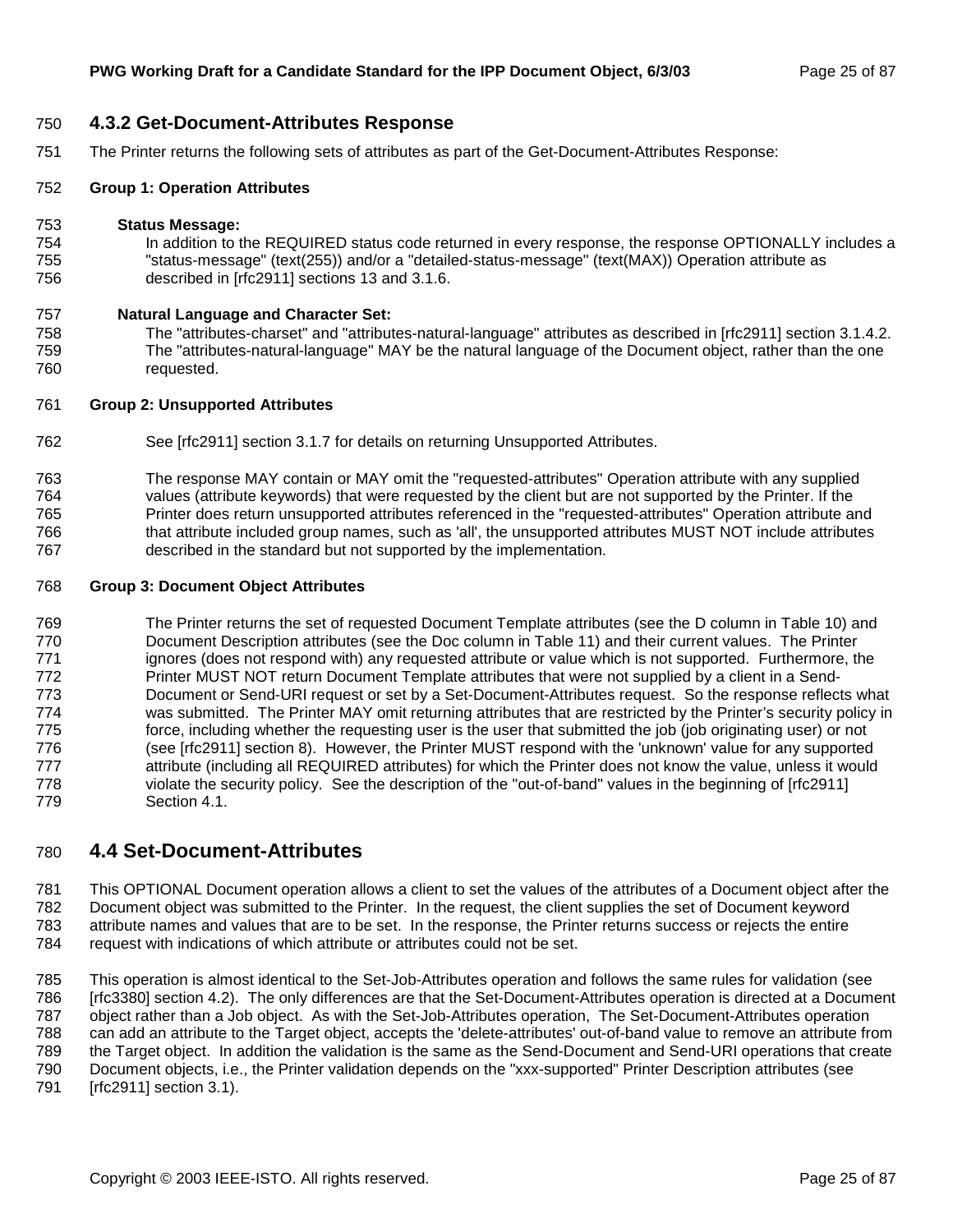#### Page 26 of 87 **PWG Working Draft of a Candidate Standard for the IPP Document Object, version 6/3/03**

792 If a client supplies a document attribute in a Set-Document-Attributes request that the Printer supports, and the 793 document was originally submitted without supplying that attribute, the Printer adds the attribute to the Document

794 object.

795 If the client supplies a document attribute with the "out-of-band" value 'delete-attribute' (see [rfc3380] section 8.2), 796 then the Printer MUST remove the attribute and all of its values from the Document object, if present. The semantic 797 effect of the client supplying the 'delete-attribute' value in a Set-Document-Attributes operation MUST be the same as 798 if the attribute had not been supplied with the Document object in the Document Creation operation, i.e., the Printer 799 applies its default attribute or behavior with lower precedence that the PDL (see the beginning of [rfc2911] section 800 4.2 and [rfc2911] 3.2.1.1). Any subsequent query of the Document object using Get-Document-Attributes or Get-801 Documents MUST NOT return any attribute that has been deleted using the 'delete-attribute' out-of-band value. 802 However, a client can re-establish such a deleted Document attribute with any supported value(s) using a 803 subsequent Set-Document-Attributes operation.

804 If the client supplies an attribute in a Set-Document-Attributes request with the 'delete-attribute' value and that 805 attribute is not present on the Document object, the Printer ignores that supplied attribute in the request, does not 806 return the attribute in the Unsupported Attributes group, and returns the 'successful-ok' status code, if there are no 807 other problems with the request.

808 The validation of the Set-Document-Attributes request is performed by the Printer as if the document had been 809 submitted originally with the new attribute values (and the deleted attributes removed) and with "ipp-attribute-fidelity" 810 set to 'true', i.e., all modified attributes Document attributes and values MUST be supported in combination with the 811 Document attributes not modified. If such a Document Creation operation would have been accepted, then the Set-812 Document-Attributes MUST be accepted. If such a Document Creation operation would have been rejected, then the 813 Set-Document-Attributes MUST be rejected and the Document MUST be unchanged. In addition, if any of the 814 supplied attributes are not supported, are not settable, or the values are not supported, the Printer MUST reject the 815 entire operation; the Printer MUST NOT partially set some of the supplied attributes. In other words, after the 816 operation, all the supplied attributes MUST be set or none of them MUST be set, thus making the Set-Document-817 Attributes an atomic operation.

818 The value of the "ipp-attribute-fidelity"and "job-mandatory-attributes" Operation attribute supplied in the original Job 819 Creation request, if any, MUST have no affect on the behavior of the Set-Document-Attributes operation, since the 820 Set-Document-Attributes request MUST behave as if "ipp-attribute-fidelity" = 'true'. In other words, the Printer MUST 821 reiect any attempt to set a Document attribute to an unsupported value or to a value that would conflict with another 822 Document attribute value.

823 The Printer MUST accept or reject this operations when the Document's READ-ONLY "document-state" attribute has 824 the values shown in Table 6. The document's current state MUST affect whether the Printer accepts or rejects the 825 request. However, the Set-Document-Attributes operation MUST NOT change the state of the Document object 826 (since the Document is a passive object and the Document state is a subset of the Job State). For example, in the 827 case where the operation creates a request for unavailable resources, the Job (but not the Document) transitions to a 828 new state. Table 6 shows the allowed behaviors in each document state.

#### 829 **Table 6 - Document State Table for the Set-Document-Attributes operation**

| Current<br>"document-state" | <b>New</b><br>"document-state"<br>(no change) | Printer's response status code<br>and "action":                                                                                |
|-----------------------------|-----------------------------------------------|--------------------------------------------------------------------------------------------------------------------------------|
| 'pending'                   | 'pending'                                     | 'successful-ok'                                                                                                                |
| 'pending'                   | 'pending'                                     | 'successful-ok' - needed resources are not ready (the Job MAY<br>change state, but the Document MUST NOT).                     |
| 'processing'                | 'processing'                                  | 'successful-ok' or 'client-error-not-possible' depending on<br>implementation, including the attributes being set, whether the |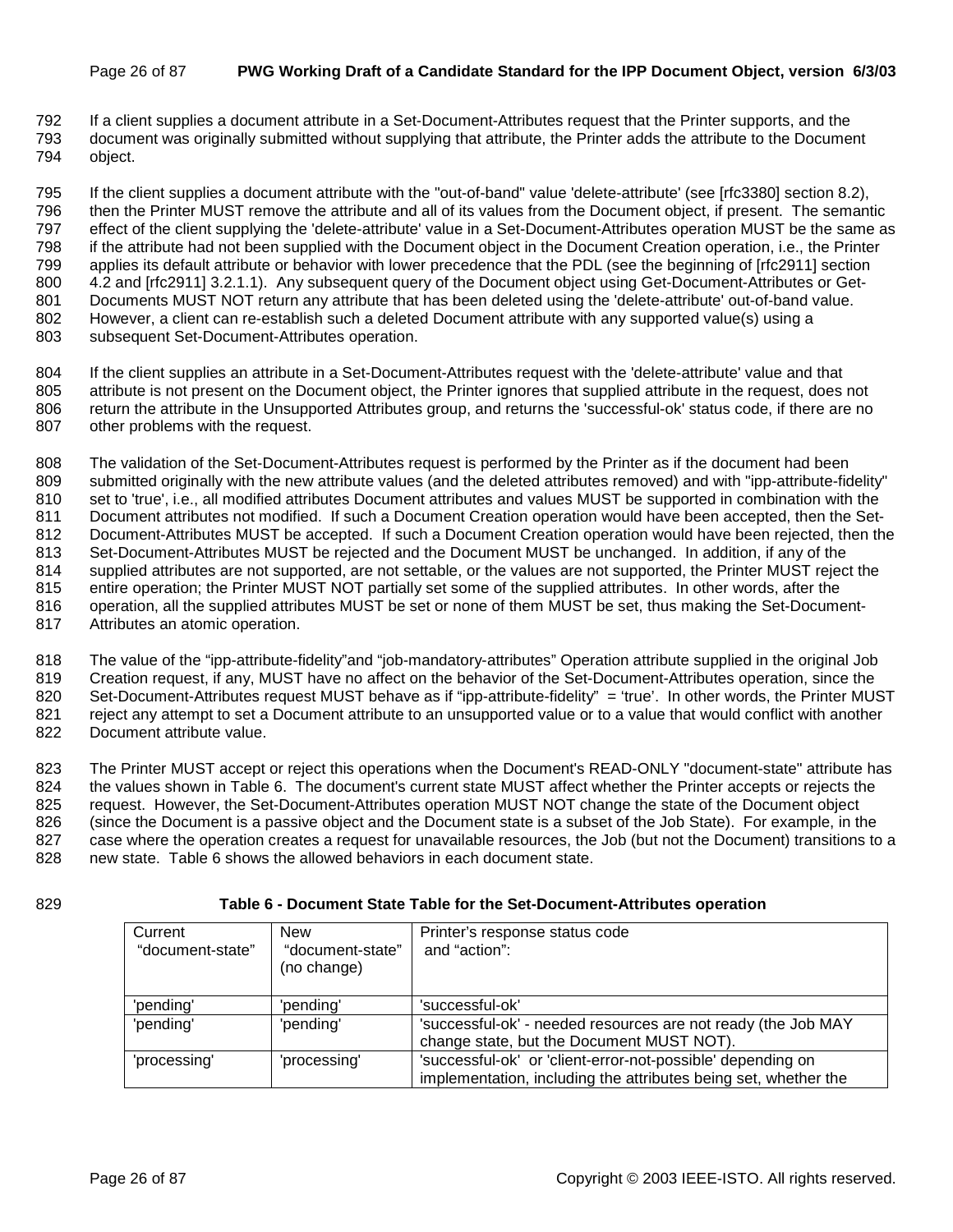| Current          | <b>New</b>       | Printer's response status code           |
|------------------|------------------|------------------------------------------|
| "document-state" | "document-state" | and "action":                            |
|                  | (no change)      |                                          |
|                  |                  |                                          |
|                  |                  | document has started marking media, etc. |
| 'completed'      | 'completed'      | 'client-error-not-possible'              |
| 'canceled'       | 'canceled'       | 'client-error-not-possible'              |
| 'aborted'        | 'aborted'        | 'client-error-not-possible'              |

830

831 This operation MUST NOT change the value of attributes not specified in the operation unless the definition of the

832 attribute explicitly specifies such side-effects. In general, Document attribute definitions that are settable will not

833 define side-effects on other attributes that are settable, only side effects on READ-ONLY attributes, if any.

### 834 **4.4.1 Settable and READ-ONLY Document Description attributes**

- 835 If the Printer supports the Set-Document-Attributes operation, then it SHOULD support setting of:
- 836 all Document Template document ("xxx") attributes
- 837 that the implementation supports (see the column labeled "D" in Table 10).

838 Almost all Document Description attributes (see [rfc2911] section 4.3) MUST NOT be settable, i.e., they are defined

839 to be READ-ONLY. Only Document Description attributes marked with "(r/w) in Table 10 MAY be settable using Set-

840 Document-Attributes. The Printer MUST reject a Set-Document-Attributes request that attempts to set any attributes

841 in Table 11 that are not marked "(r/w)".

842 Note: From now on, all extensions that define new Document object attributes will indicate whether or not the 843 attributes are READ-ONLY, by including the "READ-ONLY" adjective in their descriptions and/or explicitly stating 844 whether they MAY be settable.

845 *Access Rights:* The authenticated user (see [rfc2911] section 8.3) performing this operation must either be the job 846 owner (as determined in the Job Creation operation) or an operator or administrator of the Printer (see [rfc2911] 847 Sections 1 and 8.5).

### 848 **4.4.2 Set-Document-Attributes Request**

849 The following sets of attributes are part of the Set-Document-Attributes Request:

#### 850 **Group 1: Operation Attributes**

#### 851 **Natural Language and Character Set:**

- 852 The "attributes-charset" and "attributes-natural-language" attributes as described in [rfc2911] section 3.1.4.1.
- 853 **Target:**
- 854 The client MUST supply the "document-number" (integer(1:MAX)) Operation attribute immediately after 855 either (1) the "printer-uri" (uri) plus "job-id" (integer(1:MAX)) or (2) the "job-uri" (uri) Operation attribute(s) 856 which define the target Document object for this operation as described in [rfc2911] section 3.1.5. If the 857 client omits the "document-number" Operation attribute, the Printer MUST reject the request and return the 858 'client-error-bad-request' status code.
- 859 Note: There is no way in a single operation for the client to set all of a Job's Document objects to the same 860 attribute value. Either (1) the client sets the corresponding attribute in each Document object in the Job with 861 separate Set-Document-Attributes requests, or (2) the client sets the corresponding attribute at the Job Level 862 using the Set-Job-Attributes operation. Setting the corresponding attribute at the Job Level (or supplying that 863 attribute initially in the Job Creation operation) causes each Document object to inherit the Job Level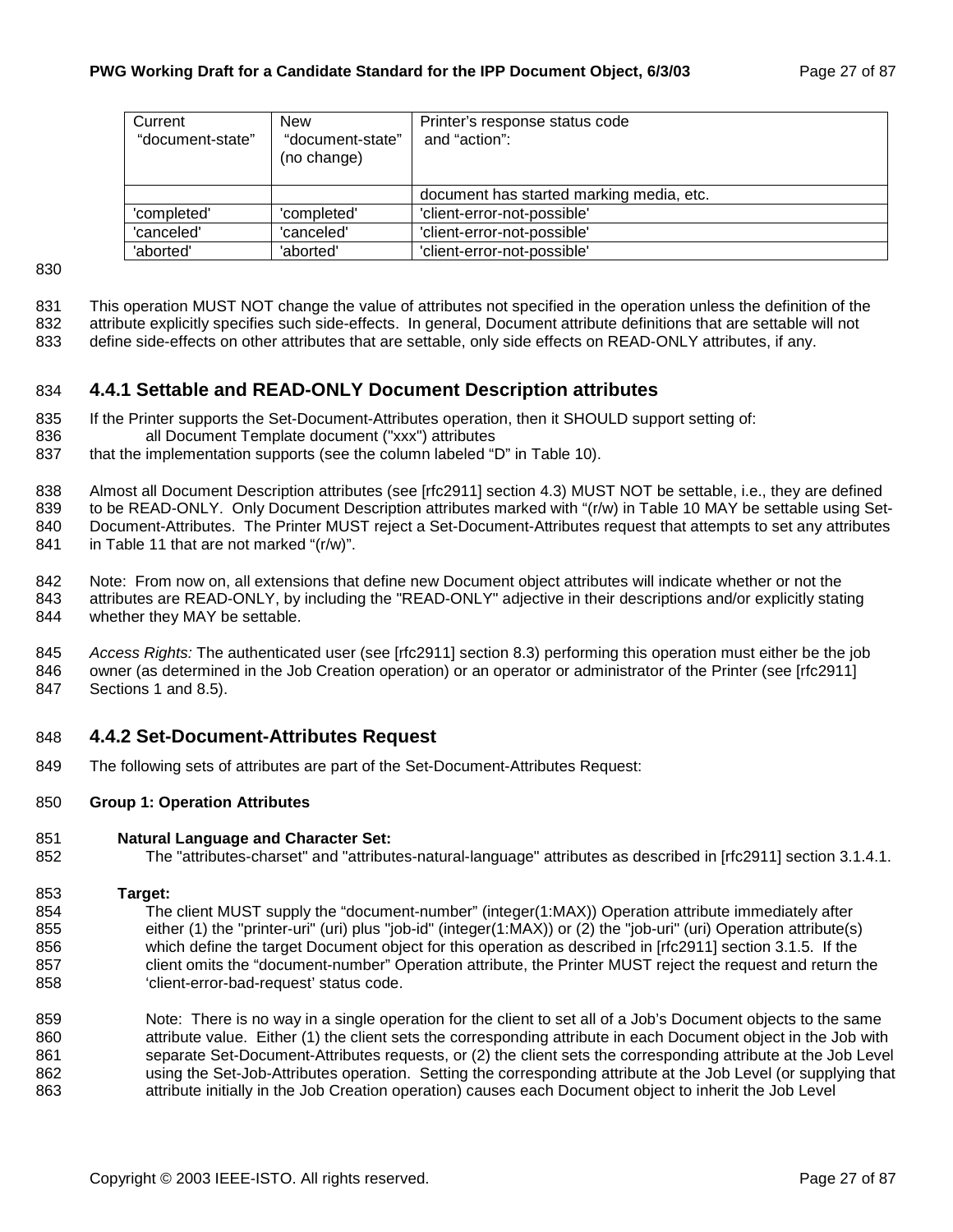#### Page 28 of 87 **PWG Working Draft of a Candidate Standard for the IPP Document Object, version 6/3/03**

864 attribute value, if the Document object doesn't have a corresponding explicit attribute supplied at the 865 Document Level. In other words, supplying an attribute at the Job Levels will affect all the Job's Document 866 objects that don't have that attribute also explicitly supplied at the Document Level.

#### 867 **Requesting User Name:**

868 The "requesting-user-name" (name(MAX)) attribute SHOULD be supplied by the client as described in 869 [rfc2911] section 8.3.

#### 870 **Group 2: Document Attributes**

- 871 The client MUST supply a set of Document Template attributes with one or more values (including explicitly 872 allowed out-of-band values) as listed in column labeled "D" in Table 10 - Job Template and Document 873 Template attributes and Document Description attributes flagged with "(r/w)" and listed in the column labeled 874 "Doc" in Table 11 - Job and Document Description attributes, and any attribute extensions supported by the 875 Printer. The value(s) of each Document attribute supplied in Group 2 replaces the value(s) of the 876 corresponding Document attribute on the target Document object. For attributes that can have multiple 877 values (1setOf), all values supplied by the client replace all values of the corresponding Document object 878 attribute.
- 879 In order to set the Document's "document-message" Document Description attribute (see section 9.1.18), the 880 client MUST supply the attribute in Group 2, rather than supplying a "document-message" Operation attribute 881 in Group 1.
- 882 If the client supplies an "xxx" attribute with the 'delete-attribute' out-of-band value (see [rfc3380] section 8.2), 883 the Printer MUST remove the "xxx" attribute from the Document object, if present.

#### 884 **4.4.3 Set-Document-Attributes Response**

885 The Printer returns the following sets of attributes as part of the Set-Document-Attributes Response:

#### 886 **Group 1: Operation Attributes**

#### 887 **Status Message:**

888 In addition to the REQUIRED status code returned in every response, the response OPTIONALLY includes a 889 "status-message" (text(255)) and/or a "detailed-status-message" (text(MAX)) Operation attribute as 890 described in [rfc2911] sections 13 and 3.1.6.

#### 891 **Natural Language and Character Set:**

892 The "attributes-charset" and "attributes-natural-language" attributes as described in [rfc2911] section 3.1.4.2.

#### 893 **Group 2: Unsupported Attributes**

- 894 See [rfc2911] section 3.1.7 for details on returning Unsupported Attributes.
- 895 If some of the attributes in the operation fail to validate, the Printer MUST reject the operation, MUST NOT 896 change any Document attributes, and MUST return the indicated status code below. In this group, the 897 Printer MUST also return all attributes that fail to validate. The following are the reasons that an attribute 898 fails to validate and the value returned for the attribute, along with the indicated status code and order of 899 detection:
- 900 1. The number of attributes supplied by the client exceeds the maximum number that the Printer 901 supports in a Set-Printer-Attributes request: return the 'client-error-request-entity-too-large' (see 902 [rfc2911] section 13.1.4.9).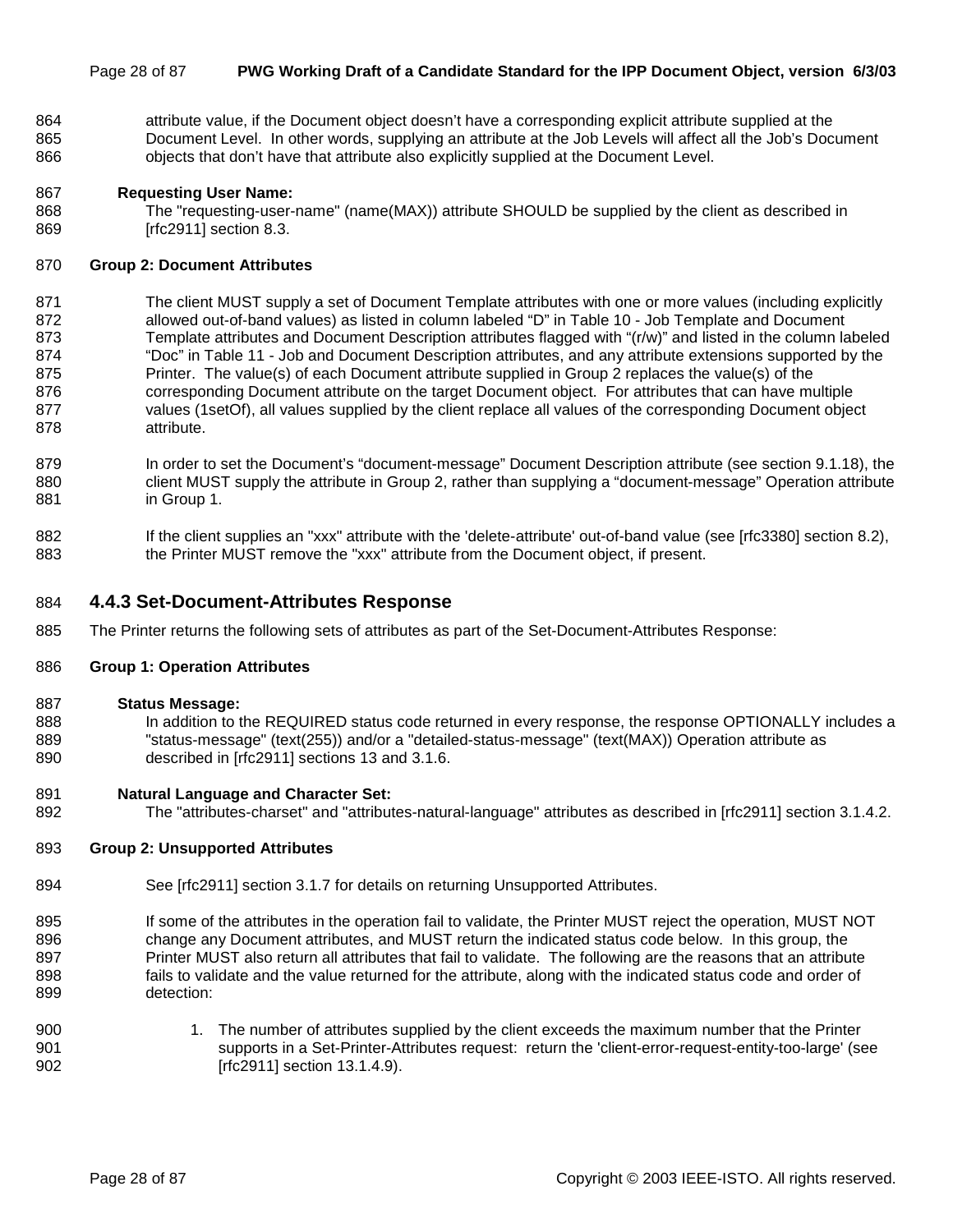| 903<br>904 | 2. The Printer doesn't support the attribute: return the attribute with the 'unsupported' out-of-band<br>attribute value (see [rfc2911] section 3.1.7 and [rfc2910]) and the 'client-error-attributes-or-values- |
|------------|------------------------------------------------------------------------------------------------------------------------------------------------------------------------------------------------------------------|
| 905        | not-supported (see [rfc2911] section 13.1.4.12).                                                                                                                                                                 |
| 906        | 3. The attribute is READ-ONLY (in its definition) or is not-settable in this implementation: return the                                                                                                          |
| 907        | attribute with the 'not-settable' out-of-band attribute value (see [rfc3380] section 8.1) and the                                                                                                                |
| 908        | 'client-error-attributes-not-settable' status code (see [rfc3380] section 7.1).                                                                                                                                  |
| 909        | 4. The Printer doesn't support the value: if the attribute in the operation has a single value return it.                                                                                                        |
| 910        | If the attribute in the operation is multi-valued, return only those values in a 1 set Of that are not                                                                                                           |
| 911        | supported. Return the 'client-error-attributes-or-values-not-supported' status code (see [rfc2911]                                                                                                               |
| 912        | section 13.1.4.12).                                                                                                                                                                                              |
| 913        | 5. The values of some of the supplied attributes conflict with one another and/or other Document                                                                                                                 |
| 914        | attribute values not being set: if the conflicting attribute in the operation has a single value return                                                                                                          |
| 915        | the attribute and the value. If the attribute in the operation is multi-valued, return only the attribute                                                                                                        |
| 916        | and those values in a 1setOf that are conflicting with other attributes. Return the 'client-error-                                                                                                               |
| 917        | conflicting-attributes' status code (see [rfc2911] section 13.1.4.15).                                                                                                                                           |

### 918 **4.5 Cancel-Document**

919 This REQUIRED Document operation allows a client to cancel a specified Document in a specified Print Job any time 920 from the time the Document is created up to, but not including, the time that the Document is completed, canceled, or 921 aborted. Since a Document might already be printing by the time a Cancel-Document is received, some media sheet 922 pages might be printed before the document processing is actually terminated.

923 The Cancel-Document operation does not remove the Document from the Job and Printer, but only sets the specified 924 Document's "document-state" Document Description attribute to 'canceled' and the Document's "document-state-925 reasons" Document Description attribute to 'canceled-by-user' or 'cancel-by-operator'. If the Job object is printed 926 again using operations such as the Reprocess-Job operation (see [adm-ops] section 4.1) or the Restart-Job 927 operation (see [rfc2911] section 3.3.7), any canceled Documents are also printed again. Thus Cancel-Document has 928 the same semantics as Cancel-Job (see [rfc2911] section 3.3.3), which only cancels the processing of the job, and 929 doesn't delete the Job object itself. See the Delete-Document operation (section 5.4) to remove the Document object 930 itself immediately from the Job and Printer.

931 The Cancel-Document operation does not affect the states of any of the other Document objects in the job. If the Job

932 was processing and there are more Documents to be processed, the Printer does so. If there are no further 933 Documents to process, the Job moves to the 'completed' state as usual whenever there is no more processing to be 934 done.

935 The Printer MUST accept or reject the request based on the document's current state and transition the document to 936 the indicated new state as follows: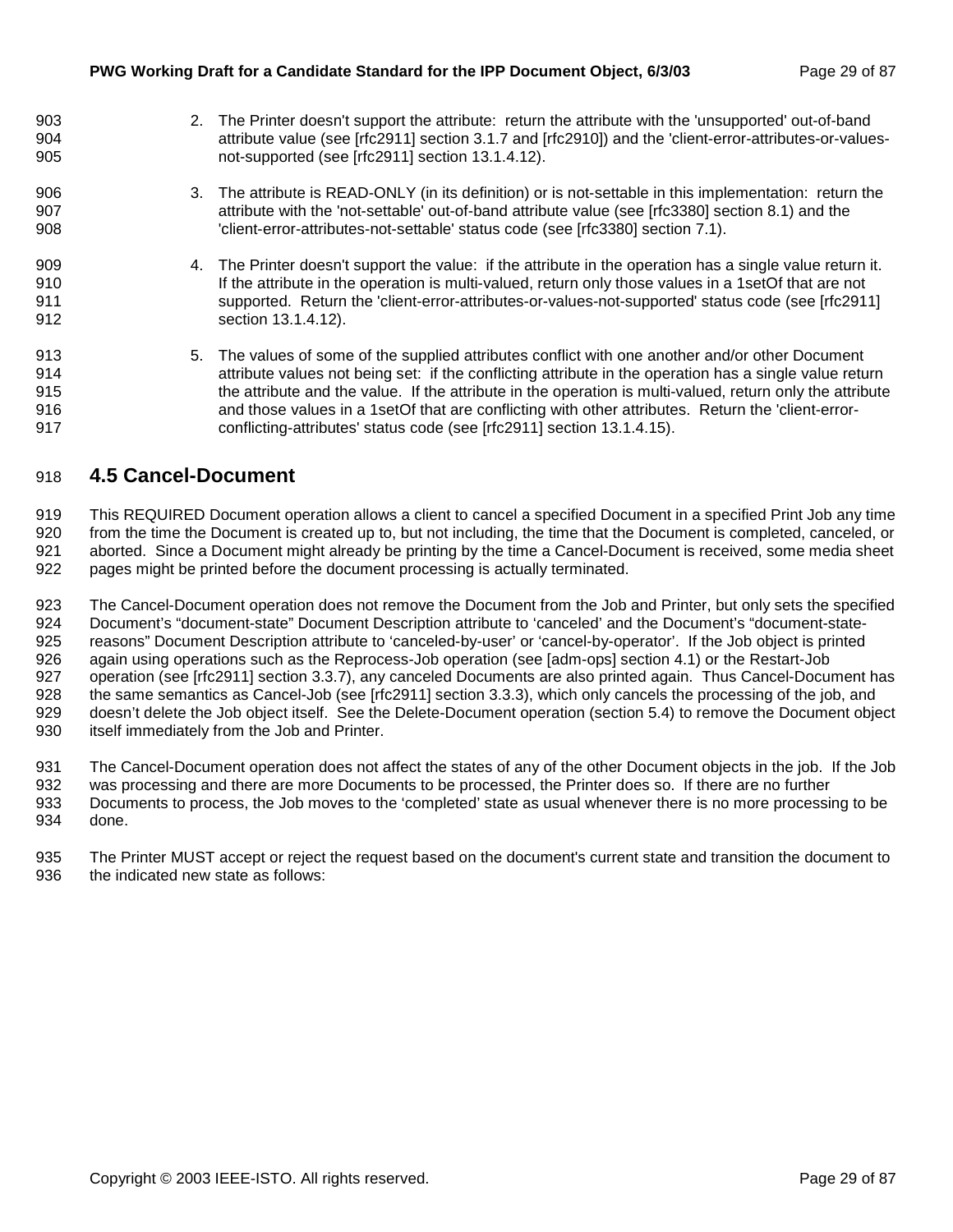| Current "document-state" | New "document-state" | Printer's response status code and action: |
|--------------------------|----------------------|--------------------------------------------|
| 'pending'                | 'canceled'           | 'successful-ok'                            |
| 'processing'             | 'canceled'           | 'successful-ok'                            |
| 'processing'             | 'processing'         | 'successful-ok' See Rule 1                 |
| 'processing'             | 'processing'         | 'client-error-not-possible' See Rule 2     |
| 'completed'              | 'completed'          | 'client-error-not-possible'                |
| 'canceled'               | 'canceled'           | 'client-error-not-possible'                |
| 'aborted'                | 'aborted'            | 'client-error-not-possible'                |

937

938 Rule 1: If the implementation requires some measurable time to cancel the document in the 'processing' document 939 states, the Printer MUST add the 'processing-to-stop-point' value to the document's "document-state-reasons" 940 attribute and then transition the document to the 'canceled' state when the processing ceases (see [rfc2911] section 941 4.3.8).

942 Rule 2: If the Document object already has the 'processing-to-stop-point' value in its "document-state-reasons" 943 attribute, then the Printer MUST reject a Cancel-Document operation.

944 *Access Rights:* The authenticated user (see [rfc2911] section 8.3) performing this operation must either be the job 945 owner or an operator or administrator of the Printer (see [rfc2911] sections 1 and 8.5). Otherwise, the Printer MUST 946 reject the operation and return: 'client-error-forbidden', 'client-error-not-authenticated', or 'client-error-not-authorized' 947 as appropriate.

#### 948 **4.5.1 Cancel-Document Request**

949 The following groups of attributes are part of the Cancel-Document Request:

#### 950 **Group 1: Operation Attributes**

#### 951 **Natural Language and Character Set:**

952 The "attributes-charset" and "attributes-natural-language" attributes as described in [rfc2911] section 3.1.4.1.

#### 953 **Target:**

954 The client MUST supply the "document-number" (integer(1:MAX)) Operation attribute immediately after 955 either (1) the "printer-uri" (uri) plus "job-id" (integer(1:MAX)) or (2) the "job-uri" (uri) Operation attribute(s) 956 which define the target Document object for this operation as described in section [rfc2911] 3.1.5. If the 957 client omits the "document-number" Operation attribute, the Printer MUST reject the request and return the 958 'client-error-bad-request' status code.

#### 959 **Requesting User Name:**

960 The "requesting-user-name" (name(MAX)) attribute SHOULD be supplied by the client as described in 961 [rfc2911] section 8.3.

#### 962 **4.5.1.1 document-message (text(MAX)) Operation attribute**

963 The client MAY supply this Operation attribute. If the Printer supports this attribute, the Printer MUST also 964 support the corresponding "document-message" (text(MAX)) Document Description attribute (see section 965 9.1.18) and copy this value to the "document-message" Document Description attribute. The end user can 966 use this Document Description attribute as a message to the operator and the operator can use it as a 967 message to the user. The Printer MAY print this message on a document start sheet for this document, if 968 any.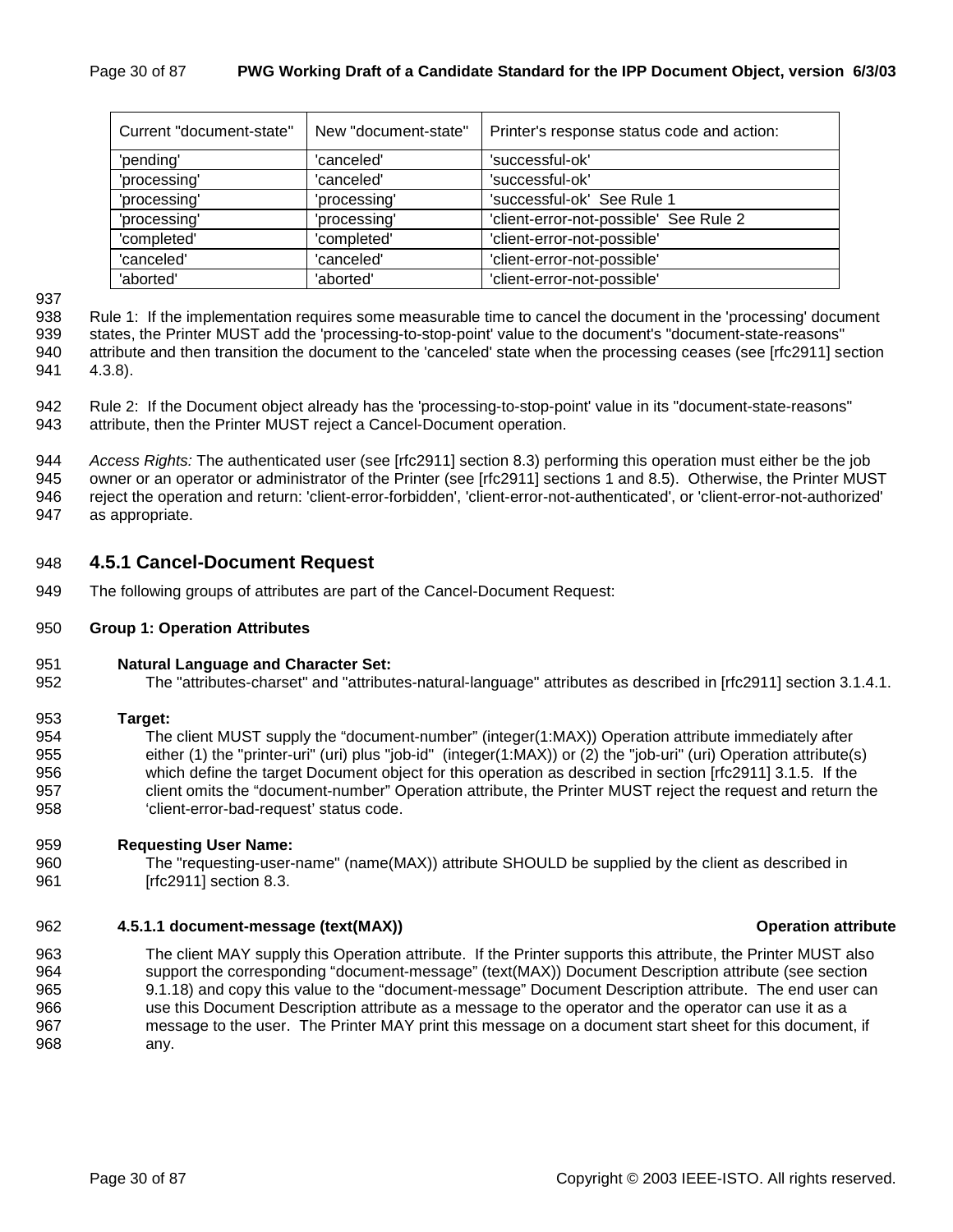969 The Printer MUST ignore the new "job-message-from-operator" Operation attribute (see [adm-ops] section 6) 970 for this operation, since that is a job only attribute and Cancel-Document is a Document operation.

### 971 **4.5.2 Cancel-Document Response**

972 The following sets of attributes are part of the Cancel-Document Response:

#### 973 **Group 1: Operation Attributes**

#### 974 **Status Message:**

975 In addition to the REQUIRED status code returned in every response, the response OPTIONALLY includes a 976 "status-message" (text(255)) and/or a "detailed-status-message" (text(MAX)) Operation attribute as 977 described in [rfc2911] sections 13 and 3.1.6.

#### 978 **Natural Language and Character Set:**

979 The "attributes-charset" and "attributes-natural-language" attributes as described in [rfc2911] section 3.1.4.2.

#### 980 **Group 2: Unsupported Attributes**

981 See [rfc2911] section 3.1.7 for details on returning Unsupported Attributes.

982 Once a successful response has been sent, the implementation guarantees that the Document will eventually end up 983 in the 'canceled' state. Between the time of the Cancel-Document operation is accepted and when the document 984 enters the 'canceled' document-state (see section 9.1.23), the "document-state-reasons" attribute (see section 985 9.1.25) SHOULD contain the 'processing-to-stop-point' value which indicates to later queries that although the 986 Document might still be 'processing', it will eventually end up in the 'canceled' state, not the 'completed' state.

# 987 **5 Administrative Job and Document operations**

988 This section summarizes the extensions to existing Administrative Job and Printer operations and defines new 989 Document Administrative operations. The following administrative operations: **Promote-Job** ([adm-ops] section 990 4.4.1), **Release-Held-New-Jobs** ([adm-ops] section 3.3.2)**, Resume-Job** ([adm-ops] section 4.3.2)**, Schedule-Job-**991 **After** ([adm-ops] section 4.4.2) do not affect the Document objects because they are defined to affect the Job object 992 as a whole.

- 993 **5.1 Purge-Jobs** ([rfc2911] section 3.2.9)
- 994 This OPTIONAL Administrative Printer operation removes all Job and all of their contained Document objects.

### 995 **5.2 Cancel-Current-Job** ([adm-ops] section 4.2)

996 This OPTIONAL Administrative Printer operation sets the "document-state" Document Description attribute to 997 'canceled' and the "document-state-reasons" Document Description attribute to 'canceled-by-xxx' for any documents 998 in the current Job that have not yet reached a terminal state ('completed', 'canceled', or 'aborted'), where "xxx" is 999 'user' or 'operator'. See [adm-ops] section 4.2.

1000 Note: There is no Cancel-Current-Document operation defined, since it is too likely that the Printer would have 1001 moved onto the next document before the operation could issue the request.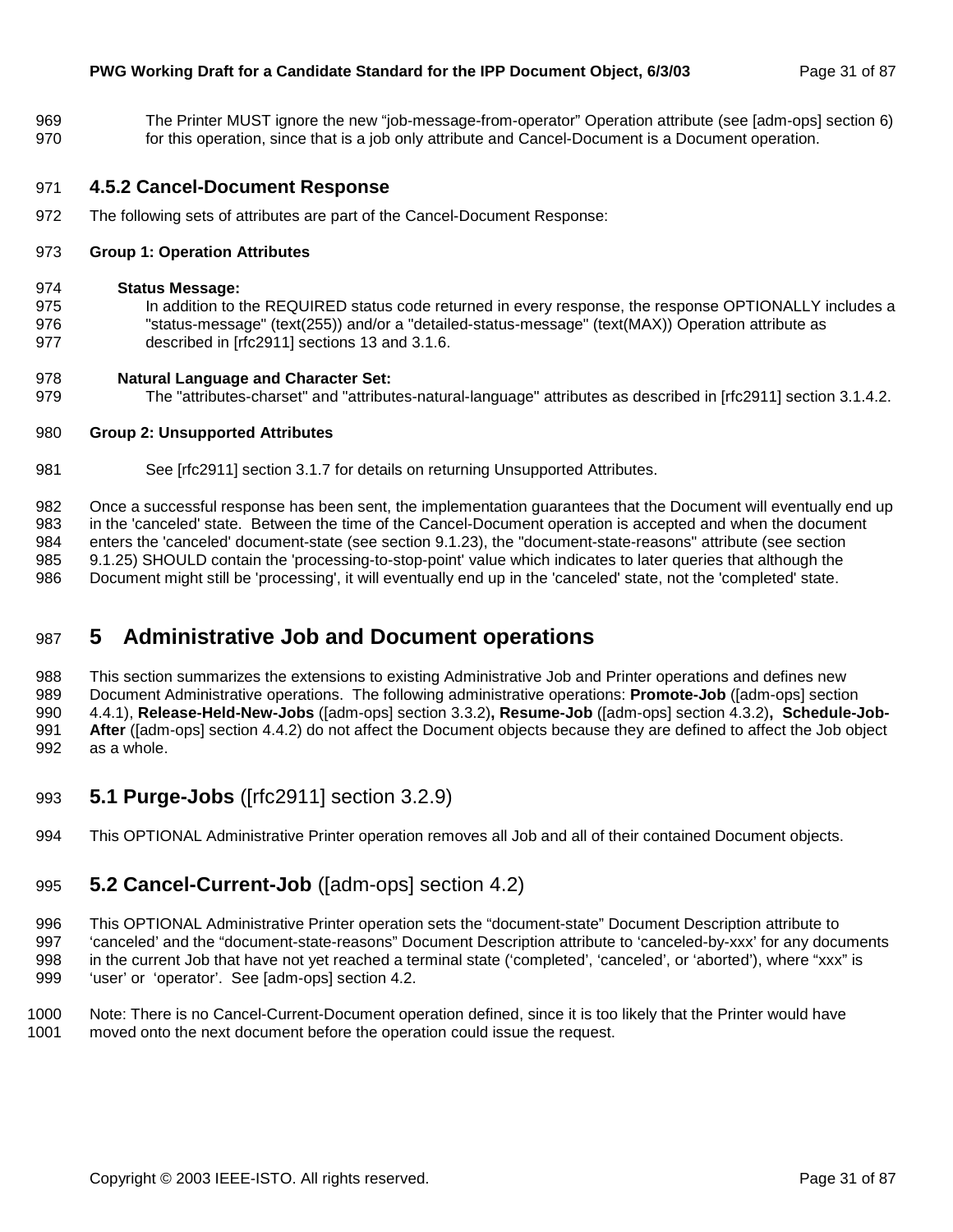### 1002 **5.3 Suspend-Current-Job** ([adm-ops] section 4.3.1)

1003 This OPTIONAL Administrative Printer operation suspends the current job and sets the Job's "job-state" Job 1004 Description attribute to 'processing-stopped' and "job-state-reasons" to 'job-suspended-by-xxx', where 'xxx' is 'user' 1005 or 'operator'. The Documents' "document-state" and "document-state-reasons" Document Description attributes are 1006 unaffected (but the Documents are not processed any further, since the Job is stopped).

### 1007 **5.4 Delete-Document**

1008 This OPTIONAL Administrative Document operation removes the specified Document object and its data 1009 immediately from the specified Job. The Printer MUST reject the request if the Document is in any state, but 1010 'pending" (there is no 'pending-held' state for Documents). The Printer does not reassign the "document-number" 1011 Document Description attribute values of the remaining Document objects in the Job, so that the deleted Document 1012 object leaves a gap in the document numbering space for the Job. The Printer MUST return a 'client-error-not-found' 1013 status code, in a subsequent Get-Document-Attributes operation for this Document object specifying its former 1014 "document-number". This operation is similar to the Purge-Jobs operation that immediately deletes all jobs from the 1015 Printer. However, the Delete-Document operation only deletes a single Document from the specified Job.

1016 *Access Rights:* The authenticated user (see [rfc2911] section 8.3) performing this operation MUST be an operator or 1017 administrator of the Printer (see [rfc2911] sections 1 and 8.5). Otherwise, the Printer MUST reject the operation and 1018 return: 'client-error-forbidden', 'client-error-not-authenticated', or 'client-error-not-authorized' as appropriate. This 1019 operation requires operator/administrator privileges, otherwise a rogue client could submit, then delete, at will using 1020 up valuable spooling space. Instead of using this operation, unprivileged users use Cancel-Document which goes 1021 through the normal accounting, if any.

1022 The Delete-Document request and Delete-Document response have the same attribute groups and attributes as the 1023 Cancel-Document operation (see section 4.5).

### 1024 **6 Job and Document Template Attribute Precedence during Job processing**

1025 This section defines the Attribute Precedence rules that the Printer MUST follow when processing jobs, including 1026 instructions in the PDL data. These rules cover Queue Override attributes, Page Override attributes, Document 1027 Object attributes (Operation/Document Description and Document Template), Document Override attributes, Job 1028 Object attributes (Operation/Job Description and Job Template), PDL instructions, PDL Interpreter initialization files, 1029 and Printer's defaults. Since each attribute can be specified for all of these levels, it is important to define which level 1030 takes precedence when the same attribute occurs at different levels with differing values.

- 1031 The attribute precedence model has the following features:
- 1032 1) In principle, each defined attribute can occur at each of the precedence levels.
- 1033 2) Attributes can be introduced and modified at different points in the job workflow, e.g., in the application, print 1034 driver, submission client, protocol, and Printer:
- 1035 Attributes are supplied by different agents in the system: application, user, print driver, administrator, 1036 operator, Printer, and the output device hardware.
- 1037 Attributes are supplied at different points in time: PDL generation, job submission, job acceptance, job pending, job processing.
- 1039 3) Attributes can be introduced and modified at different points in the job workflow, e.g., in the application, print 1040 driver, submission client, protocol, and Printer.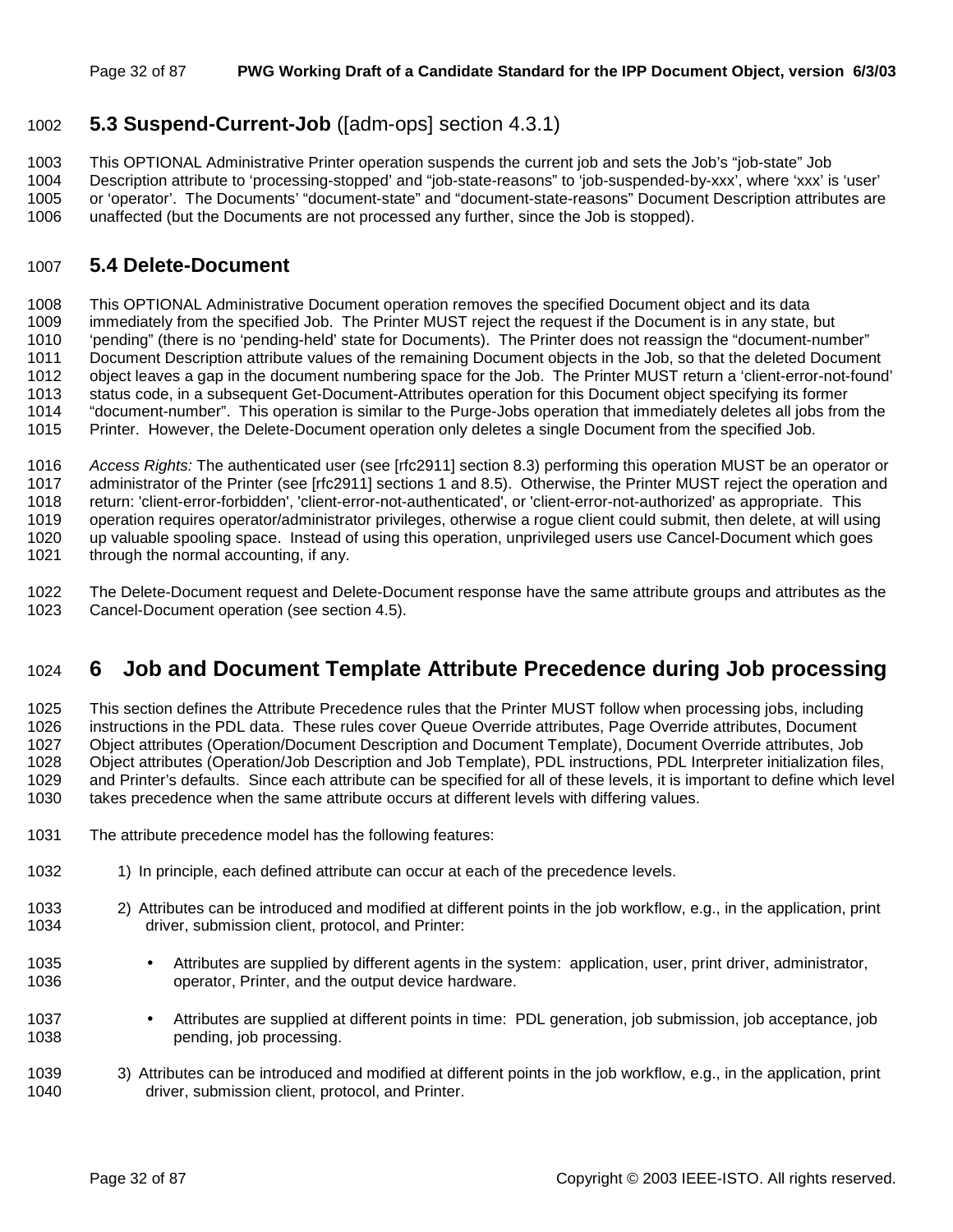#### **PWG Working Draft for a Candidate Standard for the IPP Document Object, 6/3/03** Page 33 of 87

- 1041 4) The later that an attribute is introduced into the work flow or the closer the specified scope of the attribute is to 1042 the affected object, the higher the precedence is assigned to that attribute, since precedence is intended to 1043 reflect the user's wishes.
- 1044 The following levels of Attribute Precedence are defined in order of decreasing priority:
- 1045 1. **queue override** The value that the Printer enforces for any job submitted to it (see [ippsave] section 1046 3.1). Set by the administrator when configuring the Printer by setting an "xxx-supported" Printer attribute 1047 to contain a single value, i.e., the override value. Example: the administrator sets the Printer's "sides" = 1048 'two-sided-long' so that all jobs submitted to that (logical) Printer are printed two-sided flipped along the 1049 long edge.
- 1050 Note: The **queue override** level is only available for Printers that support the 'guaranteed' value for 1051 its "pdl-override-supported" attribute (see [ippsave] section 8.1). All other levels are available for all 1052 Printers independent of the "pdl-override-supported" value.
- 1053 **2. Document Level page override programming** The special "overrides" collection Document 1054 Template attribute (see [OvrRide]) supplied at the Document Level, that is, as a Document Template 1055 Attribute in a Send-Document or Send-URI operation, that contains the attributes that are to have the 1056 page override status for the specified ranges of pages. Supplied by the client when submitting a 1057 Document object, or set by the user or operator after the Document has been accepted either using the 1058 Set-Document-Attributes operation, or by the operator using means local to the Printer. Example: " 1059 overrides" =  ${^{^{0}}}$  pages" = '1:1'; " media" = 'letterhead'}
- 1060 3. **Job Level page override programming** The special " overrides" collection Job Template attribute 1061 (see [OvrRide]) supplied at the Job Level, that is, in a Job Creation operation, that contains the attributes 1062 that are to have the page override status for the specified ranges of pages in the specified Document. 1063 Supplied by the client when submitting a job either in the protocol, or set by the user or operator after the 1064 job has been accepted either using the Set-Job-Attributes operation, or by the operator using means 1065 local to the Printer. Example: " overrides" = {"pages" = '1:1'; "document-numbers" = '1:1'; "media" = 1066 'letterhead'}
- 1067 **4. Document Level Document object attributes** The Document attributes supplied at the Document 1068 Level, that is, Operation/Document Description and Document Template attributes supplied in a Send-1069 Document or Send-URI operation to apply to the Input Document. Supplied by the client when 1070 submitting a Document object, or set by the user or operator after the Document has been accepted 1071 either using the Set-Job-Attributes operation, or by the operator using means local to the Printer. 1072 Examples: "media" = 'na-letter' and "copies" = '2'.
- 1073 5. **`Job Level Job object and Document object attributes**  The Job attributes (Operation/Job 1074 Description and Job Template) and Document attributes (Operation/Document Description and 1075 Document Template) supplied at the Job Level, i.e., with a Create-Job, Print-Job, or Print-URI operation. 1076 Supplied by the client when submitting a Job in the protocol, or set by the user or operator after the job 1077 has been accepted either using the Set-Job-Attributes operation, or by the operator using means local to 1078 the Printer. Examples: "media" = 'na-letter' and "copies" = '2'.
- 1079 6. **PDL document data**  an instruction in the PDL document data. Supplied by the application or print 1080 driver that created the PDL. Example: PostScript setPageDevice specifying na-letter media. Whether 1081 PDL document data is actually lower precedence than the preceding levels depends on the 1082 implementation as expressed in the "pdl-override-supported" Printer Description attribute (see [rfc2911] 1083 section 4.4.28 and [ippsave] section 8.1).
- 1084 1085 Job Template and Document Template attributes of the form "xxx-requested", such as "orientation-1086 requested" (see [rfc2911] section 4.2.10) have a lower priority than the PDL. If the PDL contains a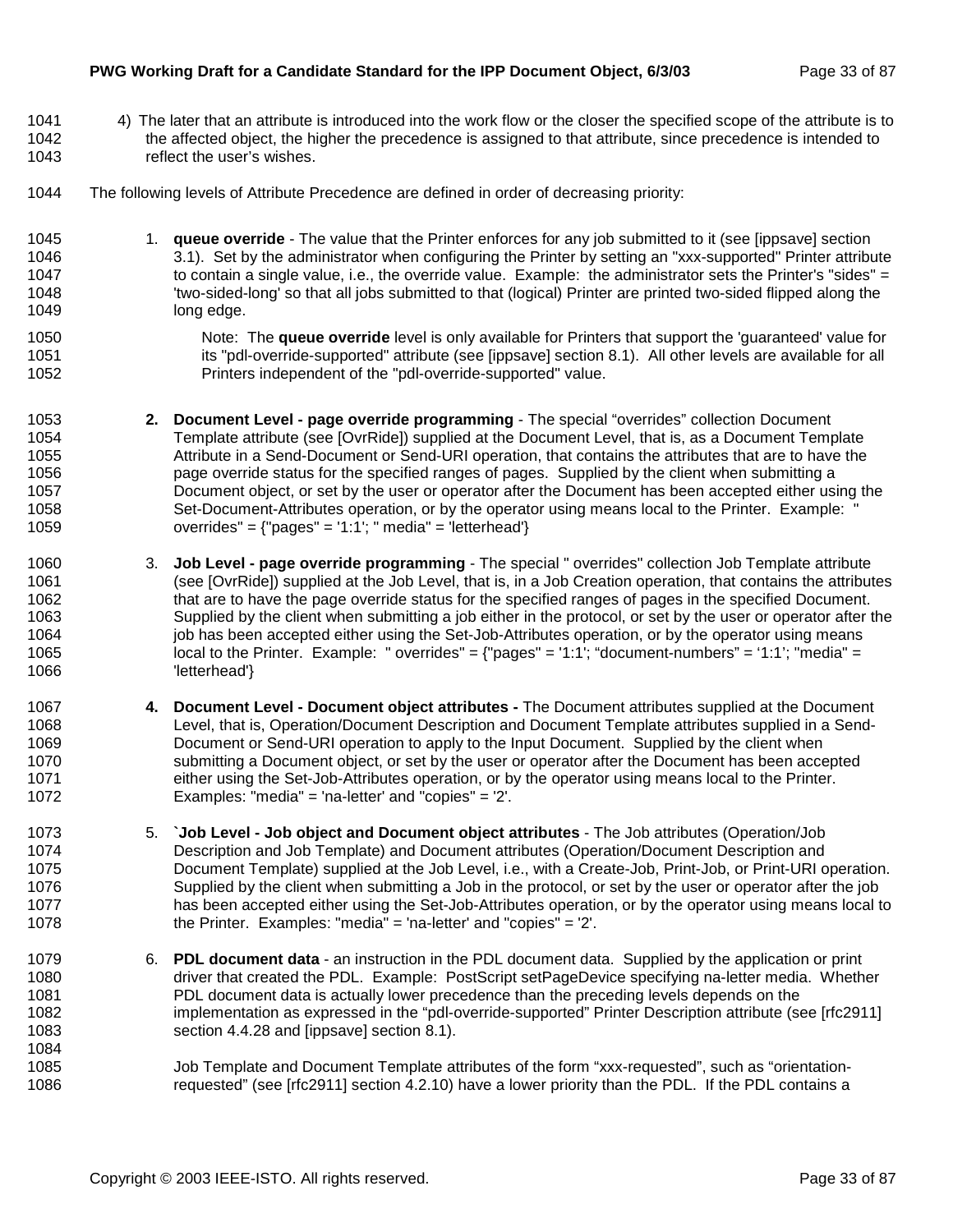#### Page 34 of 87 **PWG Working Draft of a Candidate Standard for the IPP Document Object, version 6/3/03**

- 1087 corresponding instruction, that PDL instruction will be used instead of the supplied "xxx-requested" 1088 attribute. For example, PostScript PDL data always has a well-defined orientation, so that "orientation-1089 requested" never affects the result. On the other hand, PDLs such as text/plain never has orientation 1090 and PCL MAY omit orientation, in which case, "orientation-requested" takes affect.
- 1091 7. **PDL Init File data**  a file that the Printer uses to initialize the PDL Interpreter before it starts interpreting 1092 each document in a Job. See description of "pdl-init-file" Job Template attribute in [ippsave] Section 5.8. 1093 It is immaterial how this file is specified, whether it be by a queue override, job object attribute or printer 1094 default – the precedence of the contents of this file is at this level.
- 1095 8. **printer default**  a Printer "xxx-default" attribute that is applied by the Printer provided that none of the 1096 higher levels have supplied a value. The Printer implementation supplies values for the Printer's "xxx-1097 default" attributes that reflect the out-of-the-box action by the output device. For example, if the output 1098 device will use media from the large-capacity input tray if not directed otherwise, the implementation 1099 supplies the Printer's "media-default" attribute with the 'large-capacity' keyword value without requiring 1100 the administrator to configure that value. Implementation allow the administrator to configure the 1101 Printer's "xxx-default" attributes to other values, if other value are supported by the implementation. 1102 Example: The administrator changes the Printer's "media-default" from 'large-capacity' to 'na-letter'.
- 1103 9. **Hardware default**  When none of the above the above conditions supply an explicit value, the printer 1104 will apply the defaults supplied by the hardware. An example of these implicit defaults would be a 1105 "copies" value of 1 or a "sides" value of 'one-sided'.
- 1106

# 1107 **7 Operation Attributes for the Job and Document Creation operations**

1108 This section defines some new Operation/Description attributes and lists *all* the Operation/Description attributes that 1109 have been defined in other IPP specifications that are used in Job Creation operations and extends their use to the 1110 Document Creation operations. In addition, some new Job/Document Description attributes have been defined to be 1111 set from existing Operation attributes. Note: Operation attributes relate to the operation and do not depend on the 1112 printing capabilities of the Printer.

### 1113 **7.1 Operation Attributes** *supplied* **at the Job and Document Levels for Creation**

1114 Table 7 lists all the Operation attributes and their attributes syntaxes supplied in Job Creation and Document 1115 Creation operations and the attribute syntaxes of their corresponding "xxx-default" and "xxx-supported" Printer 1116 Description attributes, if any. A "-" indicates that there isn't a "xxx-default" or "xxx-supported" Printer Description 1117 attribute.

#### 1118 **Table 7- Operation, Default, and Supported Attributes**

| Operation attribute         | Operation<br>attribute syntax | <b>Printer: Default Value</b><br>attribute syntax | <b>Printer: Supported Values</b><br>attribute syntax |  |
|-----------------------------|-------------------------------|---------------------------------------------------|------------------------------------------------------|--|
| attributes-charset          | charset                       |                                                   | 1setOf charset <sup>15</sup>                         |  |
| attributes-natural-language | naturalLanguage               |                                                   | 1setOf naturalLanguage                               |  |
| compression                 | type3 keyword                 |                                                   | 1setOf type3 keyword                                 |  |
| document-charset<br>charset |                               | charset                                           | 1setOf charset                                       |  |
| document-digital-signature  | type2 keyword                 | type2 keyword                                     | 1setOf type2 keyword                                 |  |

<sup>15</sup> The Supported Printer attribute is named "charset-supported" (see [rfc2911] section 4.4.18), rather than "attributescharset-supported".

l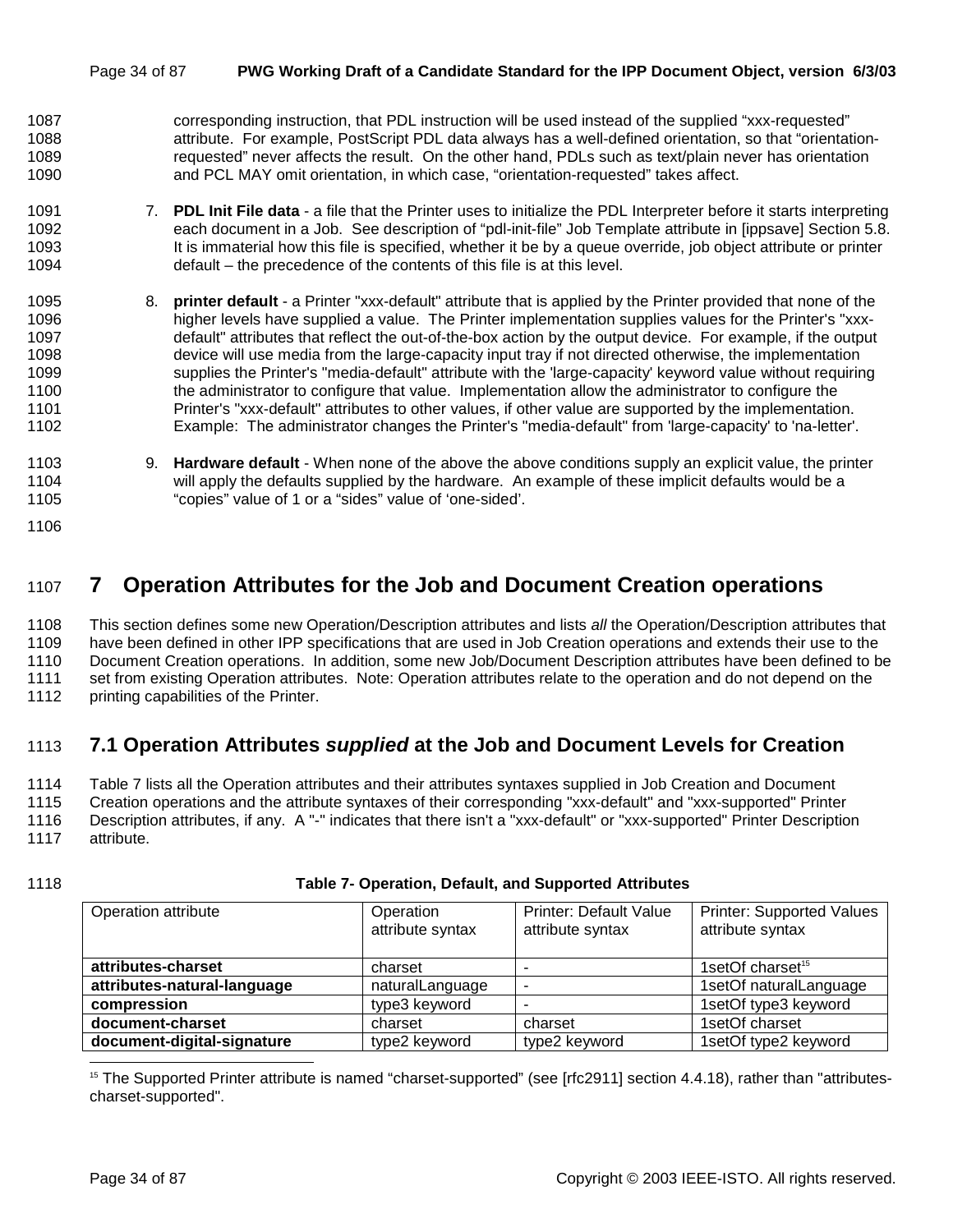| Operation attribute                 | Operation         | <b>Printer: Default Value</b>            | <b>Printer: Supported Values</b>   |  |
|-------------------------------------|-------------------|------------------------------------------|------------------------------------|--|
|                                     | attribute syntax  | attribute syntax                         | attribute syntax                   |  |
|                                     |                   |                                          |                                    |  |
| document-format                     | mimeMediaType     | mimeMediaType                            | 1setOf mimeMediaType               |  |
| document-format-details             | 1setOf collection | 1setOf collection                        | 1setOf type2 keyword <sup>16</sup> |  |
| document-source-application-name    | name(MAX)         | name(MAX)                                |                                    |  |
| document-source-application-version | text(127)         | text(127)                                | $\blacksquare$                     |  |
| document-source-os-name             | name(40)          | name(40)                                 | $\overline{a}$                     |  |
| document-source-os-version          | text(40)          | text(40)                                 | $\tilde{\phantom{a}}$              |  |
| document-format                     | mimeMediaType     | mimeMediaType                            | ÷.                                 |  |
| document-format-device-id           | text(127)         | $\tan(127)$                              | ÷,                                 |  |
| document-format-version             | text(127)         | text(127)                                | $\overline{a}$                     |  |
| document-natural-language           | naturalLanguage   | naturalLanguage                          | $\overline{a}$                     |  |
| document-format-version             | text(127)         | text(127)                                | 1setOf text(127)                   |  |
| document-message                    | text(MAX)         | $\overline{a}$                           |                                    |  |
| document-name                       | name(MAX)         | ÷,                                       |                                    |  |
| document-natural-language           | naturalLanguage   | naturalLanguage                          | 1setOf naturalLanguage             |  |
| document-uri                        | uri               |                                          | 1setOf uriScheme <sup>17</sup>     |  |
| ipp-attribute-fidelity              | boolean           | ä,                                       |                                    |  |
| [job-]impressions                   | integer(0:MAX)    |                                          | rangeOfInteger(0:MAX)              |  |
| [job-]k-octets                      | integer(0:MAX)    | $\overline{a}$                           | rangeOfInteger(0:MAX)              |  |
| job-mandatory-attributes            | 1setOf type2      | L,                                       |                                    |  |
|                                     | keyword           |                                          |                                    |  |
| [job-]media-sheets                  | integer(0:MAX)    | ÷,                                       | rangeOfInteger(0:MAX)              |  |
| iob-name                            | name(MAX)         | L.                                       |                                    |  |
| job-password                        | octetString(255)  | $\overline{a}$                           | integer(0:127)                     |  |
| job-password-encryption             | type3 keyword     | L,                                       | 1setOf (type3 keyword              |  |
|                                     | name(MAX)         |                                          | name(MAX))                         |  |
| last-document                       | boolean           | ÷,                                       |                                    |  |
| operation-id                        | integer(1:0x8FFF) | $\overline{a}$                           | 1setOf type2 enum <sup>18</sup>    |  |
| original-requesting-user-name       | name(MAX)         | L,                                       |                                    |  |
| output-device-requested             | name(127)         | ÷                                        | 1setOf name(MAX)                   |  |
| printer-uri                         | uri               | ä,                                       | 1setOf uri                         |  |
| request-id                          | integer(1:MAX)    | ÷,                                       |                                    |  |
| requesting-user-name                | name(MAX)         | $\overline{\phantom{0}}$                 |                                    |  |
| X.Y<br>version-number               |                   | 1setOf type2 keyword <sup>19</sup><br>ä, |                                    |  |

1119

1123 Legend:

1124 [**job-**] an attribute that shouldn't have had a "job-" prefix in its name in [rfc2911], so that the same attribute name 1125 could also be used for the Document object as an Operation/Document Description attribute. When this 1126 attribute is used as an Operation/Document Description attribute, the [**job-]** prefix is dropped. Note: For the 1127 PWG Semantic Model, the "**job-**" prefix is dropped altogether.

<sup>1120</sup> Table 8 lists the Operation attributes that clients supply at the Job Level and/or the Document Level and whether the 1121 Printer copies (indicated by **"**⇒**"**) the supplied value to corresponding Job Description and/or Document Description 1122 attributes.

l  $16$  There is also a "document-format-details-implemented" (1setOf collection), see [jobx]  $\S7.7$ .

<sup>17</sup> The Supported Printer attribute is named "reference-uri-schemes-supported" (see [rfc2911] section 4.4.27), rather than "document-uri-supported".

<sup>&</sup>lt;sup>18</sup> The Supported Printer attribute is named "operations-supported" (see [rfc2911] section 4.4.15), rather than "operation-id-supported".

<sup>&</sup>lt;sup>19</sup> The Supported Printer attribute is named "ipp-versions-supported" (see [rfc2911] section 4.4.14), rather than "version-number-supported".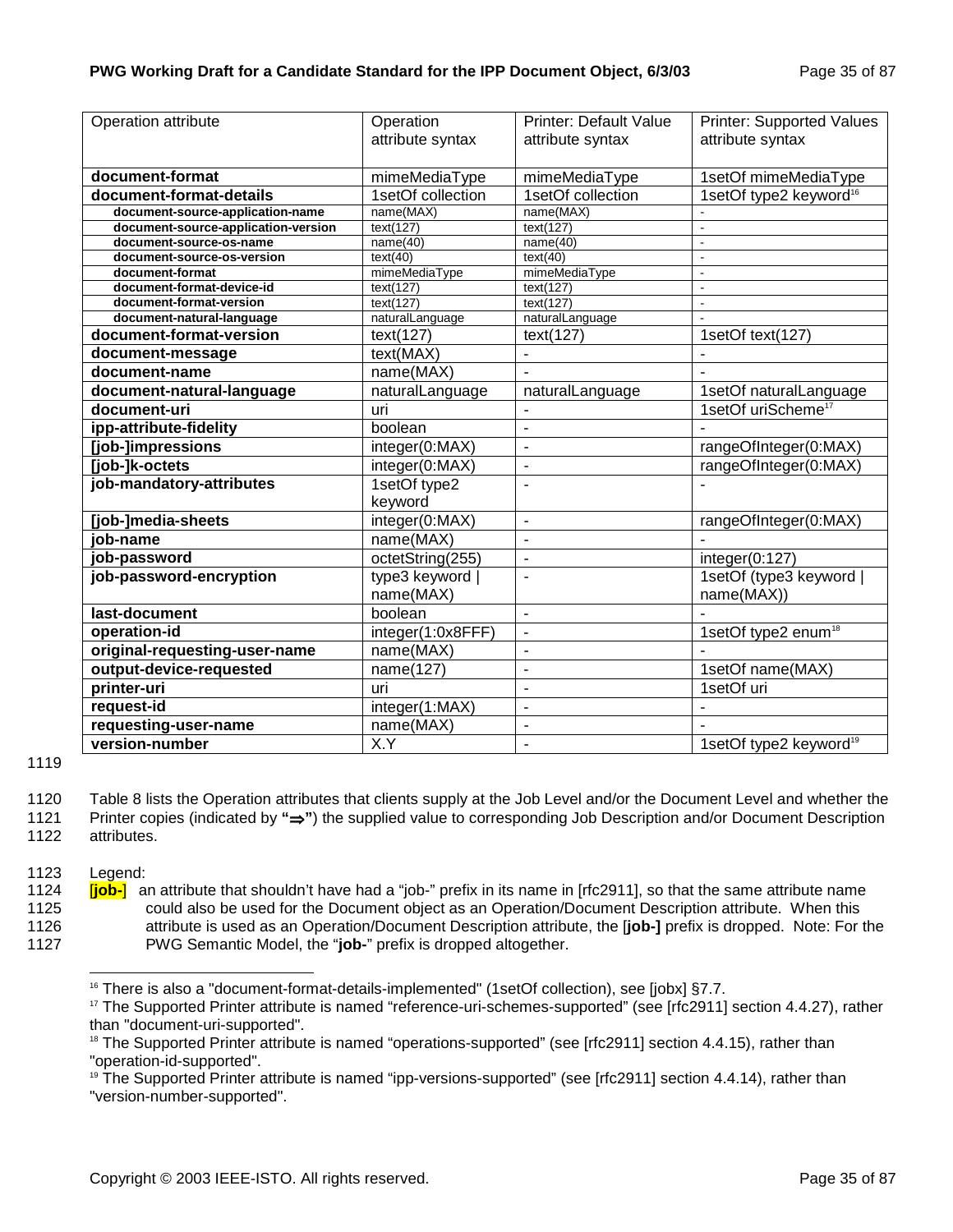- 1128 "**Level Supplied**" column indicates whether the Operation attribute can be supplied at the Job Level (PJ=Print-Job, 1129 PU=Print-URI, and CJ=Create-Job) and at the Document Level (SD=Send-Document, and SU=Send-URI) .
- 1130 "**y**" the Operation attribute is defined for the indicated operation, but does not have a corresponding Job 1131 Description or Document Description attribute (no "⇒").
- 1132 "**y**⇒" the Operation attribute has a corresponding Document Description attribute to which the Printer MUST copy 1133 this Operation attribute. See Table 11 for the corresponding Job and Document Description attributes.<br>1134 "-" the Operation attribute is not defined for the indicated operation
- 1134 "**-**" the Operation attribute is *not* defined for the indicated operation.
- 1135 **\*\*** these Operation attributes are defined for *all* operations, not just Job Creation and Document Creation 1136 operations
- 1137 "**Conformance**" column indicates the conformance requirements for what the client supplies in a request and the 1138 Printer supports in a request.
- 1139 "**Reference and Section**" column indicates where the Operation attribute is defined in other IPP specs and this spec.
- 1140

#### 1141 **Table 8 - Operation Attributes supplied at the Job and Document Levels in Job and Document Creation**  1142 **Requests**

| <b>Operation</b> attribute name           | <b>Attribute Syntax</b> | Level Supplied               |                        | Conformance       |                   | Reference and                  |                                         |  |
|-------------------------------------------|-------------------------|------------------------------|------------------------|-------------------|-------------------|--------------------------------|-----------------------------------------|--|
| for Job and Document<br>Creation requests |                         | Job                          |                        | <b>Doc</b>        |                   |                                | Section                                 |  |
|                                           |                         | <b>CJ</b>                    | PJ, PU                 | SD, SU            | Client<br>supply  | Printer<br>support             |                                         |  |
| attributes-charset **                     | charset                 | y⇒J                          | y⇒J                    | y⇒D               | <b>MUST</b>       | <b>MUST</b>                    | [rfc2911] §3.1.4                        |  |
| attributes-natural-language<br>$***$      | naturalLanguage         | y⇒J                          | y⇒J                    | y⇒D               | <b>MUST</b>       | <b>MUST</b>                    | [rfc2911] §3.1.4                        |  |
| compression                               | type3 keyword           | $\blacksquare$               | y⇒D                    | $y \Rightarrow D$ | <b>MAY</b>        | <b>MUST</b>                    | [rfc2911] §3.2.1.1                      |  |
| document-charset                          | charset                 | $\blacksquare$               | y⇒D                    | y⇒D               | <b>MAY</b>        | <b>CMUS</b><br>$T^{20}$        | [jobx] §43.2.1                          |  |
| document-digital-signature                | type2 keyword           | $\qquad \qquad \blacksquare$ | y⇒D                    | $y \Rightarrow D$ | <b>MAY</b>        | <b>MAY</b>                     | [jobx] §3.2.2                           |  |
| document-format                           | mimeMediaType           | $\blacksquare$               | $y \Rightarrow^{21} D$ | $y \Rightarrow D$ | <b>MAY</b>        | <b>MUST</b>                    | [rfc2911]<br>§3.2.1.1, [jobx]<br>§3.2.3 |  |
| document-format-details                   | 1setOf collection       | $\blacksquare$               | $y \Rightarrow D$      | $y \Rightarrow D$ | <b>MAY</b>        | <b>CMUS</b><br>T <sup>22</sup> | [jobx] $§3.2.\overline{4}$              |  |
| document-source-application-<br>name      | name(MAX)               | $\blacksquare$               | $y \Rightarrow D$      | $y \Rightarrow D$ | <b>MAY</b>        | <b>MAY</b>                     | [jobx] §3.2.4.1                         |  |
| document-source-application-<br>version   | text(127)               | $\blacksquare$               | $y \Rightarrow D$      | $y \Rightarrow D$ | <b>MAY</b>        | <b>MAY</b>                     | $[jobx]$ §3.2.4.2                       |  |
| document-source-os-name                   | name(40)                | $\blacksquare$               | $y \Rightarrow D$      | $y \Rightarrow D$ | <b>MAY</b>        | <b>MAY</b>                     | $[jobx]$ §3.2.4.3                       |  |
| document-source-os-version                | text(40)                | $\blacksquare$               | y⇒D                    | $y \Rightarrow D$ | <b>MAY</b>        | <b>MAY</b>                     | [jobx] §3.2.4.4                         |  |
| document-format                           | mimeMediaType           | $\blacksquare$               | y⇒D                    | y⇒D               | <b>MUST</b>       | <b>MUST</b>                    | [jobx] §3.2.4.5                         |  |
| document-format-device-id                 | text(127)               | $\blacksquare$               | $y \Rightarrow D$      | $y \Rightarrow D$ | <b>MAY</b>        | <b>MAY</b>                     | $[jobx]$ §3.2.4.6                       |  |
| document-format-version                   | text(127)               | $\blacksquare$               | y⇒D                    | $y \Rightarrow D$ | <b>SHOUL</b><br>D | <b>MUST</b>                    | [jobx] §3.2.4.7                         |  |
| document-natural-language                 | naturalLanguage         | $\blacksquare$               | $y \Rightarrow D$      | $y \Rightarrow D$ | <b>MAY</b>        | <b>MAY</b>                     | [jobx] §3.2.4.8                         |  |
| document-format-version                   | text(127)               | $\qquad \qquad \blacksquare$ | $y \Rightarrow D$      | y⇒D               | <b>MAY</b>        | <b>MAY</b>                     | $[jobx]$ §3.2.6                         |  |
|                                           |                         |                              |                        | y⇒D               |                   |                                |                                         |  |

<sup>&</sup>lt;sup>20</sup> The Printer MUST support the "document-charset" Operation/Document Description attributes, if the Printer supports a charset-ambiguous document format (see [jobx] §3.2.1

l

<sup>&</sup>lt;sup>21</sup> The Printer MUST copy the "document-format" Operation attribute to the corresponding (new) Document Description attribute defined in this specification.

 $22$  The Printer MUST support the "document-format-details" Operation/Document Description attributes if the Printer supports a *packaging* MIME type document format, such as 'application/zip' or 'multipart/related'.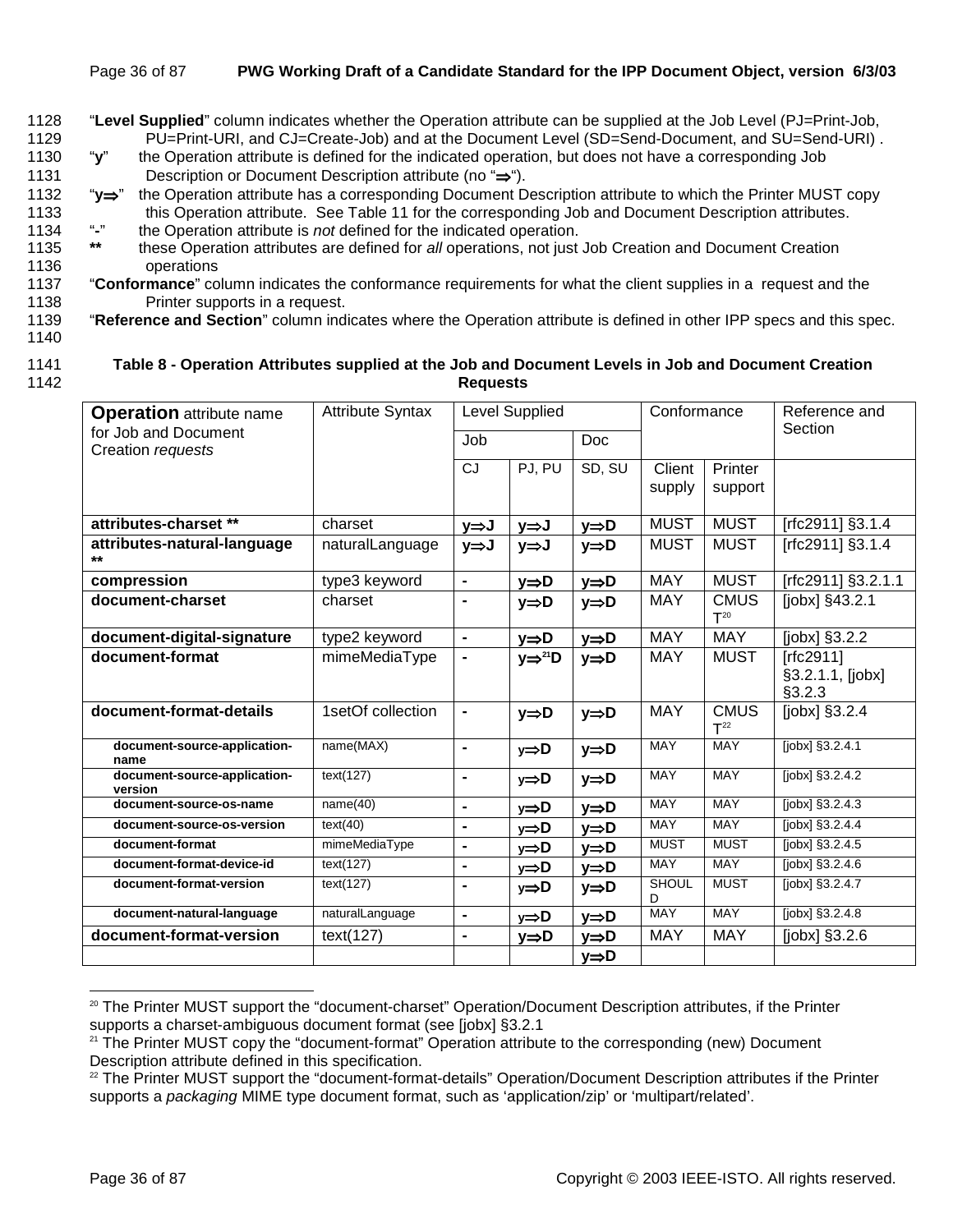| <b>Operation</b> attribute name           | <b>Attribute Syntax</b>      |                                                             | Level Supplied                  |                               | Conformance             |                    | Reference and                                     |
|-------------------------------------------|------------------------------|-------------------------------------------------------------|---------------------------------|-------------------------------|-------------------------|--------------------|---------------------------------------------------|
| for Job and Document<br>Creation requests |                              | Job                                                         |                                 | Doc                           |                         |                    | Section                                           |
|                                           |                              | CJ                                                          | PJ, PU                          | SD, SU                        | Client<br>supply        | Printer<br>support |                                                   |
| document-name                             | name(MAX)                    | $\overline{a}$                                              | $y \Rightarrow D$               | $y \Rightarrow D$             | MAY                     | <b>MUST</b>        | [rfc2911] §3.2.1.1                                |
| document-natural-language                 | naturalLanguage              | $\blacksquare$                                              | $y \Rightarrow D$               | $y \Rightarrow D$             | <b>MAY</b>              | <b>MAY</b>         | [rfc2911]<br>§3.2.1.1,<br>[this spec] $§7.2.1$    |
| document-uri                              | uri                          | $\blacksquare$                                              | y                               | $y \Rightarrow D$             | <b>CMUS</b><br>$T^{23}$ | <b>MAY</b>         | [rfc2911] §3.2.2                                  |
| ipp-attribute-fidelity                    | boolean                      | $y \Rightarrow 24$<br>Ū                                     | $y \Rightarrow$ <sup>24</sup> J | $\blacksquare$                | <b>MAY</b>              | <b>MUST</b>        | [rfc2911]<br>§3.2.1.1,<br>[this spec]<br>§3.1.1.1 |
| [job-]impressions                         | integer(0:MAX)               | y⇒J                                                         | y⇒J                             | $\underline{y} \Rightarrow D$ | <b>MAY</b>              | <b>MAY</b>         | [rfc2911] §3.2.1.1                                |
| [job-]k-octets                            | integer(0:MAX)               | $y \Rightarrow J$                                           | y⇒J                             | $y \Rightarrow D$             | <b>MAY</b>              | <b>MAY</b>         | [rfc2911] §3.2.1.1                                |
| job-mandatory-attributes                  | 1setOf type2<br>keyword      | $y \Rightarrow J$                                           | $y \Rightarrow J$               |                               | <b>MAY</b>              | <b>MUST</b>        | [this spec]<br>§3.1.1.2                           |
| [job-]media-sheets                        | integer(0:MAX)               | y⇒J                                                         | y⇒J                             | $\underline{y} \Rightarrow D$ | <b>MAY</b>              | <b>MAY</b>         | [rfc2911] §3.2.1.1                                |
| job-name                                  | name(MAX)                    | y⇒J                                                         | y⇒J                             | $\blacksquare$                | <b>MAY</b>              | <b>MUST</b>        | [rfc2911] §4.3.5                                  |
| job-password                              | octetString(255)             | y⇒J                                                         | y⇒J                             | $\blacksquare$                | <b>MAY</b>              | <b>MAY</b>         | [ippsave] §4.1                                    |
| job-password-encryption                   | type3 keyword  <br>name(MAX) | $y \Rightarrow J$                                           | $y \Rightarrow J$               |                               | <b>MAY</b>              | <b>MAY</b>         | [ippsave] §4.2                                    |
| last-document                             | boolean                      | $\blacksquare$                                              | $\blacksquare$                  | $y \Rightarrow D^{25}$        | <b>MUST</b>             | <b>MUST</b>        | $[rfc2911]$ §3.3.1.1                              |
| operation-id**                            | integer(1:0x8FFF             | y                                                           | $\mathbf{y}$                    | $\mathbf{y}$                  | <b>MUST</b>             | <b>MUST</b>        | [rfc2911] §3.1.2                                  |
| original-requesting-user-<br>name **      | name(MAX)                    | y⇒J                                                         | $y \Rightarrow J$               | $\blacksquare$                | <b>MAY</b>              | <b>MAY</b>         | [adm-ops]<br>§11.7.2.2                            |
| output-device-requested                   | name(127)                    | y⇒J                                                         | y⇒J                             | $\blacksquare$                | <b>MAY</b>              | <b>MAY</b>         | $[jobx]$ §5.5                                     |
| printer-uri **                            | uri                          | $\sum_{\text{Error}}$<br><b>Bookmark</b><br>not<br>defined. | $y \Rightarrow^{26} J$          | $\mathbf{y}$                  | <b>MUST</b>             | <b>MUST</b>        | [rfc2911] §3.1.5                                  |
| request-id **                             | integer(1:MAX)               | У                                                           | y                               | y                             | <b>MUST</b>             | <b>MUST</b>        | [rfc2911] §3.1.2                                  |
| requesting-user-name **                   | name(MAX)                    | y                                                           | y                               | y                             | <b>SHOU</b><br>LD       | <b>MUST</b>        | [rfc2911] §3.2.1.1                                |
| version-number**                          | X.Y                          | y                                                           | y                               | y                             | <b>MUST</b>             | <b>MUST</b>        | [rfc2911] §3.1.8                                  |

1144

l

1143 **"y", "y**⇒**"**, and **"**\*\***"**. See Legend at the beginning of the Table.

<sup>&</sup>lt;sup>23</sup> The "document-uri" Operation attribute MUST be supplied in the Print-URI Job Creation operation and the Send-URI Document Creation operation, and MUST NOT be supplied in other operations.

<sup>&</sup>lt;sup>24</sup> The Printer MUST copy the "ipp-attribute-fidelity" Operation attribute to the corresponding (new) Job Description attribute defined in this specification so that the Printer can remember its value for subsequent Document Creation operations.

<sup>&</sup>lt;sup>25</sup> The Printer MUST copy the "last-document" Operation attribute to the corresponding (new) Document Description attribute defined in this specification so that the client can determine the last document when querying the Document objects.

<sup>&</sup>lt;sup>26</sup> The Printer MUST copy the "printer-uri" Operation attribute to the Job's "job-printer-uri" Job Description attribute and Document's "document-printer-uri" Document Description attribute.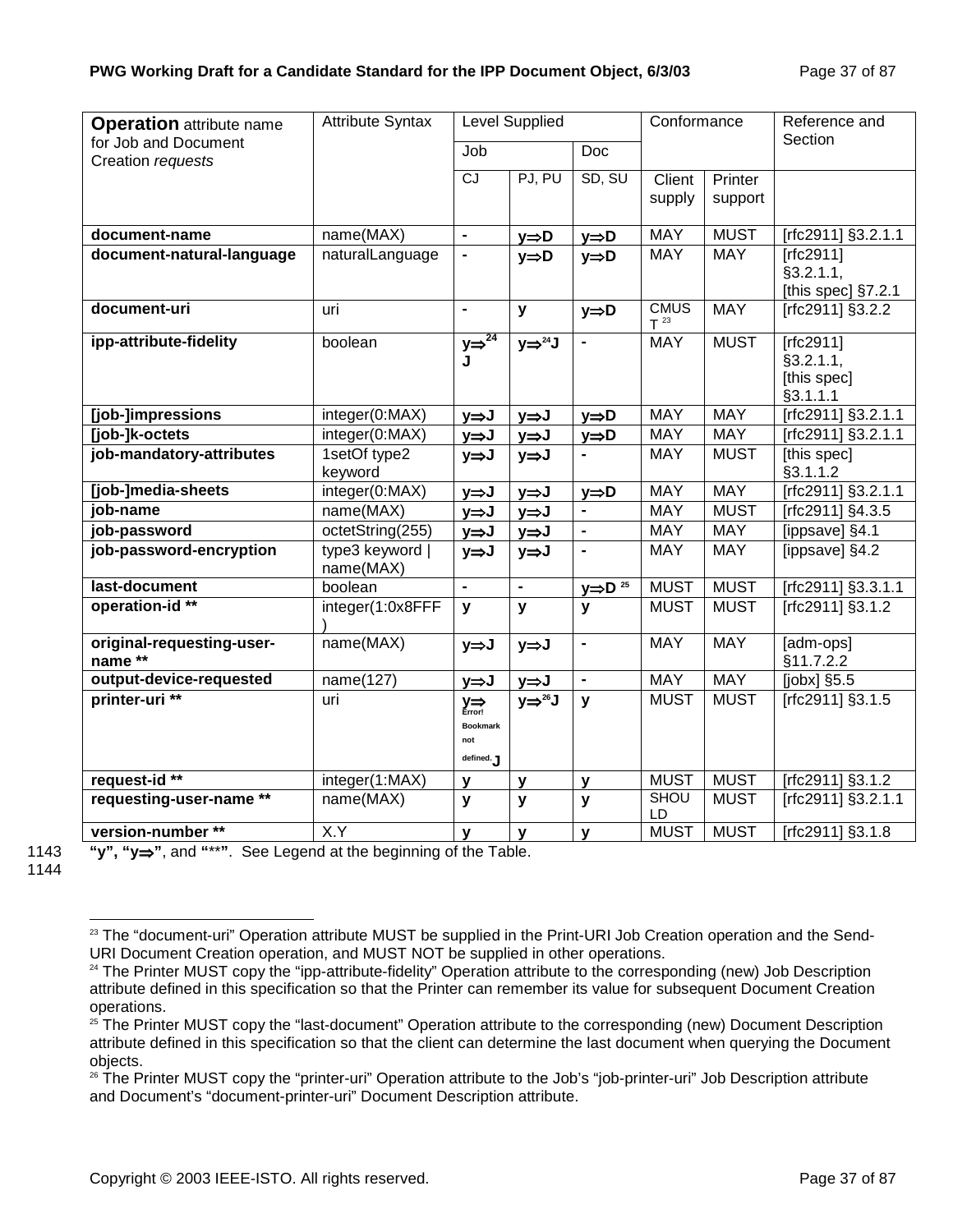### 1145 **7.2 Operation/Document Description attributes**

- 1146 The rest of this section defines the semantics for the Operation attributes that a client MAY supply in a Document
- 1147 Creation operation and their corresponding Document Description attributes. The following statements apply to all of
- 1148 these Operation/Document Description attributes and are *not* repeated in each Description:
- 1149 If the Printer doesn't support the "xxx" Operation attribute, the Printer MUST ignore the "xxx" attribute (as with any
- 1150 OPTIONAL Operation attribute) and return the "xxx" attribute with the supplied value as unsupported in the
- 1151 Unsupported attributes group as specified in [rfc2911] section 3.1.7.
- 1152 If the Printer supports the "xxx" Operation attribute, the Printer MUST support it at the Job and Document level. The 1153 Printer MUST also:
- 1154 1. support the corresponding "xxx" Document Description attribute of the same name (see section 9.1) and vice 1155 versa.
- 1156 2. copy the value of the "xxx" Operation attribute, if supplied by the client, to the corresponding "xxx" Document 1157 Description attribute.
- 1158 3. support the corresponding "xxx-default" and "xxx-supported" Printer Description attributes as well, if defined 1159 (see section 10) and vice versa.
- 1160 4. validate the values supplied by the client in the "xxx" Operation attribute against the values indicated in the 1161 Printer's corresponding "xxx-supported" Printer Description attribute (see section 10). If the values do not 1162 validate, the Printer MUST either reject the operation or accept the operation as indicated for each of the 1163 attributes described below.
- 1164 If the client supplies one of the "xxx" Operation/Document attributes with a value that the Printer does not support, 1165 the Printer MUST perform one of the actions indicated for that Operation, unless specified otherwise, such as (1) 1166 reject the request, (2) accept the request and either (a) hold the job for operator intervention or (b) print the Job 1167 ignoring the attribute. In all of these cases, the Printer MUST return the Operation attribute with the unsupported 1168 value in the Unsupported Attributes group in the response (see [rfc2911] section 3.1.7).
- 1169

#### 1170 **7.2.1 document-natural-language (naturalLanguage)**

- 1171 This OPTIONAL Operation attribute specifies the natural language of the Document Object content (see [rfc2911] 1172 section 3.2.1.1 and section 4.1.8).
- 1173 If the client supplies this "document-natural-language" Operation attribute with a value that the Printer doesn't
- 1174 support, the Printer MUST perform one of the following actions: (1) reject the request OR (2) accept the request and 1175 either (a) put the Job in the 'pending-held' state or (b) process the job ignoring the attribute. See section 7.2 above 1176 for more details.
- 1177 The values MAY include region as well as the language according to [rfc2911 section 4.1.8. If the document 1178 contains more than one language, the value is the first or primary language of the document. The Printer MAY use 1179 this value to select fonts or other Internationalization processing. As indicated in [rfc2911] section 4.1.8, example
- 1180 include:
- 1181 'en': for English
- 1182 'en-us': for US English
- 1183 'fr': for French
- 1184 'de': for German
- 1185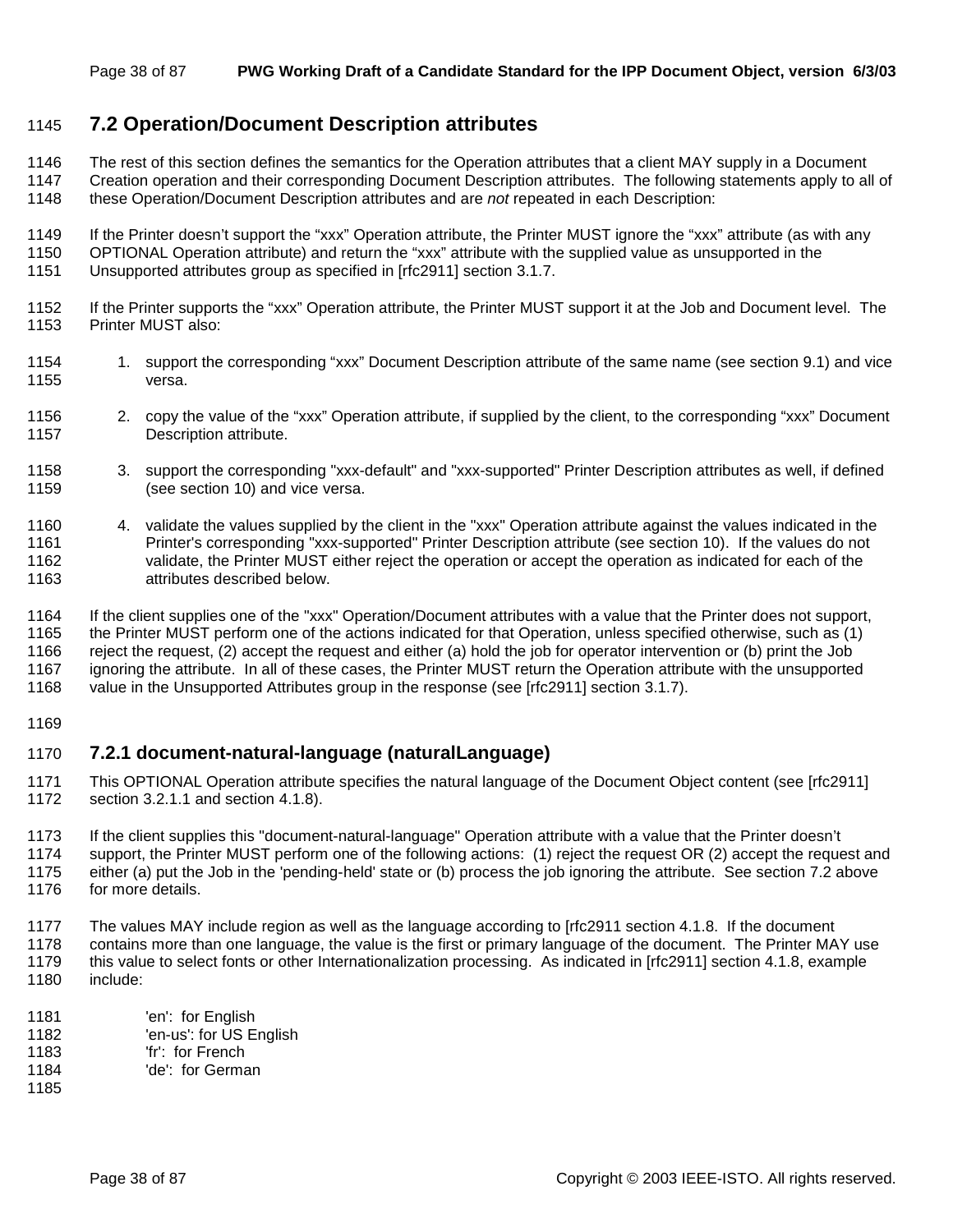### 1186 **7.3 Operation Attributes** *returned* **in Job and Document Creation responses**

1187 Table 9 lists the Operation attributes that Printers return in Job Creation operation *responses*: Print-Job, Print-URI,

1188 and Create-Job and in Document Creation operation *responses*: Send-Document and Send-URI. The column

1189 labeled "Conformance" indicates the conformance for what the Printer returns and what the Printer supports. The 1190 Reference and Section columns list the IETF or IEEE-ISTO specification which defines the semantics of the attribute.

1191 **Table 9 - Operation attributes** *returned* **in Job and Document Creation operation** *responses*

| <b>Attribute Syntax</b><br>Conformance<br>Operation attribute name |                                   |                |                 | <b>References</b>  |  |
|--------------------------------------------------------------------|-----------------------------------|----------------|-----------------|--------------------|--|
|                                                                    | <b>Values</b>                     | Printer return | Printer support |                    |  |
| attributes-charset *                                               | charset                           | <b>MUST</b>    | <b>MUST</b>     | [rfc2911] §3.1.4   |  |
|                                                                    | utf-8'                            | MAY            | <b>MUST</b>     | [rfc2911] §4.1.7   |  |
|                                                                    | 'us-ascii'                        | MAY            | <b>MAY</b>      | [rfc2911] §4.1.7   |  |
|                                                                    | iso-8859-1'                       | <b>MAY</b>     | <b>MAY</b>      | [rfc2911] §4.1.7   |  |
|                                                                    | iso-10646-ucs-2'                  | <b>MAY</b>     | <b>MAY</b>      | [rfc2911] §4.1.7   |  |
| attributes-natural-language *                                      | naturalLanguage                   | <b>MUST</b>    | <b>MUST</b>     | [rfc2911] §3.1.4   |  |
|                                                                    | 'en-US'                           | MAY            | <b>MAY</b>      | [rfc2911] §4.1.8   |  |
| detailed-status-message *                                          | text                              | MAY            | <b>MAY</b>      | [rfc2911] §3.1.6.3 |  |
| document-access-error                                              | text                              | MAY            | <b>MAY</b>      | [rfc2911] §3.1.6.4 |  |
| document-number                                                    | integer(1:MAX)                    | MUST           | <b>MUST</b>     | §9.1.21            |  |
| job-id                                                             | integer(1:MAX)                    | MUST           | MUST            | [rfc2911] §4.3.2   |  |
| job-uri                                                            | luri                              | <b>MUST</b>    | <b>MUST</b>     | [rfc2911] §4.3.1   |  |
| redirect-uri (uri) <sup>27</sup>                                   | uri                               | <b>MAY</b>     | <b>MAY</b>      | [not-srv] §5.2     |  |
| request-id *                                                       | integer(1:32767)                  | MUST           | <b>MUST</b>     | [rfc2911] §3.1.2   |  |
| status-code *                                                      | integer(0:32767)                  | <b>MUST</b>    | <b>MUST</b>     | rfc2911] §3.1.6.1  |  |
| status-message *                                                   | text(255)                         | MAY            | <b>MAY</b>      | [rfc2911] §3.1.6.2 |  |
| version-number*                                                    | integer(1:255),<br>integer(0:255) | <b>MUST</b>    | <b>MUST</b>     | [rfc2911] §3.1.8   |  |

1192 \* - indicates attributes that are defined for *all* operations, not just Job Creation operations

1193

l

# 1194 **8 Job Template and Document Template attributes**

1195 Table 10 lists *all* of the Job Template attributes defined in other IPP specifications and lists their corresponding 1196 Document Template attributes defined in this IPP specification. The Job Template attributes can be supplied in the 1197 Job Creation operations: Print-Job, Print-URI, and Create-Job operations.

1198 A subset of these Job Template attributes (e.g., "number-up" and "media", but not "job-priority") are also defined to 1199 apply to Documents and are called Document Template attributes when supplied at the Document Level. Document 1200 Template attributes can be supplied in the Send-Document and Send-URI operations.

<sup>&</sup>lt;sup>27</sup> The Printer or Notification Server returns the "redirect-uri" Operation attribute in order to redirect the Get-Notification operation to a Notification Server or back to the original Printer.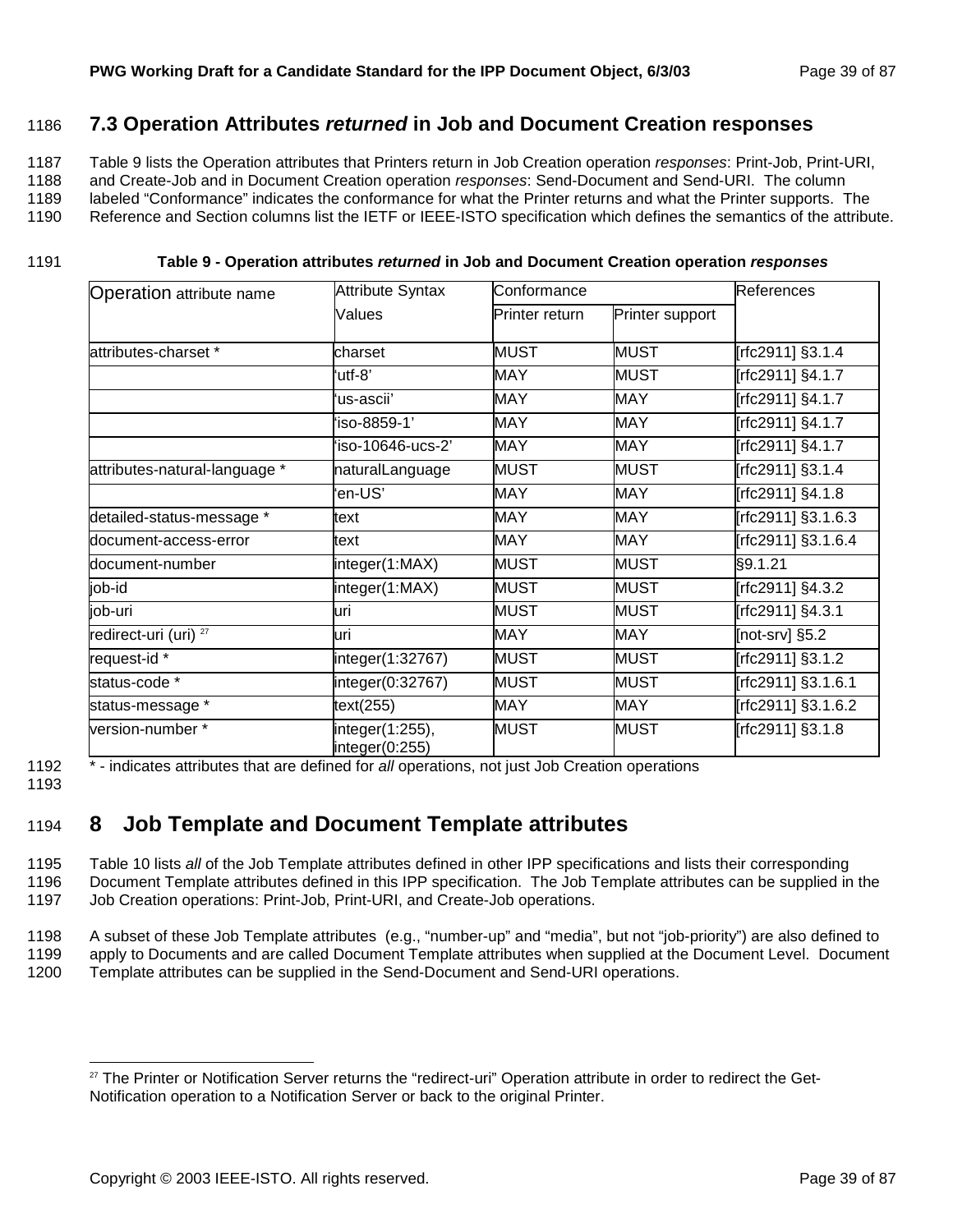#### Page 40 of 87 **PWG Working Draft of a Candidate Standard for the IPP Document Object, version 6/3/03**

- 1201 A subset of the Document Template attributes that apply to pages (e.g., "media", but not "document-format" or "job-
- 1202 priority") can also be supplied as Page Overrides using the "overrides" Job Template collection attribute (see
- 1203 [OvrRidel] or as a Document Template attribute.

1204 Job Template and Document Template attributes are OPTIONAL for a Printer to support and for a client to supply in 1205 a Job Creation or Document Creation request or Page Overrides. If a Printer supports a Job Template or Document 1206 Template attribute, then it MUST copy the supplied attribute to the Job or Document object, respectively so that a 1207 client MAY query the attributes in subsequent Get-Job-Attributes/Get-Jobs and Get-Document-Attributes/Get-1208 Documents operations, respectively. The effect of Job Template Attributes supplied in Job Creation requests are 1209 inherited by the Document objects, unless the Document Creation operation supplies the attribute with a different 1210 value.

- 1211 If a Job Template collection attribute is supported (see [rfc3382]), then there are conformance requirements for which 1212 member attributes MUST be supported and which member attributes a client MUST supply as indicated in the
- 1213 Conformance column for each collection member attribute in Table 10.
- 1214 The "Defined for use" column indicates whether the client MAY supply and the Printer support the attribute at the 1215 Job, Document, or Page Level with the following semantics:

| Supplied | Description                                                                                                                                                                                                                                                                                                                                                                                                                                                                                                                                                        |
|----------|--------------------------------------------------------------------------------------------------------------------------------------------------------------------------------------------------------------------------------------------------------------------------------------------------------------------------------------------------------------------------------------------------------------------------------------------------------------------------------------------------------------------------------------------------------------------|
| $J=y$ :  | Job Level: The attributes MAY be supplied as Job Template attributes at the Job Level in a<br>Job Creation request (Print-Job, Print-URI, Create-Job) in which case each Document inherits<br>the Job Template attribute as a default which is used unless an attribute at the document level<br>is also supplied. Note: The "multiple-document-handling" attribute controls whether extensive<br>attributes, such as "finishing", "copies", affect the entire job as a whole ('single-xxx' values) or<br>affect each document separately ('separate-xxx' values). |
| $D=y$ :  | Document Level: The attribute MAY be supplied at the Document Level as Document<br>Template attributes in a Document Creation operation (Send-Document, Send-URI), in which<br>case the supplied Document Templates override any Job Template attributes supplied at the<br>Job Level and any "document-overrides" supplied at the Job or Document level.                                                                                                                                                                                                          |
| $P=y$ :  | Page Level: The attribute MAY be supplied as a member of the (1) "page-ranges" Job<br>Template attribute at the Job Level in a Job Creation operation or (2) "page-ranges" Document<br>Template attribute at the Document Level to affect the specified range of pages.                                                                                                                                                                                                                                                                                            |

1216

1217 "\*\*" - Most Job Template and Document Template attributes correspond to the PWG Semantic Model Job 1218 Processing and Document Processing attributes, respectively. However, 4 of the IPP Job Template 1219 attributes are represented in the PWG Semantic Model as Job Description attributes, instead of Job 1220 Processing attributes. These are indicated in the first column with "\*\*".

l

1221 **Table 10 - Job Template and Document Template attributes** 

| Job Template /<br><b>Document</b> | <b>Attribute Syntax</b> | Defined for use |  | Conformance |                  | Reference          |                  |
|-----------------------------------|-------------------------|-----------------|--|-------------|------------------|--------------------|------------------|
| <b>Template attribute</b><br>name |                         |                 |  |             | Client<br>supply | Printer<br>support |                  |
| copies                            | integer(1:MAX)          | . 28            |  |             | <b>MAY</b>       | MAY                | [rfc2911] §4.2.5 |

<sup>28</sup> The IPP "copies" attribute is an *extensive* attribute, so its effect when supplied at the job level is not always inherited by the documents in a multi-document job. Instead, its effect depends on the value of the "multipledocument-handling" Job Template attribute. The 'single-document' and 'single-document-new-sheet' values produce copies of the job as a whole with the multiple input documents concatenated into a single output document for each job copy. The 'separate-document-uncollated-copies' value produce N copies of the first input document followed by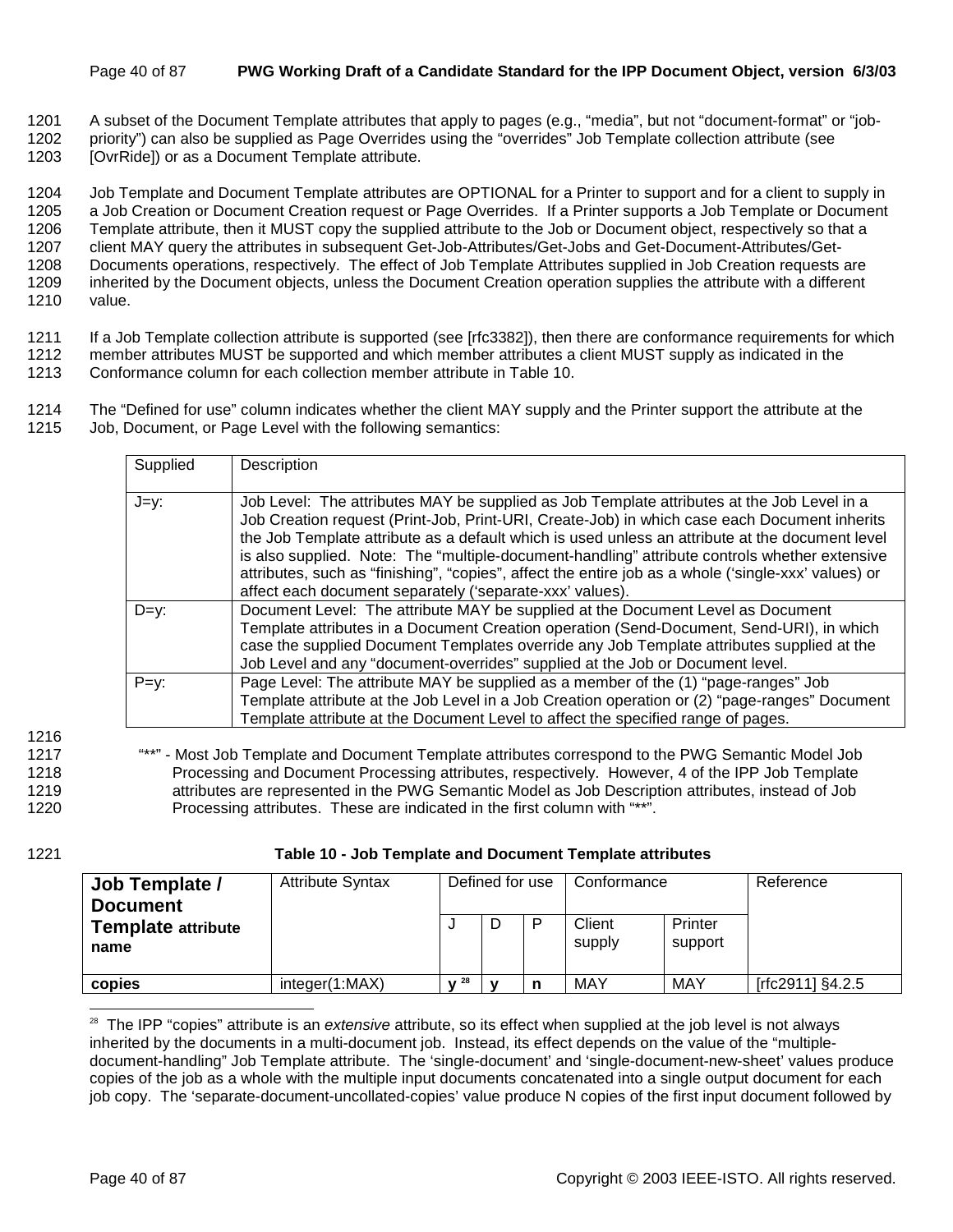| Job Template /               | <b>Attribute Syntax</b>      |              | Defined for use |              | Conformance                                     |                                           | Reference                          |
|------------------------------|------------------------------|--------------|-----------------|--------------|-------------------------------------------------|-------------------------------------------|------------------------------------|
| <b>Document</b>              |                              |              |                 |              |                                                 |                                           |                                    |
| <b>Template attribute</b>    |                              | J            | D               | $\mathsf{P}$ | Client                                          | Printer                                   |                                    |
| name                         |                              |              |                 |              | supply                                          | support                                   |                                    |
|                              |                              |              |                 |              |                                                 |                                           |                                    |
| cover-back                   | collection                   | $\mathbf{v}$ | $\mathbf{v}$    | n            | <b>MAY</b>                                      | <b>MAY</b>                                | [pwg5100.3] §3.1                   |
| cover-type                   | type2 keyword                |              |                 |              | <b>MUST</b>                                     | <b>MUST</b>                               | [pwg5100.3] §3.1.2                 |
| media                        | type3 keyword  <br>name(MAX) |              |                 |              | MAY be<br>neither or one                        | <b>MUST</b>                               | [pwg5100.3] §3.1.1                 |
| media-col                    | collection                   |              |                 |              | of, but NOT<br>both                             | <b>MAY</b>                                | [pwg5100.3] §3.1.1                 |
| cover-front                  | collection                   | y            | $\mathbf{y}$    | n            | <b>MAY</b>                                      | <b>MAY</b>                                | [pwg5100.3] §3.1                   |
| cover-type                   | type2 keyword                |              |                 |              | <b>MUST</b>                                     | <b>MUST</b>                               | [pwg5100.3] §3.1.2                 |
| media                        | type3 keyword  <br>name(MAX) |              |                 |              | MAY be<br>neither or one                        | <b>MUST</b>                               | [pwg5100.3] §3.1.1                 |
| media-col                    | collection                   |              |                 |              | of, but NOT<br>both                             | <b>MAY</b>                                | [pwg5100.3] §3.1.1                 |
| feed-orientation             | type3 keyword                | y            | $\mathbf{y}$    | $\mathsf{n}$ | <b>MAY</b>                                      | <b>MAY</b>                                | [ippsave] §5.1                     |
| finishings                   | 1setOf type2 enum            | $y^{29}$     | $\mathbf{y}$    | $\mathbf{y}$ | MAY be<br>neither or one<br>of, but NOT<br>both | MAY,<br>MUST if<br>"finishing-<br>col" is | [rfc2911] §4.2.6<br>[pwg5100.1] §2 |
| finishings-col               | collection                   | $\sqrt{29}$  | $\mathbf{v}$    | $\mathbf{v}$ |                                                 | supported<br><b>MAY</b>                   | [pwg5100.3] §3.2                   |
| finishing-template           | name(MAX)                    |              |                 |              | MAY                                             | <b>MAY</b>                                | [pwg5100.3] §3.2.1                 |
| stitching                    | collection                   |              |                 |              | <b>MAY</b>                                      | <b>MAY</b>                                | [pwg5100.3] §3.2.2                 |
| stitching-reference-<br>edge | type2 keyword                |              |                 |              | <b>MUST</b>                                     | <b>MUST</b>                               | [pwg5100.3] §3.2.2.1               |
| stitching-offset             | integer (0:MAX)              |              |                 |              | <b>MUST</b>                                     | <b>MUST</b>                               | [pwg5100.3] §3.2.2.2               |
| stitching-locations          | 1setOf integer(0:MAX)        |              |                 |              | <b>MUST</b>                                     | <b>MUST</b>                               | [pwg5100.3] §3.2.2.3               |
| font-name-requested          | name(MAX)                    | y            | y               | $\mathbf{y}$ | <b>MAY</b>                                      | <b>MAY</b>                                | [ippsave] §5.2                     |
| font-size-requested          | integer (1:MAX)              | $\mathbf{v}$ | $\mathbf{y}$    | $\mathbf{y}$ | <b>MAY</b>                                      | <b>MAY</b>                                | $T$ ippsave] §5.3                  |
| force-front-side             | 1setOf                       | $y^{30}$     | $\mathbf{y}$    | $\mathbf{y}$ | <b>MAY</b>                                      | <b>MAY</b>                                | [pwg5100.3] §3.3                   |
|                              | integer(1:MAX)               |              |                 |              |                                                 |                                           |                                    |
| imposition-template          | type2 keyword  <br>name(MAX) | y            | y               | y            | <b>MAY</b>                                      | <b>MAY</b>                                | [pwg5100.3] §3.4                   |
| insert-sheet                 | 1setOf collection            | $\sqrt{30}$  | $\mathbf{y}$    | $\mathbf v$  | <b>MAY</b>                                      | <b>MAY</b>                                | [pwg5100.3] §3.5                   |
| insert-after-page-number     | integer(0:MAX)               |              |                 |              | <b>MUST</b>                                     | <b>MUST</b>                               | [pwg5100.3] §3.5.1                 |
| insert-count                 | integer(0:MAX)               |              |                 |              | <b>MAY</b>                                      | <b>MUST</b>                               | pwg5100.3] §3.5.2                  |
| media                        | type3 keyword  <br>name(MAX) |              |                 |              | MUST be one<br>or the other,                    | <b>MUST</b>                               | [pwg5100.3] §3.5.3                 |
| media-col                    | collection                   |              |                 |              | but NOT both                                    | <b>MAY</b>                                | [pwg5100.3] §3.5.3                 |
| job-account-id**             | name(MAX)                    | $\mathbf v$  | n               | $\mathbf n$  | <b>MAY</b>                                      | <b>MAY</b>                                | [pwg5100.3] §3.6                   |

N copies of the second input document, etc. The 'separate-document-collated-copies' produce N successive job copies, each job copy consisting of 1 copy of the first document followed by 1 copy of the second document, etc. 29 The IPP "finishings" and "finishings-col" attributes are *extensive* attributes, so their effect when supplied at the Job Level is not always inherited by the documents in a multi-document job. Instead, their effect depends on the value of the "multiple-document-handling" Job Template attribute. The 'single-document' and 'single-document-new-sheet' cause the finishing to be applied to each job copy as a whole. The 'separate-documents-collated-copies' and 'separate-document-uncollated-copies' values cause the finishing to be applied to each document.

30 The effect of the IPP "force-front-side" and "insert-sheet" attributes when supplied at the job level of a multidocument job depends on the value of the "multiple-document-handling" Job Template attribute. For the 'singledocument' and 'single-document-new-sheet' values, the pages are numbered as a single set from 1 to n for the job as a whole. For the 'separate-documents-collated-copies' and 'separate-document-uncollated-copies' values, the pages are numbered from 1 to n for each document separately.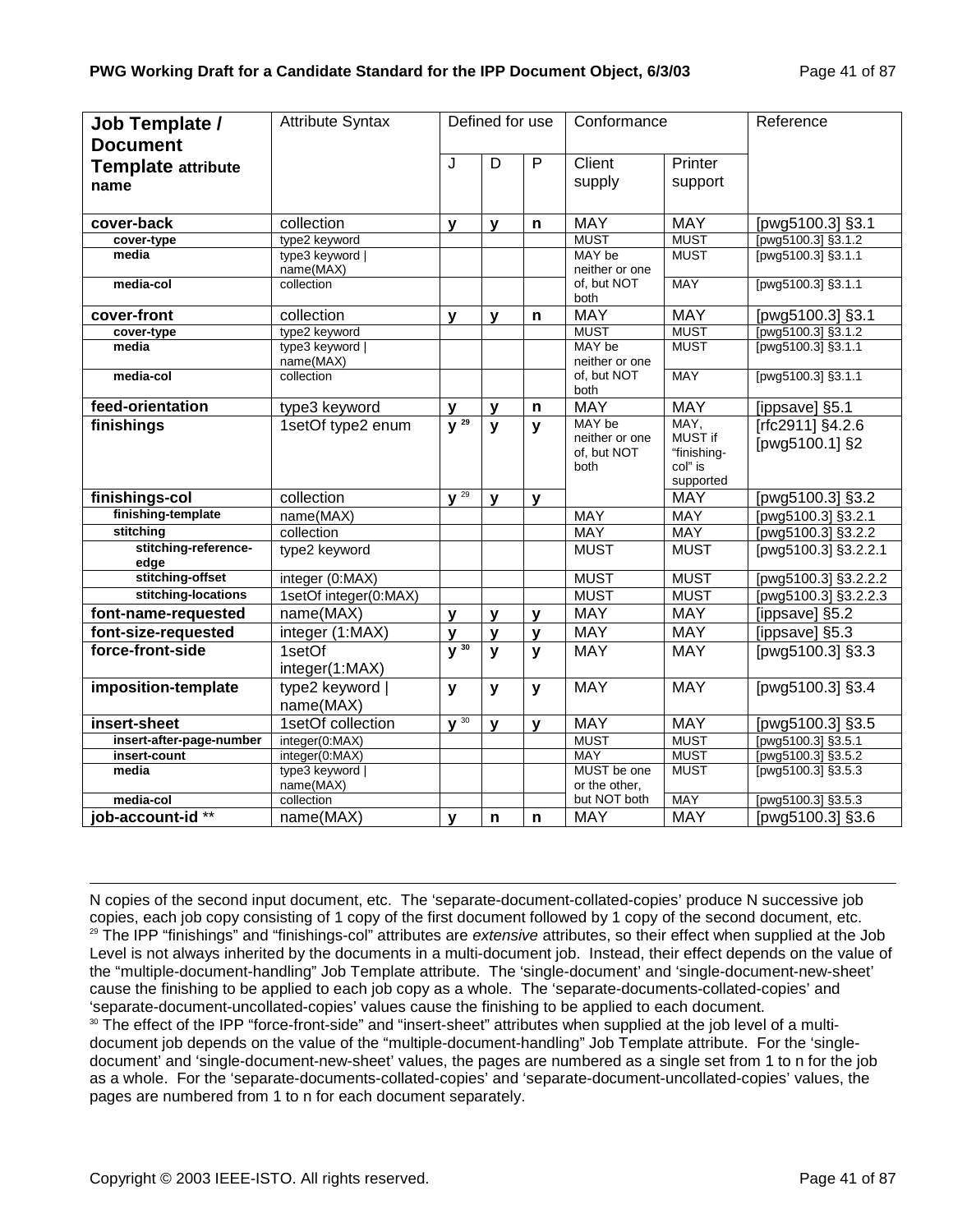| Job Template /<br><b>Document</b> | <b>Attribute Syntax</b>      |              | Defined for use              |              | Conformance              |                    | Reference          |
|-----------------------------------|------------------------------|--------------|------------------------------|--------------|--------------------------|--------------------|--------------------|
| <b>Template attribute</b><br>name |                              | J            | D                            | P            | Client<br>supply         | Printer<br>support |                    |
| job-accounting-sheets             | collection                   | $\mathbf{v}$ | n                            | n            | <b>MAY</b>               | <b>MAY</b>         | [pwg5100.3] §3.8   |
| job-accounting-sheets-type        | type3 keyword  <br>name(MAX) |              |                              |              | <b>MUST</b>              | <b>MUST</b>        | [pwg5100.3] §3.8.1 |
| media                             | type3 keyword  <br>name(MAX) |              |                              |              | MAY be<br>neither or one | <b>MUST</b>        | [pwg5100.3] §3.8.2 |
| media-col                         | collection                   |              |                              |              | of, but NOT<br>both      | <b>MAY</b>         | [pwg5100.3] §3.8.2 |
| job-accounting-output-bin         | type3 keyword  <br>name(MAX) |              |                              |              | <b>MAY</b>               | <b>MAY</b>         | [pwg5100.3] §3.8.3 |
| job-accounting-user-<br>id**      | name(MAX)                    | y            | n                            | n            | <b>MAY</b>               | <b>MAY</b>         | [pwg5100.3] §3.7   |
| job-copies                        | integer(1:MAX)               | $\mathbf{v}$ | $\overline{n}$ <sup>31</sup> | n            | <b>MAY</b>               | <b>MAY</b>         | $[jobx]$ §4.1.1    |
| iob-cover-back                    | collection                   | $\mathbf{v}$ | $\overline{n^{32}}$          | $\mathsf{n}$ | <b>MAY</b>               | <b>MAY</b>         | [jobx] §4.1.2      |
| same as cover-back                | see cover-back               |              |                              |              |                          |                    |                    |
| job-cover-front                   | collection                   | $\mathbf{v}$ | $n^{\overline{33}}$          | $\mathbf n$  | <b>MAY</b>               | <b>MAY</b>         | $[jobx]$ §4.1.3    |
| same as cover-front               | see cover-front              |              |                              |              |                          |                    |                    |
| job-error-sheet                   | collection                   | $\mathbf{v}$ | n                            | n            | <b>MAY</b>               | <b>MAY</b>         | [pwg5100.3] §3.9   |
| job-error-sheet-type              | type3 keyword  <br>name(MAX) |              |                              |              | <b>MUST</b>              | <b>MUST</b>        | [pwg5100.3] §3.9.1 |
| job-error-sheet-when              | type2 keyword                |              |                              |              | <b>MAY</b>               | <b>MAY</b>         | [pwg5100.3] §3.9.2 |
| media                             | type3 keyword  <br>name(MAX) |              |                              |              | MAY be<br>neither or one | <b>MUST</b>        | [pwg5100.3] §3.9.3 |
| media-col                         | collection                   |              |                              |              | of. but NOT<br>both      | <b>MAY</b>         | [pwg5100.3] §3.9.3 |
| job-finishings                    | 1setOf type2 enum            | $\mathbf{v}$ | $n^{34}$                     | n            | <b>MAY</b>               | <b>MAY</b>         | $[jobx]$ §4.1.4    |
| job-finishings-col                | collection                   | $\mathbf{v}$ | $n^{35}$                     | $\mathsf{n}$ | <b>MAY</b>               | <b>MAY</b>         | [jobx] §4.1.5      |
| same as finishings-col            | see finishings-col           |              |                              |              |                          |                    |                    |
| job-hold-until                    | type3 keyword  <br>name(MAX) | y            | n                            | n            | <b>MAY</b>               | <b>MAY</b>         | [rfc2911] §4.2.2   |
| job-hold-until-time               | dateTime                     | $\mathbf{v}$ | n                            | $\mathsf{n}$ | <b>MAY</b>               | <b>MAY</b>         | [ippsave] §5.4     |
| job-message-to-                   | text(MAX)                    | y            | $n^{36}$                     | n            | <b>MAY</b>               | <b>MAY</b>         | [pwg5100.3] §3.10  |
| operator                          |                              |              |                              |              |                          |                    |                    |

l <sup>31</sup> The "job-copies" Job Template attribute makes copies of the entire job and MUST NOT be supplied at the Document or Page Level. The "job-copies" Job Template attribute is equivalent to "copies" with "multiple-documenthandling" = 'single-document-new-sheet'.

 $32$  The "job-cover-back" Job Template attribute makes a single back cover for each job copy and MUST NOT be supplied at the Document or Page Level. The "job-cover-back" Job Template attribute is equivalent to "cover-back" with "multiple-document-handling" = 'single-document-new-sheet'.

<sup>&</sup>lt;sup>33</sup> The "job-cover-front" Job Template attribute makes a single front cover for each job copy and MUST NOT be supplied at the Document or Page Level. The "job-cover-front" Job Template attribute is equivalent to "cover-front" with "multiple-document-handling" = 'single-document-new-sheet'.

<sup>&</sup>lt;sup>34</sup> The "job-finishing" Job Template attribute finishes each job copy as a whole and MUST NOT be supplied at the Document or Page Level. The "job-finishings" Job Template attribute is equivalent to "finishings" with "multipledocument-handling" = 'single-document-new-sheet'.

<sup>&</sup>lt;sup>35</sup> The "job-finishing-col" Job Template attribute finishes each job copy as a whole and MUST NOT be supplied at the Document or Page Level. The "job-finishings-col" Job Template attribute is equivalent to "finishings-col" with "multiple-document-handling" = 'single-document-new-sheet'.

<sup>&</sup>lt;sup>36</sup> The "job-message-to-operator" Job Template attribute has no corresponding Document Template attribute. Instead, the user and operator communicate with each other using the same "document-message" Operation attribute which the Printer copies to the "document-message" Document Description attribute.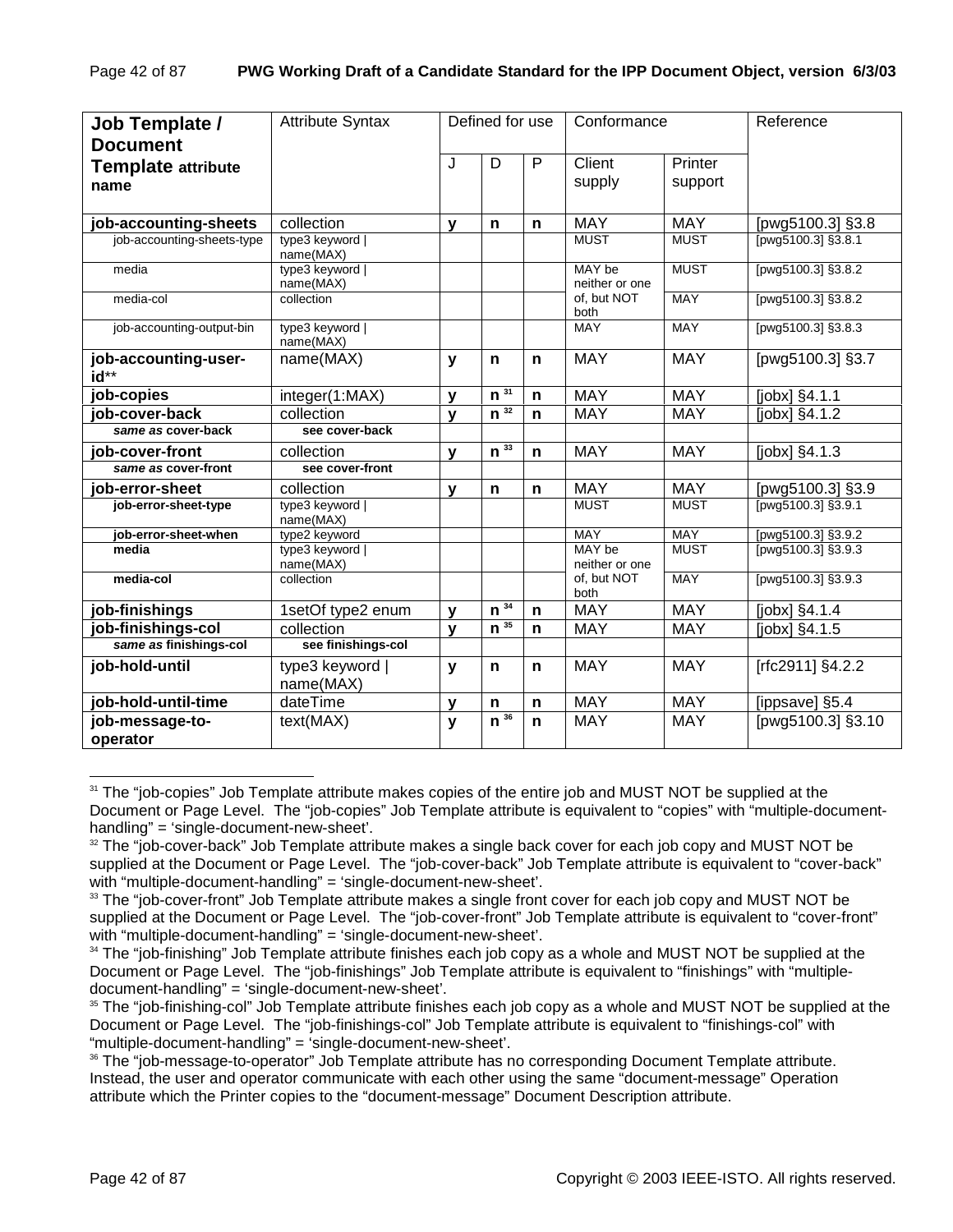| Job Template /<br><b>Document</b> | <b>Attribute Syntax</b> | Defined for use |   | Conformance |                  | Reference          |                        |
|-----------------------------------|-------------------------|-----------------|---|-------------|------------------|--------------------|------------------------|
| <b>Template attribute</b><br>name |                         | J               | D | P           | Client<br>supply | Printer<br>support |                        |
| job-phone-number                  | text(127)               |                 | n | n           | MAY              | <b>MAY</b>         | [ippsave] §5.5         |
| job-priority                      | integer(1:100           |                 | n | n           | MAY              | <b>MAY</b>         | [rfc2911] §4.2.1       |
| job-recipient-name **             | name(MAX)               |                 | n | n           | <b>MAY</b>       | <b>MAY</b>         | [ippsave] §5.6         |
| job-save-disposition              | collection              | v               | n | n           | MAY              | MAY                | [ippsave] §5.7         |
| save-disposition                  | type3 keyword           |                 | n | n           | MAY              | <b>MAY</b>         | [ippsave] $§5.7.1.1$   |
| save-info                         | 1setOf collection       |                 | n | n           | MAY              | <b>MAY</b>         | [ippsave] $§5.7.1.2$   |
| save-location                     | uri                     |                 | n | n           | MAY              | MAY                | [ippsave] §5.7.1.2.3.1 |
| save-name                         | name(MAX)               | v               | n | n           | MAY              | MAY                | [ippsave] §5.7.1.2.3.2 |
| save-document-<br>format          | mimeMediaType           | ٧               | n | n           | MAY              | <b>MAY</b>         | [ippsave] §5.7.1.2.3.3 |
| iob-sheet-message                 | text(MAX)               | v               | n | n           | MAY              | <b>MAY</b>         | [pwg5100.3] §3.12      |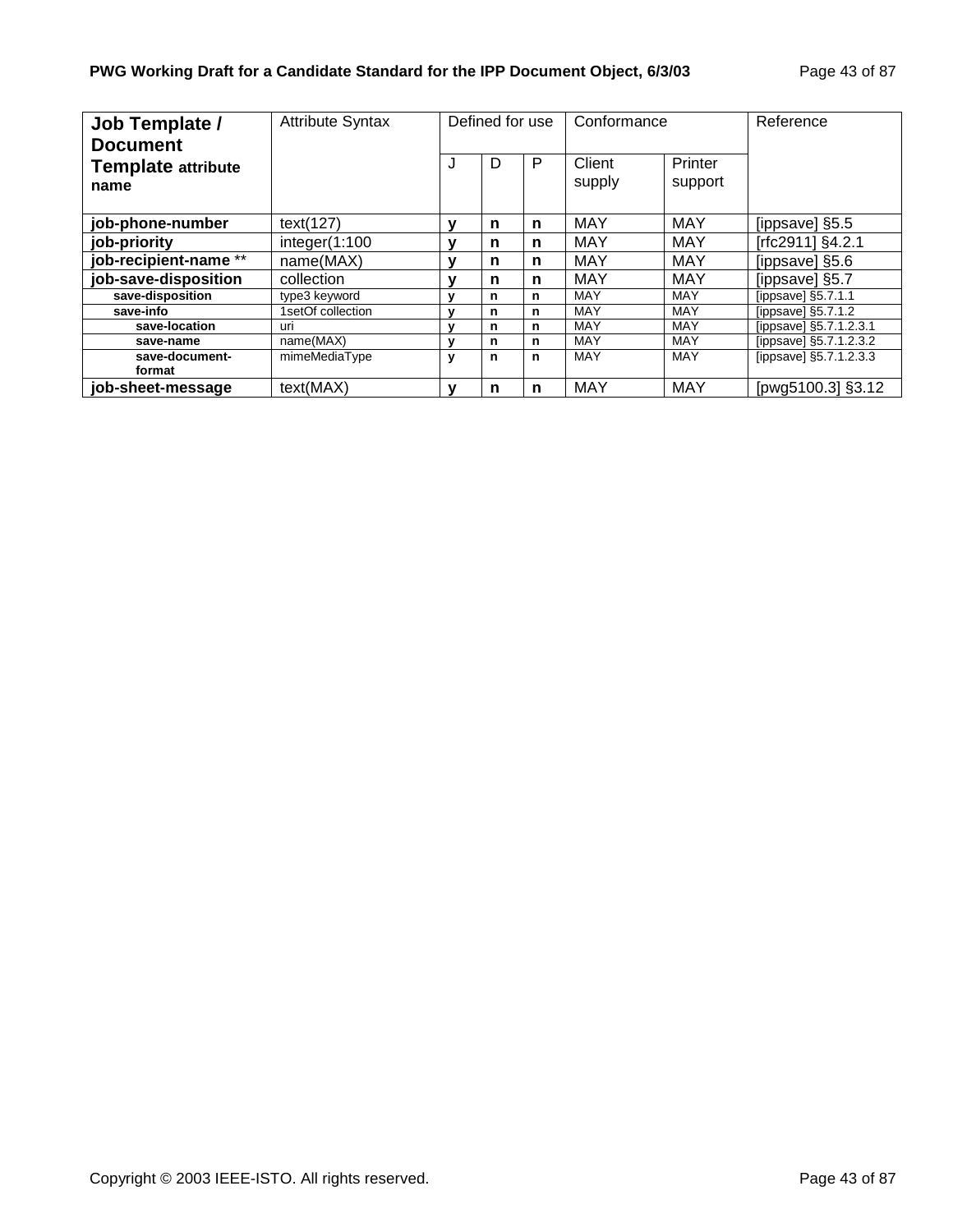| Job Template /<br><b>Document</b>     | <b>Attribute Syntax</b>         |   | Defined for use |   | Conformance                                     |                                                      | Reference                                  |
|---------------------------------------|---------------------------------|---|-----------------|---|-------------------------------------------------|------------------------------------------------------|--------------------------------------------|
| <b>Template attribute</b>             |                                 | J | D               | P | Client                                          | Printer                                              |                                            |
| name                                  |                                 |   |                 |   | supply                                          | support                                              |                                            |
| job-sheets                            | type3 keyword  <br>name(MAX)    | y | n               | n | MAY be<br>neither or one<br>of, but NOT<br>both | MAY,<br>MUST if<br>"job-sheets-<br>col"<br>supported | [rfc2911] §4.2.3                           |
| job-sheets-col                        | collection                      | v | n               | n |                                                 | <b>MAY</b>                                           | [pwg5100.3] §3.11                          |
| job-sheets                            | type3 keyword  <br>name(MAX)    |   |                 |   | <b>MUST</b>                                     | <b>MUST</b>                                          | [pwg5100.3] §3.11.1                        |
| media                                 | type3 keyword  <br>name(MAX)    |   |                 |   | MUST be one<br>or the other.                    | <b>MUST</b>                                          | [pwg5100.3] §3.11.2                        |
| media-col                             | collection                      |   |                 |   | but NOT both                                    | <b>MAY</b>                                           | [pwg5100.3] §3.11.2                        |
| media                                 | type3 keyword  <br>name(MAX)    | y | $\mathbf{y}$    | y | MAY be<br>neither or one<br>of. but NOT<br>both | MAY,<br><b>MUST if</b><br>"media-col"<br>supported   | [rfc2911] §4.2.11                          |
| media-col                             | collection                      | y | $\mathbf{v}$    | y |                                                 | <b>MAY</b>                                           | [pwg5100.3] §3.13                          |
| media-back-coating                    | type3 keyword  <br>name(MAX)    |   |                 |   | <b>MAY</b>                                      | <b>MAY</b>                                           | [pwg5100.3] §3.13.10                       |
| media-color                           | type3 keyword  <br>name(MAX)    |   |                 |   | <b>MAY</b>                                      | <b>MAY</b>                                           | [pwg5100.3] §3.13.4                        |
| media-front-coating                   | type3 keyword  <br>name(MAX)    |   |                 |   | <b>MAY</b>                                      | <b>MAY</b>                                           | [pwg5100.3] §3.13.10                       |
| media-grain                           | type3 keyword  <br>name(MAX)    |   |                 |   | <b>MAY</b>                                      | <b>MAY</b>                                           | [ippsave] §8.4.2                           |
| media-hole-count                      | integer(0:MAX)                  |   |                 |   | <b>MAY</b>                                      | <b>MAY</b>                                           | [pwg5100.3] §3.13.6                        |
| media-info<br>media-key               | text(255)<br>type3 keyword      |   |                 |   | <b>MAY</b><br><b>MAY</b>                        | <b>MAY</b><br>MAY                                    | [pwg5100.3] §3.13.3<br>[pwg5100.3] §3.13.1 |
| media-material                        | name(MAX)<br>type3 keyword      |   |                 |   | <b>MAY</b>                                      | <b>MAY</b>                                           | [ippsave] §8.4.3                           |
|                                       | name(MAX)                       |   |                 |   |                                                 |                                                      |                                            |
| media-order-count<br>media-preprinted | integer(1:MAX)<br>type3 keyword |   |                 |   | MAY<br><b>MAY</b>                               | MAY<br><b>MAY</b>                                    | [pwg5100.3] §3.13.7<br>[pwg5100.3] §3.13.5 |
| media-recycled                        | name(MAX)<br>type3 keyword      |   |                 |   | <b>MAY</b>                                      | <b>MAY</b>                                           | [pwg5100.3] §3.13.11                       |
|                                       | name(MAX)                       |   |                 |   |                                                 |                                                      |                                            |
| media-size                            | collection                      |   |                 |   | <b>MAY</b>                                      | <b>MUST</b>                                          | [pwg5100.3] §3.13.8                        |
| x-dimension                           | integer(0:MAX)                  |   |                 |   | <b>MUST</b>                                     | <b>MUST</b>                                          | [pwg5100.3] §3.13.8.1                      |
| y-dimension                           | integer(0:MAX)                  |   |                 |   | <b>MUST</b>                                     | <b>MUST</b>                                          | [pwg5100.3] §3.13.8.2                      |
| media-thickness<br>media-tooth        | integer(1:MAX)<br>type3 keyword |   |                 |   | MAY<br><b>MAY</b>                               | <b>MAY</b><br><b>MAY</b>                             | [ippsave] §8.4.4<br>[ippsave] §8.4.1       |
|                                       | name(MAX)                       |   |                 |   |                                                 |                                                      | [pwg5100.3] §3.13.2                        |
| media-type                            | type3 keyword  <br>name(MAX)    |   |                 |   | <b>MAY</b>                                      | <b>MAY</b>                                           |                                            |
| media-weight-metric                   | integer(0:MAX)                  |   |                 |   | <b>MAY</b>                                      | <b>MAY</b>                                           | [pwg5100.3] §3.13.9                        |
| media-input-tray-check                | type3 keyword  <br>name(MAX)    | y | y               | y | <b>MAY</b>                                      | <b>MAY</b>                                           | [pwg5100.3] §3.14                          |
| media-type $37$                       | type3 keyword  <br>name(MAX)    | y | y               | y | <b>MAY</b>                                      | <b>MAY</b>                                           | [upnp], [pwg5100.3]<br>§3.13.2             |
| multiple-document-                    | type2 keyword                   | y | n               | n | <b>MAY</b>                                      | MUST <sup>38</sup>                                   | [rfc2911] $§4.\overline{2.4}$              |
| handling                              |                                 |   |                 |   |                                                 |                                                      |                                            |
| number-up                             | integer(1:MAX)                  | v | y               | y | <b>MAY</b>                                      | <b>MAY</b>                                           | [rfc2911] §4.2.9                           |
| orientation-requested                 | type2 enum                      | y | $\mathbf{y}$    | y | <b>MAY</b>                                      | MAY                                                  | [rfc2911] §4.2.10                          |

<sup>&</sup>lt;sup>37</sup> UPnPv1 and UPnPv2 define a separate MediaType Job Template attribute with the same values as the "mediatype" member attribute of "media-col".

<sup>&</sup>lt;sup>38</sup> A Printer MUST support the "multiple-document-handling" Job Template attribute with at least one value.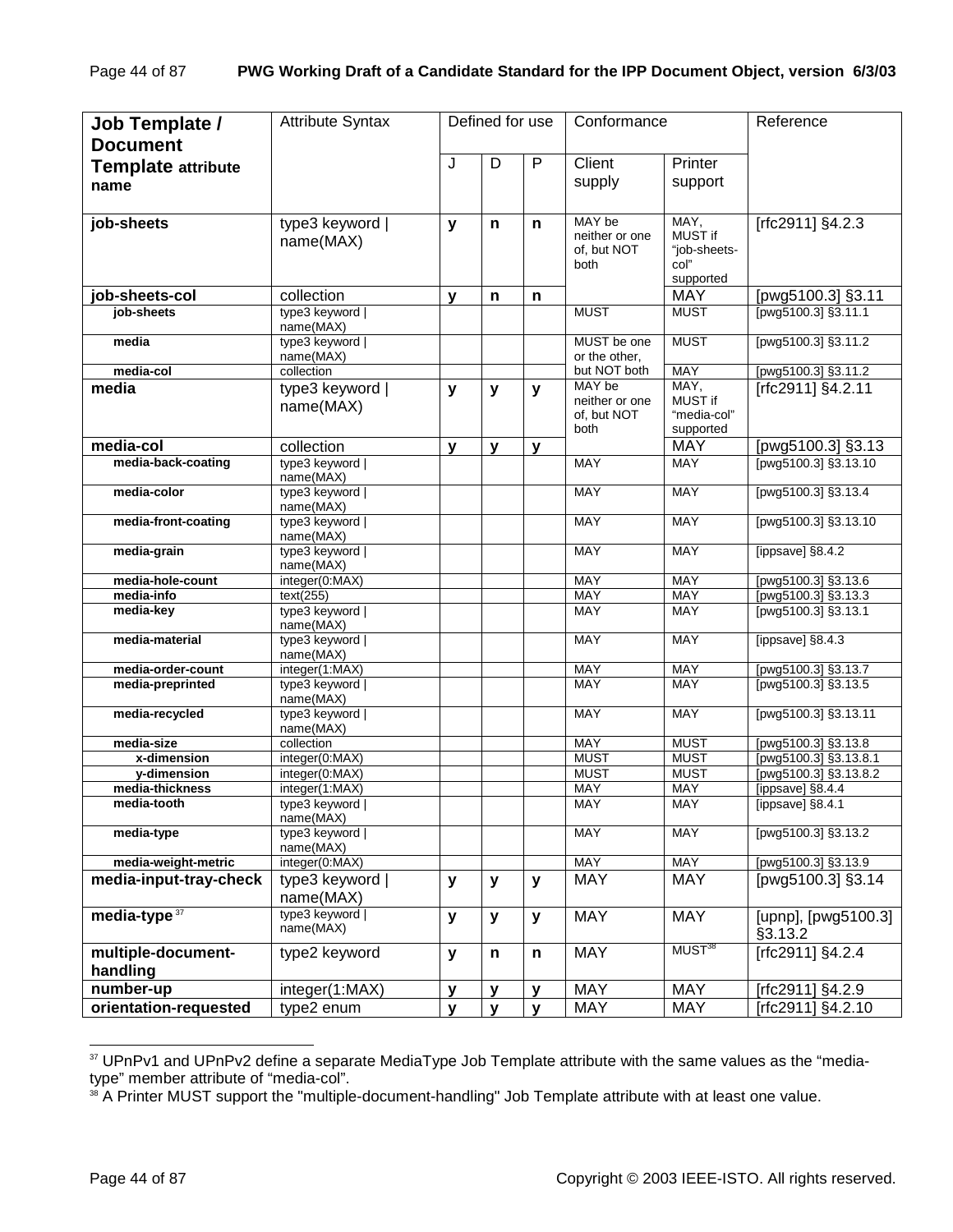| Job Template /                                                                         | <b>Attribute Syntax</b>         |                     |              | Defined for use | Conformance              |             | Reference                        |
|----------------------------------------------------------------------------------------|---------------------------------|---------------------|--------------|-----------------|--------------------------|-------------|----------------------------------|
| <b>Document</b>                                                                        |                                 |                     |              |                 |                          |             |                                  |
| <b>Template attribute</b>                                                              |                                 | J                   | D            | $\overline{P}$  | Client                   | Printer     |                                  |
| name                                                                                   |                                 |                     |              |                 | supply                   | support     |                                  |
|                                                                                        |                                 |                     |              |                 |                          |             |                                  |
| output-bin                                                                             | type2 keyword                   | y                   | n            | n               | <b>MAY</b>               | <b>MAY</b>  | [pwg5100.2] §2.1                 |
|                                                                                        | name(MAX)                       |                     |              |                 |                          |             |                                  |
| overrides                                                                              | 1setOf collection               | $\overline{y^{39}}$ | $\mathbf{y}$ | n               | <b>MAY</b>               | <b>MAY</b>  | [OvrRide] §4.1,<br>also see §8.2 |
| pages                                                                                  | 1setOf<br>rangeOfInteger(1:MAX) |                     |              |                 | <b>MUST</b>              | <b>MUST</b> | [OvrRide] §4.1.1                 |
| Documen-numbers                                                                        | 1setOf<br>rangeOfInteger(1:MAX) |                     |              |                 | <b>MAY</b>               | <b>MUST</b> | [OvrRide] §4.1.2                 |
| document-copies                                                                        | 1setOf<br>rangeOfInteger(1:MAX) |                     |              |                 | <b>MAY</b>               | <b>MAY</b>  | [OvrRide] §4.1.3                 |
| any other Job Template attributes that affect pages,<br>such as "media" or "media-col" |                                 |                     |              |                 | <b>MAY</b>               | <b>MAY</b>  | [OvrRide] §4.1.4                 |
| page-delivery                                                                          | type2 keyword                   | $\mathbf{v}$        | y            | $\mathsf{n}$    | <b>MAY</b>               | <b>MAY</b>  | [pwg5100.3] §3.15                |
| page-order-received**                                                                  | type2 keyword                   | y                   | y            | n               | <b>MAY</b>               | <b>MAY</b>  | [pwg5100.3] §3.16                |
| page-ranges                                                                            | 1setOf                          | y                   | $\mathbf{y}$ | n               | <b>MAY</b>               | <b>MAY</b>  | [rfc2911] §4.2.7                 |
|                                                                                        | rangeOfInteger(1:MA<br>X)       |                     |              |                 |                          |             |                                  |
| pages-per-subset                                                                       | 1setOf<br>integer(1:MAX)        | $V^{40}$            | n            | n               | <b>MAY</b>               | <b>MAY</b>  | [pwg5100.3] §5.3                 |
| pdl-init-file                                                                          | 1setOf collection               | $\mathbf{v}$        | $\mathbf{y}$ | n               | <b>MAY</b>               | <b>MAY</b>  | [ippsave] §5.8                   |
| pdl-init-file-location                                                                 | uri                             |                     |              |                 | <b>MAY</b>               | <b>MAY</b>  | [ippsave] §5.8.1.1               |
| pdl-init-file-name                                                                     | name(MAX)                       |                     |              |                 | <b>MAY</b>               | <b>MAY</b>  | [ippsave] §5.8.1.2               |
| pdl-init-file-entry                                                                    | name(MAX)                       |                     |              |                 | MAY                      | MAY         | [ippsave] §5.8.1.3               |
| presentation-direction-                                                                | type2 keyword                   | y                   | y            | y               | <b>MAY</b>               | <b>MAY</b>  | [pwg5100.3] §3.17                |
| number-up                                                                              |                                 |                     |              |                 |                          |             |                                  |
| print-quality                                                                          | type2 enum                      | v                   | $\mathbf{v}$ | $\mathbf{V}$    | <b>MAY</b>               | <b>MAY</b>  | [rfc2911] §4.2.13                |
| printer-resolution                                                                     | resolution                      | y                   | $\mathbf{y}$ | y               | <b>MAY</b>               | <b>MAY</b>  | [rfc2911] §4.2.12                |
| proof-print                                                                            | collection                      | v                   | n            | $\mathsf{n}$    | <b>MAY</b>               | <b>MAY</b>  | [ippsave] §5.9                   |
| proof-print-copies                                                                     | integer (0:MAX)                 | $\mathbf{v}$        | $\mathsf{n}$ | n               | <b>MAY</b>               | <b>MAY</b>  | [ippsave] §5.9.1.1               |
| media                                                                                  | type3 keyword<br>name(MAX)      |                     |              |                 | MAY be<br>neither or one | <b>MUST</b> | [ippsave] §5.8.1.2               |
| media-col                                                                              | collection                      |                     |              |                 | of, but NOT<br>both      | <b>MAY</b>  | [ippsave] §5.8.1.2               |
| separator-sheets                                                                       | collection                      | $\mathbf{v}$        | $\mathbf{v}$ | n               | <b>MAY</b>               | <b>MAY</b>  | [pwg5100.3] §3.18                |
| separator-sheets-type                                                                  | type3 keyword  <br>name(MAX)    |                     |              |                 | <b>MUST</b>              | <b>MUST</b> | [pwg5100.3] $\S3.18.1$           |
| media                                                                                  | type3 keyword  <br>name(MAX)    |                     |              |                 | MAY be<br>neither or one | <b>MUST</b> | [pwg5100.3] §3.18.2              |
| media-col                                                                              | collection                      |                     |              |                 | of, but NOT<br>both      | <b>MAY</b>  | [pwg5100.3] §3.18.2              |
| sheet-collate                                                                          | type2 keyword                   | y                   | y            | n               | <b>MAY</b>               | MAY         | [rfc3381] §3.1                   |
| sides                                                                                  | type2 keyword                   | $\mathbf{y}$        | $\mathbf{y}$ | y               | <b>MAY</b>               | <b>MAY</b>  | [rfc2911] §4.2.8                 |

l <sup>39</sup> The effect of the IPP "page-overrides" Job Template attribute when supplied at the job level of a multi-document job depends on the value of the "multiple-document-handling" Job Template attribute. For the 'single-document' and 'single-document-new-sheet' values, the pages are numbered as a single set from 1 to n for the job as a whole. For the 'separate-documents-collated-copies' and 'separate-document-uncollated-copies' values, the pages are numbered from 1 to n for each document separately.

<sup>40</sup> The client MUST supply the "pages-per-subset" Job Template attribute at the Job Level and can only be used when the "multiple-document-handling" Job Template attribute is 'separate-documents-collated-copies' or 'separatedocuments-uncollated-copes', since the purpose of the "pages-per-subset" attribute is to produce separate output documents for each subset. Otherwise, the Printer MUST ignore the "pages-per-subset" attribute.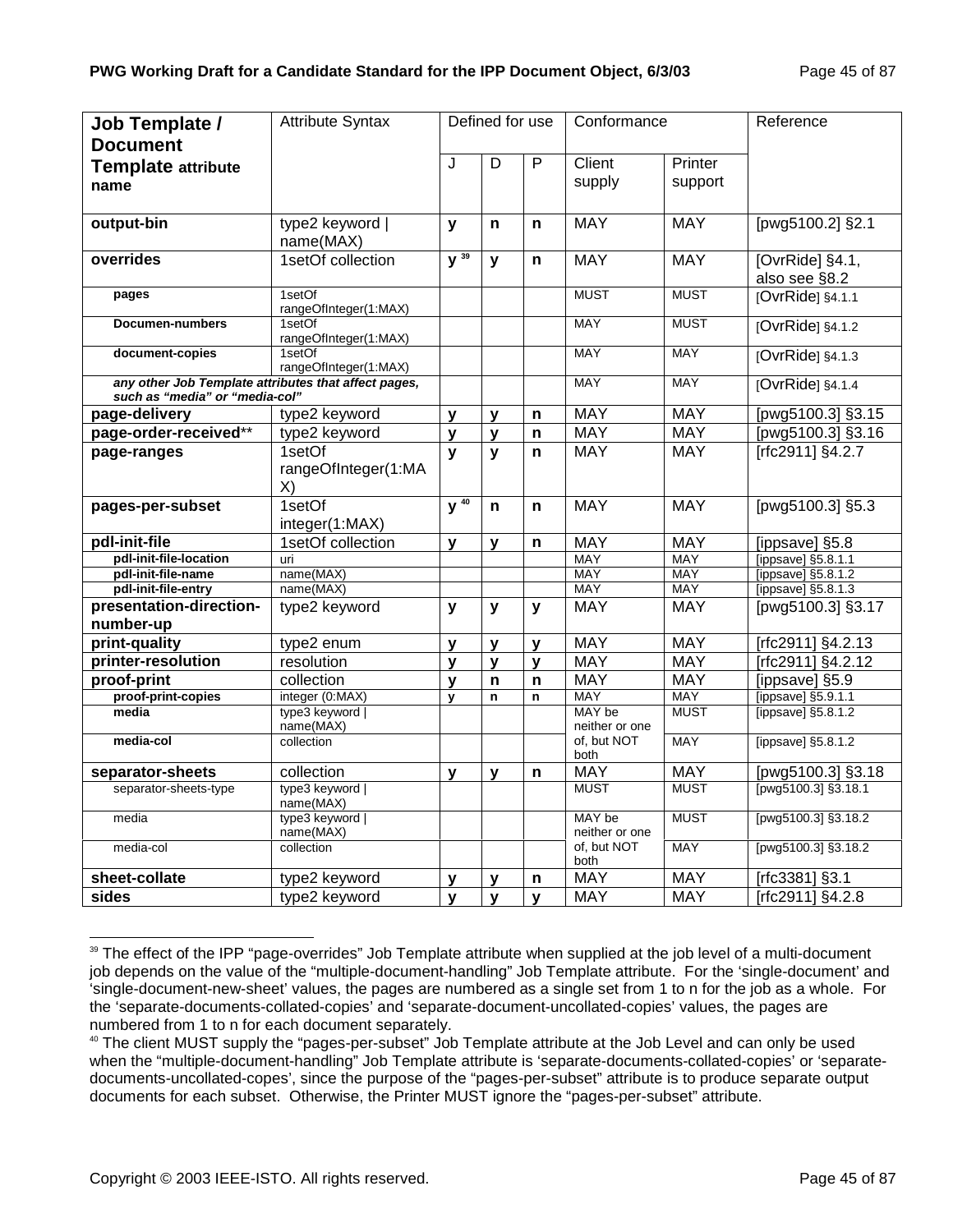| Job Template /<br><b>Document</b> | <b>Attribute Syntax</b> |              |   | Defined for use | Conformance      |                    | Reference              |
|-----------------------------------|-------------------------|--------------|---|-----------------|------------------|--------------------|------------------------|
| <b>Template attribute</b><br>name |                         | J            | D | P               | Client<br>supply | Printer<br>support |                        |
| x-image-position                  | type2 keyword           | y            | y | $\mathbf{V}$    | <b>MAY</b>       | <b>MAY</b>         | [pwg5100.3]<br>§3.19.2 |
| x-image-shift                     | integer(MIN:MAX)        | v            | y | $\mathbf{V}$    | <b>MAY</b>       | <b>MAY</b>         | [pwg5100.3]<br>§3.19.3 |
| x-side1-image-shift               | integer(MIN:MAX)        | v            | y | $\mathbf{V}$    | <b>MAY</b>       | <b>MAY</b>         | [pwg5100.3]<br>§3.19.4 |
| x-side2-image-shift               | integer(MIN:MAX)        | v            | y | $\mathbf{V}$    | <b>MAY</b>       | <b>MAY</b>         | [pwg5100.3]<br>§3.19.5 |
| y-image-position                  | type2 keyword           | v            | y | $\mathbf{V}$    | <b>MAY</b>       | <b>MAY</b>         | [pwg5100.3]<br>§3.19.6 |
| y-image-shift                     | integer(MIN:MAX)        | y            | y | $\mathbf{V}$    | <b>MAY</b>       | <b>MAY</b>         | [pwg5100.3]<br>§3.19.7 |
| y-side1-image-shift               | integer(MIN:MAX)        | $\mathbf{v}$ | y | $\mathbf{v}$    | <b>MAY</b>       | <b>MAY</b>         | [pwg5100.3]<br>§3.19.8 |
| y-side2-image-shift               | integer(MIN:MAX)        | y            | v | $\mathbf{V}$    | <b>MAY</b>       | <b>MAY</b>         | [pwg5100.3]<br>§3.19.9 |

1222 "\*\*" - These 4 attributes are Job Description attributes, not Job Processing attributes, in the PWG Semantic Model 1223 [pwg-sm] - see Legend before the Table.

1224

### 1225 **8.1 Document Template attributes**

1226 Most Job Template attributes can be used as Document Template attributes for use in Document Creation 1227 operations to apply to the Document object. However, the Job Template attributes that have the "job-" prefix MUST 1228 NOT be used as Document Template attributes, since they are defined to apply to the job as a whole. Table 10 1229 shows lists all of the Document Template attributes for use with the Document Creation operations and the 1230 Document object. All of the definitions of the Document Template attributes are done by reference to the 1231 corresponding Job Template attributes in other specifications. However, the semantics of each Document Template 1232 attribute only applies to the Document object with which the attribute is associated either by being supplied by the 1233 client in the Document Creation operation or supplied by the Printer as a default because the client did not (and the 1234 PDL did not have any corresponding instruction). See section 6 for defaulting semantics.

1235 The Document Template attribute share the same "xxx-default", "xxx-supported", and "xxx-ready" Printer attributes 1236 with the Job Template attributes of the same name.

1237 The Document object also has the corresponding "xxx-actual" READ-ONLY Document Description attributes defined 1238 that correspond to the "xxx" Document Template attributes (see [ippact]).

## 1239 **8.2 Document Template attributes containing explicit Document numbers**

1240 Job Template attributes that contain explicit Document numbers, such as "overrides", must have an appropriate 1241 value. The Document number MUST have a single value and the single value MUST match the Document number 1242 to which the Document Template attributes are being applied. If they do not match the Printer MUST reject the 1243 request with a status of 'client-error-bad-request'.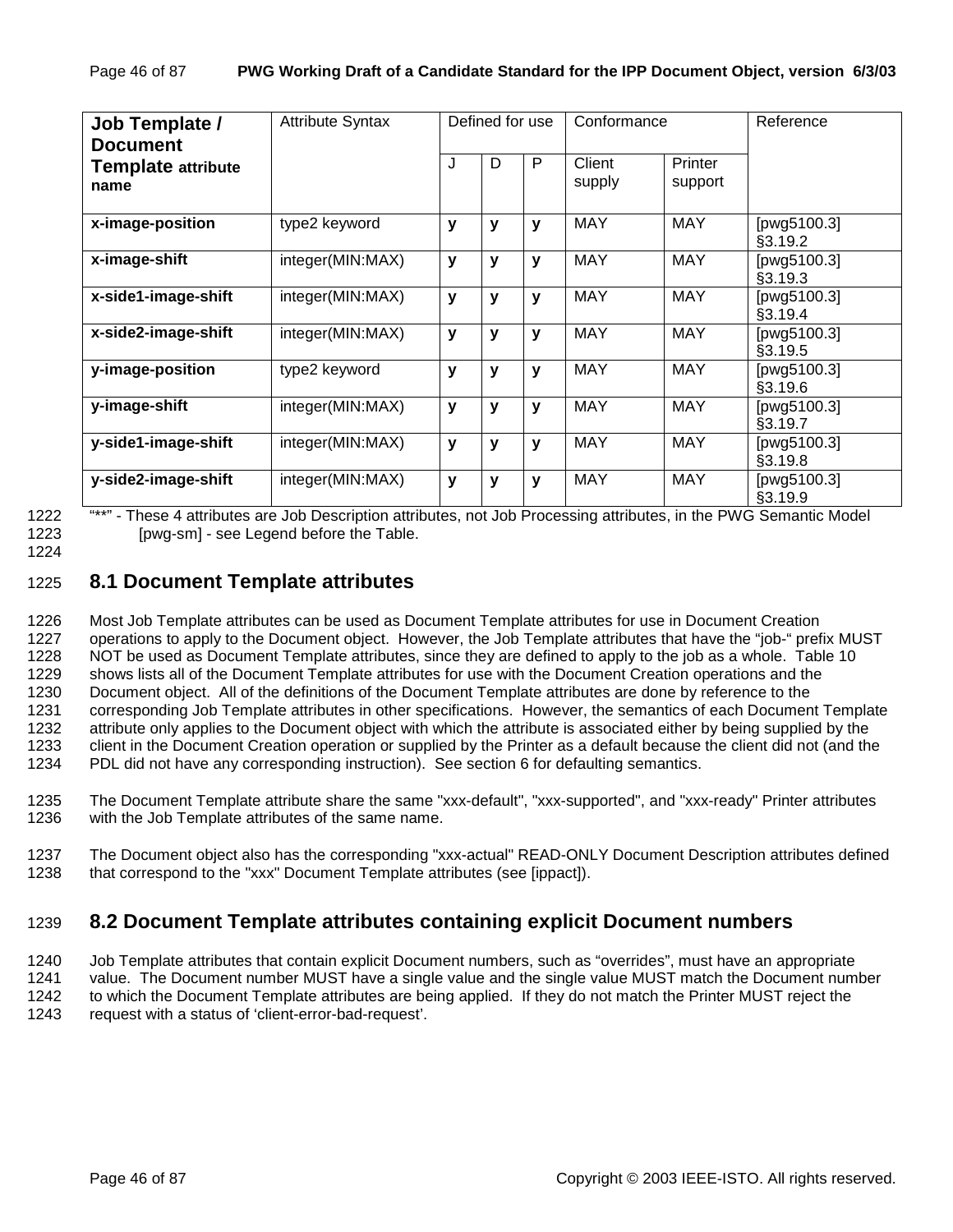# 1244 **9 Job Description and Document Description attributes**

1245 Table 11 lists all the Job Description defined in other IPP specifications and the corresponding Document Description 1246 attributes defined in this IPP specification. Job Description and Document Description attributes are Job object and 1247 Document object attributes, respectively, that are filled in by the Printer. Some Job/Document Description attribute 1248 values are supplied by the client in the Job/Document Creation operation using corresponding Operation attributes 1249 as flagged with "". Unless specified otherwise herein, the Printer MUST NOT support modification of Job Description 1250 and Document Descriptions attributes.

1251 The column labeled "attribute syntax" indicates the attribute syntax (see [rfc2911] section 4.1). The Printer 1252 conformance is indicated along with the reference to the specification in which the attribute is defined. The 1253 conformance for Document Description attributes (if the Printer supports the Document object) is the same as the

1254 corresponding Job Description attributes.

1255 Each of the Document Description attributes have a sub-section in section 9.1. The column labeled References 1256 column contains references to the sub-section in this document if there is significant information there. Those 1257 subsections that are only references to other specifications contain only that reference in the Reference column. 1258 Those attributes that are only Job Description attributes with no subsection in this specification have a "n/a" in the

1259 "Doc Desc" column.

1260 Note: There are no corresponding Page Range (or Page Override) Description attributes. The Page Range is not an 1261 object with a state and it cannot be queried.

1262 Legend:

l

- 1263 **[job-]** indicates an attribute that shouldn't have had a "job-" prefix in its name in [rfc2911], so that the same attribute 1264 name could also be used for the Document object as a Document Description attribute. Note: For the PWG 1265 Semantic Model, the "job-" prefix is dropped.
- 1266 "-" indicates that the Job or Document attribute is *not* defined.
- 1267 "⇒y" the Printer MUST populate this Job or Document Description attribute by copying *from* the corresponding 1268 Operation attribute that the client MAY supply<sup>41</sup> in a Job or Document Creation operation. See Table 8 for 1269 the corresponding Operation attribute.
- 1270 (r/w) indicates that the Job Description or Document Description attribute is read/write, so that the client can 1271 changes its value using the Set-Job-Attributes or Set-Document-Attributes operation (see section 4.4).
- 

#### 1272 **Table 11 - Job and Document Description attributes**

| <b>Job Description /</b>                      | <b>IPP Attribute Syntax</b> | Job | <b>Doc</b>      | Printer             | Reference            |               |
|-----------------------------------------------|-----------------------------|-----|-----------------|---------------------|----------------------|---------------|
| <b>Document Description</b><br>attribute name |                             |     |                 | conform-<br>ance    | Job Description Attr | Doc.<br>Desc. |
| attributes-charset                            | charset                     |     | $\Rightarrow$ v | <b>MUST</b>         | [rfc2911] §4.3.19    | §9.1.1        |
| attributes-natural-language                   | naturalLanguage             |     | $\Rightarrow$ y | <b>MUST</b>         | [rfc2911] §4.3.20    | §9.1.2        |
| compression                                   | type3 keyword               |     | $\Rightarrow$ y | <b>MUST</b>         | [rfc2911] §3.2.1.1   | \$9.1.3       |
| current-page-order                            | type2 keyword               | v   | v               | <b>MAY</b>          | [pwg5100.3] §4.1     | \$9.1.4       |
| date-time-at-completed                        | dateTime                    | v   | v               | <b>MAY</b>          | [rfc2911] §4.3.14.7  | §9.1.5        |
| date-time-at-creation                         | dateTime                    | v   | v               | <b>MAY</b>          | [rfc2911] §4.3.14.5  | §9.1.6        |
| date-time-at-processing                       | dateTime                    | v   | v               | <b>MAY</b>          | [rfc2911] §4.3.14.6  | §9.1.7        |
| document-charset                              | charset                     |     | $\Rightarrow$ y | CMUST <sup>42</sup> |                      | §9.1.8        |

<sup>41</sup> Document Description attributes that the client can supply in a Job or Document operation as Operation attributes (indicated with ⇒) comprise *all* of the Document Description attributes in the PWG Semantic Model ([pwgsm]). Those Document Description attributes that clients cannot supply values correspond to Document Status attributes in the PWG Semantic Model.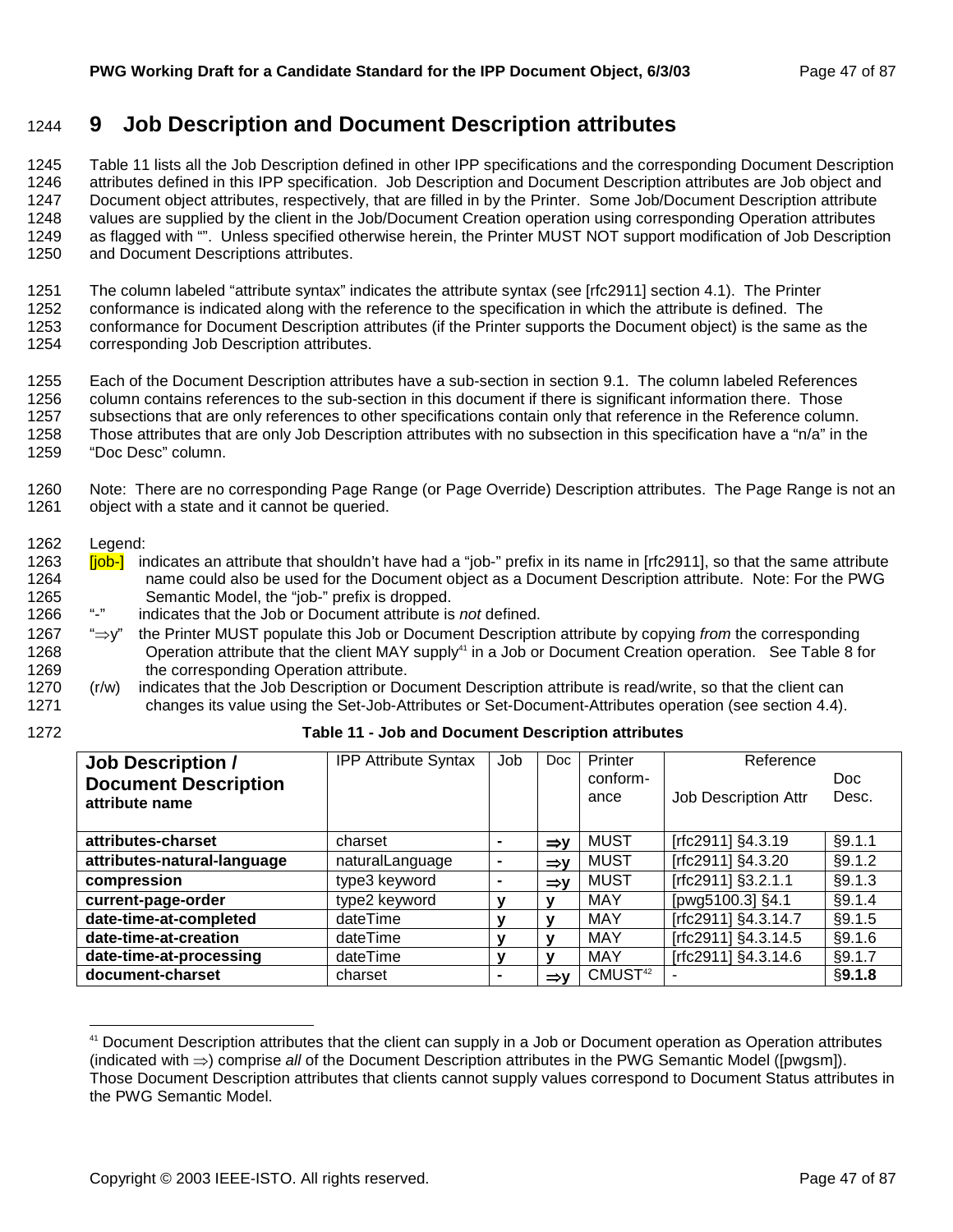| <b>Job Description /</b>                      | <b>IPP Attribute Syntax</b> | Job                      | Doc             | Printer             | Reference                |                          |
|-----------------------------------------------|-----------------------------|--------------------------|-----------------|---------------------|--------------------------|--------------------------|
|                                               |                             |                          |                 | conform-            |                          | Doc                      |
| <b>Document Description</b><br>attribute name |                             |                          |                 | ance                | Job Description Attr     | Desc.                    |
|                                               |                             |                          |                 |                     |                          |                          |
| document-digital-signature                    | type2 keyword               | $\blacksquare$           | $\Rightarrow y$ | <b>MAY</b>          |                          | §9.1.9                   |
| document-format                               | mimeMediaType               | $\blacksquare$           | $\Rightarrow$ y | <b>MUST</b>         | [rfc2911] §3.2.1.1       | $\overline{\$9.1.8}$     |
| document-format-details                       | 1setOf collection           | $\blacksquare$           | $\Rightarrow y$ | CMUST <sup>43</sup> | [jobx] §3.2.4            | §9.1.11                  |
| document-source-application-name              | name(MAX)                   | $\overline{\phantom{a}}$ | $\Rightarrow y$ | <b>MAY</b>          | [jobx] §3.2.4.1          |                          |
| document-source-application-                  | text(127)                   | $\overline{\phantom{a}}$ | $\Rightarrow y$ | <b>MAY</b>          | [jobx] §3.2.4.2          |                          |
| version                                       |                             |                          |                 |                     |                          |                          |
| document-source-os-name                       | name(40)                    | $\blacksquare$           | $\Rightarrow$ y | <b>MAY</b>          | [jobx] §3.2.4.3          |                          |
| document-source-os-version                    | text(40)                    | $\blacksquare$           | $\Rightarrow y$ | <b>MAY</b>          | [jobx] §3.2.4.4          |                          |
| document-format                               | mimeMediaType               | $\blacksquare$           | $\Rightarrow y$ | <b>MUST</b>         | [jobx] §3.2.4.5          |                          |
| document-format-device-id                     | text(127)                   | $\blacksquare$           | $\Rightarrow$ y | <b>MUST</b>         | [jobx] §3.2.4.6          |                          |
| document-format-version                       | text(127)                   | $\blacksquare$           | $\Rightarrow$ y | <b>MAY</b>          | [jobx] §3.2.4.7          |                          |
| document-natural-language                     | naturalLanguage             | $\blacksquare$           | $\Rightarrow y$ | <b>MAY</b>          | [jobx] §3.2.4.8          |                          |
| document-format-details-<br>detected          | 1setOf collection           | $\blacksquare$           | $\mathbf{y}$    | <b>MAY</b>          |                          | §9.1.12                  |
| document-format-detected                      | mimeMediaType               | $\blacksquare$           | $\mathbf{V}$    | <b>MAY</b>          | $\frac{1}{2}$            | §9.1.13                  |
| document-format-version                       | text(127)                   | $\blacksquare$           | $\Rightarrow$ y | <b>MAY</b>          | $\overline{a}$           | §9.1.14                  |
| document-format-version-                      | text(127)                   | $\blacksquare$           | $\mathbf{y}$    | <b>MAY</b>          | $\overline{a}$           | §9.1.15                  |
| detected                                      |                             |                          |                 |                     |                          |                          |
| document-job-id                               | integer(1:MAX)              | $\blacksquare$           | $\mathbf{v}$    | <b>MUST</b>         | $\mathbf{r}$             | §9.1.11                  |
| document-job-uri                              | uri                         | $\blacksquare$           | $\mathbf{v}$    | <b>MUST</b>         | $\overline{\phantom{a}}$ | §9.1.17                  |
| document-number                               | integer(0:MAX)              | $\blacksquare$           | $\mathbf{v}$    | <b>MUST</b>         | $\mathbf{r}$             | $\overline{\$9.1.21}$    |
| document-printer-uri                          | uri                         | $\blacksquare$           | $\mathbf{v}$    | <b>MUST</b>         | $\blacksquare$           | §9.1.22                  |
| document-state                                | type1 enum                  | $\blacksquare$           | $\mathbf{v}$    | <b>MUST</b>         | $\blacksquare$           | §9.1.23                  |
| document-state-message                        | text(MAX)                   | $\blacksquare$           | $\mathbf{v}$    | <b>MAY</b>          | $\overline{a}$           | $\sqrt{$9.1.24}$         |
| document-state-reasons                        | 1setOf type2<br>keyword     | $\blacksquare$           | y               | <b>MUST</b>         | $\overline{a}$           | §9.1.25                  |
| document-uri                                  | uri                         | $\blacksquare$           | $\Rightarrow y$ | <b>MAY</b>          |                          | §9.1.26                  |
| impressions-completed-                        | integer(0:MAX)              | y                        | $\mathbf{y}$    | <b>MAY</b>          | [rfc3381] §4.4           | §9.1.27                  |
| current-copy                                  |                             |                          |                 |                     |                          |                          |
| ipp-attribute-fidelity                        | boolean                     | $\Rightarrow$ y          | $\blacksquare$  | <b>MUST</b>         | [rfc2911] §3.2.1.1       | $\overline{\phantom{a}}$ |
|                                               |                             |                          |                 |                     | [ $jobx$ ] $§5.1$        |                          |
| job-collation-type                            | type2 enum                  | у                        | $\blacksquare$  | <b>MAY</b>          | Trfc3381] §4.1           | $\blacksquare$           |
| detailed-status-message                       | 1setOf text (MAX)           | y                        | $\mathbf{v}$    | <b>MAY</b>          | [rfc2911] §4.3.10        | §9.1.28                  |
| document-access-errors                        | 1setOf text(MAX)            | y                        | $\mathbf{V}$    | <b>MAY</b>          | [rfc2911] §4.3.11        | §9.1.29                  |
| errors-count                                  | integer(0:MAX)              | y                        | $\mathbf{v}$    | <b>MAY</b>          | [Jobx] §5.2              | §9.1.30                  |
| job-id                                        | integer (1:MAX)             | y                        | $\blacksquare$  | <b>MUST</b>         | [rfc2911] §4.3.2         | $\blacksquare$           |
| impressions                                   | integer(0:MAX)              | $\Rightarrow$ y          | $\Rightarrow$ y | <b>MAY</b>          | [rfc2911] §4.3.17.2      | §9.1.31                  |
| impressions-completed                         | integer(0:MAX)              | У                        | $\mathbf{y}$    | <b>MAY</b>          | [rfc2911] §4.3.18.2      | §9.1.32                  |
| k-octets                                      | integer(0:MAX)              | $\Rightarrow$ y          | $\Rightarrow$ y | <b>MAY</b>          | [rfc2911] §4.3.17.1      | §9.1.33                  |
| k-octets-processed                            | integer(0:MAX)              | y                        | $\mathbf{y}$    | <b>MAY</b>          | [rfc2911] §4.3.18.1      | §9.1.34                  |
| job-mandatory-attributes                      | 1setOf type2                | $\Rightarrow$ y          | $\blacksquare$  | <b>MUST</b>         | $[jobx]$ §5.3            | ÷                        |
|                                               | keyword                     |                          |                 |                     |                          |                          |
| media-sheets                                  | integer(0:MAX)              | $\Rightarrow y$          | $\Rightarrow y$ | <b>MAY</b>          | [rfc2911] §4.3.17.3      | §9.1.35                  |
| media-sheets-completed                        | integer(0:MAX)              | v                        | $\mathbf{V}$    | <b>MAY</b>          | [rfc2911] §4.3.18.3      | §9.1.36                  |

 42 The Printer MUST support the "document-charset" Operation/Document Description attributes if the Printer supports any charset-ambiguous document formats (see [jobx] §3.2.1).

43 The Printer MUST support the "document-format-details" Operation/Document Description attributes if the Printer supports a packaging MIME type document format, such as 'application/zip' or 'multipart/related'.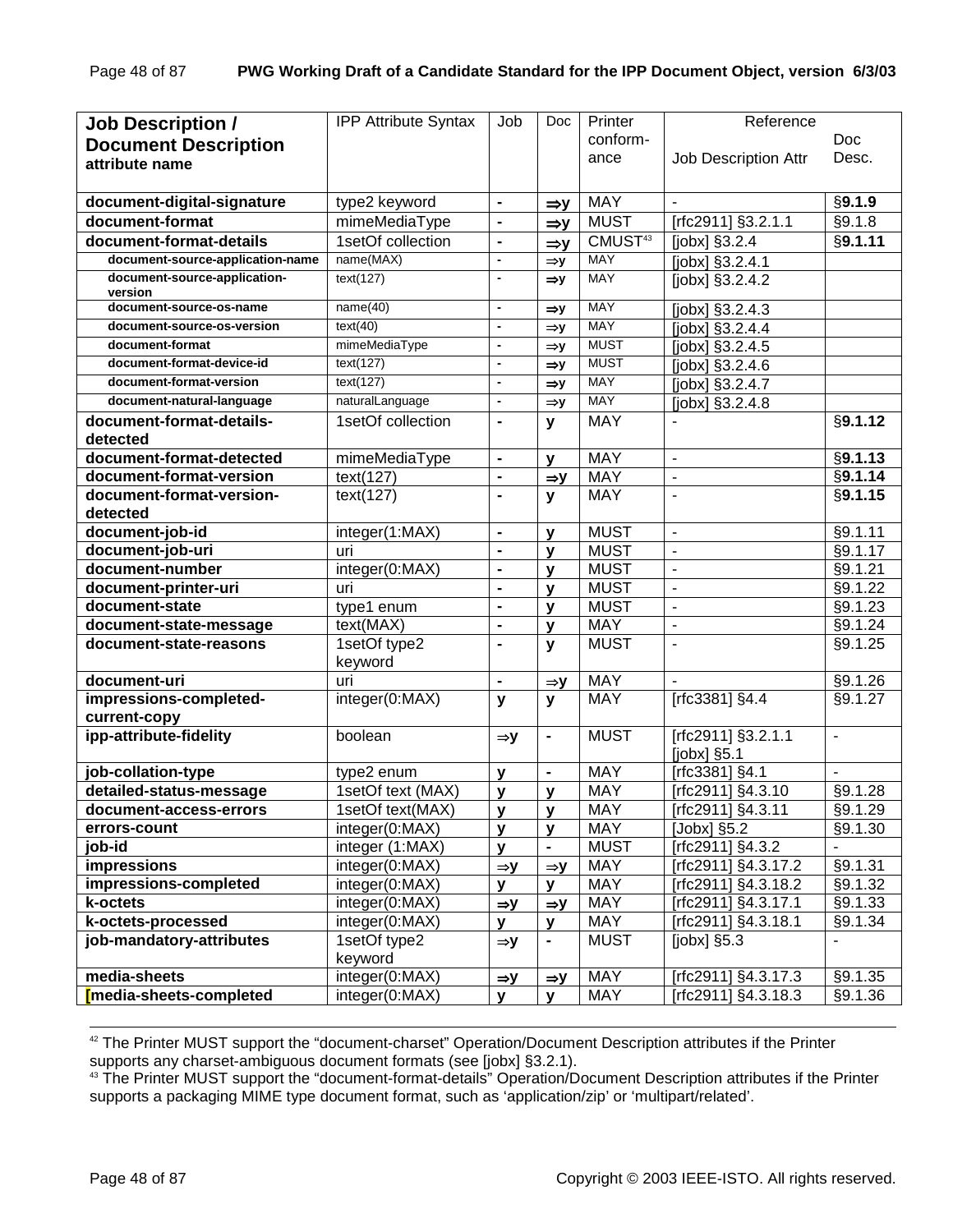| <b>Job Description /</b>    | <b>IPP Attribute Syntax</b> | Job                           | Doc             | Printer      | Reference                   |                      |
|-----------------------------|-----------------------------|-------------------------------|-----------------|--------------|-----------------------------|----------------------|
| <b>Document Description</b> |                             |                               |                 | conform-     |                             | Doc                  |
| attribute name              |                             |                               |                 | ance         | <b>Job Description Attr</b> | Desc.                |
|                             |                             |                               |                 |              |                             |                      |
| job-message-from-operator   | text(127)                   | y                             | $-44$           | <b>MAY</b>   | [rfc2911] §4.3.16           |                      |
| more-info                   | uri                         | $\mathbf{v}$                  | $\mathbf{V}$    | <b>MAY</b>   | [rfc2911] §4.3.4            | §9.1.37              |
| job-name(r/w)               | name(MAX)                   | $\Rightarrow$ y               | $-45$           | <b>MUST</b>  | [rfc2911] §4.3.5            |                      |
| job-originating-user-name   | name (MAX)                  | v                             | $\blacksquare$  | <b>MUST</b>  | [rfc2911] §4.3.6            | ÷,                   |
| job-password                | octetString(255)            | $\Rightarrow$ y               | $\blacksquare$  | <b>MAY</b>   | [ippsave] §6.2              | $\blacksquare$       |
| job-password-encryption     | type3 keyword               | $\Rightarrow$ y               | $\blacksquare$  | <b>MAY</b>   | [ippsave] §6.3              |                      |
|                             | name(MAX)                   |                               |                 |              |                             |                      |
| job-printer-make-and-model  | text(127)                   | y                             | $\blacksquare$  | <b>CMUST</b> | [ippsave] §6.1              | $\blacksquare$       |
|                             |                             |                               |                 | 46           |                             |                      |
| printer-up-time             | integer (1:MAX)             | y                             | $\mathbf{v}$    | <b>MUST</b>  | [rfc2911] §4.3.14.4         | §9.1.38              |
| job-printer-uri             | uri                         | $\Rightarrow$ <sup>47</sup> y | $\blacksquare$  | <b>MUST</b>  | [rfc2911] §4.3.3            |                      |
| job-state                   | type1 enum                  | y                             | $-48$           | <b>MUST</b>  | [rfc2911] §4.3.7            | $\blacksquare$       |
| job-state-message           | text(MAX)                   | y                             | $-49$           | <b>MAY</b>   | [rfc2911] §4.3.9            | $\blacksquare$       |
| job-state-reasons           | 1setOf type2                | y                             | $-50$           | <b>MUST</b>  | [rfc2911] §4.3.8            | $\blacksquare$       |
|                             | keyword                     |                               |                 |              |                             |                      |
| job-uri                     | uri                         | y                             | $\blacksquare$  | <b>MUST</b>  | [rfc2911] §4.3.1            | ÷                    |
| warnings-count              | integer(0:MAX)              | y                             | $\mathbf{V}$    | <b>MAY</b>   | [ $Jobx$ ] $§5.3$           | §9.1.39              |
| last-document               | boolean                     | $\blacksquare$                | $\Rightarrow$ y | <b>MAY</b>   | [rfc2911] §4.3.12           | §9.1.40              |
| number-of-documents         | integer(0:MAX)              | y                             | $\blacksquare$  | <b>MAY</b>   | [rfc2911] §4.3.15           |                      |
| number-of-intervening-jobs  | integer(0:MAX)              | У                             | $\blacksquare$  | <b>MAY</b>   | [rfc2911] §4.3.13           |                      |
| output-device-requested     | name(127)                   | y                             | $\blacksquare$  | <b>MAY</b>   | $[jobx]$ §5.5               |                      |
| output-device-assigned      | name(127)                   | y                             | $\mathbf{v}$    | <b>MAY</b>   | [rfc2911] §4.3.7.2          | $§9.1.\overline{41}$ |
| sheet-completed-copy-number | integer(0:MAX)              | $\mathbf{v}$                  | $\mathbf{v}$    | <b>MAY</b>   | [rfc3381] §4.2              | §9.1.42              |
| sheet-completed-document-   | integer(0:MAX)              | y                             | $\blacksquare$  | <b>MAY</b>   | [rfc3381] §4.3              |                      |
| number                      |                             |                               |                 |              |                             |                      |
| time-at-completed           | integer (MIN:MAX)           | y                             | y               | <b>MUST</b>  | [rfc2911] §4.3.14.3         | §9.1.43              |
| time-at-creation            | integer (MIN:MAX)           | y                             | $\mathbf{v}$    | <b>MUST</b>  | [rfc2911] §4.3.14.1         | §9.1.44              |
| time-at-processing          | integer (MIN:MAX)           | $\mathbf{y}$                  | $\mathbf{v}$    | <b>MUST</b>  | [rfc2911] §4.3.14.2         | §9.1.45              |

1273 "y", "⇒**y**", "-" See the description in the Legend before the table.

1274

1275 Most of the existing "job-state" and "job-state-reasons" Job Description attribute values apply equally well to

1276 individual documents in a multi-document job (with removal of the 'job-' prefix for those that apply to both Job and

1277 Document). The reason for separating state from reasons, is so that the states can be the fundamental states that

1278 most implementations have, while the state reasons can vary depending on the sophistication of the system. The

l 44 The "job-message-from-operator" Job Description attribute has no corresponding "document-message-fromoperator" (text(127)) Document Description attribute. Instead, both the user and the operator use the "documentmessage" (text(127)) operation/Document Description attribute (see section 9.1.18) to communicate with each other. 45 The Document Description attribute that corresponds to the "job-name" Job Description attribute is the (existing) "document-name" attribute defined in [rfc2911].

<sup>46</sup> The Printer MUST support the "job-printer-make-and-model" Job Description attribute if the "job-save-disposition" Job Template attribute is supported.

<sup>&</sup>lt;sup>47</sup> The Printer sets the "job-printer-uri" Job Description attribute from the "printer-uri" Operation attribute.

<sup>48</sup> The Document Description attribute that corresponds to the "job-state" Job Description attribute is the (new) "document-state" attribute.

<sup>&</sup>lt;sup>49</sup> The Document Description attribute that corresponds to the "job-state-message" Job Description attribute is the (new) "document-state-message" attribute.

<sup>&</sup>lt;sup>50</sup> The Document Description attribute that corresponds to the "job-state-reasons" Job Description attribute is the (new) "document-state-reasons" attribute.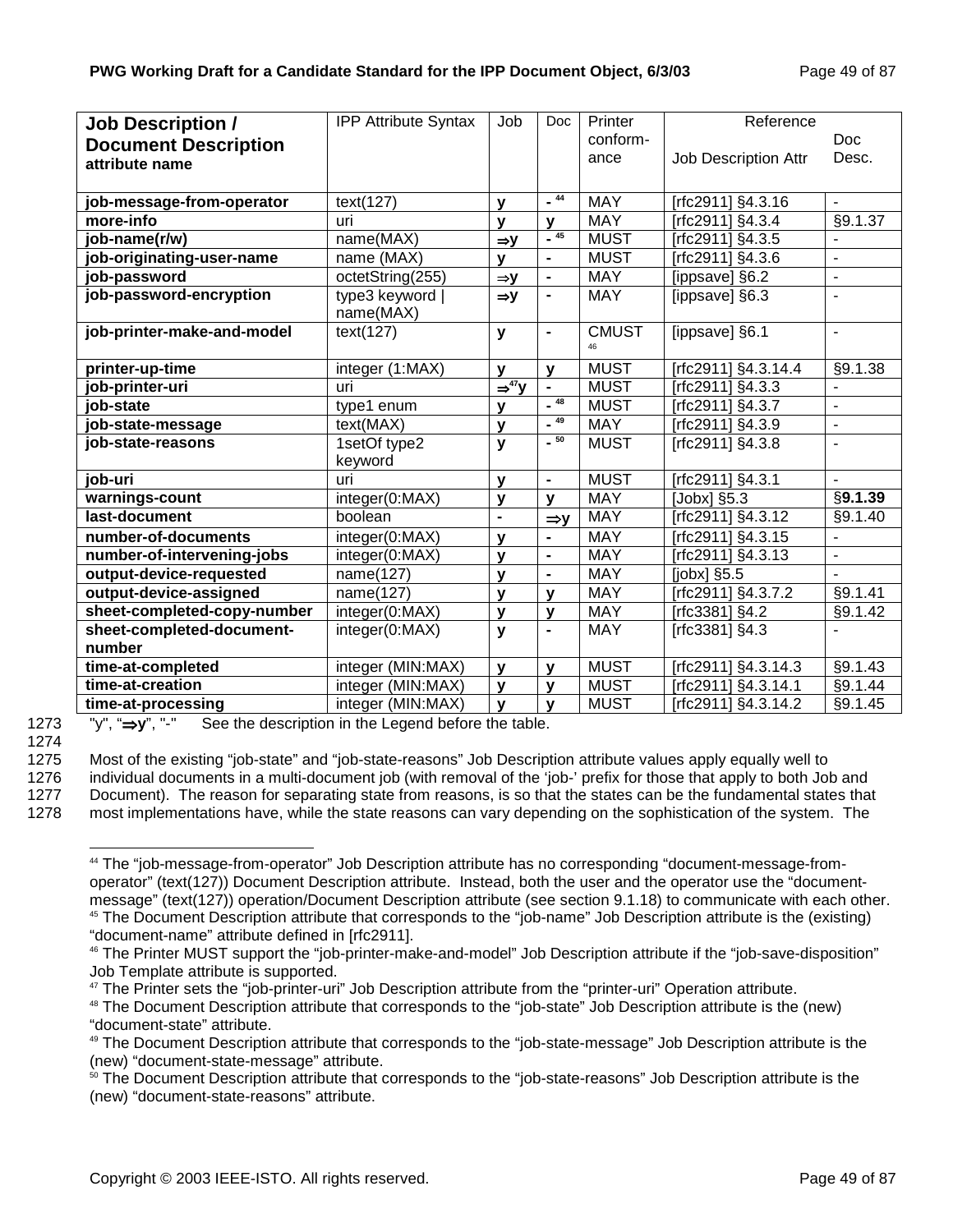#### Page 50 of 87 **PWG Working Draft of a Candidate Standard for the IPP Document Object, version 6/3/03**

1279 states are the ones that clients are most likely to base actions upon, and the state reasons are more information, 1280 both for programs and people.

### 1281 **9.1 Document Description attributes**

1282 This section contains *all* of the Document Description attributes for use with the Document object. Most of these 1283 definitions refer to the corresponding Job Template attribute semantics in other specifications. However, the 1284 semantics of each Document Description attribute only applies to the Document object containing the Document 1285 Description attribute. The Printer MAY support changing these Document Description attributes with the Set-1286 Document-Attributes operation (see section 4.4), but only if indicated explicitly in this section.

> *Important Implementer's note: The brief descriptions in this section are not a substitute for the detailed specification in the referenced specifications. You need to read the referenced specifications when implementing!*

#### 1287 **9.1.1 attributes-charset (charset)**

1288 This REQUIRED Document Description attribute has the same semantics as the corresponding Job Description 1289 attribute (see [rfc2911] §4.3.19) applied to the Document object. The Printer sets this Document Description attribute 1290 from the corresponding Operation attribute supplied by the client in the Document Creation operation (see section 1291 4.1).

#### 1292 **9.1.2 attributes-natural-language (naturalLanguage)**

1293 This REQUIRED Document Description attribute has the same semantics as the corresponding Job Description 1294 attribute (see [rfc2911] §4.3.20) applied to the Document object. The Printer sets this Document Description attribute 1295 from the corresponding Operation attribute supplied by the client in the Document Creation operation (see section 1296 4.1).

#### 1297 **9.1.3 compression (type3 keyword)**

1298 This REQUIRED Document Description attribute specifies the compression used to represent this document (see 1299 [rfc2911] §3.2.1.1). The Printer sets this Document Description attribute from the corresponding Operation attribute 1300 supplied by the client in the Document Creation operation (see section 4.1).

#### 1301 **9.1.4 current-page-order (type2 keyword)**

1302 This OPTIONAL Document Description attribute has the same semantics as the corresponding Job Description 1303 attribute (see [pwg5100.3] §4.1) applied to the Document object.

#### 1304 **9.1.5 date-time-at-completed (dateTime)**

1305 This OPTIONAL Document Description attribute has the same semantics as the corresponding Job Description 1306 attribute (see [rfc2911] §4.3.14.7) applied to the Document object.

#### 1307 **9.1.6 date-time-at-creation (dateTime)**

1308 This OPTIONAL Document Description attribute has the same semantics as the corresponding Job Description 1309 attribute (see [rfc2911] §4.3.14.5) applied to the Document object.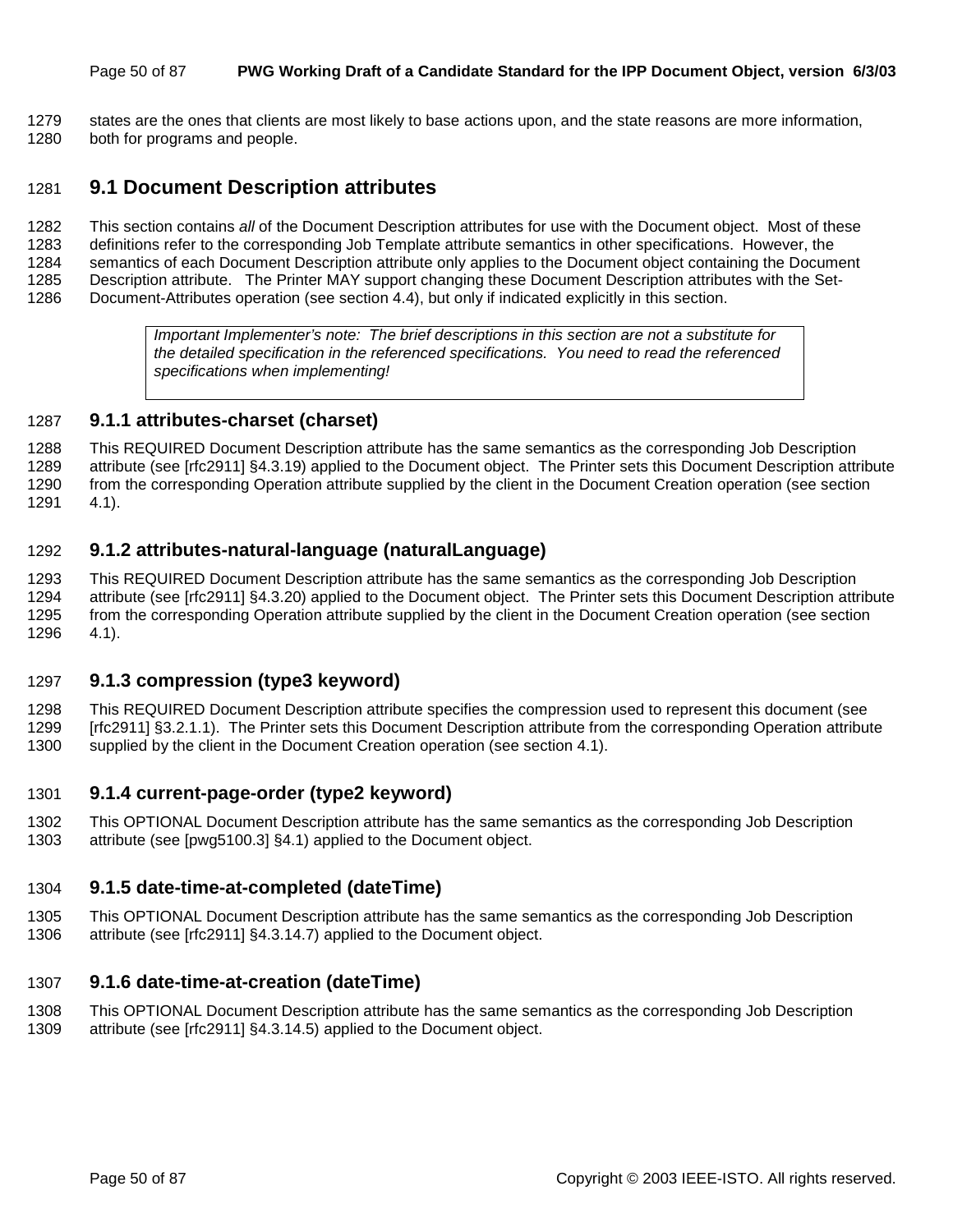### 1310 **9.1.7 date-time-at-processing (dateTime)**

- 1311 This OPTIONAL Document Description attribute has the same semantics as the corresponding Job Description 1312 attribute (see [rfc2911] §4.3.14.6) applied to the Document object.
- 

### 1313 **9.1.8 document-charset (charset)**

- 1314 This OPTIONAL Document Description attribute specifies the charset used to represent this document (see [jobx]
- 1315 §4.2.1). The Printer sets this Document Description attribute from the corresponding Operation attribute supplied by
- 1316 the client in the Document Creation operation (see section 4.1).

### 1317 **9.1.9 document-digital-signature (type2 keyword)**

- 1318 This OPTIONAL Description attribute specifies the digital signature technology used in the Document content. The
- 1319 Printer sets this Document Description attribute from the corresponding "document-digital-signature" Operation 1320 attribute ([jobx] §4.2.2 for the semantics), if supplied by the client in the Document Creation operation (see section
- 1321 4.1). If a Printer supports the "document-digital-signature" Operation attribute, the Printer MUST support this 1322 "document-digital-signature" Document Description attribute.

### 1323 **9.1.10 document-format (mimeMediaType)**

1324 This REQUIRED<sup>51</sup> Document Description attribute specified the document format of the Document Object content. 1325 The Printer sets this Document Description attribute from the corresponding "document-format" Operation attribute 1326 (see section [jobx] §4.2.3for the semantics), if supplied by the client in the Document Creation operation (see section

1327 4.1).

l

### 1328 **9.1.11 document-format-details (1setOf collection)**

- 1329 This OPTIONAL Description attribute specifies the details of the document format(s) of the Document Object content. 1330 The Printer sets this Document Description attribute from the corresponding "document-format-details" Operation 1331 attribute ([jobx] §4.2.4 for the semantics), if supplied by the client in the Document Creation operation (see section 1332 4.1). . If a Printer supports the "document-format-details" Operation attribute, the Printer MUST support this
- 1333 "document-format-details" Document Description attribute.

### 1334 **9.1.12 document-format-details-detected (1setOf collection)**

- 1335 This OPTIONAL Description attribute is generated by the Printer to indicate the actual document format details of the 1336 Document object as detected by the Printer. The member attributes are the same as the "document-format-details"
- 1337 Operation attribute. (see [jobx] §6.6.4 for details)

### 1338 **9.1.13 document-format-detected (mimeMediaType)**

1339 This OPTIONAL Description attribute is generated by the Printer to indicate the actual document format of the 1340 Document object content as detected by the Printer. See [jobx] §6.6.5 for detailed semantics.

### 1341 **9.1.14 document-format-version (text(127))**

- 1342 This OPTIONAL Description attribute specifies the version of the document format of the Document Object content.
- 1343 The Printer sets this Document Description attribute from the corresponding "document-format-version" Operation
- 1344 attribute ([jobx] §4.2.6 for the semantics), if supplied by the client in the Document Creation operation (see section

<sup>&</sup>lt;sup>51</sup> [rfc2911] did not define a "document-format" Document Description attribute; it is a new attribute defined in this specification.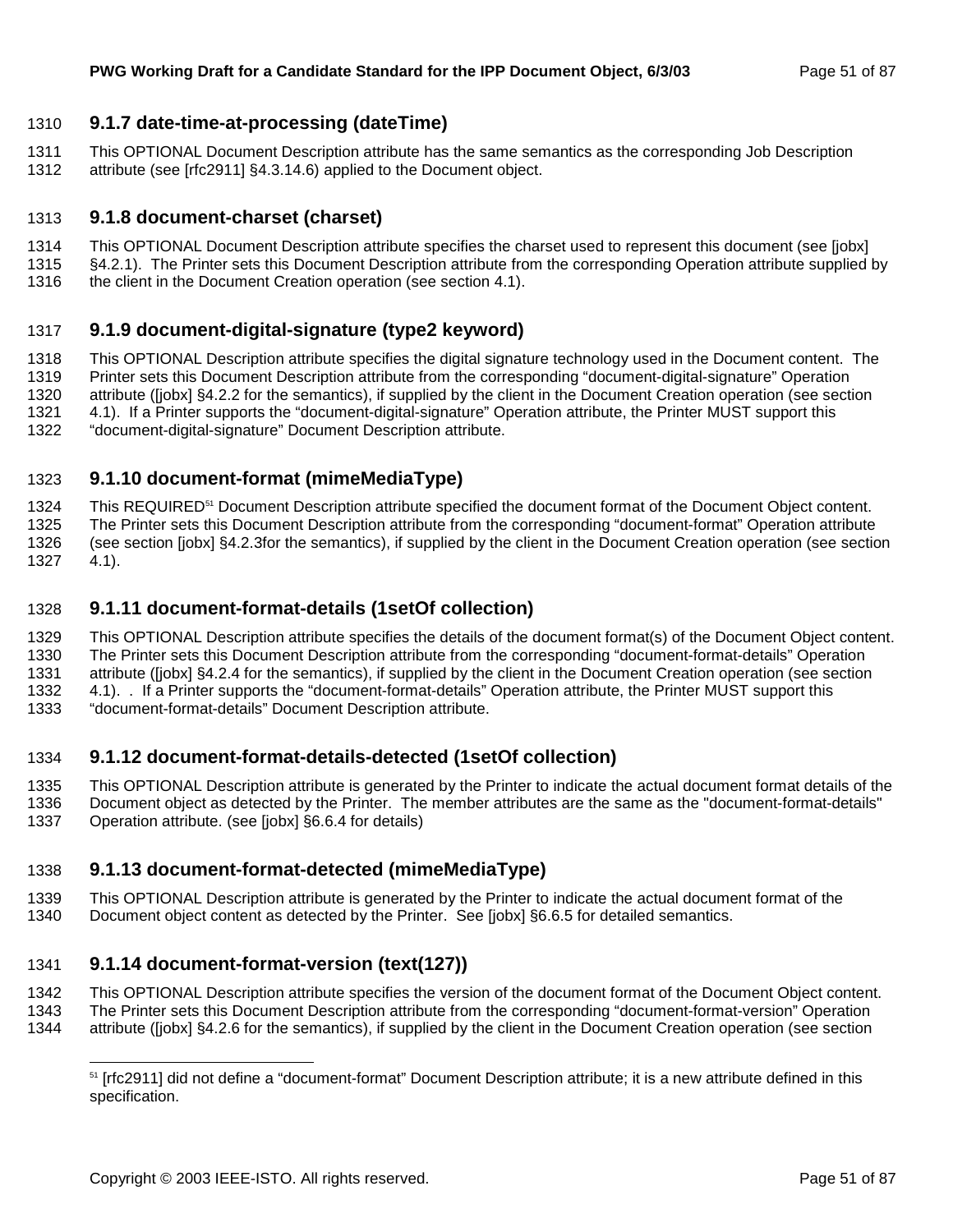#### Page 52 of 87 **PWG Working Draft of a Candidate Standard for the IPP Document Object, version 6/3/03**

- 1345 4.1). If a Printer supports the "document-format-version" Operation attribute, the Printer MUST support this
- 1346 "document-format-version" Document Description attribute.

### 1347 **9.1.15 document-format-version-detected (text(127))**

1348 This OPTIONAL Description attribute is generated by the Printer to indicate the actual document format version of 1349 the Document content as detected by the Printer. See [jobx] §6.6.7 for detailed semantics..

### 1350 **9.1.16 document-job-id (integer(1:MAX))**

1351 This REQUIRED Document Description attribute is a *copy* of the Job's "job-id" Job Description attribute (see 1352 [rfc2911] §4.3.2), i.e., the "job-id" of the Job containing this Document.

### 1353 **9.1.17 document-job-uri (uri)**

- 1354 This REQUIRED Document Description attribute is a *copy* of the Job's "job-uri" Job Description attribute (see
- 1355 [rfc2911] §4.3.1), i.e., the URI of the Job that contains this Document. Example:

1356 ipp://www.company.com/printers/myprinter/jobs/22

### 1357 **9.1.18 document-message (text(MAX))**

1358 This OPTIONAL Document Description contains a message from either (1) the user to the operator about the 1359 Document or (2) from the operator, system administrator, or "intelligent" process to indicate to the end user the 1360 reasons for modification or other management action taken on the Document. The Printer populates this Document 1361 Description attribute from the "document-message" (text(MAX) Operation attribute value supplied by the client in any 1362 of the Document Creation operations (see section 4.1) or in a Cancel-Document operation (see section 4.5).

1363 In addition, the user and the operator can set the value of this Document Description attribute explicitly using the Set-1364 Document-Attributes operation (see section 4.4).

#### 1365 **9.1.19 document-name (name(MAX))**

1366 This REQUIRED Document Description attribute specifies the name of the document (see [rfc2911] §3.2.1.1). The 1367 Printer sets this Document Description attribute from the corresponding Operation attribute supplied by the client in 1368 the Document Creation operation (see section 4.1).

1369 This attribute may be modified by a client using the Set-Document-Attributes operation (see section 4.4).

### 1370 **9.1.20 document-natural-language (naturalLanguage)**

- 1371 This OPTIONAL Document Description attribute specifies the natural language of the Document Object content. The 1372 Printer sets this Document Description attribute from the corresponding "document-natural-language" Operation 1373 attribute (section 7.2.1 for the semantics), if supplied by the client in the Document Creation operation (see section
- 1374 4.1). If a Printer supports the "document-natural-language" Operation attribute, the Printer MUST support this
- 1375 "document-natural-language" Document Description attribute.

#### 1376 **9.1.21 document-number (integer(1:MAX))**

1377 This REQUIRED Document Description attribute is the ordinal number of the document within the job which

1378 determines its order of being printed in a multi-document job. The Printer MUST generate the values monotonically 1379 increasing from 1 for each job.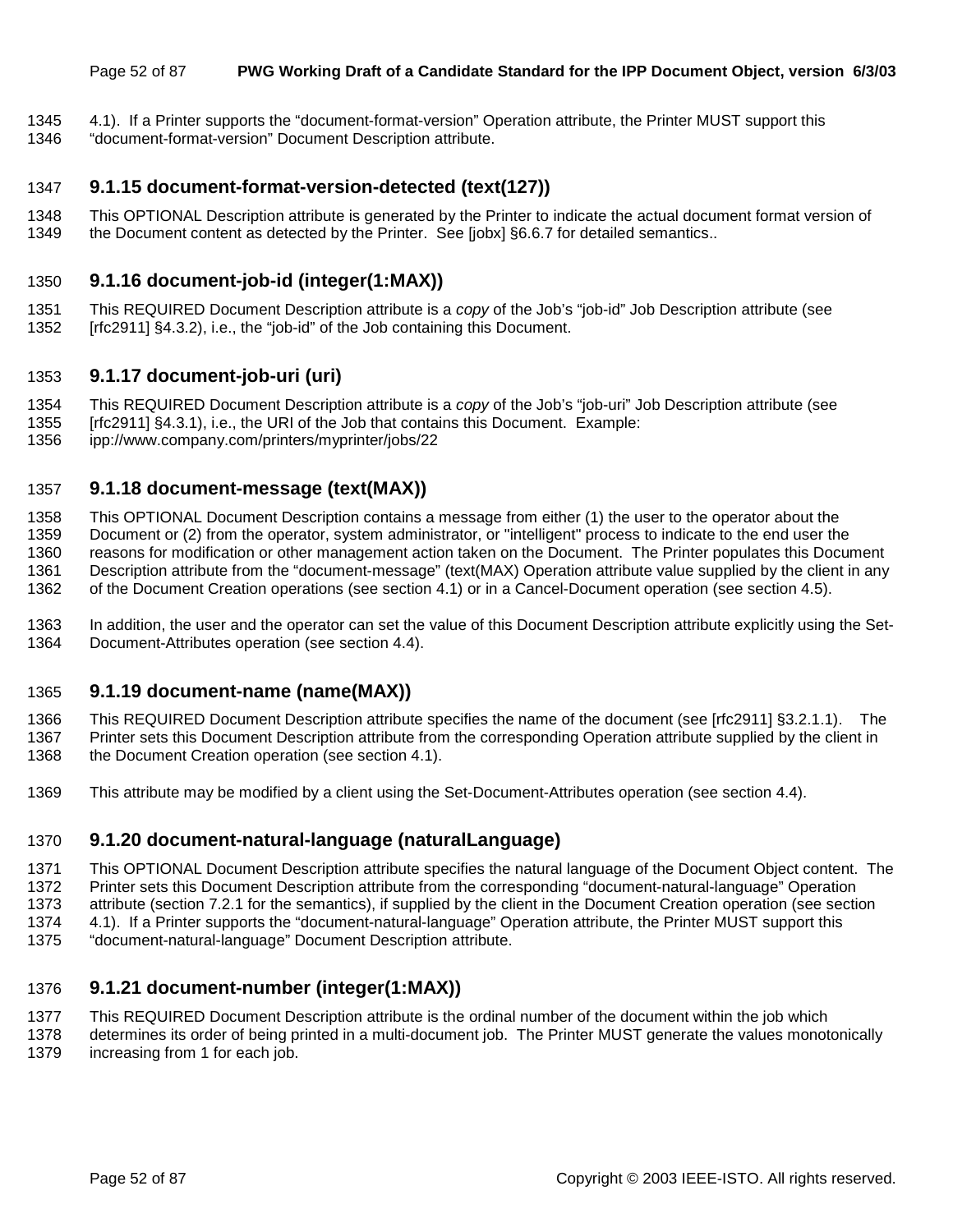### 1380 **9.1.22 document-printer-uri (uri)**

1381 This REQUIRED Document Description attribute is a *copy* of the "printer-uri" Operation attribute (see [rfc2911]

1382 §3.1.5), i.e., the URI of the Printer containing the Job which contains this Document. Example:

1383 ipp://www.company.com/printers/myprinter.

### 1384 **9.1.23 document-state (type1 enum)**

1385 The REQUIRED "document-state" Document Description attributes identifies the current state of the document. The 1386 values for "document-state" are the same as the values for "job-state". ([rfc2911] §4.3.7) Even though IPP defines 1387 five values for document state (plus the out-of-band 'unknown' value - see [rfc2911] section 4.1), implementations 1388 only need to support those states which are appropriate for the particular implementation. In other words, an IPP 1389 Printer implementation supports only those document states implemented by the output device and available to the 1390 IPP Printer implementation. The values 'pending-held' and 'processing-stopped' do not apply to "document-state".

1391 Table 12 lists the "document-state" attribute values.

#### 1392 **Table 12 - "document-state" attribute values**

| "document-state" Values |
|-------------------------|
| 3 pending               |
| 5 processing            |
| 7 canceled              |
| 8 aborted               |
| 9 completed             |

1393

1394 Standard enum values are:

Value Symbolic Name and Description

| '3' | " <b>pending</b> ": The document has not started to be processed at all.                                                                                                                                                                                                                                                                    |
|-----|---------------------------------------------------------------------------------------------------------------------------------------------------------------------------------------------------------------------------------------------------------------------------------------------------------------------------------------------|
| 5'  | 'processing': One or more of:                                                                                                                                                                                                                                                                                                               |
|     |                                                                                                                                                                                                                                                                                                                                             |
|     | 1.<br>The job has begun using, or is attempting to use, one or more purely<br>software processes that are analyzing, creating, or interpreting a PDL, etc.<br>for the Document,                                                                                                                                                             |
|     | 2.<br>The job has begun using, or is attempting to use, one or more hardware<br>devices that are interpreting a PDL, making marks on a medium, and/or<br>performing finishing, such as stapling, etc. for the Document,                                                                                                                     |
|     | 3.<br>The Document is ready for printing, but the output device is not yet printing<br>it, either because the Documenthasn't reached the output device or<br>because the Document is queued in the output device or some other<br>spooler, awaiting the output device to print it.                                                          |
|     | The 'processing' state for the Document indicates that the Document has begun to be<br>processed. Even if the Job stops being processed, the Document remains in the<br>'processing' state until it moves to one of the three terminal states.                                                                                              |
| '7' | Implementations MAY include additional values in the document's "document-state-<br>reasons" attribute to indicate the progress of the document, such as adding the 'printing'<br>value to indicate when the output device is actually making marks on<br>"canceled": The document has been canceled by a Cancel-Document operation and the |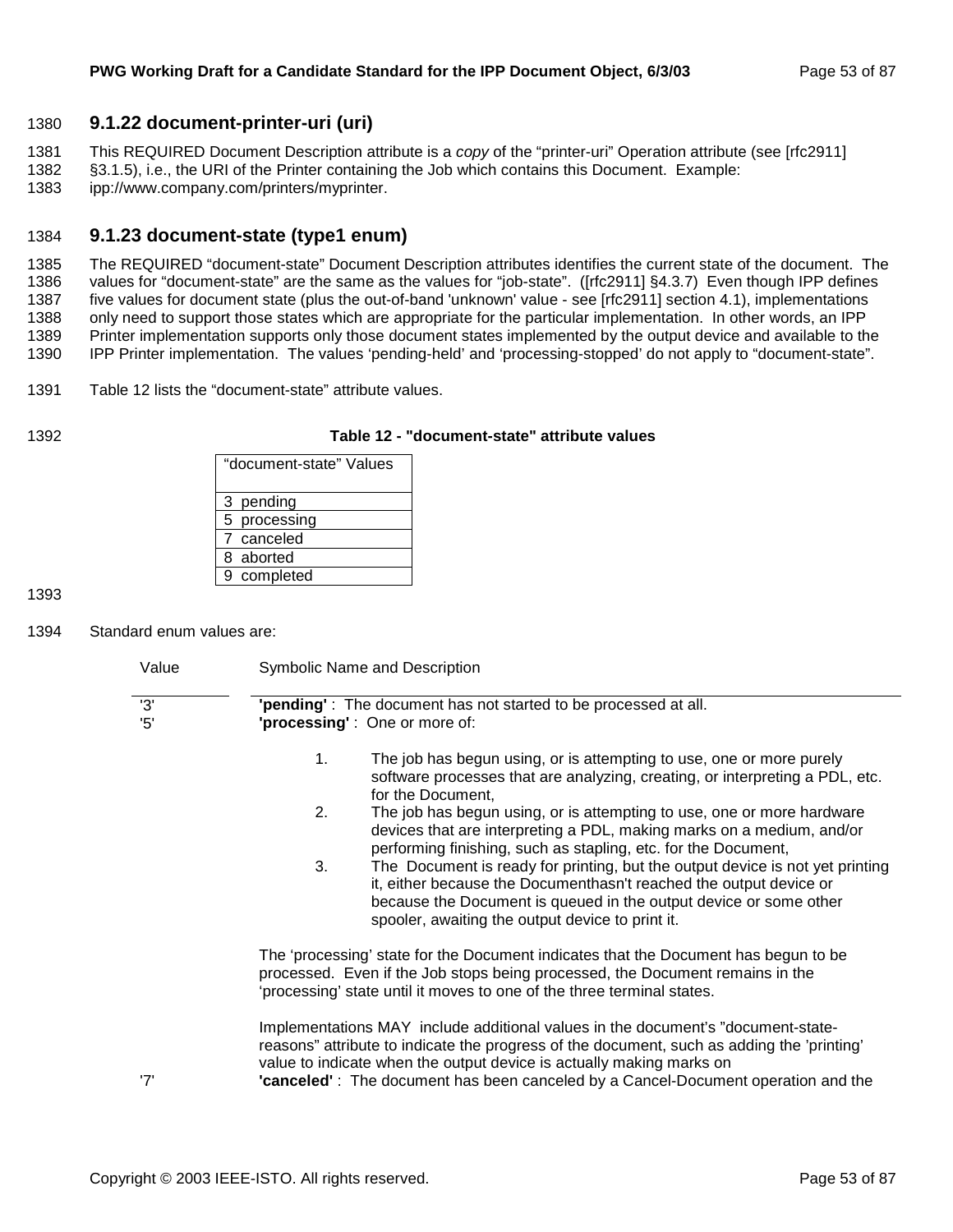#### Page 54 of 87 **PWG Working Draft of a Candidate Standard for the IPP Document Object, version 6/3/03**

| Value | <b>Symbolic Name and Description</b>                                                                                                                                                                                                                                                                                                                                                                                                                                                                                                                                                                                                                                                       |
|-------|--------------------------------------------------------------------------------------------------------------------------------------------------------------------------------------------------------------------------------------------------------------------------------------------------------------------------------------------------------------------------------------------------------------------------------------------------------------------------------------------------------------------------------------------------------------------------------------------------------------------------------------------------------------------------------------------|
|       | Printer has completed canceling the document and all document status attributes have<br>reached their final values for the document. While the Printer is canceling the document,<br>the document remains in its current state, but the document's " document-state-reasons"<br>attribute SHOULD contain the 'processing-to-stop-point' value and one of the 'canceled-by-<br>user', 'canceled-by-operator', or 'canceled-at-device' value. When the document moves to<br>the 'canceled' state, the 'processing-to-stop-point' value, if present, MUST be removed, but<br>the 'canceled-by-xxx', if present, MUST remain.                                                                  |
| '8'   | 'aborted': The document has been aborted by the system, usually while the document<br>was in the 'processing' state and the Printer has completed aborting the document and all<br>document status attributes have reached their final values for the document. While the<br>Printer is aborting the document, the document remains in its current state, but the<br>document's " document-state-reasons" attribute SHOULD contain the 'processing-to-stop-<br>point' and 'aborted-by-system' values. When the document moves to the 'aborted' state, the<br>'processing-to-stop-point' value, if present, MUST be removed, but the 'aborted-by-system'<br>value, if present, MUST remain. |
| פי'   | "completed": The document has completed successfully or with warnings or errors after<br>processing and all of the document media sheets have been successfully stacked in the<br>appropriate output bin(s) and all document status attributes have reached their final values<br>for the document. The document's " document-state-reasons" attribute SHOULD contain<br>one of: 'completed-successfully', 'completed-with-warnings', or 'completed-with-errors'<br>values.                                                                                                                                                                                                                |

1395 The final value for this attribute MUST be one of: 'completed', 'canceled', or 'aborted' before the Printer removes the 1396 document altogether. The length of time that documents remain in the 'canceled', 'aborted', and 'completed' states 1397 depends on implementation.

1398 Documents reach one of the three terminal states: 'completed', 'canceled', or 'aborted', after the Job has completed 1399 all activity for the Document, including stacking output media, and all document status attributes have reached their 1400 final values for the document.

1401

#### 1402 **9.1.23.1 The "document-state" Document Description attribute and the Document object life Cycle**

1403 The "document-state" attribute is one of the most important Document Description attributes. Figure 1 shows the 1404 values of the "document-state" attribute and the Document object life cycle as affected by actions on the Job, 1405 Document, Printer, and job processing. Documents are not active objects. Active objects in IPP are Printers and 1406 Jobs. Printers and Jobs have URIs where requests are sent and acted upon. Documents have no such URI. 1407 Printers schedule Jobs and Jobs, once scheduled, process the Documents that it contains. Ithe Document's life 1408 cycle is closely tied to the lifecycle of a Job $^{52}$ . Documents basically have three states. The first is waiting to be 1409 processed by a Job (i.e. pending). The second state is from the time the Job first starts processing the Document 1410 (i.e., processing) and until it reaches one of its terminal states. The third state for a Document is one of its terminal 1411 states (i.e., completed, canceled, or aborted).

 $52$  The Document object is not really a sub-job. If the Document object were its own independent active object, i.e., were a sub-job, then the Document state would affect the job state and there would be complex and debatable roll-up rules for how the various "document-state" values of all of the Job's document are rolled up to give a single value for the Job's "job-state" attribute. Instead, the Job state reflects the overall processing of the job and is the same whether or not the Document object is supported.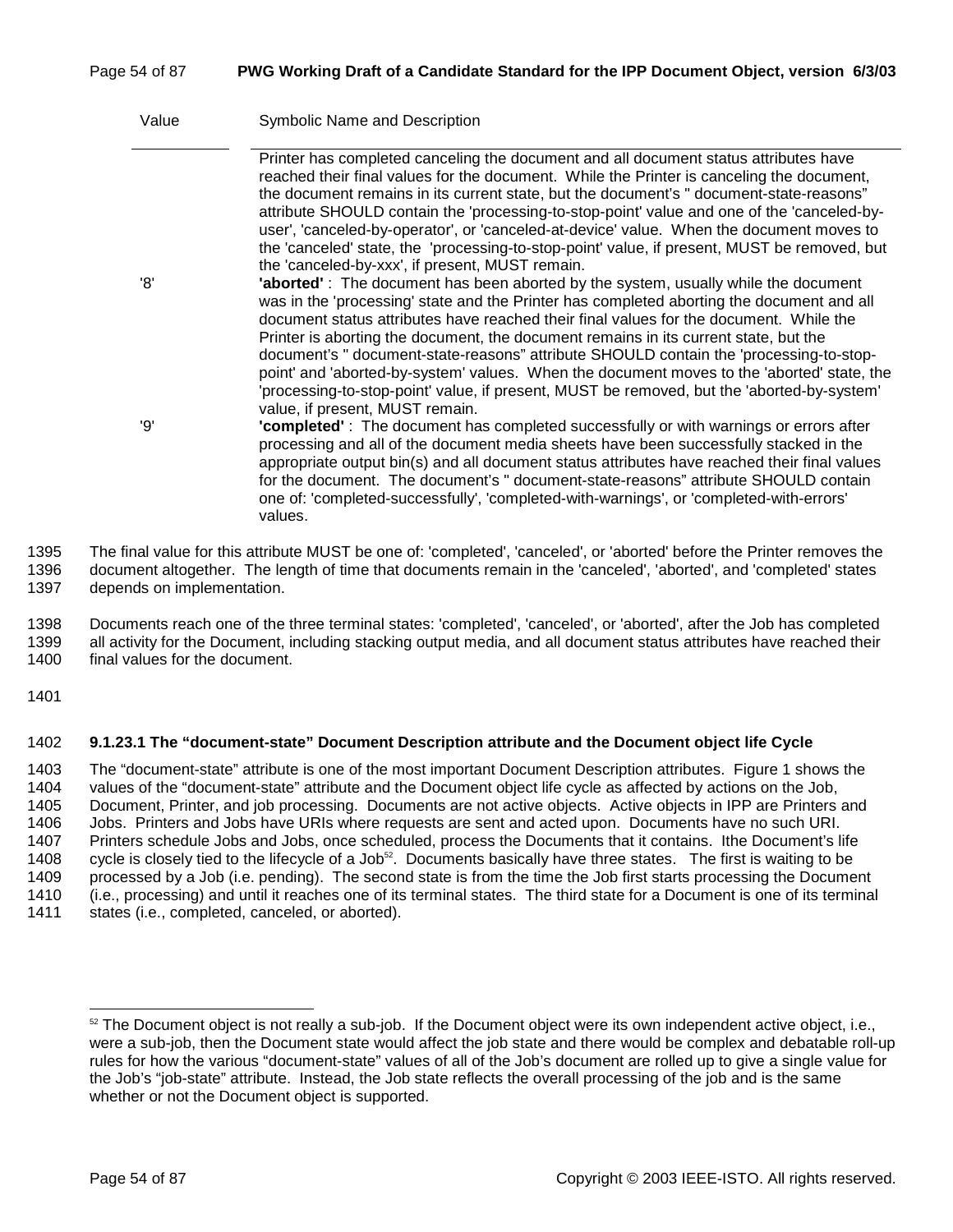

1412

#### 1413 **Figure 1 - The "document-state" Document Description attribute and the Document object life cycle**

1414 A Document object has a much simpler life cycle than a Job object. A Document always progresses from left to right 1415 in the state diagram. No other state transitions are defined.

### 1416 **9.1.24 document-state-message (text(MAX))**

1417 This OPTIONAL Document Description attribute specifies information about the " document-state" and " document-1418 state-reasons" attributes in human readable text. If the Printer supports this attribute, the Printer MUST be able to 1419 generate this message in any of the natural languages identified by the Printer's "generated-natural-language-

1420 supported" attribute (see the "attributes-natural-language" Operation attribute specified in [rfc2911] Section 3.1.4.1).

1421 The value SHOULD NOT contain additional information not contained in the values of the "document-state" and 1422 "document-states-reasons" attributes, such as interpreter error information. Otherwise, application programs might 1423 attempt to parse the (localized text). For such additional information such as interpreter errors for application 1424 program consumption or specific document access errors, new attributes with keyword values, needs to be 1425 developed and registered.

### 1426 9.1.25 **document-state-reasons (1setOf type2 keyword)**

1427 The REQUIRED "document-state-reasons" Document Description attributes provide additional information about 1428 each document's current state, i.e., information that augments the value of the Document's "document-state" 1429 attribute.

1430 These values MAY be used with any document state for which the reason makes sense. Some of these value 1431 definitions indicate conformance requirements; the rest are OPTIONAL. Furthermore, when implemented, the Printer 1432 MUST return these values when the reason applies and MUST NOT return them when the reason no longer applies 1433 whether the value of the Document's "document-state" attribute changed or not. When the Document does not have 1434 any reasons for being in its current state, the value of the Document's "document-state-reasons" attribute MUST be 1435 'none'.

1436 Some of the Job's "job-state-reasons" values affect job scheduling, such as 'resources-are-not-ready' and 'job-hold-1437 until-specified'. However, "document-state-reasons" values MUST NOT affect job scheduling, since Document 1438 objects are passive objects operated on by the containing Job object.

1439 Note: While values cannot be added to the "document-state" attributes without impacting deployed clients that take 1440 actions upon receiving "document-state" values, it is the intent that additional "document-state-reasons' values can 1441 be defined and registered without impacting such deployed clients. In other words, the "document-state-reasons" 1442 attributes are intended to be extensible.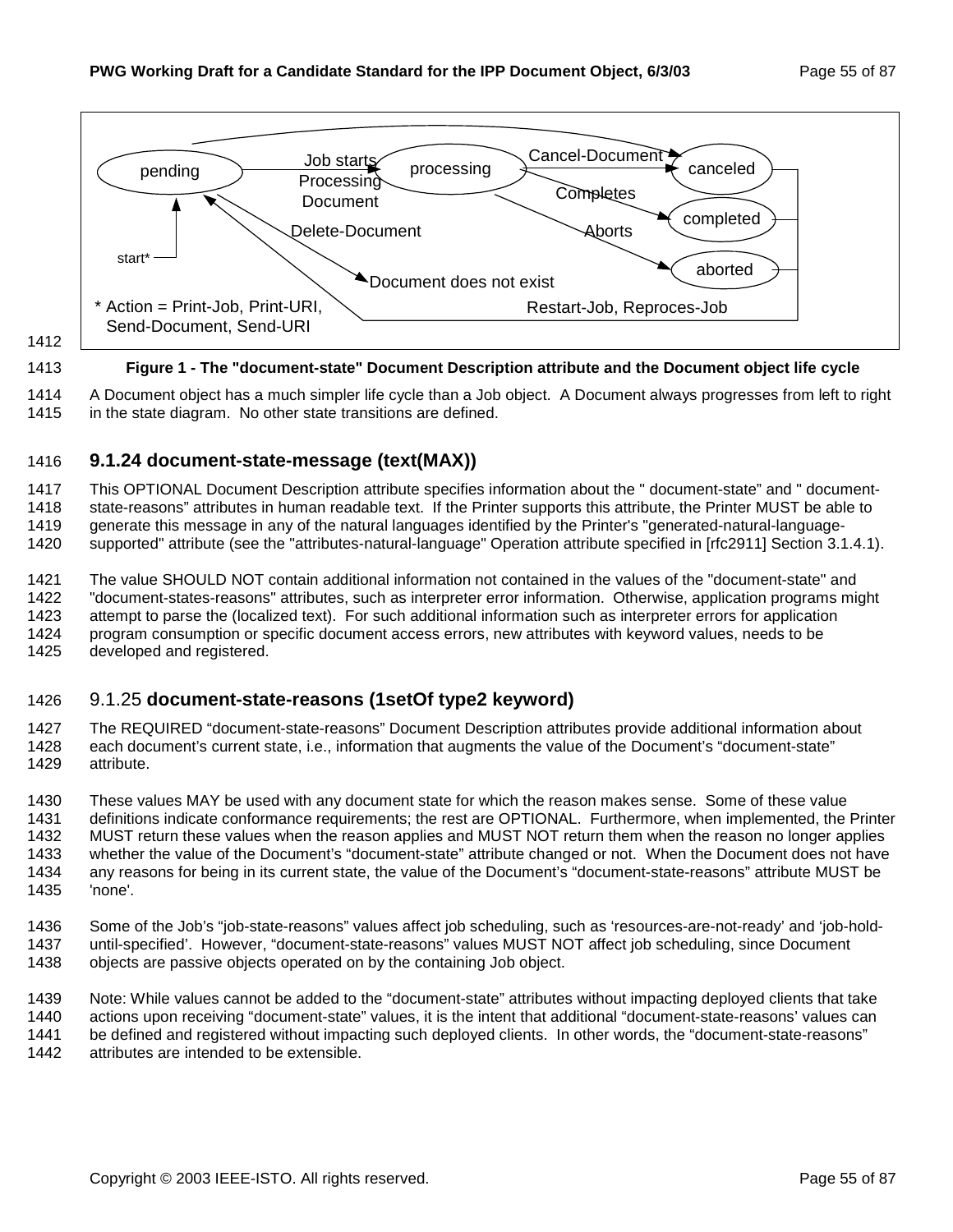#### Page 56 of 87 **PWG Working Draft of a Candidate Standard for the IPP Document Object, version 6/3/03**

1443 Table 13 lists the standard keyword values for the "document-state-reasons" attributes defined in this specification

1444 and derived from "job-state-reasons" defined in other IPP specifications as indicated in the References column. In

1445 Table 13 the keywords are listed in alphabetic order, while in their descriptions following Table 13, they are listed in

1446 the most likely order of occurrence to help understanding.

1447 When the Document object is supported, the Printer implementation SHOULD still support the corresponding Job

1448 level "job-state-reasons", so that clients that do not support the Document object will receive the same information.

1449 Also it is usually more convenient for the client to obtain just the Job level status. However, the client SHOULD

1450 query both Job and Document attributes and convert them to some canonical form for display to the user, so that all

- 1451 Jobs and their Documents are displayed in a uniform manner, no matter from which clients they were submitted.
- 

#### 1452 **Table 13 - "document-state-reasons" attribute values**

| IPP Job Description /       | <b>IPP Attribute Syntax</b>              | Printer     | Reference           |
|-----------------------------|------------------------------------------|-------------|---------------------|
| <b>Document Description</b> | plus                                     | conformance |                     |
| attribute name              | Values                                   |             |                     |
|                             |                                          |             |                     |
| document-state-reasons      | 1setOf type2 keyword                     | <b>MUST</b> | 9.1.25              |
|                             | aborted-by-system                        | <b>MAY</b>  | [rfc2911] §4.3.8    |
|                             | compression-error                        | <b>MAY</b>  | $Trc2911$ ] §4.3.8  |
|                             | digital-signature-did-not-verify         | <b>MAY</b>  | [ $j$ obx] $§6.1$   |
|                             | digital-signature-type-not-<br>supported | <b>MAY</b>  | $[jobx]$ §6.1       |
|                             | document-access-error                    | <b>MAY</b>  | [rfc2911] §4.3.8    |
|                             | document-format-error                    | <b>MAY</b>  | [rfc2911] §4.3.8    |
|                             | canceled-at-device                       | <b>MAY</b>  | [rfc2911] §4.3.8 *  |
|                             | canceled-by-operator                     | <b>MAY</b>  | [rfc2911] §4.3.8 *  |
|                             | canceled-by-user                         | <b>MAY</b>  | [rfc2911] §4.3.8 *  |
|                             | completed-successfully                   | <b>MAY</b>  | [rfc2911] §4.3.8 *  |
|                             | completed-with-errors                    | <b>MAY</b>  | [rfc2911] §4.3.8 *  |
|                             | completed-with-warnings                  | <b>MAY</b>  | [rfc2911] §4.3.8 *  |
|                             | data-insufficient                        | <b>MAY</b>  | [rfc2911] §4.3.8 *  |
|                             | digital-signature-wait                   | <b>MAY</b>  | [ $jobx$ ] §6.1 $*$ |
|                             | errors-detected                          | <b>MAY</b>  | [jobx] §6.1 *       |
|                             | incoming                                 | <b>MAY</b>  | [rfc2911] §4.3.8 *  |
|                             | interpreting                             | <b>MAY</b>  | [rfc2911] §4.3.8 *  |
|                             | none                                     | <b>MUST</b> | [rfc2911] §4.3.8    |
|                             | outgoing                                 | <b>MAY</b>  | [rfc2911] §4.3.8 *  |
|                             | printing                                 | <b>MAY</b>  | [rfc2911] §4.3.8 *  |
|                             | processing-to-stop-point                 | <b>MAY</b>  | [rfc2911] §4.3.8    |
|                             | queued                                   | <b>MAY</b>  | [rfc2911] §4.3.8 *  |
|                             | queued-for-marker                        | <b>MAY</b>  | [rfc2911] §4.3.8 *  |
|                             | queued-in-device                         | <b>MAY</b>  | [rfc2911] §4.3.8    |
|                             | resources-are-not-ready                  | <b>MAY</b>  | [rfc2911] §4.3.8    |
|                             | resources-are-not-supported              | <b>MAY</b>  | [pwg5100.3] §6.1    |
|                             | spooling                                 | <b>MAY</b>  | [ippsave] §8.3.1 *  |
|                             | streaming                                | <b>MAY</b>  | [ippsave] §8.3.1 *  |
|                             | submission-interrupted                   | <b>MAY</b>  | [rfc2911] §4.3.8    |
|                             | transforming                             | <b>MAY</b>  | [rfc2911] §4.3.8 *  |
|                             | unsupported-compression                  | <b>MUST</b> | [rfc2911] §4.3.8    |
|                             | unsupported-document-format              | <b>MUST</b> | [rfc2911] §4.3.8    |
|                             | warnings-detected                        | <b>MAY</b>  | [jobx] §6.1 *       |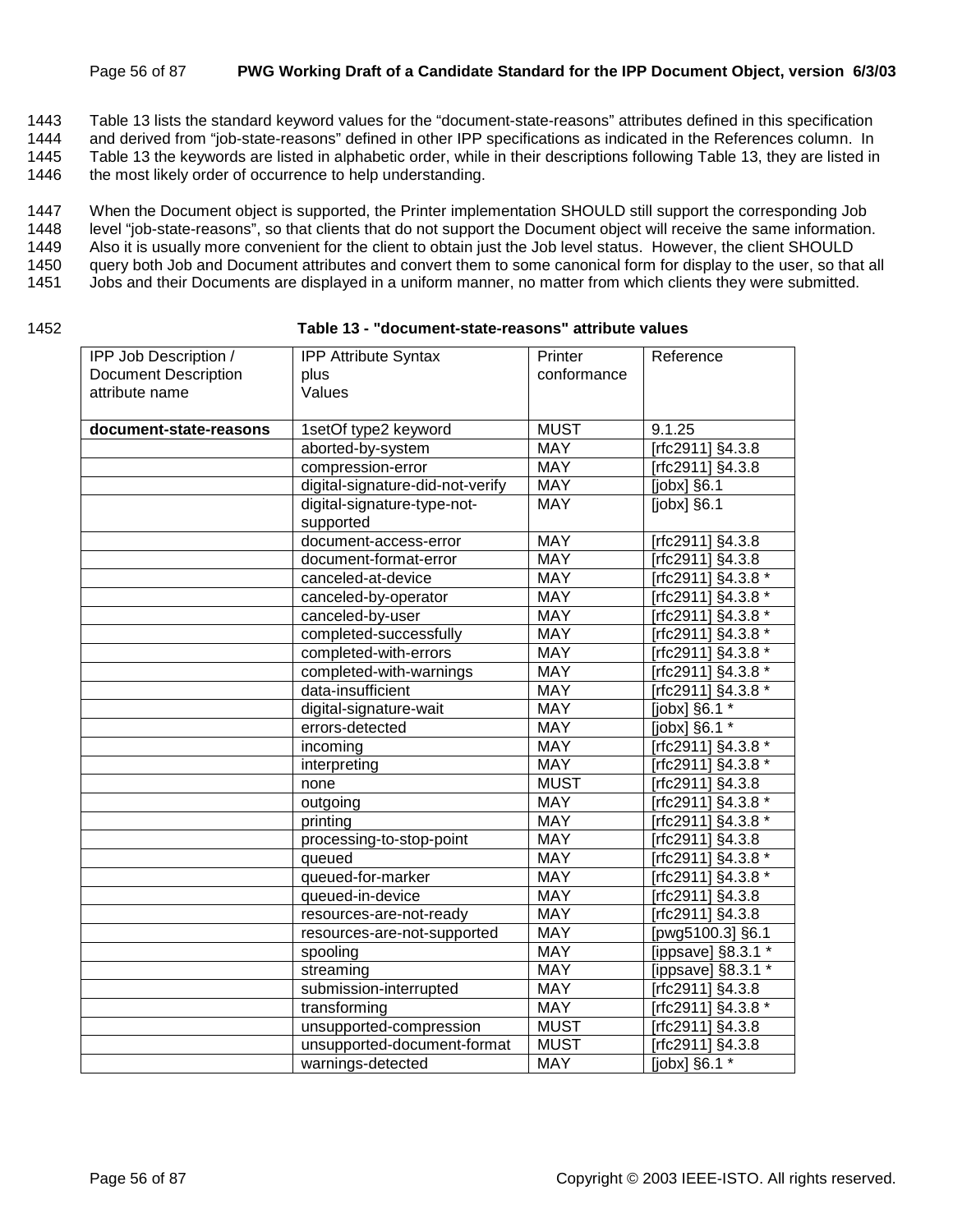#### **PWG Working Draft for a Candidate Standard for the IPP Document Object, 6/3/03** Page 57 of 87

1457

- 1453 **\*** The state reason keyword value is derived from an existing "job-state-reason" value. The associated value is 1454 prefixed by 'job-' when it is a value of the "job-state-reasons" attribute<sup>53</sup>. The semantics for the reasons differ 1455 only by the object to which they are bound. For example 'job-printing' means that at least one document in 1456 the job is printing i.e. the job is printing, while 'printing' means the document within the job is printing.
- 1458 For ease of understanding, the following value descriptions are presented in the order in which the reasons are likely 1459 to occur (if implemented), starting with the 'none' value. :
- 1460 **'none' :** There are no reasons for the document's current state. This state reason is semantically equivalent 1461 to "document-state-reasons" attribute without any value and MUST be used when there is no other 1462 value, since the 1setOf attribute syntax requires at least one value. [rfc2911] §4.3.8
- 1463 **jobx'resources-are-not-supported'** : At least one of the resources needed by the document, such as media, 1464 fonts, resource objects, etc., is not supported on any of the physical printers for which the document 1465 is a candidate. This condition MAY be detected when the document is accepted, or subsequently 1466 while the document is pending or processing, depending on implementation. The job containing the 1467 document may (1) remain in its current state, (2) be moved to the 'pending-held' state, depending on 1468 implementation and/or job scheduling policy, or (3) scheduled normally, but the Printer is put into the 1469  $\blacksquare$  'stopped' state when the document is attempted to be processed on the Printer. This value is 1470 intended for use with an implementation that supports the "user-defined-values-supported" Printer 1471 attribute (see [pwg5100.3] section 6.1), which allows a job to be accepted with an unsupported 1472 'name' value. [pwg5100.3] §6.1
- 1473 **'resources-are-not-ready'** : At least one of the resources needed by the document, such as media, fonts, 1474 resource objects, etc., is not ready on any of the physical printer's for which the document is a 1475 candidate. This condition MAY be detected when the document is accepted, or subsequently while 1476 the document is pending or processing, depending on implementation. The job containing the 1477 document may remain in its current state or be moved to the 'pending-held' state, depending on 1478 implementation and/or scheduling policy. [rfc2911] §4.3.8
- 1479 **'digital-signature-type-not-supported**: The Job contains a digital signature type that is not supported. 1480 Implementation or site policy determines the state of the Job once this condition is detected. [jobx] § 1481 6.1.
- 1482 **'incoming'** : The Printer is retrieving/accepting document data as a result of a Print-Job, Print-URI, Send-1483 Document or Send-URI operation. [rfc2911] §4.3.8
- 1484 **'spooling'** : Same as '-incoming' with the specialization that the Printer is spooling the Document data before 1485 processing it. This value corresponds to the 'spool' or 'automatic' value of the "job-spooling-1486 supported" Printer Description attribute. [ippsave] §8.3.1
- 1487 **'streaming'** : Same as 'incoming' with the specialization that the Printer is processing the Document data as 1488 it is being received (that is, the document is not being spooled, but rather is being processed in 1489 chunks by the output device and is being imaged during reception). This value corresponds to the 1490 'stream' or 'automatic' value of the "job-spooling-supported" Printer Description attribute. [ippsave] 1491 §8.3.1
- 1492 **'data-insufficient'** : The Printer is expecting additional document data before it can move the document into 1493 the 'processing' state. If a Printer starts processing before it has received all data, the Printer 1494 **removes the 'data-insufficient' reason**, but the 'incoming' remains. If a Printer starts processing after 1495 it has received all data, the Printer removes the 'data-insufficient' reason and the 'incoming' at the 1496 same time. [rfc2911] §4.3.8
- 1497 **'unsupported-compression'** : The document was aborted by the system because the Printer determined 1498 while attempting to decompress the document-data's that the compression is actually not among

<sup>&</sup>lt;sup>53</sup> For the PWG Semantic Model [pwg-sm], the "job-" prefix is being dropped altogether so that the same values can be used for both the JobStateReasons and DocumentStateReasons attributes.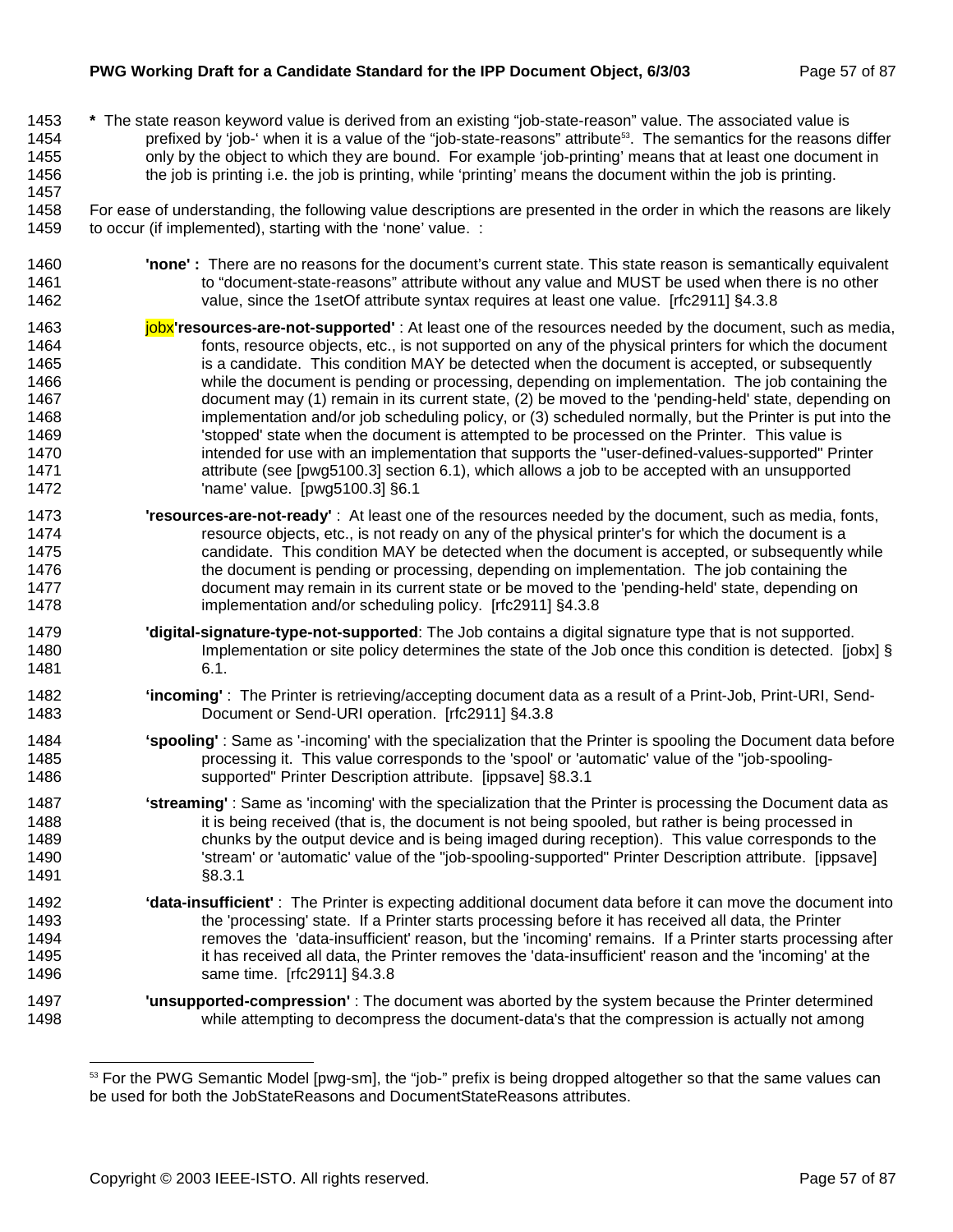- 1499 those supported by the Printer. This value MUST be supported, since "compressions is a 1500 REQUIRED Operation attribute. [rfc2911] §4.3.8
- 1501 **'compression-error'** : The document was aborted by the system because the Printer encountered an error 1502 in the document-data while decompressing it. If the Printer posts this reason, the document-data 1503 has already passed any tests that would have led to the 'unsupported-compression' job-state-1504 reason/document-state-reason. [rfc2911] §4.3.8
- 1505 **'document-access-error'** : After accepting a Print-URI or Send-URI request, the Printer could not access 1506 the documents reference. This reason is intended to cover any file access problem, including file 1507 does not exist and access denied because of an access control problem. The Printer MAY also 1508 indicate the document access error using the " document-access-errors" Printer Description attribute 1509 Whether the Printer aborts the document and moves the document to the 'aborted' job state or prints 1510 all documents that are accessible and moves the document to the 'completed' document state and 1511 adds the 'completed-with-errors' value in the job's "job-state-reasons" or document's "document-1512 state-reasons" attribute depends on implementation and/or site policy. This value SHOULD be 1513 supported if the Print-URI or Send-URI operations are supported. [rfc2911] §4.3.8
- 1514 **'unsupported-document-format'** : The document was aborted by the system because the document-data's 1515 document-format is not among those supported by the Printer. If the client specifies the document-1516 format as 'application/octet-stream', the printer MAY abort the document and post this reason even 1517 though the format is a member of the "document-format-supported" printer attribute, but not among 1518 the auto-sensed document-formats. This value MUST be supported, since "document-format" is a 1519 REQUIRED Operation attribute. [rfc2911] §4.3.8
- 1520 **'document-format-error'** : The document was aborted by the system because the Printer encountered an 1521 error in the document-data while processing it. If the Printer posts this reason, the document-data 1522 has already passed any tests that would have led to the 'unsupported-document-format' job-state-1523 reason/document-state-reason. [rfc2911] §4.3.8
- 1524 **'submission-interrupted'** : The document was not completely submitted for some unforeseen reason, such 1525 **as: (1) the Printer has crashed before the document was closed by the client, (2) the Printer or the** 1526 document transfer method has crashed in some non-recoverable way before the document data was 1527 entirely transferred to the Printer, (3) the client crashed or failed to close the job before the time-out 1528 period. See the description of the "multiple-operation-time-out" Printer attribute in [rfc2911] Section 1529 4.4.31. [rfc2911] §4.3.8
- 1530 **'digital-signature-wait'**: The Job is currently being held because the Job was submitted with a "document-1531 digital-signature" attribute value that is not supported. The operator MAY either cancel the job or 1532 release it to be processed. [jobx] § 6.1.
- 1533 **'outgoing'** : The Printer is transmitting the document to the output device. [rfc2911] §4.3.8
- 1534 **'queued'** : Document is in the 'processing' state, but more specifically, the Printer has queued the Document 1535 data. [rfc2911] §4.3.8
- 1536 **'transforming'** : Document is in the 'processing' state, but more specifically, the Printer is interpreting 1537 document data and producing another electronic representation. [ippsave] §8.3.1
- 1538 **'interpreting'** : Document is in the 'processing' state, but more specifically, the Printer is interpreting the 1539 document data. [rfc2911] §4.3.8
- 1540 **'queued-for-marker'** : Document is in the 'pending', or 'processing' states, but more specifically, the Printer 1541 has completed enough processing of the document to be able to start marking and the document is 1542 waiting for the marker. All implementations put the document into (or back into) the 'processing' 1543 state when marking does begin. rfc2911] §4.3.8
- 1544 **'printing'** : The output device is marking media. This value is useful for Printers which spend a great deal of 1545 time processing (1) when no marking is happening and then want to show that marking is now 1546 happening or (2) when the document is in the process of being canceled or aborted while the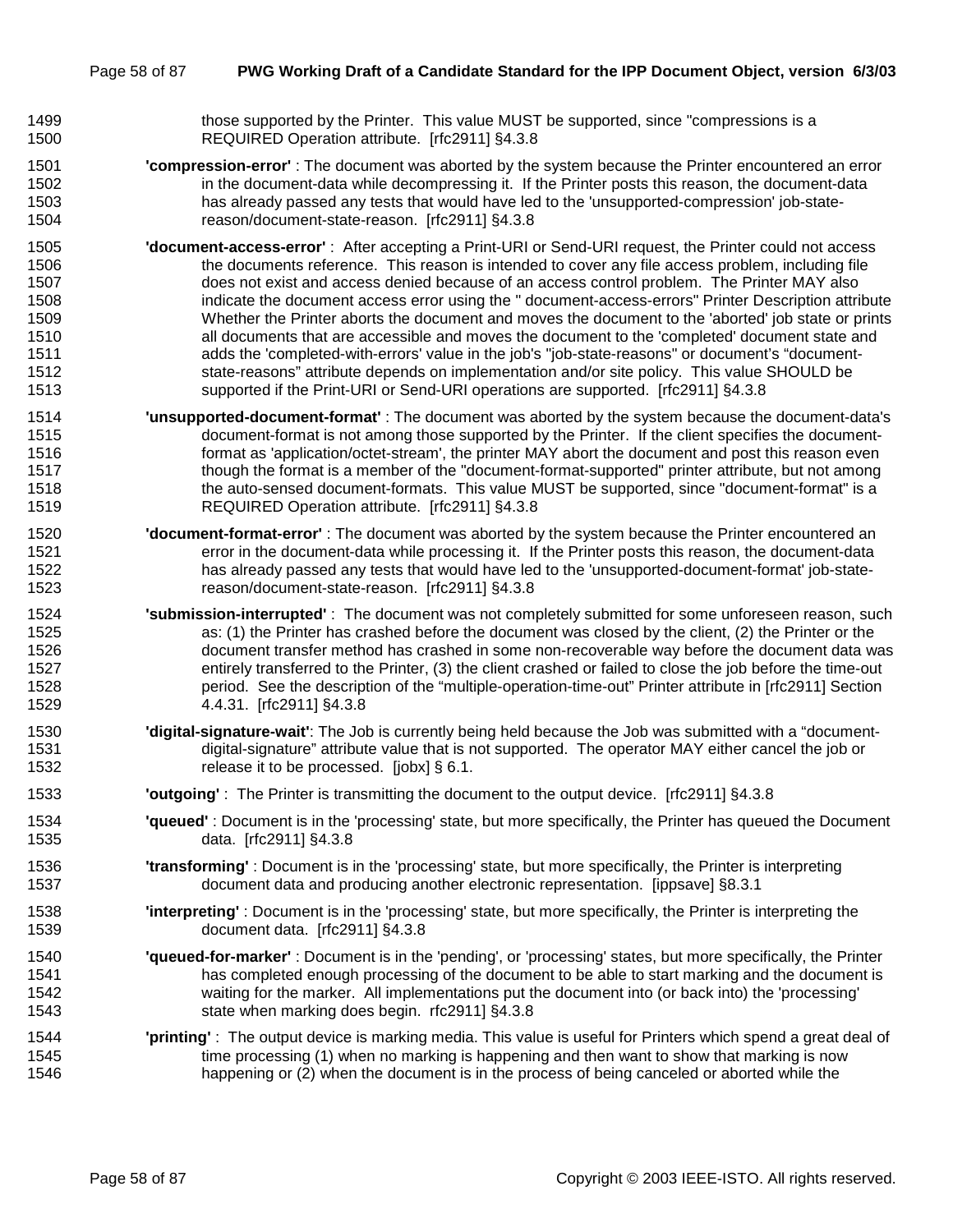| 1547 | document remains in the 'processing' state, but the marking has not yet stopped so that impression           |
|------|--------------------------------------------------------------------------------------------------------------|
| 1548 | or sheet counts are still increasing for the document. [rfc2911] §4.3.8                                      |
| 1549 | 'digital-signature-did-not-verify': The Document contains a digital signature type that is supported but the |
| 1550 | signature did not verify when the Printer attempted to verify the signature. [jobx] §6.1                     |
| 1551 | "canceled-by-user": The document was canceled by the owner of the job using the Cancel-Document              |
| 1552 | request, i.e., by a user whose authenticated identity is the same as the value of the originating user       |
| 1553 | that created the Job object, or by some other authorized end-user, such as a member of the job               |
| 1554 | owner's security group. The 'canceled-by-user' value SHOULD be supported for the "document-                  |
| 1555 | state-reasons" attributes for use with the Cancel-Document. [rfc2911] §4.3.8                                 |
| 1556 | "canceled-by-operator": The document was canceled by the operator using the Cancel-Document request,         |
| 1557 | i.e., by a user who has been authenticated as having operator privileges (whether local or remote). If       |
| 1558 | the security policy is to allow anyone to cancel anyone's document, then these values may be used            |
| 1559 | when the document is canceled by other than the owner of the job. For such a security policy, in             |
| 1560 | effect, everyone is an operator as far as canceling documents is concerned. These values SHOULD              |
| 1561 | be supported if the implementation permits canceling by other than the owner of the job. [rfc2911]           |
| 1562 | §4.3.8                                                                                                       |
| 1563 | "canceled-at-device": The document was canceled by an unidentified local user, i.e., a user at a console at  |
| 1564 | the device. This value SHOULD be supported if the implementation supports canceling                          |
| 1565 | jobs/documents at the console. [rfc2911] §4.3.8                                                              |
| 1566 | 'aborted-by-system': The document (1) is in the process of being aborted, or (2) has been aborted by the     |
| 1567 | system and placed in the 'aborted' state This value SHOULD be supported. [rfc2911] §4.3.8                    |
| 1568 | 'processing-to-stop-point': The requester has issued a Cancel-Document operation or the Printer has          |
| 1569 | aborted the document, but is still performing some actions on the document until a specified stop            |
| 1570 | point occurs or document termination/cleanup is completed.                                                   |
| 1571 | If the implementation requires some measurable time to cancel the document in the 'processing' or            |
| 1572 | 'processing-stopped' document states, the Printer MUST use this value to indicate that the Printer is        |
| 1573 | still performing some actions on the document while the document remains in the 'processing' state.          |
| 1574 | After all the document's document description attributes have stopped incrementing, the Printer              |
| 1575 | moves the document from the 'processing' state to the 'canceled' or 'aborted' document states.               |
| 1576 | [rfc2911] §4.3.8                                                                                             |
| 1577 | lerrors-detected': If the Printer supports these values, the Printer MUST add the value to "document-state-  |
| 1578 | reasons" when it generates the first error message. That is, a single occurrence of this value is            |
| 1579 | present in the "document-state-reasons" if the Printer has generated one or more errors. An error            |
| 1580 | indicates loss of information, such as a page not imaged. A warning indicates no loss of information         |
| 1581 | (see 'warnings-detected' state reason). [jobx] §6.1                                                          |
| 1582 | 'warnings-detected': If the Printer supports these values, the Printer MUST add the value to "document-      |
| 1583 | state-reasons" when it generates the first warning message. That is, a single occurrence of this value       |
| 1584 | is present in the "document-state-reasons" if the Printer has generated one or more warnings. A              |
| 1585 | warning indicates something did not go as expected, but there was no loss of information. For                |
| 1586 | example, a font substitution. An error indicates loss of information (see 'errors-detected' state            |
| 1587 | reason). [jobx] §6.1                                                                                         |
| 1588 | "completed-successfully": The document completed successfully. There were no warnings or errors in           |
| 1589 | printing. This value SHOULD be supported. [rfc2911] §4.3.8                                                   |
| 1590 | "completed-with-warnings": The print part of the document completed with warnings (whether or not there      |
| 1591 | were save errors). This value SHOULD be supported if the implementation detects warnings.                    |
| 1592 | [rfc2911] §4.3.8                                                                                             |
| 1593 | "completed-with-errors": The print part of the document completed with errors (and possibly warnings too)    |
| 1594 | (whether or not there were save errors). This value SHOULD be supported if the implementation                |
| 1595 | detects errors. [rfc2911] §4.3.8                                                                             |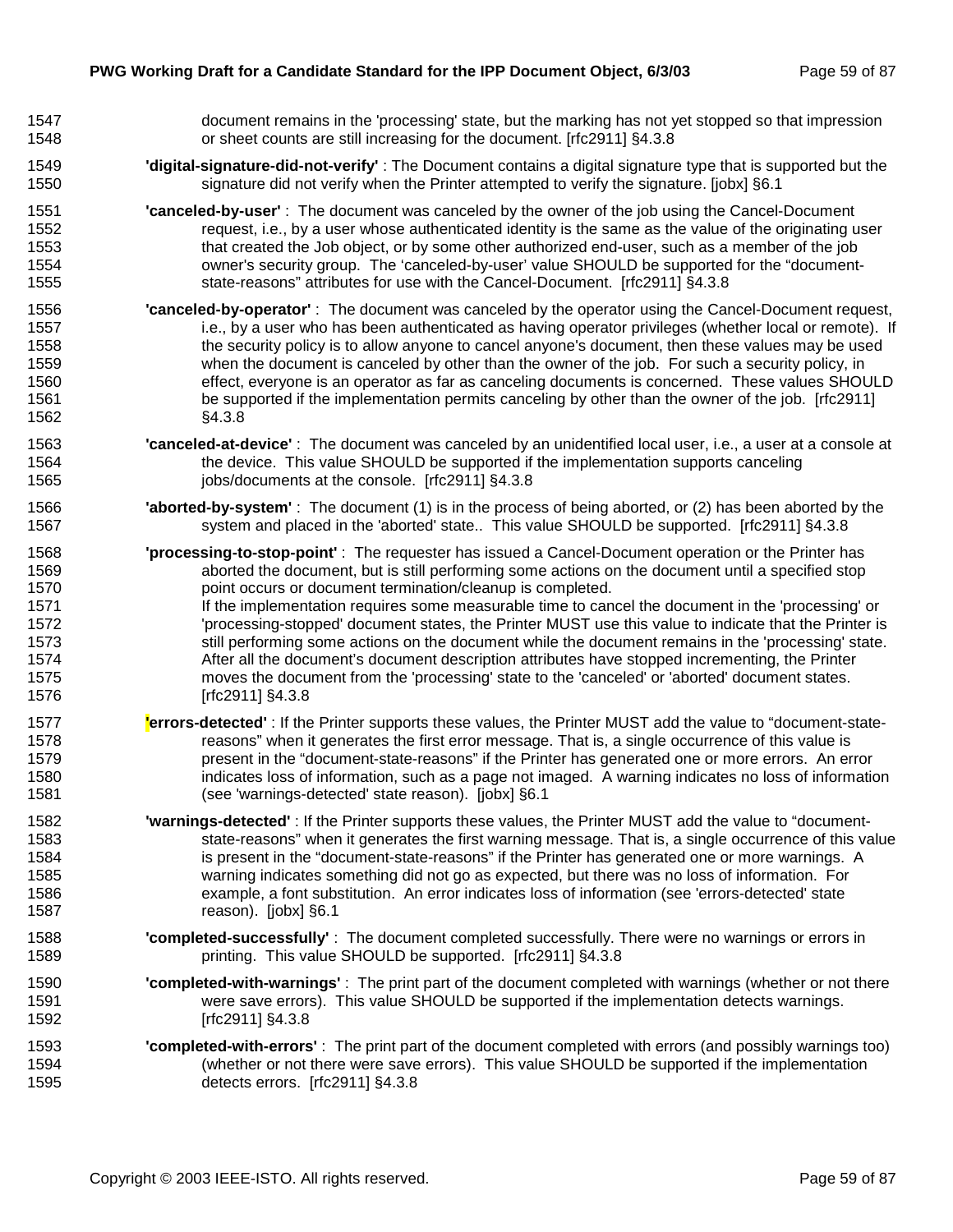- 1596 **'queued-in-device'** : The document has been forwarded to a device or print system that is unable to send 1597 back status. The Printer sets the document's "document-state" attribute to 'completed' and adds the 1598 'queued-in-device' value to the document's " document-state-reasons" attribute to indicate that the 1599 Printer has no additional information about the document and never will have any better information. 1600 See the description of the " document-state" attribute above, specifically the portion on "Forwarding 1601 Servers". [rfc2911] §4.3.8
- 1602 NOTE: The semantics of this attribute or the set of valid values may be different for different document formats.

#### 1603 **9.1.26 document-uri (uri)**

1604 This Document Description attribute is the URI that the client supplied in the corresponding Operation attribute in a 1605 Send-URI operation (see [rfc2911] section 3.3.2). The Printer MUST support this attribute if the Printer supports the 1606 Send-URI operation (see section 4.2).

1607 Note: this URI identifies the source location of the document data. This URI is NOT the identifier of the Document 1608 Object. The simple identifier of the Document is the "document-number".

### 1609 **9.1.27 impressions-completed-current-copy (integer(0:MAX))**

1610 This OPTIONAL Document Description attribute has the same semantics as the corresponding Job Description 1611 attribute (see [rfc3381] §4.4) applied to the Document object.

#### 1612 **9.1.28 detailed-status-message (1setOf text(MAX))**

1613 This OPTIONAL "detailed-status-message" Document Description attribute has the same semantics as the 1614 corresponding "job-detailed-status-message" Job Description attribute (see [rfc2911] job-detailed-status-message 1615 §4.3.10) applied to the Document object.

#### 1616 **9.1.29 document-access-errors (1setOf text(MAX))**

- 1617 This OPTIONAL "document-access-errors" Document Description attribute has the same semantics as the
- 1618 corresponding "job-detailed-status-message" Job Description attribute (see [rfc2911] job-document-access-errors 1619 §4.3.11) applied to the Document object.

#### 1620 **9.1.30 errors-count (integer(0:MAX))**

1621 This OPTIONAL "errors-count" Document Description attribute counts the number of errors that the Printer 1622 encounters while processing and printing the Document object. An error indicates loss of information, such as a 1623 page not imaged. A warning indicates no loss of information (see [jobx] job-errors-count §5.2)

### 1624 **9.1.31 impressions (integer(0:MAX))**

1625 This OPTIONAL "impressions" Document Description attribute has the same semantics as the corresponding "job-

1626 impressions" Job Description attribute (see [rfc2911] job-impressions §4.3.17.2) applied to the Document object.

1627 The Printer sets this Document Description attribute from the corresponding Operation attribute supplied by the client 1628 in the Document Creation operation (see §4).

#### 1629 **9.1.32 impressions-completed (integer(0:MAX))**

1630 This OPTIONAL "impressions-completed" Document Description attribute has the same semantics as the

1631 corresponding "job-impressions-completed" Job Description attribute (see [rfc2911] job-impressions-completes 1632 §4.3.18.2) applied to the Document object.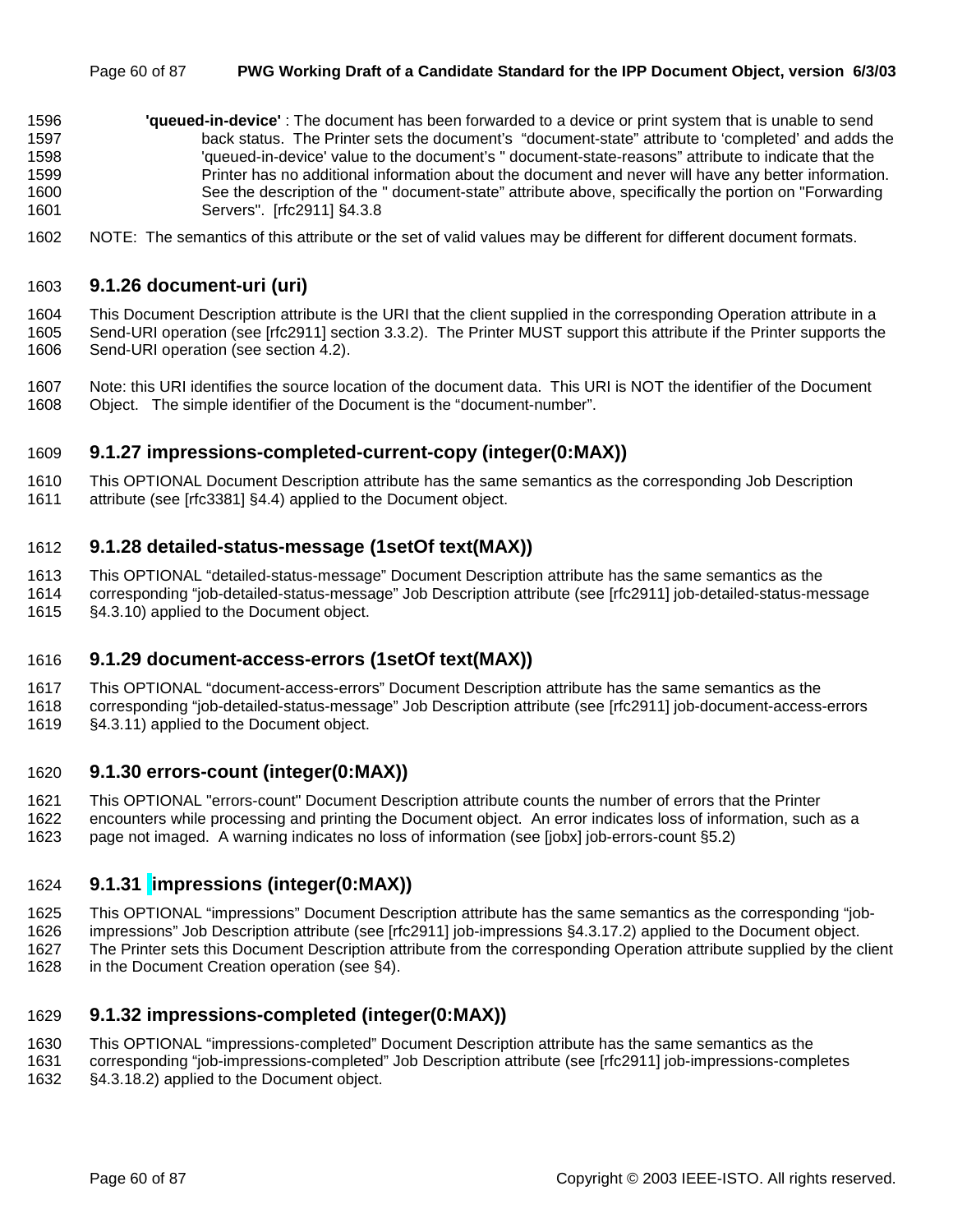### 1633 **9.1.33 k-octets (integer(0:MAX))**

1634 This OPTIONAL "k-octets" Document Description attribute has the same semantics as the corresponding "job-k-

1635 octets" Job Description attribute (see [rfc2911] job-k-octets §4.3.17.1) applied to the Document object. The Printer 1636 sets this Document Description attribute from the corresponding Operation attribute supplied by the client in the 1637 Document Creation operation (see §4

### 1638 **9.1.34 k-octets-processed (integer(0:MAX))**

1639 This OPTIONAL "k-octets-processed" Document Description attribute has the same semantics as the corresponding 1640 "job-k-octets-processed" Job Description attribute (see [rfc2911] job-k-octets-processed §4.3.18.1) applied to the

1641 Document object.

### 1642 **9.1.35 media-sheets (integer(0:MAX))**

1643 This OPTIONAL "media-sheets" Document Description attribute has the same semantics as the corresponding "job-1644 media-sheets" Job Description attribute (see [rfc2911] job-media-sheets §4.3.17.3) applied to the Document object. 1645 The Printer sets this Document Description attribute from the corresponding Operation attribute supplied by the client

1646 in the Document Creation operation (see §4).

### 1647 **9.1.36 media-sheets-completed (integer(0:MAX))**

1648 This OPTIONAL "media-sheets" Document Description attribute has the same semantics as the corresponding "job-1649 media-sheets-completed" Job Description attribute (see [rfc2911] job-media-sheets-completed 4.3.18.3) applied to 1650 the Document object.

### 1651 **9.1.37 more-info (uri)**

1652 This OPTIONAL "more-info" Document Description attribute has the same semantics as the corresponding "job-1653 more-info" Job Description attribute (see [rfc2911] job-more-info §4.3.4) applied to the Document object.

#### 1654 **9.1.38 printer-up-time (integer (1:MAX))**

1655 This REQUIRED "printer-up-time" Document Description attribute indicates the amount of time (in seconds) that the 1656 Printer implementation has been up and running. This attribute is an alias for the "printer-up-time" Printer Description 1657 attribute (see [rfc2911] job-printer-up-time section 4.4.29).

1658 A client MAY request this attribute in a Get-Document-Attributes or Get-Documents request and use the value 1659 returned in combination with other requested Event Time Job Description Attributes in order to display time attributes 1660 to a user. The difference between this attribute and the 'integer' value of a "time-at-xxx" attribute is the number of 1661 seconds ago that the "time-at-xxx" event occurred. A client can compute the wall-clock time at which the "time-at-1662 xxx" event occurred by subtracting this difference from the client's wall-clock time.

### 1663 **9.1.39 warnings-count (integer(0:MAX))**

1664 This OPTIONAL "warnings-count" Document Description attribute has the same semantics as the corresponding 1665 "job-warnings-count" Job Description attribute (see [jobx] job-warnings-count §5,4) applied to the Document object. 1666 .A warning indicates something did not go as expected, but there was no loss of information. For example, a font 1667 substitution. An error indicates loss of information (see section 9.1.30).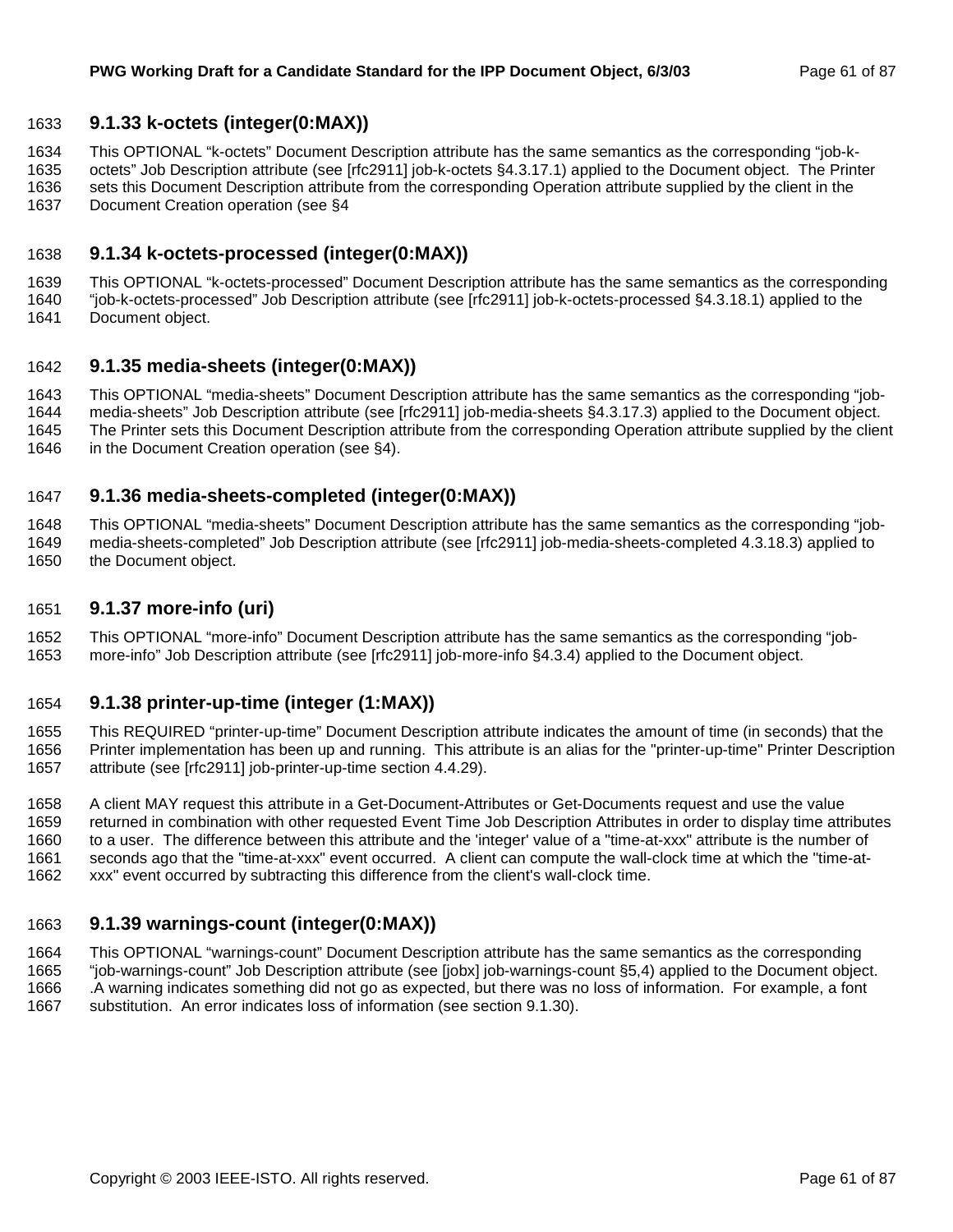### 1668 **9.1.40 last-document (boolean)**

1669 This OPTIONAL Document Description attribute indicates whether or not this Document is the last Document in the 1670 Job. See [rfc2911] §4.3.12. The Printer sets this Document Description attribute from the corresponding Operation 1671 attribute supplied by the client in the Document Creation operation (see §4).

### 1672 **9.1.41 output-device-assigned (name(127))**

1673 This OPTIONAL Document Description attribute has the same semantics as the corresponding Job Description 1674 attribute (see [rfc2911] §4.3.7.2) applied to the Document object.

#### 1675 **9.1.42 sheet-completed-copy-number (integer(0:MAX))**

1676 This OPTIONAL Document Description attribute has the same semantics as the corresponding Job Description 1677 attribute (see [rfc3381] §4.2) applied to the Document object.

#### 1678 **9.1.43 time-at-completed (integer (MIN:MAX))**

1679 This REQUIRED Document Description attribute has the same semantics as the corresponding Job Description 1680 attribute (see [rfc2911] §4.3.14.3) applied to the Document object.

#### 1681 **9.1.44 time-at-creation (integer (MIN:MAX))**

1682 This REQUIRED Document Description attribute has the same semantics as the corresponding Job Description 1683 attribute (see [rfc2911] §4.3.14.1) applied to the Document object.

#### 1684 **9.1.45 time-at-processing (integer (MIN:MAX))**

1685 This REQUIRED Document Description attribute has the same semantics as the corresponding Job Description 1686 attribute (see [rfc2911] §4.3.14.2) applied to the Document object.

### 1687 **10 Printer attributes**

1688 This section lists *all* of the Printer attributes defined in other IPP documents. Printer attributes are divided into three 1689 disjoint groups:

1690

| Job Template attributes (JT) | These Printer attributes are related directly to the "xxx" Job Template attributes                                                                                                                        |
|------------------------------|-----------------------------------------------------------------------------------------------------------------------------------------------------------------------------------------------------------|
|                              | that a client can supply in a Job Creation request as follows:                                                                                                                                            |
|                              | 1. "xxx-supported" indicate the supported values                                                                                                                                                          |
|                              | 2. "xxx-default" indicate the values that will be used if the client and the PDL<br>omit the attribute.                                                                                                   |
|                              | 3. "xxx-ready" indicate the supported values that are available without human<br>intervention, for those few attributes that require human intervention, such<br>as "media" and possibly "job-finishing". |
|                              | These Printer attributes are also returned in a Get-Printer-Attributes response                                                                                                                           |
|                              | when the client supplies: "requested-attributes" = 'job-template'.                                                                                                                                        |
| Document Template attributes | These Printer attributes are related directly to the "xxx" Document Template                                                                                                                              |
| (DT)                         | attributes that a client can supply in a Document Creation request as follows:                                                                                                                            |
|                              | 1. "xxx-supported" indicate the supported values                                                                                                                                                          |
|                              | 2. "xxx-default" indicate the values that will be used if the client and the PDL                                                                                                                          |
|                              | omit the attribute.                                                                                                                                                                                       |
|                              | 3. "xxx-ready" indicate the supported values that are available without human                                                                                                                             |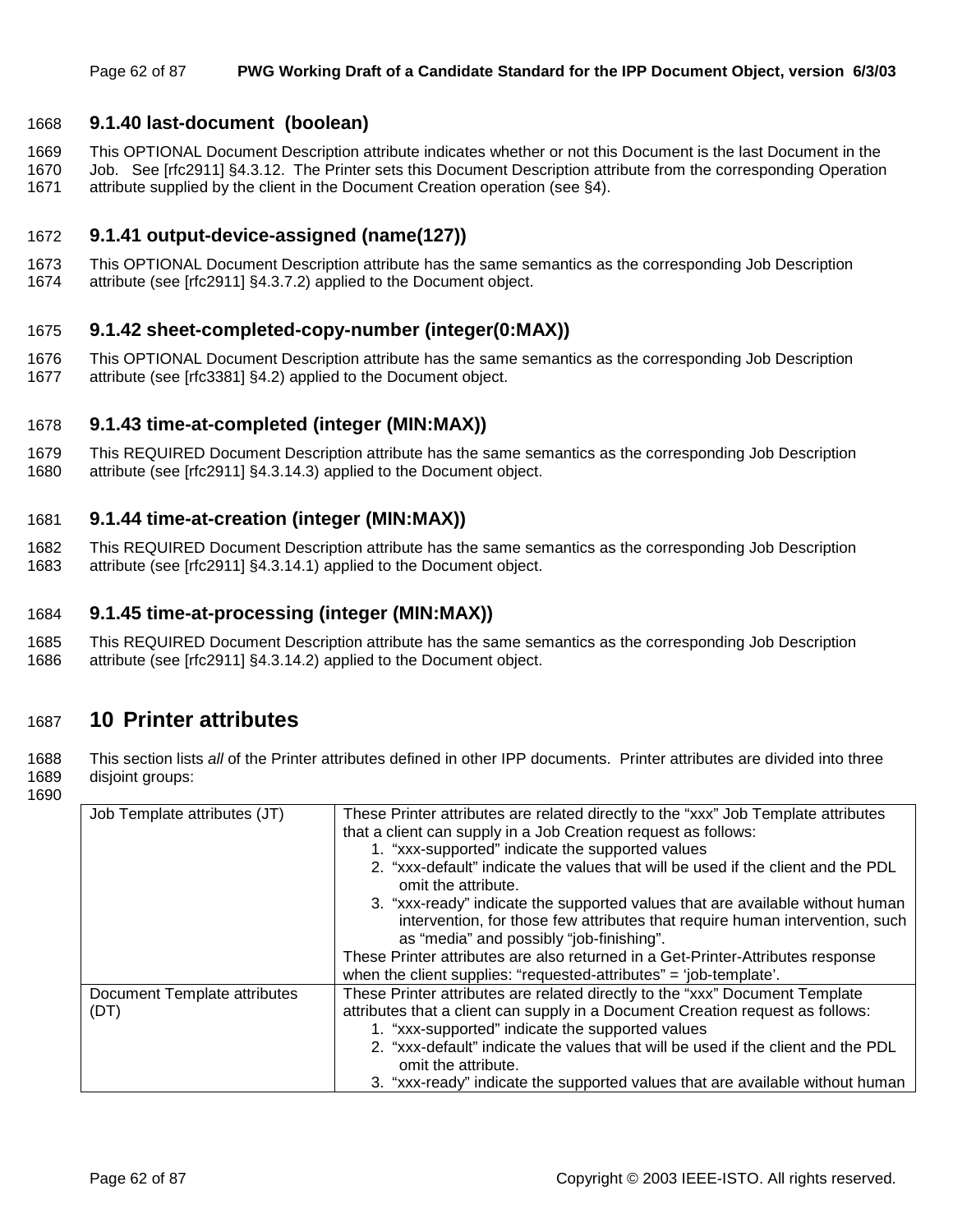|                                     | intervention, for those few attributes that require human intervention, such        |
|-------------------------------------|-------------------------------------------------------------------------------------|
|                                     | as "media" and possibly "finishing".                                                |
|                                     | These Printer attributes are also returned in a Get-Printer-Attributes response     |
|                                     | when the client supplies: "requested-attributes" = 'document-template'.             |
| Printer Description attributes (PD) | These Printer attributes describe the Printer, such as "printer-name" and "printer- |
|                                     | location". Some of them are "xxx-supported" and "xxx-default" for Operation         |
|                                     | attributes that the client can supply in a Job Creation request.                    |
| neither $(-)$                       | These Printer attributes describe supported and defaults for member attributes of   |
|                                     | collection Job Template attributes.                                                 |

1691

1692 In a Get-Printer-Attributes request, a client can request all of the Printer attributes in the Job Template (JT) or Printer 1693 Description (PD) groups by supplying the 'job-template' or 'printer-description' group name, respectively. The client 1694 can also request "all". The column labels are:

- 1695 "**Attribute Syntax**" indicates the attribute syntax (see [rfc2911] section 4.1). Many "xxx-default" and "xxx-1696 supported" attributes have the 'collection' syntax which consists of a number of member attributes. 1697 These member attributes are not listed in this table when they are the same as the corresponding 1698 "xxx" attribute in Table 10. Only those few Printer attribute collection attributes that do not have a 1699 corresponding Job Template attributes show the member attributes in this table.
- 1700 "**Grp**" indicates to which group the attribute belongs. "PD" = Printer Description; "JT" = Job Template as 1701 explained above.
- 1702 "**Printer Conf**." indicates the IPP/1.1 Printer conformance requirements for supporting the attribute. Those 1703 1703 attributes labeled as "MAY" may have conditional requirements that require their support, if the 1704 **Printer supports a related attribute, operation, or feature.** For example, all Job Template attributes 1705 are OPTIONAL for a Printer to support. However, if a Printer supports Job Template attribute "xxx", 1706 then it MUST also support the corresponding "xxx-default" and "xxx-supported" attributes. Similarly, 1707 **if Event Notification is supported, then some of the attributes indicated as "MAY" in this table become** 1708 MUST.
- 1709 "**Reference**" lists the IETF or IEEE-ISTO specification which defines the semantics of the attribute.
- 

l

#### 1710 **Table 14 - Printer attributes (Job Template and Printer Description)**

| Printer attribute name               | <b>Attribute Syntax</b> | Grp       | Printer            | Reference            |
|--------------------------------------|-------------------------|-----------|--------------------|----------------------|
| (Job Template & Printer Description) |                         |           | Conf.              |                      |
|                                      |                         |           |                    |                      |
| charset-configured                   | charset                 | <b>PD</b> | <b>MUST</b>        | [rfc2911] §4.4.17    |
| charset-supported                    | 1setOf charset          | <b>PD</b> | <b>MUST</b>        | [rfc2911] §4.4.18    |
| color-supported                      | boolean                 | <b>PD</b> | <b>MAY</b>         | [rfc2911] §4.4.26    |
| compression-supported                | type3 keyword           | PD.       | <b>MUST</b>        | [rfc2911] §4.4.32    |
| copies-default                       | integer(1:MAX)          | JT,DT     | <b>MAY</b>         | [rfc2911] §4.2.5     |
| copies-supported                     | rangeOfInteger(1:MAX)   | JT,DT     | <b>MAY</b>         | [rfc2911] §4.2.5     |
| cover-back-default                   | collection              | JT,DT     | <b>MAY</b>         | [pwg5100.3] §3.1.3   |
| cover-back-supported                 | 1setOf type2 keyword    | JT,DT     | MAY                | [pwg5100.3] §3.1.4   |
| cover-front-default                  | collection              | JT,DT     | <b>MAY</b>         | [pwg5100.3] §3.1.3   |
| cover-front-supported                | 1setOf type2 keyword    | JT,DT     | <b>MAY</b>         | [pwg5100.3] §3.1.4   |
| cover-type-supported                 | 1setOf type2 keyword    |           | <b>MAY</b>         | Tpwg5100.3] §3.1.2.1 |
| document-charset-default             | charset                 | <b>PD</b> | <b>CMUST</b>       | $[jobx]$ §7.1        |
|                                      |                         |           | 54                 |                      |
| document-charset-supported           | 1setOf charset          | <b>PD</b> | CMUST <sup>5</sup> | $[jobx]$ §7.2        |

<sup>&</sup>lt;sup>54</sup> The Printer MUST support the "document-charset-default" and "document-charset-supported" Printer Description attributes, if the Printer supports a charset-ambiguous document format (see [jobx] §3.2.1).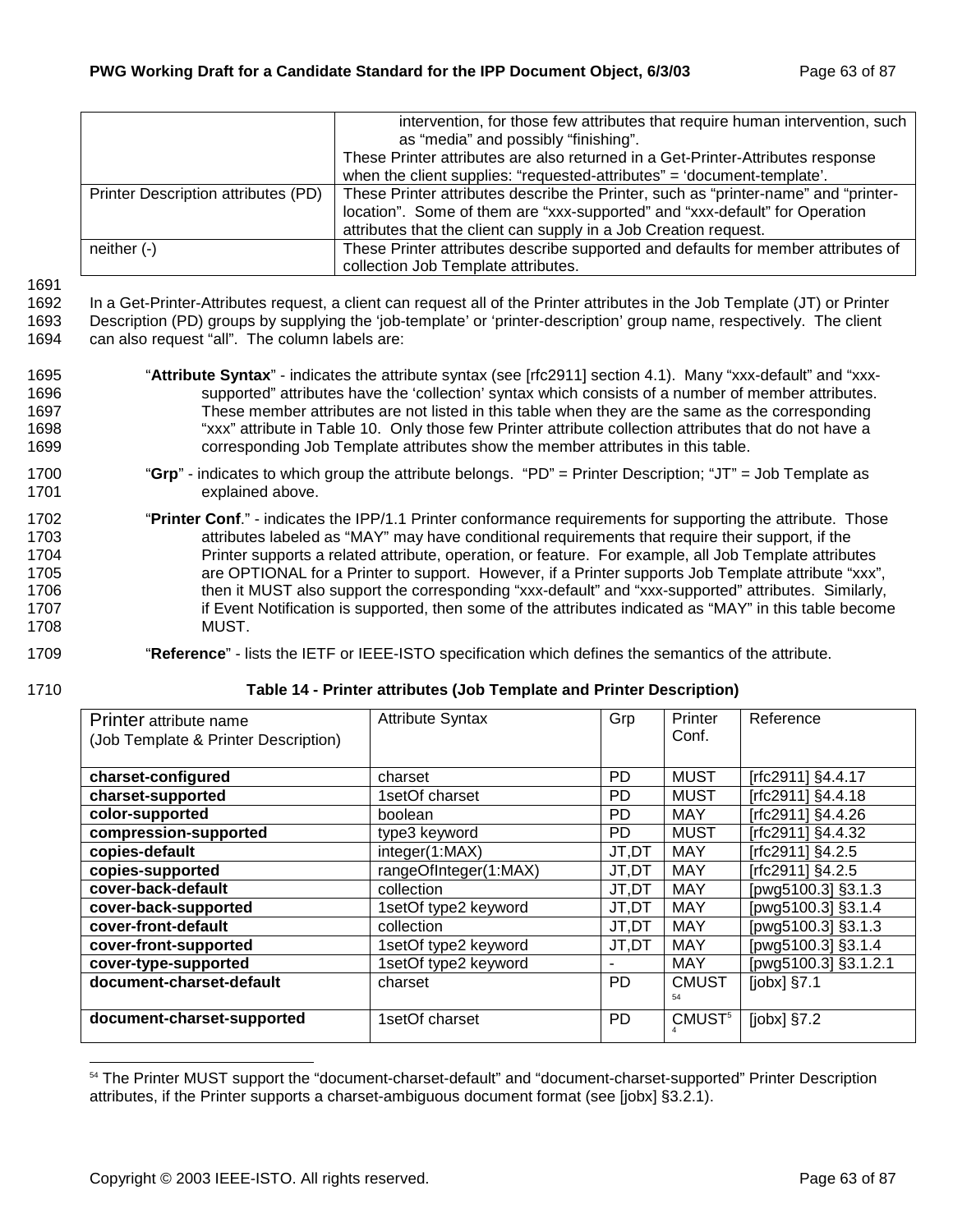|                                      |                           |                          | Printer            | Reference            |
|--------------------------------------|---------------------------|--------------------------|--------------------|----------------------|
| Printer attribute name               | <b>Attribute Syntax</b>   | Grp                      |                    |                      |
| (Job Template & Printer Description) |                           |                          | Conf.              |                      |
|                                      |                           |                          |                    |                      |
| document-creation-attributes-        | 1setOf type2 keyword      | <b>PD</b>                | <b>MUST</b>        | [this-spec] §10.1    |
| supported                            |                           |                          |                    |                      |
| document-digital-signature-default   | type2 keyword             | PD                       | <b>MAY</b>         | [jobx] §7.3          |
| document-digital-signature-          | 1setOf type2 keyword      | <b>PD</b>                | <b>MAY</b>         | $[jobx]$ §7.4        |
| supported                            |                           |                          |                    |                      |
| document-format-default              | mimeMediaType             | PD                       | <b>MUST</b>        | [rfc2911] §4.4.21    |
| document-format-details-supported    | 1setOf type2 keyword      | <b>PD</b>                | <b>CMUST</b>       | $[jobx]$ §7.6        |
|                                      |                           |                          | 55                 |                      |
| document-format-details-             | 1setOf collection         | <b>PD</b>                | CMUST <sup>5</sup> | [ $jobs$ ] $§7.7$    |
| implemented                          |                           |                          |                    |                      |
| document-format-supported            | 1setOf mimeMediaType      | PD                       | <b>MUST</b>        | [rfc2911] §4.4.22    |
| document-format-varying-attributes   | 1setOf type2 keyword      | PD                       | <b>MAY</b>         | [rfc3380] §6.3       |
| document-format-version-default      | text(127)                 | PD                       | <b>MAY</b>         | [ $jobs$ ] §7.8      |
| document-format-version-supported    | 1setOf text(127)          | PD                       | <b>MAY</b>         | [ $jobs$ ] §7.9      |
| document-natural-language-default    | naturalLanguage           | PD                       | <b>MAY</b>         | $[jobx]$ §7.10       |
| document-natural-language-           | 1setOf naturalLanguage    | <b>PD</b>                | <b>MAY</b>         | [jobx] §7.11         |
| supported                            |                           |                          |                    |                      |
| feed-orientation-default             | type3 keyword             | JT,DT                    | <b>MAY</b>         | [ippsave] §5.1.1     |
| feed-orientation-supported           | 1setOf type3 keyword      | JT,DT                    | <b>MAY</b>         | [ippsave] §5.1.2     |
| finishings-col-default               | collection                | JT,DT                    | <b>MAY</b>         | [pwg5100.3] §3.2.3   |
| finishings-col-ready                 | 1setOf collection         | JT,DT                    | <b>MAY</b>         | [pwg5100.3] §3.2.4   |
| finishings-col-supported             | 1setOf type2 keyword      | JT,DT                    | <b>MAY</b>         | [pwg5100.3] §3.2.5   |
| finishings-default                   | 1setOf type2 enum         | JT,DT                    | <b>MAY</b>         | [rfc2911] §4.2.6     |
| finishings-ready                     | 1setOf type2 enum         | JT,DT                    | <b>MAY</b>         | [rfc2911] §4.2.6     |
| finishings-supported                 | 1setOf type2 enum         | JT,DT                    | <b>MAY</b>         | [rfc2911] §4.2.6     |
| finishing-template-supported         | 1setOf name(MAX)          |                          | <b>MAY</b>         | [pwg5100.3] §3.2.1.1 |
| font-name-requested-default          | name(MAX)                 | JT,DT                    | <b>MAY</b>         | [ippsave] §5.2.1     |
| font-name-requested-supported        | 1setOf name(MAX)          | JT,DT                    | <b>MAY</b>         | [ippsave] §5.2.2     |
| font-size-requested-default          | integer (1:MAX)           | JT,DT                    | <b>MAY</b>         | [ippsave] §5.3.1     |
| font-size-requested-supported        | 1setOf integer (1:MAX)    | JT,DT                    | <b>MAY</b>         | [ippsave] §5.3.1     |
| force-front-side-default             | 1setOf integer(1:MAX)     | JT,DT                    | <b>MAY</b>         | [pwg5100.3] §3.3     |
| force-front-side-supported           | rangeOfInteger(1:MAX)     | JT,DT                    | <b>MAY</b>         | [pwg5100.3] §3.3     |
| generated-natural-language-          | 1setOf naturalLanguage    | PD                       | <b>MUST</b>        | [rfc2911] §4.4.20    |
| supported                            |                           |                          |                    |                      |
| imposition-template-default          | type3 keyword   name(MAX) | JT,DT                    | <b>MAY</b>         | [pwg5100.3] §3.4     |
| imposition-template-supported        | 1setOf (type3 keyword     | JT,DT                    | <b>MAY</b>         | [pwg5100.3] §3.4     |
|                                      | name(MAX))                |                          |                    |                      |
| insert-after-page-number-supported   | rangeOfInteger(0:MAX)     | $\overline{\phantom{a}}$ | <b>MAY</b>         | [pwg5100.3] §3.5.1.1 |
| insert-count-supported               | rangeOfInteger(0:MAX)     | $\blacksquare$           | MAY                | [pwg5100.3] §3.5.2.1 |
| insert-sheet-default                 | 1setOf collection         | JT,DT                    | MAY                | [pwg5100.3] §3.5.4   |
| insert-sheet-supported               | 1setOf type2 keyword      | JT,DT                    | MAY                | [pwg5100.3] §3.5.5   |
| ippget-event-life                    | integer(15:MAX)           | <b>PD</b>                | MAY                | [get-method] §8.1    |
| ipp-versions-supported               | 1setOf type2 keyword      | <b>PD</b>                | <b>MUST</b>        | [rfc2911] §4.4.20    |
| job-account-id-default               | name(MAX)                 | JT                       | MAY                | [pwg5100.3] §3.6     |
| job-account-id-supported             | boolean                   | JT                       | <b>MAY</b>         | [pwg5100.3] §3.6     |
| job-accounting-output-bin-default    | type3 keyword   name(MAX) | $\blacksquare$           | <b>MAY</b>         | [pwg5100.3] §3.8.3.1 |
| job-accounting-output-bin-           | 1setOf (type3 keyword     | $\overline{\phantom{a}}$ | MAY                | [pwg5100.3] §3.8.3.2 |

l <sup>55</sup> The Printer MUST support the "document-format-details-supported" and "document-format-details-implemented" Printer attributes if the Printer supports a packaging document format, such as application/zip or multipart/related.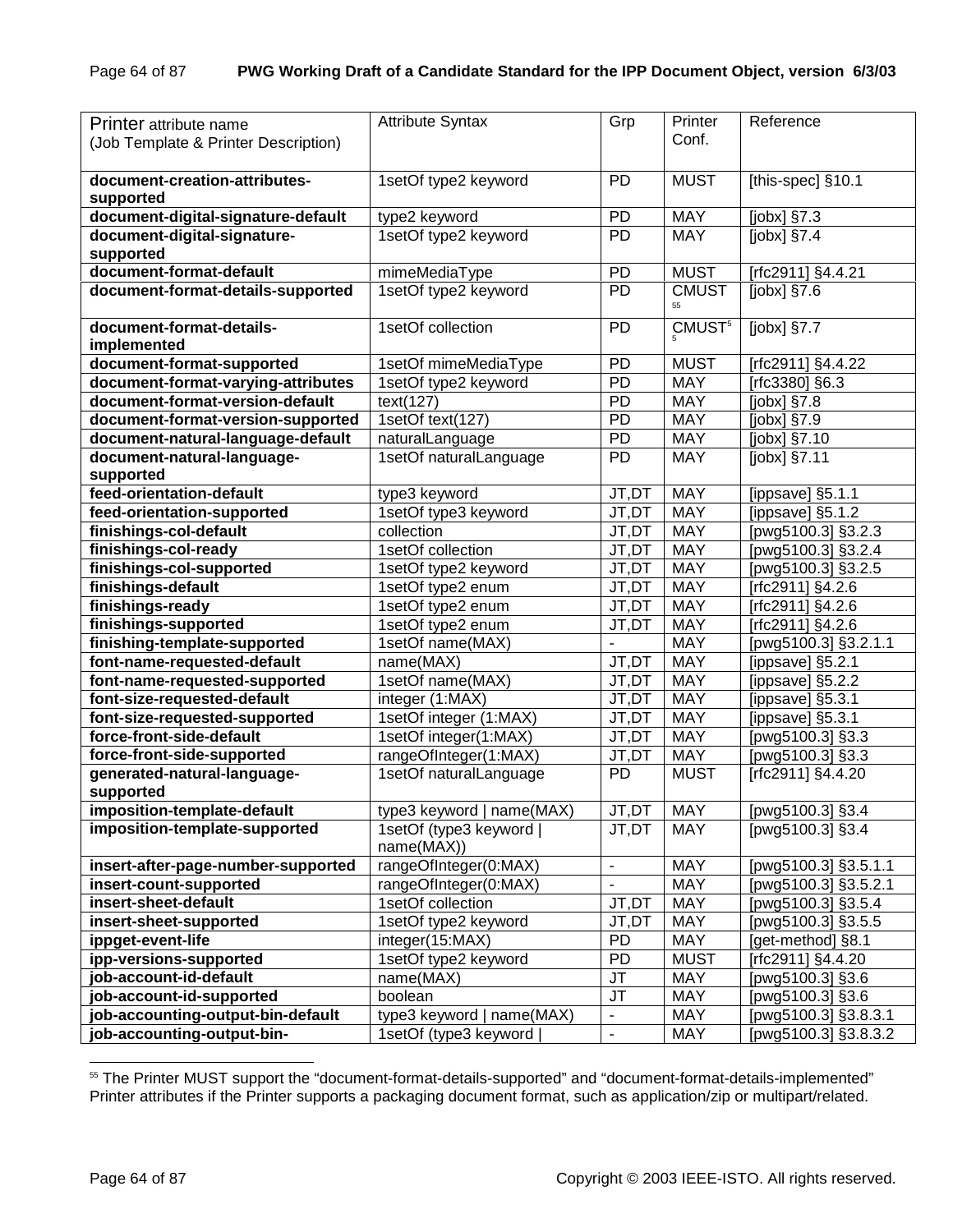| Printer attribute name               | <b>Attribute Syntax</b>               | Grp                      | Printer    | Reference                    |
|--------------------------------------|---------------------------------------|--------------------------|------------|------------------------------|
| (Job Template & Printer Description) |                                       |                          | Conf.      |                              |
|                                      |                                       |                          |            |                              |
| supported                            | name(MAX))                            |                          |            |                              |
| job-accounting-sheets-default        | collection                            | <b>JT</b>                | <b>MAY</b> | [pwg5100.3] §3.8.4           |
| job-accounting-sheets-supported      | 1setOf type2 keyword                  | JT                       | <b>MAY</b> | [pwg5100.3] §3.8.5           |
| job-accounting-sheets-type-          | 1setOf (type3 keyword                 | ÷,                       | <b>MAY</b> | [pwg5100.3] §3.8.1.1         |
| supported                            | name(MAX))                            |                          |            |                              |
| job-accounting-user-id-default       | name(MAX)                             | JT                       | <b>MAY</b> | [pwg5100.3] §3.7             |
| job-accounting-user-id-supported     | boolean                               | JT                       | <b>MAY</b> | [pwg5100.3] §3.7             |
| job-copies-default                   | integer(1:MAX)                        | <b>JT</b>                | <b>MAY</b> | [jobx] §4.1.1.1              |
| job-copies-supported                 | reangeOfInteger(1:MAX)                | JT                       | <b>MAY</b> | $\overline{[jobx]}$ §4.1.1.2 |
| job-cover-back-default               | collection                            | <b>JT</b>                | <b>MAY</b> | [jobx] §4.1.2.1              |
| job-cover-back-supported             | 1setOf type2 keyword                  | JT                       | <b>MAY</b> | [jobx] §4.1.2.2              |
| job-cover-front-default              | collection                            | <b>JT</b>                | <b>MAY</b> | [jobx] §4.1.3.1              |
| job-cover-front-supported            | 1setOf type2 keyword                  | <b>JT</b>                | <b>MAY</b> | [jobx] §4.1.3.2              |
| job-creation-attributes-supported    | 1setOf type2 keyword                  | <b>PD</b>                | <b>MAY</b> | [ippsave] §7.1               |
| iob-error-sheet-default              | collection                            | <b>JT</b>                | <b>MAY</b> | [pwg5100.3] §3.7             |
| job-error-sheet-supported            | 1setOf type2 keyword                  | <b>JT</b>                | <b>MAY</b> | [pwg5100.3] §3.9.5           |
| job-error-sheet-type-supported       | 1setOf (type3 keyword                 | $\blacksquare$           | <b>MAY</b> | [pwg5100.3] §3.9.1.1         |
|                                      | name(MAX))                            |                          |            |                              |
| job-error-sheet-when-supported       | 1setOf type2 keyword                  | $\blacksquare$           | <b>MAY</b> | [pwg5100.3] §3.9.2.1         |
| job-finishings-default               | 1setOf type2 enum                     | <b>JT</b>                | <b>MAY</b> | [jobx] §4.1.4.1              |
| job-finishings-supported             | 1setOf type2 enum                     | <b>JT</b>                | <b>MAY</b> | [jobx] §4.1.4.2              |
| job-finishings-col-default           | collection                            | J <sub>T</sub>           | <b>MAY</b> | [jobx] §4.1.5.1              |
| job-finishings-col-supported         | 1setOf type2 keyword                  | <b>JT</b>                | <b>MAY</b> | [jobx] §4.1.5.2              |
| job-hold-until-default               | type3 keyword   name(MAX)             | JT                       | <b>MAY</b> | [rfc2911] §4.2.2             |
| job-hold-until-supported             | 1setOf (type3 keyword                 | <b>JT</b>                | <b>MAY</b> | [rfc2911] §4.2.2             |
|                                      | name(MAX))                            |                          |            |                              |
| job-impressions-supported            | rangeOfInteger(0:MAX)                 | <b>PD</b>                | <b>MAY</b> | [rfc2911] §4.4.34            |
| job-k-octets-supported               | rangeOfInteger(0:MAX)                 | <b>PD</b>                | <b>MAY</b> | [rfc2911] §4.4.33            |
| job-media-sheets-supported           | rangeOfInteger(0:MAX)                 | <b>PD</b>                | <b>MAY</b> | [rfc2911] §4.4.35            |
| job-message-to-operator-default      | text(MAX)                             | JT                       | <b>MAY</b> | [pwg5100.3] §3.12            |
| job-message-to-operator-supported    | boolean                               | <b>JT</b>                | <b>MAY</b> | [pwg5100.3] §3.12            |
| job-password-supported               | integer(0:127)                        | <b>PD</b>                | <b>MAY</b> | [ippsave] §7.2               |
| job-password-encryption-supported    | 1setOf (type3 keyword  <br>name(MAX)) | PD                       | <b>MAY</b> | [ippsave] §7.3               |
| job-priority-default                 | integer(1:100)                        | JT                       | <b>MAY</b> | [rfc2911] §4.2.1             |
| job-priority-supported               | 1setOf integer(1:100)                 | <b>JT</b>                | <b>MAY</b> | [rfc2911] §4.2.1             |
| job-settable-attributes-supported    | 1setOf type2 keyword                  | <b>PD</b>                | <b>MAY</b> | [rfc3380] §6.2               |
| job-sheet-message-default            | text(MAX)                             | JT                       | <b>MAY</b> | [pwg5100.3] §3.12            |
| job-sheet-message-supported          | boolean                               | JT                       | <b>MAY</b> | [pwg5100.3] §3.12            |
| job-sheets-col-default               | collection                            | <b>JT</b>                | <b>MAY</b> | [pwg5100.3] §3.11.3          |
| job-sheets-col-supported             | 1setOf type2 keyword                  | JT                       | <b>MAY</b> | [pwg5100.3] §3.11.4          |
| job-sheets-default                   | type3 keyword   name(MAX)             | JT                       | <b>MAY</b> | [rfc2911] §4.2.3             |
| job-sheets-supported                 | 1setOf (type3 keyword                 | <b>JT</b>                | <b>MAY</b> | [rfc2911] §4.2.3             |
|                                      | name(MAX))                            |                          |            |                              |
| job-spooling-supported               | type2 keyword                         | PD                       | <b>MAY</b> | [ippsave] §7.4               |
| max-save-info-supported              | integer(1:MAX)                        | PD                       | <b>MAY</b> | [ippsave] §7.5               |
| max-stitching-locations-supported    | integer(1:MAX)                        | PD                       | <b>MAY</b> | [pwg5100.3] §5.2             |
| media-back-coating-supported         | 1setOf (type3 keyword                 | $\overline{\phantom{a}}$ | <b>MAY</b> | [pwg5100.3]                  |
|                                      | name(MAX))                            |                          |            | §3.13.10.2                   |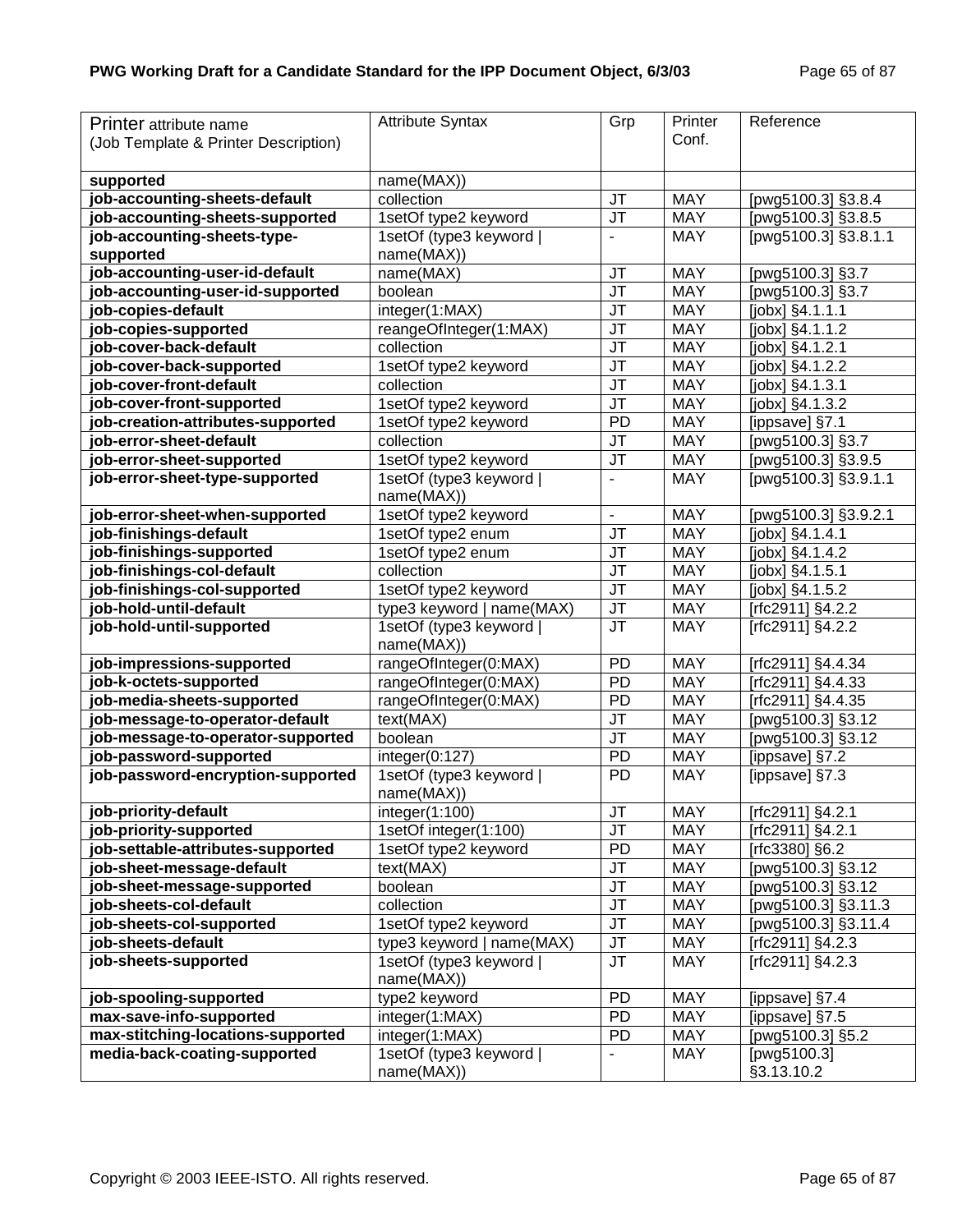| Printer attribute name<br>(Job Template & Printer Description) | <b>Attribute Syntax</b>               | Grp                      | Printer<br>Conf.   | Reference                     |
|----------------------------------------------------------------|---------------------------------------|--------------------------|--------------------|-------------------------------|
| media-col-database                                             | 1setOf collection                     | $\_56$                   | <b>MAY</b>         | [ippsave] §7.6                |
| any "media-col" member attribute                               |                                       |                          |                    |                               |
| media-col-default                                              | collection                            | <b>JT</b>                | <b>MAY</b>         | [pwg5100.3] §3.13.12          |
| any "media-col" member attribute                               |                                       |                          |                    |                               |
| media-color-supported                                          | 1setOf type2 keyword                  |                          | <b>MAY</b>         | [pwg5100.3] §3.13.4.1         |
| media-col-ready                                                | 1setOf collection                     | JT                       | <b>MAY</b>         | [pwg5100.3] §3.13.13          |
| any "media-col" member attribute                               |                                       |                          |                    |                               |
| media-col-supported                                            | 1setOf type2 keyword                  | <b>JT</b>                | <b>MAY</b>         | [pwg5100.3] §3.13.14          |
| media-default                                                  | type3 keyword   name(MAX)             | JT,DT                    | <b>MAY</b>         | [rfc2911] §4.2.11             |
| media-front-coating-supported                                  | 1setOf (type3 keyword<br>name(MAX))   |                          | <b>MAY</b>         | [pwg5100.3]<br>§3.13.10.1     |
| media-hole-count-supported                                     | 1setOf rangeOfInteger(0:MAX)          | $\blacksquare$           | <b>MAY</b>         | [pwg5100.3] §3.13.6.1         |
| media-info-supported                                           | boolean                               |                          | <b>MAY</b>         | [pwg5100.3] §3.13.3.1         |
| media-input-tray-check-default                                 | type3 keyword   name(MAX)             | <b>JT</b>                | <b>MAY</b>         | [pwg5100.3] §3.14             |
| media-input-tray-check-supported                               | 1setOf (type3 keyword<br>name(MAX))   | <b>JT</b>                | <b>MAY</b>         | [pwg5100.3] §3.14             |
| media-key-supported                                            | 1setOf (type3 keyword)<br>name(MAX))  | $\overline{\phantom{a}}$ | <b>MAY</b>         | [pwg5100.3] §3.13.1.1         |
| media-order-count-supported                                    | 1setOf rangeOfInteger(1:MAX)          | $\blacksquare$           | <b>MAY</b>         | [pwg5100.3] §3.13.7.1         |
| media-pre-printed-supported                                    | 1setOf (type3 keyword)<br>name(MAX))  |                          | <b>MAY</b>         | [pwg5100.3] §3.13.5.1         |
| media-ready                                                    | 1setOf (type3 keyword<br>name(MAX))   | JT,DT                    | <b>MAY</b>         | [rfc2911] §4.2.11             |
| media-recycled-supported                                       | 1setOf (type3 keyword<br>name(MAX))   | $\overline{\phantom{a}}$ | <b>MAY</b>         | [ $pwg5100.3$ ]<br>§3.13.11.1 |
|                                                                |                                       |                          |                    |                               |
|                                                                |                                       |                          |                    |                               |
| media-size-supported                                           | 1setOf collection                     | $\overline{\phantom{a}}$ | <b>MAY</b>         | [pwg5100.3] §3.13.8.3         |
| media-supported                                                | 1setOf (type3 keyword  <br>name(MAX)) | JT,DT                    | <b>MAY</b>         | [rfc2911] §4.2.11             |
|                                                                |                                       |                          |                    |                               |
|                                                                |                                       |                          |                    |                               |
| media-weight-metric-supported                                  | 1setOf rangeOfInteger(1:MAX)          | $\blacksquare$           | <b>MAY</b>         | [pwg5100.3] §3.13.9.1         |
| multiple-document-handling-default                             | type2 keyword                         | JT                       | MUST <sup>57</sup> | [rfc2911] §4.2.4              |
| multiple-document-handling-<br>supported                       | 1setOf type2 keyword                  | JT                       | MUST <sup>57</sup> | [rfc2911] §4.2.4              |
| multiple-document-jobs-supported                               | boolean                               | PD                       | MUST <sup>57</sup> | [rfc2911] §4.4.16             |
| multiple-operation-time-out                                    | integer(1:MAX)                        | PD                       | MUST <sup>57</sup> | [rfc2911] §4.4.31             |
| natural-language-configured                                    | naturalLanguage                       | PD                       | <b>MUST</b>        | [rfc2911] §4.4.19             |
| notify-attributes-supported                                    | 1setOf type2 keyword                  | PD                       | MAY                | [ntfy] §5.3.4                 |
| notify-events-default                                          | 1setOf type2 keyword                  | PD                       | MAY                | [ntfy] §5.3.3                 |
| notify-events-supported                                        | 1setOf type2 keyword                  | PD                       | MAY                | [ntfy] §5.3.3                 |
| notify-lease-duration-default                                  | integer(0:67108863)                   | PD                       | MAY                | [ntfy] $\S5.3.8$              |

<sup>56</sup> The Printer does not return the "media-col-database" attribute when the client requests 'all' or 'printer-description' attribute group because there MAY be a large number of values. Instead the client MUST query "media-coldatabase" explicitly in a Get-Printer-Attributes request.

<sup>57</sup> A Printer MUST support "multiple-document-handling-default", "multiple-document-handling-supported", "multipledocument-jobs-supported", and "multiple-operation-time-out" Printer attributes since the Printer MUST support multiple document jobs, even though they are OPTIONAL for a Printer to conform to [rfc2911].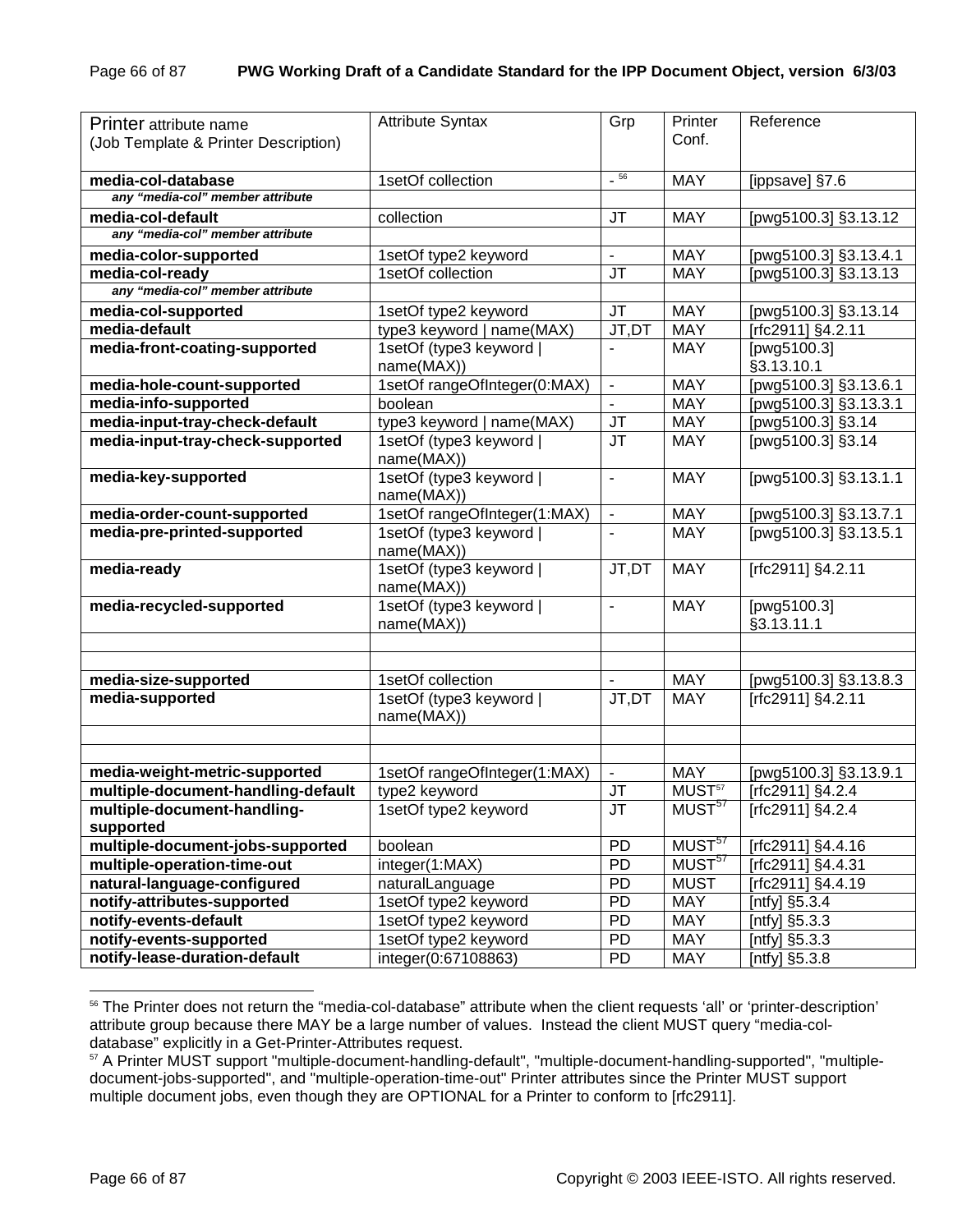| Printer attribute name                | <b>Attribute Syntax</b>      | Grp                  | Printer     | Reference          |
|---------------------------------------|------------------------------|----------------------|-------------|--------------------|
| (Job Template & Printer Description)  |                              |                      | Conf.       |                    |
|                                       |                              |                      |             |                    |
| notify-lease-duration-supported       | 1setOf (integer(0: 67108863) | PD                   | <b>MAY</b>  | [ntfy] §5.3.8      |
|                                       | rangeOfInteger(0:67108863))  |                      |             |                    |
| notify-lease-expiration-time          | integer(0:MAX)               | PD                   | <b>MAY</b>  | [ntfy] §5.4.3      |
| notify-max-events-supported           | integer(2:MAX)               | <b>PD</b>            | <b>MAY</b>  | [ntfy] §5.3.3      |
| notify-pull-method-supported          | 1setOf type2 keyword         | PD                   | <b>MAY</b>  | [ntfy] §5.3.2      |
| notify-schemes-supported              | 1setOf uriScheme             | PD                   | <b>MAY</b>  | [ntfy] §5.3.1      |
| number-up-default                     | integer(1:MAX)               | JT,DT                | <b>MAY</b>  | [rfc2911] §4.2.9   |
| number-up-supported                   | 1setOf (integer(1:MAX)       | JT,DT                | <b>MAY</b>  | [rfc2911] §4.2.9   |
|                                       | rangeOfInteger(1:MAX))       |                      |             |                    |
| operations-supported                  | 1setOf type2 enum            | PD                   | <b>MUST</b> | [rfc2911] §4.4.15  |
| orientation-requested-default         | type2 enum                   | $\overline{JT}$ , DT | <b>MAY</b>  | [rfc2911] §4.2.10  |
| orientation-requested-supported       | 1setOf type2 enum            | JT,DT                | <b>MAY</b>  | [rfc2911] §4.2.10  |
| output-bin-default                    | type2 keyword   name(MAX)    | <b>JT</b>            | <b>MAY</b>  | [pwg5100.2] §2.1   |
| output-bin-supported                  | 1setOf (type2 keyword        | <b>JT</b>            | <b>MAY</b>  | [pwg5100.2] §2.1   |
|                                       | name(MAX))                   |                      |             |                    |
| output-device-requested-supported     | 1setOf name(127)             | PD                   | <b>MAY</b>  | $[jobx]$ §7.12     |
| page-delivery-default                 | type2 keyword                | JT,DT                | <b>MAY</b>  | [pwg5100.3] §3.15  |
| page-delivery-supported               | 1setOf type2 keyword         | JT,DT                | <b>MAY</b>  | [pwg5100.3] §3.15  |
| page-order-received-default           | type2 keyword                | JT,DT                | <b>MAY</b>  | [pwg5100.3] §3.16  |
| page-order-received-supported         | 1setOf type2 keyword         | JT,DT                | <b>MAY</b>  | [pwg5100.3] §3.16  |
| overrides-supported                   | 1setOf type2 keyword         | JT,DT                | <b>MAY</b>  | [OvrRide] §5.2.9   |
| page-ranges-supported                 | boolean                      | JT,DT                | <b>MAY</b>  | [rfc2911] §4.2.7   |
| pages-per-minute                      | integer(0:MAX)               | <b>PD</b>            | <b>MAY</b>  | [rfc2911] §4.4.36  |
| pages-per-minute-color                | integer(0:MAX)               | <b>PD</b>            | <b>MAY</b>  | [rfc2911] §4.4.37  |
| pages-per-subset-supported            | boolean                      | <b>PD</b>            | <b>MAY</b>  | [Jobx] §4.1.6.2    |
| parent-printers-supported             | 1setOf uri                   | <b>PD</b>            | <b>MAY</b>  | [adm-ops] §7.2     |
| pdl-override-supported                | type2 keyword                | PD                   | <b>MUST</b> | [rfc2911] §4.4.28  |
|                                       |                              |                      |             | [ippsave] §8.1     |
| presentation-direction-number-up-     | type2 keyword                | JT,DT                | <b>MAY</b>  | [pwg5100.3] §3.17  |
| default                               |                              |                      |             |                    |
| presentation-direction-number-up-     | 1setOf type2 keyword         | JT,DT                | <b>MAY</b>  | [pwg5100.3] §3.17  |
| supported                             |                              |                      |             |                    |
| printer-current-time                  | dateTime                     | <b>PD</b>            | <b>MAY</b>  | [rfc2911] §4.4.30  |
| printer-detailed-status-messages      | 1setOf text(MAX)             | PD                   | <b>MAY</b>  | [ippsave] §7.7     |
| printer-driver-installer              | uri                          | $\overline{PD}$      | <b>MAY</b>  | $[rfc2911]$ §4.4.8 |
| printer-info                          | text(127)                    | <b>PD</b>            | <b>MAY</b>  | [rfc2911] §4.4.6   |
| printer-is-accepting-jobs             | boolean                      | PD                   | <b>MUST</b> | [rfc2911] §4.4.23  |
| printer-location                      | text(127)                    | PD                   | <b>MAY</b>  | [rfc2911] §4.4.5   |
| printer-make-and-model                | text(127)                    | PD                   | <b>MAY</b>  | [rfc2911] §4.4.9   |
| printer-message-date-time             | dateTime                     | PD                   | <b>MAY</b>  | [rfc3380] §6.5     |
| printer-message-from-operator         | text(127)                    | PD                   | MAY         | [rfc2911] §4.4.25  |
| printer-message-time                  | integer(MIN:MAX)             | PD                   | <b>MAY</b>  | [rfc3380] §6.4     |
| printer-more-info                     | uri                          | PD                   | <b>MAY</b>  | [rfc2911] §4.4.7   |
| printer-more-info-manufacturer        | uri                          | PD                   | <b>MAY</b>  | [rfc2911] §4.4.10  |
| printer-name                          | name(127)                    | PD                   | <b>MUST</b> | [rfc2911] §4.4.4   |
| printer-notify-server-uri             | uri                          | PD                   | <b>MAY</b>  | [not-srv] $§4.1$   |
| printer-resolution-default            | resolution                   | JT,DT                | <b>MAY</b>  | [rfc2911] §4.2.12  |
| printer-resolution-supported          | 1setOf resolution            | JT,DT                | <b>MAY</b>  | [rfc2911] §4.2.12  |
| printer-settable-attributes-supported | 1setOf type2 keyword         | PD                   | <b>MAY</b>  | [rfc3380] §6.1     |
| printer-state                         | type1 enum                   | PD                   | <b>MUST</b> | [rfc2911] §4.4.11  |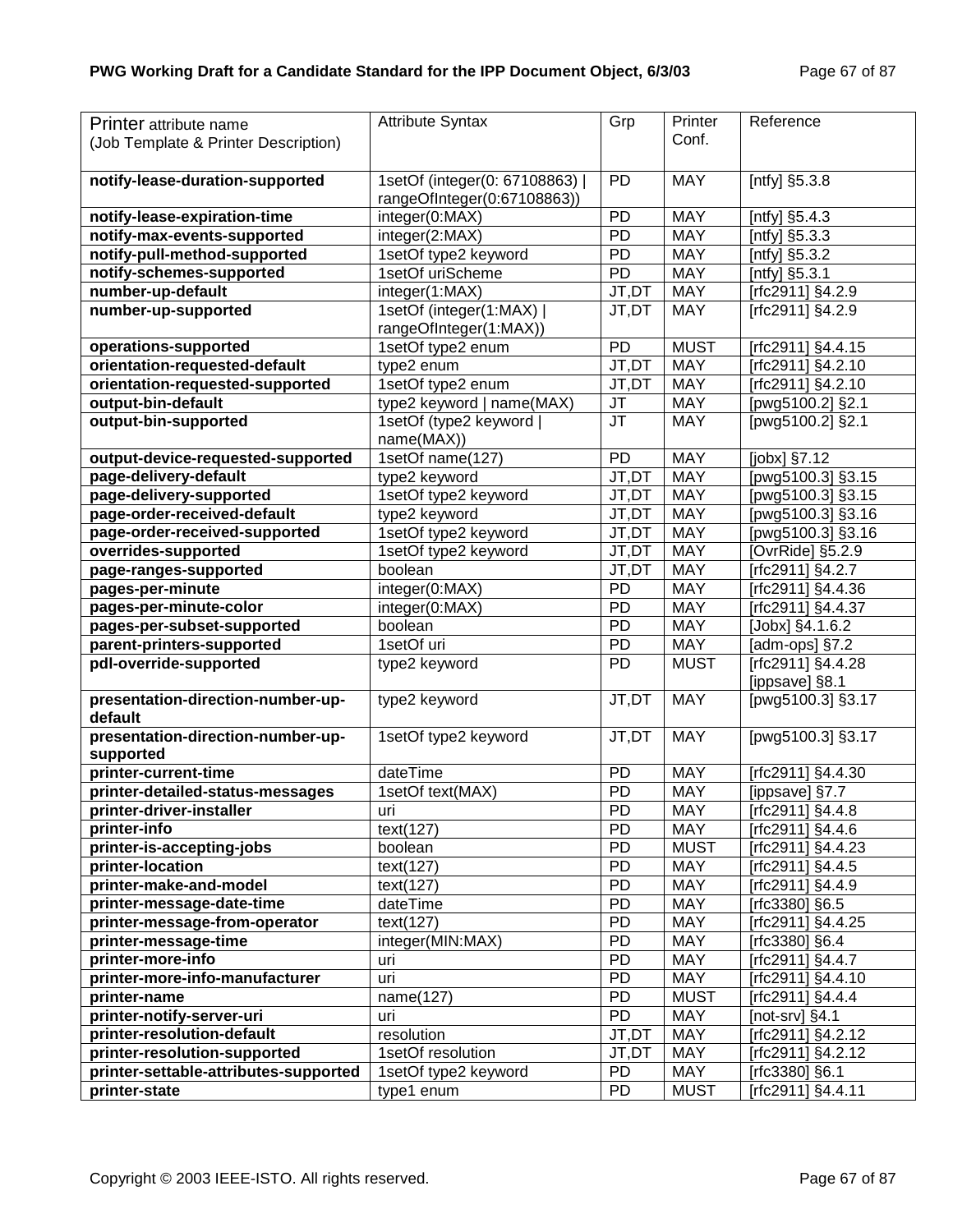| Printer attribute name               | <b>Attribute Syntax</b> | Grp                 | Printer            | Reference                  |
|--------------------------------------|-------------------------|---------------------|--------------------|----------------------------|
| (Job Template & Printer Description) |                         |                     | Conf.              |                            |
|                                      |                         |                     |                    |                            |
| printer-state-change-date-time       | dateTime                | <b>PD</b>           | <b>MAY</b>         | [ntfy] $§6.\overline{2}$   |
| printer-state-change-time            | integer(1:MAX)          | PD                  | <b>MAY</b>         | [ $n$ tfy] $§6.1$          |
| printer-state-message                | text(MAX)               | <b>PD</b>           | <b>MAY</b>         | [rfc2911] §4.4.13          |
| printer-state-reasons                | 1setOf type2 keyword    | <b>PD</b>           | <b>MUST</b>        | [rfc2911] §4.4.12          |
| printer-up-time                      | integer(1:MAX))         | PD                  | <b>MUST</b>        | [rfc2911] §4.4.29          |
| printer-uri-supported                | 1setOf uri              | <b>PD</b>           | <b>MUST</b>        | [rfc2911] §4.4.1           |
| printer-xri-supported                | 1setOf collection       | <b>PD</b>           | <b>MAY</b>         | [rfc3380] §6.6             |
| xri-uri                              | uri                     | PD                  | <b>MUST</b>        | [rfc3380] §6.6             |
| xri-authentication                   | 1setOf type2 keyword    | PD                  | <b>MUST</b>        | [rfc3380] §6.6             |
| xri-security                         | 1setOf type2 keyword    | $\overline{PD}$     | <b>MUST</b>        | [rfc3380] §6.6             |
| print-quality-default                | type2 enum              | JT,DT               | <b>MAY</b>         | [rfc2911] §4.2.13          |
| print-quality-supported              | 1setOf type2 enum       | $JT, D\overline{T}$ | <b>MAY</b>         | [rfc2911] §4.2.13          |
| queued-job-count                     | integer(0:MAX)          | PD                  | <b>MUST</b>        | [rfc2911] §4.4.24          |
| reference-uri-schemes-supported      | 1setOf uriScheme        | <b>PD</b>           | MUST <sup>58</sup> | [rfc2911] §4.4.27          |
| separator-sheets-default             | collection              | JT,DT               | <b>MAY</b>         | [pwg5100.3] §3.18.3        |
| separator-sheets-supported           | 1setOf type2 keyword    | JT,DT               | <b>MAY</b>         | [pwg5100.3] §3.18.4        |
| separator-sheets-type-supported      | 1setOf (type3 keyword)  |                     | <b>MAY</b>         | [pwg5100.3] §3.18.1.1      |
|                                      | name(MAX))              |                     |                    |                            |
| sheet-collate-default                | type2 keyword           | JT,DT               | <b>MAY</b>         | [rfc3381] §3.1             |
| sheet-collate-supported              | 1setOf type2 keyword    | JT,DT               | <b>MAY</b>         | [rfc3381] §3.1             |
| sides-default                        | type2 keyword           | JT,DT               | <b>MAY</b>         | $tri$ c2911] §4.2.8        |
| sides-supported                      | 1setOf type2 keyword    | JT,DT               | <b>MAY</b>         | [rfc2911] §4.2.8           |
| stitching-locations-supported        | 1setOf (integer(0:MAX)  | $\overline{a}$      | <b>MAY</b>         | [ $pvg5\overline{100.3}$ ] |
|                                      | rangeOfInteger(0:MAX))  |                     |                    | \$3.2.2.3.1                |
| stitching-offset-supported           | 1setOf (integer (0:MAX) | $\blacksquare$      | <b>MAY</b>         | [pwg5100.3]                |
|                                      | rangeOfInteger(0:MAX))  |                     |                    | \$3.2.2.2.1                |
| stitching-reference-edge-supported   | 1setOf type2 keyword    | $\blacksquare$      | <b>MAY</b>         | [pwg5100.3]                |
|                                      |                         |                     |                    | §3.2.2.1.1                 |
| subordinate-printers-supported       | 1setOf uri              | <b>PD</b>           | <b>MAY</b>         | [adm-ops] §7.1             |
| uri-authentication-supported         | 1setOf type2 keyword    | PD                  | <b>MUST</b>        | [rfc2911] §4.4.2           |
| uri-security-supported               | 1setOf type2 keyword    | PD                  | <b>MUST</b>        | [rfc2911] §4.4.3           |
| user-defined-values-supported        | 1setOf type2 keyword    | PD                  | <b>MAY</b>         | [pwg5100.3] §5.1           |
| which-jobs-supported                 | 1setOf type2 keyword    | <b>PD</b>           | <b>MAY</b>         | [ippsave] §7.8             |
| x-image-position-default             | type2 keyword           | JT,DT               | <b>MAY</b>         | [pwg5100.3] §3.19.2        |
| x-image-position-supported           | 1setOf type2 keyword    | JT,DT               | <b>MAY</b>         | [pwg5100.3] §3.19.2        |
| x-image-shift-default                | integer(MIN:MAX)        | JT,DT               | <b>MAY</b>         | [pwg5100.3] §3.19.3        |
| x-image-shift-supported              | rangeOfInteger(MIN:MAX) | JT,DT               | <b>MAY</b>         | [pwg5100.3] §3.19.3        |
| xri-authentication-supported         | 1setOf type2 keyword    | PD                  | MAY                | [rfc3380] §6.8             |
| xri-security-supported               | 1setOf type2 keyword    | PD                  | MAY                | [rfc3380] §6.9             |
| xri-uri-scheme-supported             | 1setOf uriScheme        | PD                  | MAY                | [rfc3380] §6.7             |
| x-side1-image-shift-default          | integer(MIN:MAX)        | JT,DT               | <b>MAY</b>         | [pwg5100.3] §3.19.4        |
| x-side1-image-shift-supported        | rangeOfInteger(MIN:MAX) | JT,DT               | <b>MAY</b>         | [pwg5100.3] §3.19.4        |
| x-side2-image-shift-default          | integer(MIN:MAX)        | JT,DT               | <b>MAY</b>         | [pwg5100.3] §3.19.5        |
| x-side2-image-shift-supported        | rangeOfInteger(MIN:MAX) | JT,DT               | <b>MAY</b>         | [pwg5100.3] §3.19.5        |
| y-image-position-default             | type2 keyword           | JT,DT               | <b>MAY</b>         | [pwg5100.3] §3.19.6        |
| y-image-position-supported           | 1setOf type2 keyword    | JT,DT               | <b>MAY</b>         | [pwg5100.3] §3.19.6        |
| y-image-shift-default                | integer(MIN:MAX)        | JT,DT               | MAY                | [pwg5100.3] §3.19.7        |
| y-image-shift-supported              | rangeOfInteger(MIN:MAX) | JT,DT               | MAY                | [pwg5100.3] §3.19.7        |

<sup>&</sup>lt;sup>58</sup> The Printer MUST support "reference-uri-scheme-supported" Printer Description attribute, since the Send-URI operation is REQUIRED.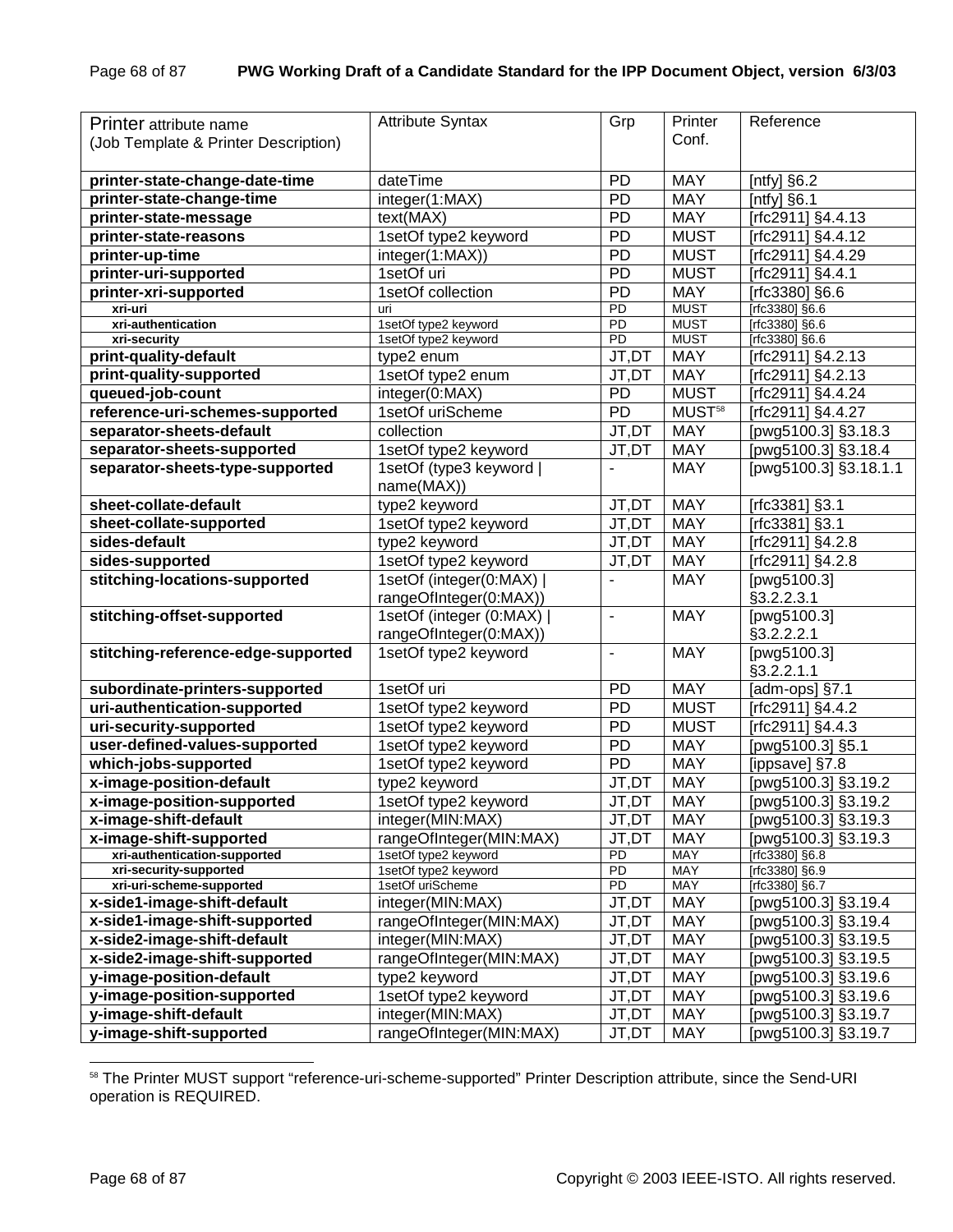| Printer attribute name<br>(Job Template & Printer Description) | <b>Attribute Syntax</b> | Grp   | Printer<br>Conf. | Reference           |
|----------------------------------------------------------------|-------------------------|-------|------------------|---------------------|
|                                                                |                         |       |                  |                     |
| y-side1-image-shift-default                                    | integer(MIN:MAX)        | JT.DT | MAY              | [pwg5100.3] §3.19.8 |
| y-side1-image-shift-supported                                  | rangeOfInteger(MIN:MAX) | JT,DT | MAY              | [pwg5100.3] §3.19.8 |
| y-side2-image-shift-default                                    | integer(MIN:MAX)        | JT.DT | MAY              | [pwg5100.3] §3.19.9 |
| y-side2-image-shift-supported                                  | rangeOfInteger(MIN:MAX) | JT,DT | MAY              | [pwg5100.3] §3.19.9 |

1711

1712 The remainder of this section defines the Printer Description attributes that are not defined in other specifications.

1713 Most of these are "xxx-default" and "xxx-supported" Printer Description attributes. A Printer MUST support these

1714 Printer Description attributes, if it supports the corresponding Operation/Description attributes, in order to indicate the 1715 default and supported values that the Printer supports.

# 1716 **10.1 document-creation-attributes-supported (1setOf type2 keyword)**

- 1717 This REQUIRED Printer Description attribute lists the keyword names of the Document Template and Operation
- 1718 attributes that the Printer will accept in the Send-Document and Send-URI Document Creation operations.

# 1719 **11 New Values for Existing Printer Description Attributes**

1720 This section contains those attributes for which additional values are added.

# 1721 **11.1 operations-supported (1setOf type2 enum)**

- 1722 The following "operation-id" values are added in order to support the new operations defined in this document:
- 

| 1723 | Table 15 – Operation-id assignments |
|------|-------------------------------------|
|------|-------------------------------------|

| Value  | <b>Operation Name</b>   | Reference          |
|--------|-------------------------|--------------------|
| 0x0033 | Cancel-Document         | [this-spec] $§4.5$ |
| 0x0034 | Get-Document-Attributes | [this-spec] §4.3   |
| 0x0035 | Get-Documents           | [this-spec] §3.3   |
| 0x0036 | Delete-Document         | [this-spec] §5.4   |
| 0x0037 | Set-Document-Attributes | [this-spec] §4.4   |

1724

# 1725 **12 Encodings of Additional Attribute Tags**

1726 This section assigns values to an attributes tags as an extension to the encoding defined in [rfc2910]).

1727 The "document-attributes-tag" delimits Document Template Attributes Groups in requests and Document Attributes 1728 Groups in responses.

#### 1729 The following table specifies the values for the delimiter tag:

| Tag Value (Hex) | Meaning                   |
|-----------------|---------------------------|
| 0x09            | "document-attributes-tag" |

1730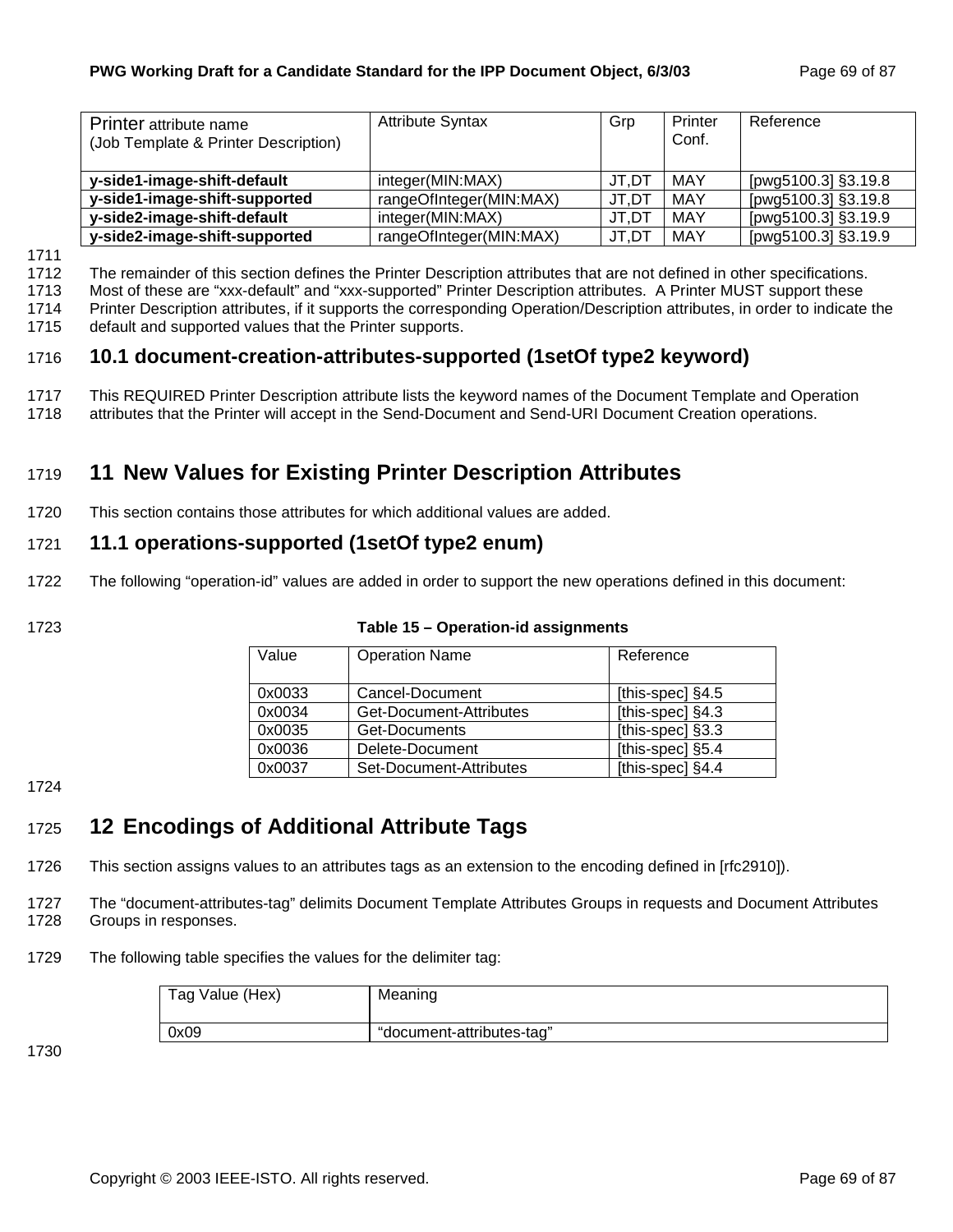### 1731 **13 Status codes**

1732 This section defines additional status codes for use with multi-document jobs.

### 1733 **13.1 server-error-too-many-jobs (0x050B)**

1734 The client has attempted to create a Job using any of the Job Creation operations which would exceed the capacity 1735 of the Printer and/or the policy for this user or type of job. The client SHOULD NOT try again later.

### 1736 **13.2 server-error-too-many-documents (0x050C)**

1737 The client has attempted to create a Document using any of the Document Creation operations which would exceed 1738 the capacity of the Printer for this Job and/or the policy for this user or type of job. The client SHOULD NOT try again 1739 later.

### 1740 **14 Conformance Requirements**

1741 This section specifies the conformance requirements for Printers and clients.

### 1742 **14.1 Printer conformance requirements**

- 1743 In order to conform to this specification, a Printer:
- 1744 1. MUST meet the conformance requirements for Printers specified in [rfc2911].
- 1745 2. MUST support the Job operation that section 3 REQUIRES a Printer to support.
- 1746 3. MUST support the Document operations that section 4 REQUIRES a Printer to support.
- 1747 4. MAY support any of the Administrative operations in section 5.
- 1748 5. MUST support the Attribute Precedence semantics specified in section 6 for the levels that the Printer 1749 supports.
- 1750 6. MUST support the Operation attributes in the Send-Document operation and, if supported, the Send-URI 1751 operation that section 7 REQUIRES a Printer to support.
- 1752 7. MUST support any Operation attributes that section 7 REQUIRES a Printer to support along with the 1753 corresponding Document Description attributes that section 8.2 REQUIRES a Printer to support and any 1754 "xxx-default" and "xxx-supported" Printer attributes that section 10 REQUIRES a Printer to support.
- 1755 8. MAY support any of the Document Template attributes in Document Creation operations as indicated in 1756 section 8 and MUST NOT support them for contexts for where they are not defined as indicated in the 1757 Table 11 with an "-".
- 1758 9. MUST support the Document Description attributes that section 8.2 REQUIRES a Printer to support.
- 1759 10. MUST support the Printer attributes that section 10 REQUIRES a Printer to support.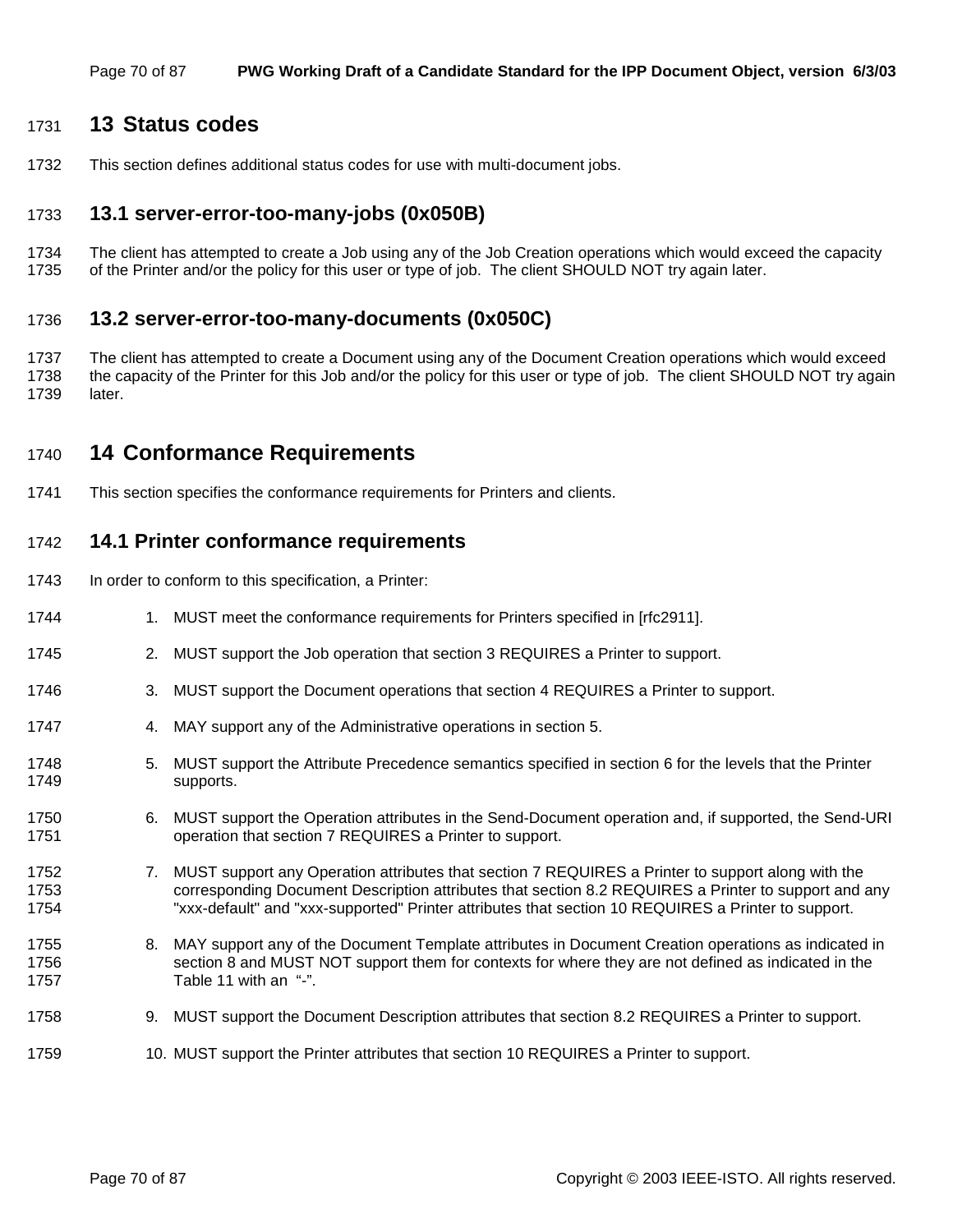1760 11. MUST support the values of Printer Description attributes that section 11 REQUIRES a Printer to 1761 support.

### 1762 **14.2 Client conformance requirements**

- 1763 In order to conform to this specification, a client:
- 1764 1. MUST meet the conformance requirements for clients specified in [rfc2911]
- 1765 2. MAY support any of the Document operations defined in section 3.7.
- 1766 3. MUST supply the Operation attributes that section 7 REQUIRES a client to supply in operation requests.
- 1767 4. MUST supply any Document Template attributes in the format that section 8 REQUIRES a client to supply in 1768 Document Creation operations and MUST NOT support them for contexts for where they are not defined as 1769 indicated in the Table 11 with an "n".
- 1770 5. SHOULD support any of the Document Description attributes that section 8.2 REQUIRES a Printer to support.
- 1771 6. MAY support any of the Printer attributes listed in section 10.
- 1772 7. MAY support any of the values of the Printer Descriptions attributes in section 11.

### 1773 **15 Normative References**

#### 1774 Note: The references in the body of this IEEE-ISTO document use the more reader-friendly mnemonic symbols

1775 below, rather than the RFC number (except for [rfc2910] and [rfc2911]). IETF RFCs and IANA registrations require 1776 using the RFC numbers in the body of the document for references.

| 1777 | [adm-ops]                                                                                                       |
|------|-----------------------------------------------------------------------------------------------------------------|
| 1778 | Kugler, C, Hastings, T., Lewis, H., "Internet Printing Protocol (IPP): Job and Printer Administrative           |
| 1779 | Operations", <draft-ietf-ipp-ops-set2-03.txt>, July 17, 2001.</draft-ietf-ipp-ops-set2-03.txt>                  |
| 1780 | [ippsave]                                                                                                       |
| 1781 | Hastings, T., and D. Fullman, "Internet Printing Protocol (IPP): Production Printing Attributes - Set 2", to    |
| 1782 | become a PWG IEEE-ISTO standard, work in progress, August 21, 2002,                                             |
| 1783 | ftp://ftp.pwg.org/pub/pwg/ipp/new_PPE/pwg-ipp-pwg5100.3-set2-draft-v0_1-020821.pdf.                             |
| 1784 | [ippact]                                                                                                        |
| 1785 | Carney, D., and H. Lewis, "Internet Printing Protocol (IPP), "-actual" attributes extension", work in progress, |
| 1786 | January 31, 2003, ftp://ftp.pwg.org/pub/pwg/ipp/new_ACT/pwg-ipp-actual-attrs-v04-030131.pdf                     |
| 1787 | [get-method]                                                                                                    |
| 1788 | Herriot, R., and T. Hastings, "Internet Printing Protocol (IPP): The 'ippget' Delivery Method for Event         |
| 1789 | Notifications", <draft-ietf-ipp-notify-get-08.txt>, September 5, 2002.</draft-ietf-ipp-notify-get-08.txt>       |
| 1790 | [jobx]                                                                                                          |
| 1791 | Hastings, T. and P. Zehler, "IPP Job Extensions", May 30, 2003,                                                 |
| 1792 | ftp://ftp.pwg.org/pub/pwg/ipp/new_JOBX/wd-ippjobx10-20030530.pdf, work in progress.                             |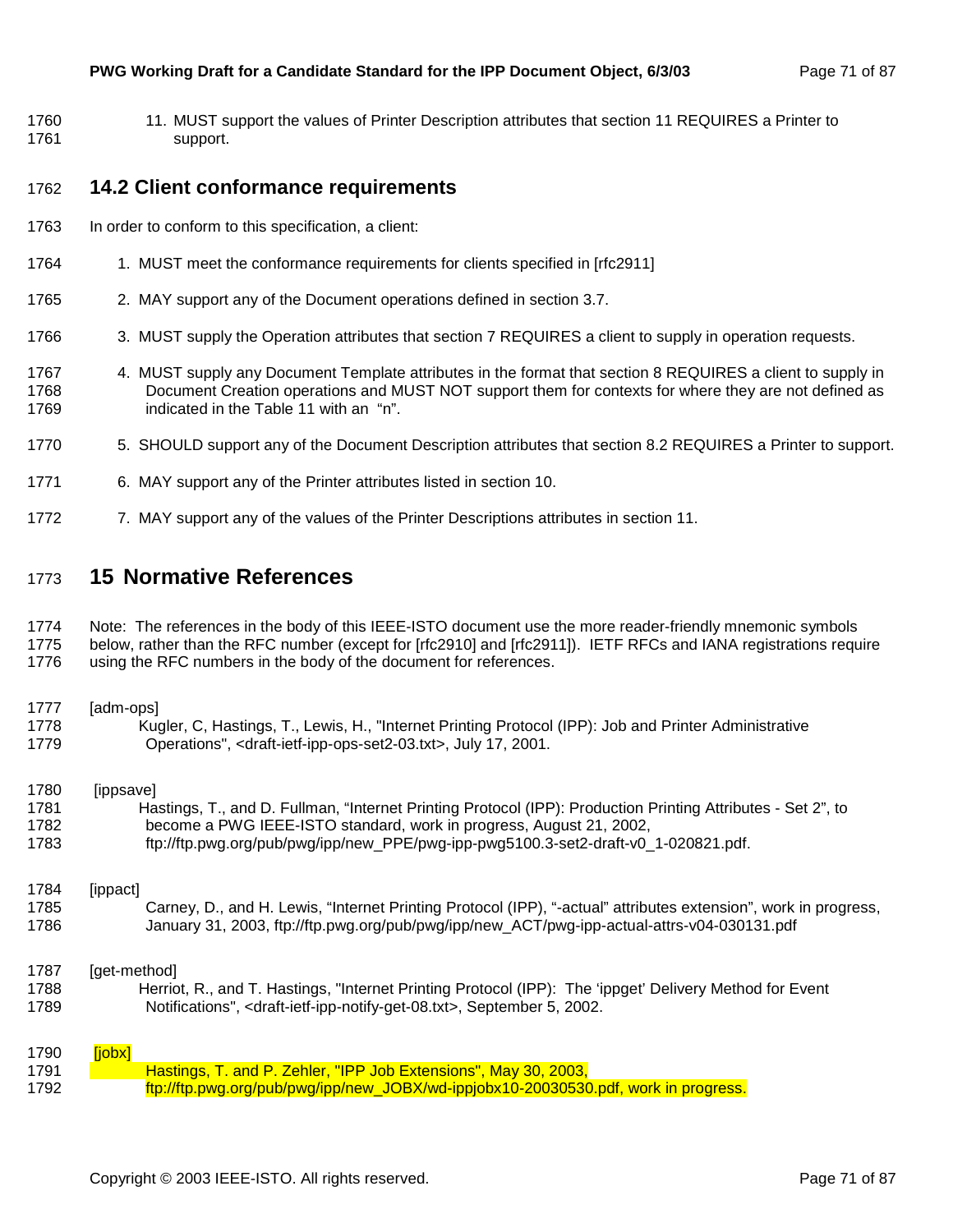### Page 72 of 87 **PWG Working Draft of a Candidate Standard for the IPP Document Object, version 6/3/03**

| 1793 | [not-srv]                                                                                                                                   |
|------|---------------------------------------------------------------------------------------------------------------------------------------------|
| 1794 | Hastings, T., Lewis, H, and Ira McDonald, "Distributed Notification Server", September 26, 2002, work in                                    |
| 1795 | progress to become IEEE-ISTO 5100.6-2002, ftp://ftp.pwg/org/pub/pwg/ipp/new_NOT/ipp-dist-not-service-                                       |
| 1796 | 020926.doc                                                                                                                                  |
| 1797 | [ntfy]                                                                                                                                      |
| 1798 | Herriot, R., Hastings, T., Shepherd, M., deBry, R., Isaacson, S., Martin, J., and R. Bergman, "Internet Printing                            |
| 1799 | Protocol/1.1: Event Notifications and Subscriptions", <draft-ietf-ipp-not-spec-08.txt>, November 19, 2001.</draft-ietf-ipp-not-spec-08.txt> |
| 1800 | [OvrRide]                                                                                                                                   |
| 1801 | Xehler, P., Herriot, R., Ocke, K., "Internet Printing Protocol (IPP): Page Override ", IEEE-ISTO 5100.4-2003,                               |
| 1802 | June 02, 2003, ftp://ftp.pwg.org/pub/pwg/ipp/new_EXC/wd-ippOverride10-20030602.pdf, work in progress.                                       |
| 1803 | [pwg5100.1]                                                                                                                                 |
| 1804 | Hastings, T., Fullman, D., "Internet Printing Protocol (IPP): "finishings" attribute values extension", IEEE-ISTO                           |
| 1805 | 5100.1-2001, February 5, 2001, ftp://ftp.pwg.org/pub/pwg/standards/pwg5100.1.pdf                                                            |
| 1806 | [pwg5100.2]                                                                                                                                 |
| 1807 | Hastings, T., and R. Bergman, "Internet Printing Protocol (IPP): output-bin attribute extension", IEEE-ISTO                                 |
| 1808 | 5100.2-2001, February 7, 2001, ftp://ftp.pwg.org/pub/pwg/standards/pwg5100.2.pdf.                                                           |
| 1809 | [pwg5100.4-2001]                                                                                                                            |
| 1810 | Herriot, R., Ocke, K., "Internet Printing Protocol (IPP): Override Attributes for Documents and Pages", IEEE-                               |
| 1811 | ISTO 5100.4-2001, February 7, 2001, ftp://ftp.pwg.org/pub/pwg/standards/pwg5100.4.pdf.                                                      |
| 1812 | [pwg5100.3]                                                                                                                                 |
| 1813 | Ocke, K., Hastings, T., "Internet Printing Protocol (IPP): Production Printing Attributes - Set1", IEEE-ISTO                                |
| 1814 | 5100.3-2001, February 12, 2001, ftp://ftp.pwg.org/pub/pwg/standards/pwg5100.3.pdf.                                                          |
| 1815 | [pwg5101.1]                                                                                                                                 |
| 1816 | IEEE-ISTO PWG 5101.1-2002, "The Printer Working Group Standard for Media Standardized Names", 26                                            |
| 1817 | February 2002, ftp://ftp.pwg.org/pub/pwg/standards/pwg5101.1.pdf, .doc, .rtf                                                                |
| 1818 | [rfc2854]                                                                                                                                   |
| 1819 | Connolly, D., and L. Masinter, "The 'text/html' Media Type", RFC 2854, June 2000.                                                           |
| 1820 | [ $rfc2911$ ]                                                                                                                               |
| 1821 | R. deBry, T. Hastings, R. Herriot, S. Isaacson, P. Powell, "Internet Printing Protocol/1.1: Model and                                       |
| 1822 | Semantics", RFC 2911, September 2000.                                                                                                       |
| 1823 | [ $rfc3380$ ]                                                                                                                               |
| 1824 | Hastings, T., Herriot, R., Kugler, C., and H. Lewis, "Internet Printing Protocol (IPP): Job and Printer Set                                 |
| 1825 | Operations", RFC 3380, September 2002.                                                                                                      |
| 1826 | [ $rfc3381$ ]                                                                                                                               |
| 1827 | Hastings, T., Lewis, H., and R. Bergman, "Internet Printing Protocol (IPP): Job Progress Attributes",                                       |
| 1828 | RFC3381, September 2002.                                                                                                                    |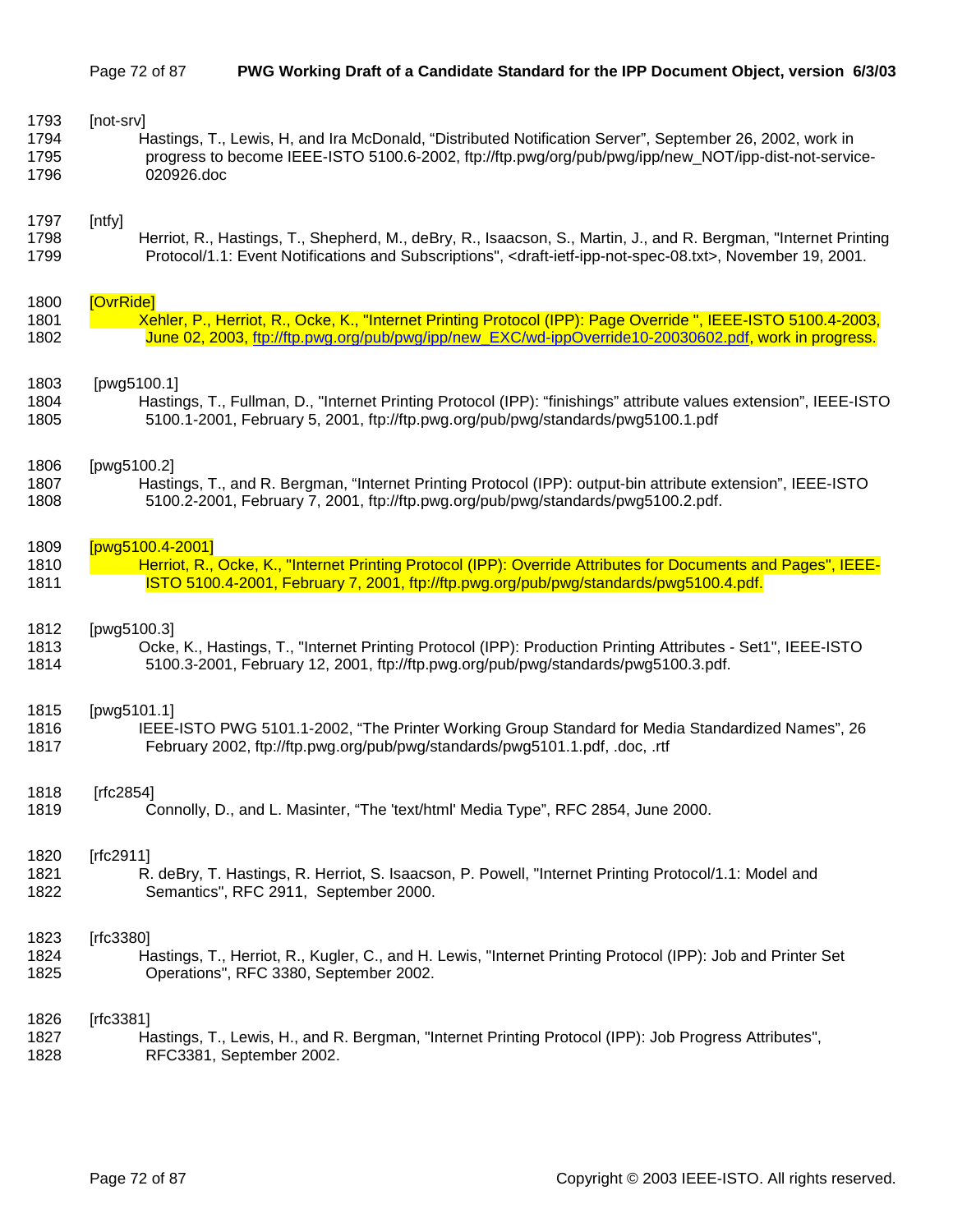| 1829 | [ $rfc3382$ ]                                                                                                      |
|------|--------------------------------------------------------------------------------------------------------------------|
| 1830 | deBry, R., Hastings, T., Herriot, R., Ocke, K., and P. Zehler, "Internet Printing Protocol (IPP): The 'collection' |
| 1831 | attribute syntax", RFC 3382, September 2002.                                                                       |
| 1832 | [upnp]                                                                                                             |
| 1833 | Microsoft, "Basic PrintBasic: 1.0 Service Template Version 1.01 For Universal Plug and Play Version 1.0"           |
| 1834 | <b>16 Informative References</b>                                                                                   |
| 1835 | [color]                                                                                                            |
| 1836 | Hastings, T., and D. Fullman, "Color and Imaging Attributes", work in progress, December 5, 2002,                  |
| 1837 | ftp://ftp.pwg.org/pub/pwg/new_COLOR/pwg-ipp-color-and-imaging-021205.pdf                                           |
| 1838 | [dss]                                                                                                              |
| 1839 | U.S. Department of Commerce, "Digital Signature Standard (DDS)", Federal Information Processing                    |
| 1840 | Standards Publication 186-1 (FIPS PUB 186-1), December 15, 1998.                                                   |
| 1841 | [fsg-jt]                                                                                                           |
| 1842 | Free Software Group, Open Printing Job Ticket API, Visit: http://www.freestandards.org/openprinting/               |
| 1843 | [ $iso12639$ ]                                                                                                     |
| 1844 | ISO 12639:1998 Graphic technology -- Prepress digital data exchange -- Tag image file format for image             |
| 1845 | technology (TIFF/IT), 1998.                                                                                        |
| 1846 | [iso15930]                                                                                                         |
| 1847 | ISO 15930-1:2001 Graphic technology -- Prepress digital data exchange -- Use of PDF -- Part 1: Complete            |
| 1848 | exchange using CMYK data (PDF/X-1 and PDF/X-1a), 2001.                                                             |
| 1849 | [pdf]                                                                                                              |
| 1850 | "Adobe Portable Document Format", Version 1.4, PDF Reference, Third Edition, Adobe Systems                         |
| 1851 | Incorporated, http://www.adobe.com, December 2001.                                                                 |
| 1852 | [pwg-psi]                                                                                                          |
| 1853 | "Print Service Interface (PSI)", work in progress to become a PWG IEEE-ISTO standard. Visit                        |
| 1854 | http://www.pwg.org/.                                                                                               |
| 1855 | [pwg-sm]                                                                                                           |
| 1856 | Zehler, P., and S. Albright, "PWG Semantic Model", work in progress to become a PWG IEEE-ISTO standard,            |
| 1857 | version 0.11, September 27, 2002. ftp://ftp.pwg.org/pub/pwg/Semantic-Model/PWG-Semantic-Model.pdf                  |
| 1858 | [ $rfc1991$ ]                                                                                                      |
| 1859 | D. Atkins, W. Stallings, P. Zimmermann, "PGP Message Exchange Formats", RFC 1991, August, 1996.                    |
| 1860 | [ $rfc2046$ ]                                                                                                      |
| 1861 | Freed, N., and N. Borenstein, "Multipurpose Internet Mail Extensions (MIME) Part Two: Media Types", RFC            |
| 1862 | 2046, November 1996.                                                                                               |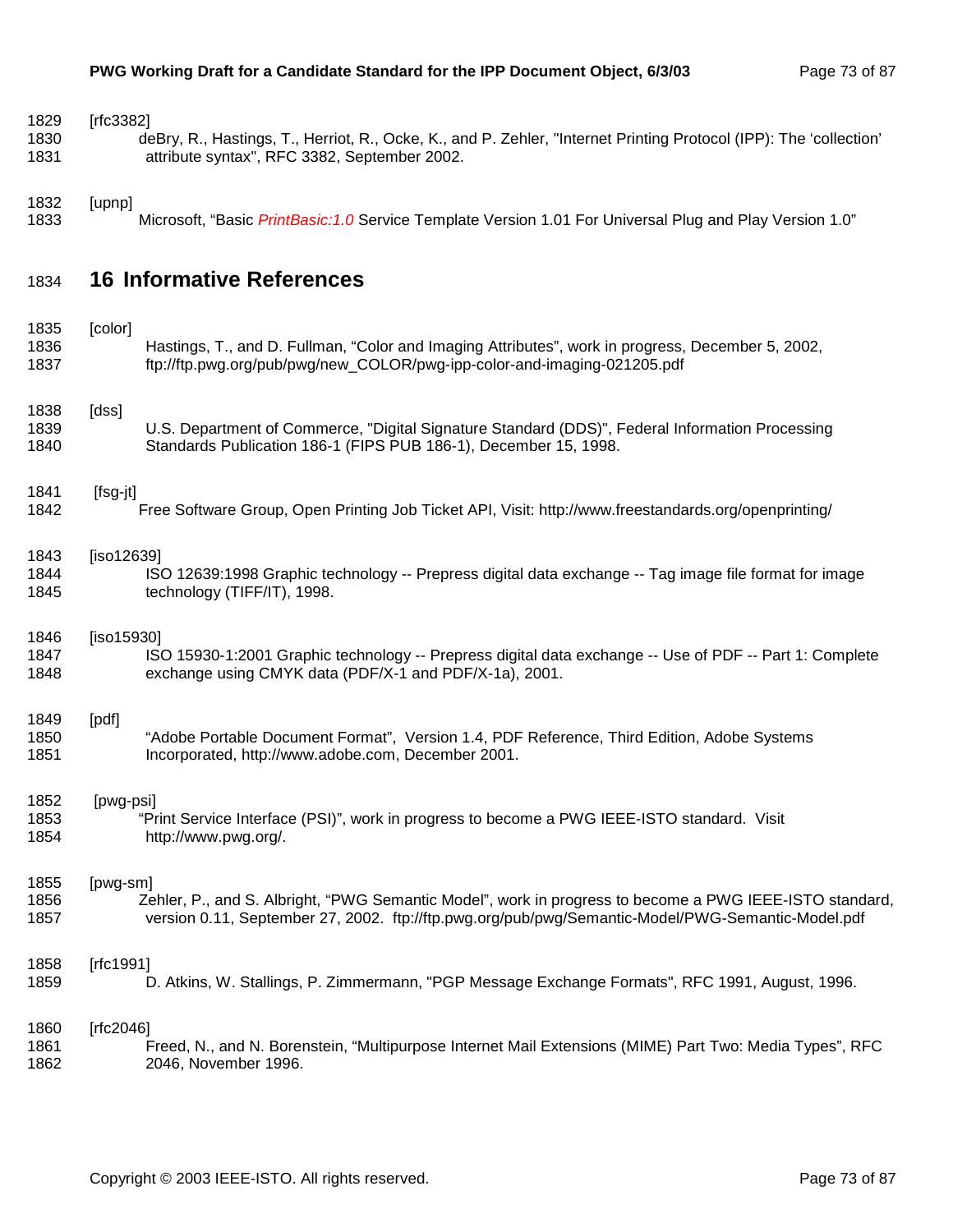| 1863 | [rfc2565]                                                                                                                                 |
|------|-------------------------------------------------------------------------------------------------------------------------------------------|
| 1864 | Herriot, R., Butler, S., Moore, P., and R. Turner, "Internet Printing Protocol/1.0: Encoding and Transport",                              |
| 1865 | RFC 2565, April 1999.                                                                                                                     |
| 1866 | [ $rfc2566$ ]                                                                                                                             |
| 1867 | R. deBry, T. Hastings, R. Herriot, S. Isaacson, and P. Powell, "Internet Printing Protocol/1.0: Model and                                 |
| 1868 | Semantics", RFC 2566, April 1999.                                                                                                         |
| 1869 | [ $rfc2567$ ]                                                                                                                             |
| 1870 | Wright, D., "Design Goals for an Internet Printing Protocol", RFC 2567, April 1999.                                                       |
| 1871 | [ $rfc2568$ ]                                                                                                                             |
| 1872 | Zilles, S., "Rationale for the Structure and Model and Protocol for the Internet Printing Protocol", RFC 2568,                            |
| 1873 | April 1999.                                                                                                                               |
| 1874 | [ $rfc2569$ ]                                                                                                                             |
| 1875 | Herriot, R., Hastings, T., Jacobs, N., Martin, J., "Mapping between LPD and IPP Protocols", RFC 2569, April                               |
| 1876 | 1999.                                                                                                                                     |
| 1877 | [ $rfc2616$ ]                                                                                                                             |
| 1878 | R. Fielding, J. Gettys, J. Mogul, H. Frystyk, L. Masinter, P. Leach, T. Berners-Lee, "Hypertext Transfer                                  |
| 1879 | Protocol - HTTP/1.1", RFC 2616, June 1999.                                                                                                |
| 1880 | [ $rfc2634$ ]                                                                                                                             |
| 1881 | P. Hoffman, "Enhanced Security Services for S/MIME", RFC 2634, June 1999.                                                                 |
| 1882 | [ $rfc3196$ ]                                                                                                                             |
| 1883 | Hastings, T., Manros, C., Zehler, P., Kugler, C., and H. Holst, "Internet Printing Protocol/1.1: Implementer's                            |
| 1884 | Guide", RFC 3196, November 2001.                                                                                                          |
| 1885 | [ $rfc3239$ ]                                                                                                                             |
| 1886 | Kugler, C., Lewis, H. and T. Hastings, "Internet Printing Protocol (IPP): Requirements for Job, Printer, and                              |
| 1887 | Device Administrative Operations", RFC 3239, February 2002.                                                                               |
| 1888 | [xmldsig]                                                                                                                                 |
| 1889 | D. Eastlake, J. Reagle, D. Solo "XML-Signature Syntax and Processing", <draft-ietf-xmldsig-core-11.txt>,</draft-ietf-xmldsig-core-11.txt> |
| 1890 | October 31, 2000.                                                                                                                         |
| 1891 | <b>17 IANA Considerations</b>                                                                                                             |
| 1892 | This section contains the registration information for IANA to add to the various IPP Registries according to the                         |
| 1893 | procedures defined in RFC 2911 [rfc2911] section 6 to cover the definitions in this document. The resulting                               |

- 1894 registrations will be published in the http://www.iana.org/assignments/ipp-registrations registry.
- 1895 *Note to the RFC Editor: Replace the References below to [this spec] with the RFC number for the appropriate*  1896 *document, so that it accurately reflects the content of the information for the IANA Registry.*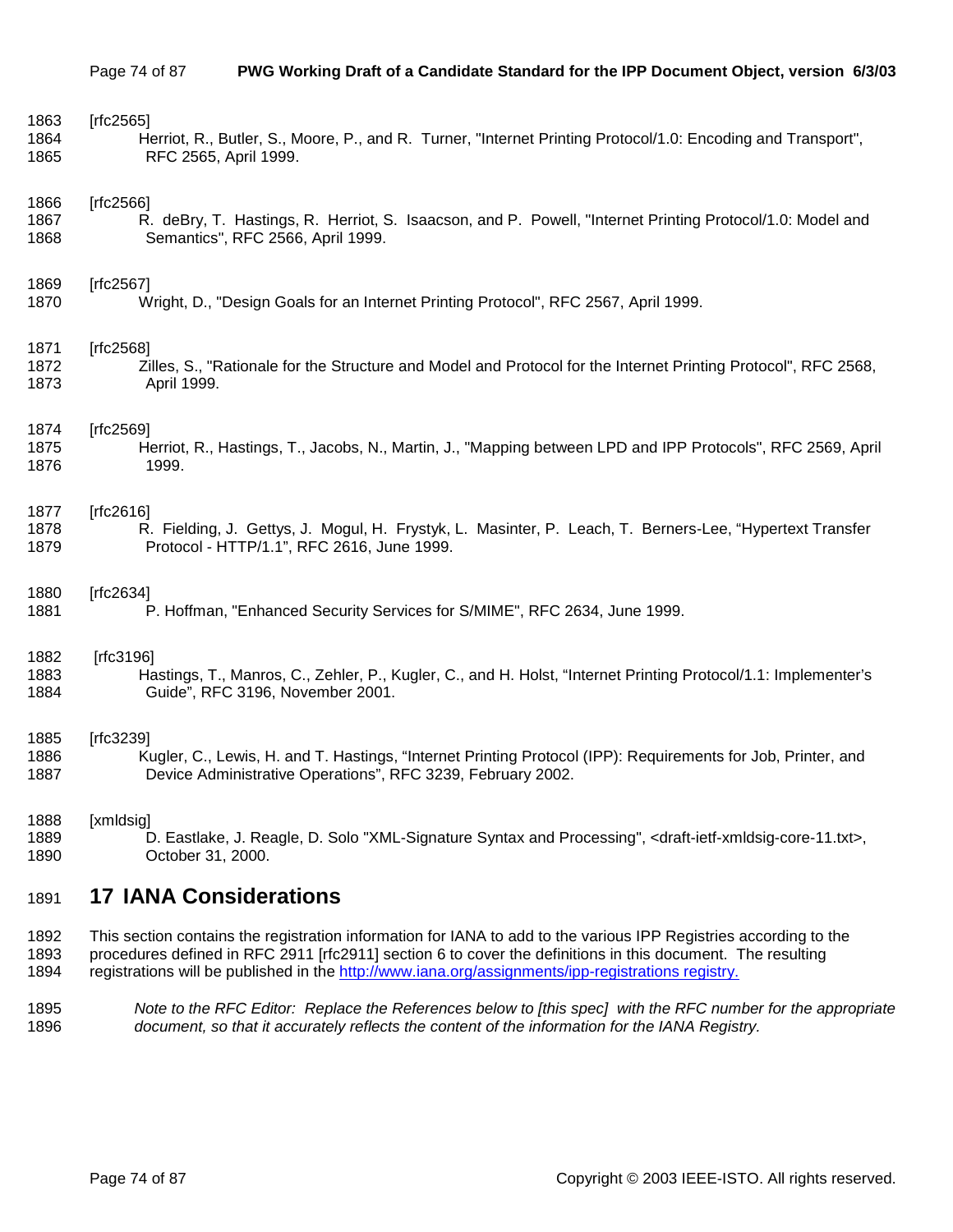### **17.1 Attribute Registrations**

1898 The following table lists all the attributes defined in this specification. These are to be registered according to the 1899 procedures in RFC 2911 [rfc2911] section 6.2. If the attribute has a separate sub-section definition in this 1900 specification, that sub-section is listed as the Reference. This specification lists most Job Template attributes as also 1901 being Document Template attributes. However, the definitions of these Document Template attributes are not 1902 duplicated in this specification. Instead, the Reference column in this sub-section indicates Section 8 which contains 1903 a table of all Job Template and corresponding Document Template attributes (including dropping the "job-" prefix). 1904 This table contains the reference in another specification that completely defines each attribute. These Document 1905 Template attributes will also be added to the IANA IPP Registry under the Document Template attributes with a 1906 reference to this specification and Section 8. 

| 1908         | Attribute Name (attribute syntax)                    | Reference   | Section |
|--------------|------------------------------------------------------|-------------|---------|
| 1909<br>1910 | Document Description attributes:                     |             |         |
| 1911         | attributes-charset (charset)                         | [this spec] | 9.1.1   |
| 1912         | attributes-natural-language (naturalLanguage)        | [this spec] | 9.1.2   |
| 1913         | compression (type3 keyword)                          | [this spec] | 9.1.3   |
| 1914         | current-page-order (type2 keyword)                   | [this spec] | 9.1.4   |
| 1915         | date-time-at-completed (dateTime)                    | [this spec] | 9.1.5   |
| 1916         | date-time-at-creation (dateTime)                     | [this spec] | 9.1.6   |
| 1917         | date-time-at-processing (dateTime)                   | [this spec] | 9.1.7   |
| 1918         | detailed-status-message (1setOf text (MAX))          | [this spec] | 9.1.28  |
| 1919         | document-access-errors (1setOf text(MAX))            | [this spec] | 9.1.29  |
| 1920         | document-charset (charset)                           | [this spec] | 9.1.8   |
| 1921         | document-digital-signature (type2 keyword)           | [this spec] | 9.1.9   |
| 1922         | document-format (mimeMediaType)                      | [this spec] | 9.1.8   |
| 1923         | document-format-details (collection)                 | [this spec] | 9.1.11  |
| 1924         |                                                      |             |         |
| 1925         | document-format-details-detected (1setOf collection) |             |         |
| 1926         |                                                      | [this spec] | 9.1.12  |
| 1927         | document-format-detected (mimeMediaType)             | [this spec] | 9.1.13  |
| 1928         | document-format-version (text(127))                  | [this spec] | 9.1.14  |
| 1929         | document-format-version-detected (text(127))         | [this spec] | 9.1.15  |
| 1930         | document-job-id (integer(1:MAX))                     | [this spec] | 9.1.11  |
| 1931         | document-job-uri (uri)                               | [this spec] | 9.1.17  |
| 1932         | document-message (text(MAX))                         | [this spec] | 9.1.18  |
| 1933         | document-name (name(MAX))                            | [this spec] | 9.1.19  |
| 1934         | document-natural-language (naturalLanguage)          | [this spec] | 9.1.20  |
| 1935         | document-number (integer(0:MAX))                     | [this spec] | 9.1.21  |
| 1936         | document-printer-uri (uri)                           | [this spec] | 9.1.22  |
| 1937         | document-state (type1 enum)                          | [this spec] | 9.1.23  |
| 1938         | document-state-message (text(MAX))                   | [this spec] | 9.1.24  |
| 1939         | document-state-reasons (1setOf type2 keyword)        | [this spec] | 9.1.25  |
| 1940         | document-uri (uri)                                   | [this spec] | 9.1.26  |
| 1941         | impressions (integer(0:MAX))                         | [this spec] | 9.1.31  |
| 1942         | impressions-completed (integer(0:MAX))               | [this spec] | 9.1.32  |
| 1943         | impressions-completed-current-copy (integer(0:MAX))  |             |         |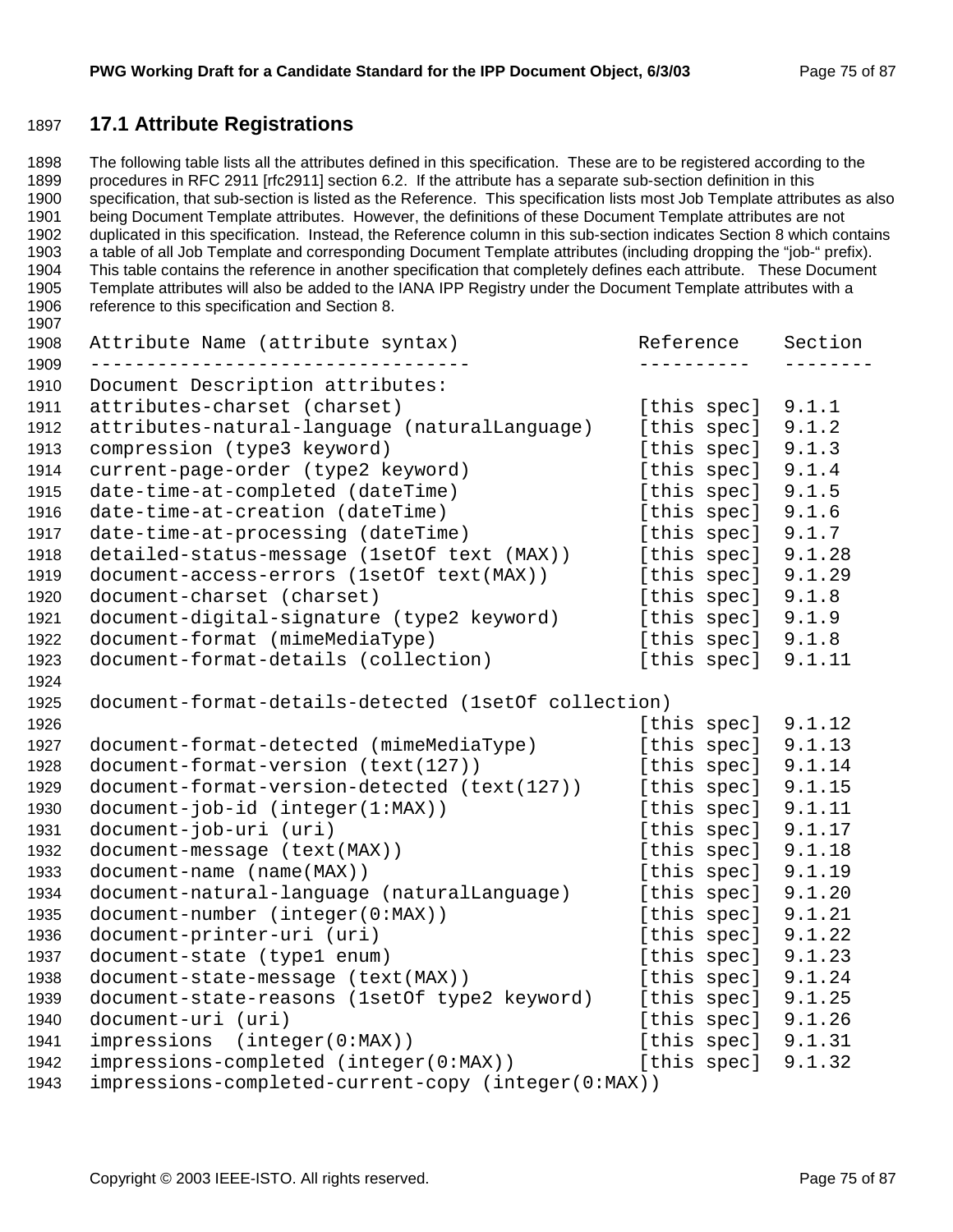| 1944 |                                                               | [this spec] |             | 9.1.27 |
|------|---------------------------------------------------------------|-------------|-------------|--------|
| 1945 | k-octets<br>(integer(0:MAX))                                  | [this spec] |             | 9.1.33 |
| 1946 | k-octets-processed (integer(0:MAX))                           |             | [this spec] | 9.1.34 |
| 1947 | last-document<br>(boolean)                                    | [this spec] |             | 9.1.39 |
| 1948 | (integer(0:MAX))<br>media-sheets                              | [this spec] |             | 9.1.35 |
| 1949 | media-sheets-completed (integer(0:MAX))                       | [this spec] |             | 9.1.36 |
| 1950 | more-info (uri)                                               | [this spec] |             | 9.1.37 |
| 1951 | output-device-assigned (name(127))                            | [this spec] |             | 9.1.41 |
| 1952 | printer-up-time (integer (1:MAX))                             | [this spec] |             | 9.1.38 |
| 1953 | $sheet-completed-copy-number (integer(0:MAX))$                |             | [this spec] | 9.1.42 |
| 1954 | time-at-completed (integer (MIN:MAX))                         |             | [this spec] | 9.1.43 |
| 1955 | time-at-creation (integer (MIN:MAX))                          |             | [this spec] | 9.1.44 |
| 1956 | time-at-processing (integer (MIN:MAX))                        | [this spec] |             | 9.1.45 |
| 1957 |                                                               |             |             |        |
| 1958 |                                                               |             |             |        |
| 1959 | Document Templates attributes:                                |             |             |        |
| 1960 | copies (integer(1:MAX))                                       | [this spec] |             | 8      |
| 1961 | copies-default (integer(1:MAX))                               | [this spec] |             | 8      |
| 1962 | copies-supported (integer(1:MAX))                             | [this spec] |             | $\, 8$ |
| 1963 | cover-back (collection)                                       | [this spec] |             | 8      |
| 1964 | cover-type (type2 keyword)                                    | [this spec] |             | 8      |
| 1965 | media (type3 keyword   name(MAX))                             | [this spec] |             | 8      |
| 1966 | media-col (collection)                                        | [this spec] |             | 8      |
| 1967 | cover-back-default (collection)                               | [this spec] |             | 8      |
| 1968 | cover-back-supported (1setOf type2 keyword)                   | [this spec] |             | 8      |
| 1969 | cover-front (collection)                                      | [this spec] |             | 8      |
| 1970 | cover-type (type2 keyword)                                    | [this spec] |             | 8      |
| 1971 | media (type3 keyword   name(MAX))                             | [this spec] |             | 8      |
| 1972 | media-col (collection)                                        | [this spec] |             | 8      |
| 1973 | cover-front-default (collection)                              | [this spec] |             | 8      |
| 1974 | cover-front-supported (1setOf type2 keyword)                  | [this spec] |             | 8      |
| 1975 | feed-orientation (type3 keyword)                              | [this spec] |             | 8      |
| 1976 | feed-orientation-default (type3 keyword)                      | [this spec] |             | 8      |
| 1977 | feed-orientation-supported (1setOf type3 keyword) [this spec] |             |             | 8      |
| 1978 | finishings (1setOf type2 enum)                                | [this spec] |             | 8      |
| 1979 | finishings-default (1setOf type2 enum)                        | [this spec] |             | 8      |
| 1980 | finishings-supported (1setOf type2 enum)                      | [this spec] |             | 8      |
| 1981 | finishings-col (collection)                                   | [this spec] |             | 8      |
| 1982 | finishing-template (name(MAX))                                | [this spec] |             | 8      |
| 1983 | stitching (collection)                                        | [this spec] |             | 8      |
| 1984 | stitching-locations (1setOf integer(0:MAX))                   | [this spec] |             | 8      |
| 1985 | stitching-offset (integer (0:MAX))                            | [this spec] |             | 8      |
| 1986 | stitching-reference-edge (type2 keyword)                      | [this spec] |             | 8      |
| 1987 | finishings-col-default (collection)                           | [this spec] |             | 8      |
| 1988 | finishings-col-supported (1setOf type2 keyword)               | [this spec] |             | 8      |
| 1989 | font-name-requested (name(MAX))                               | [this spec] |             | 8      |
|      |                                                               |             |             |        |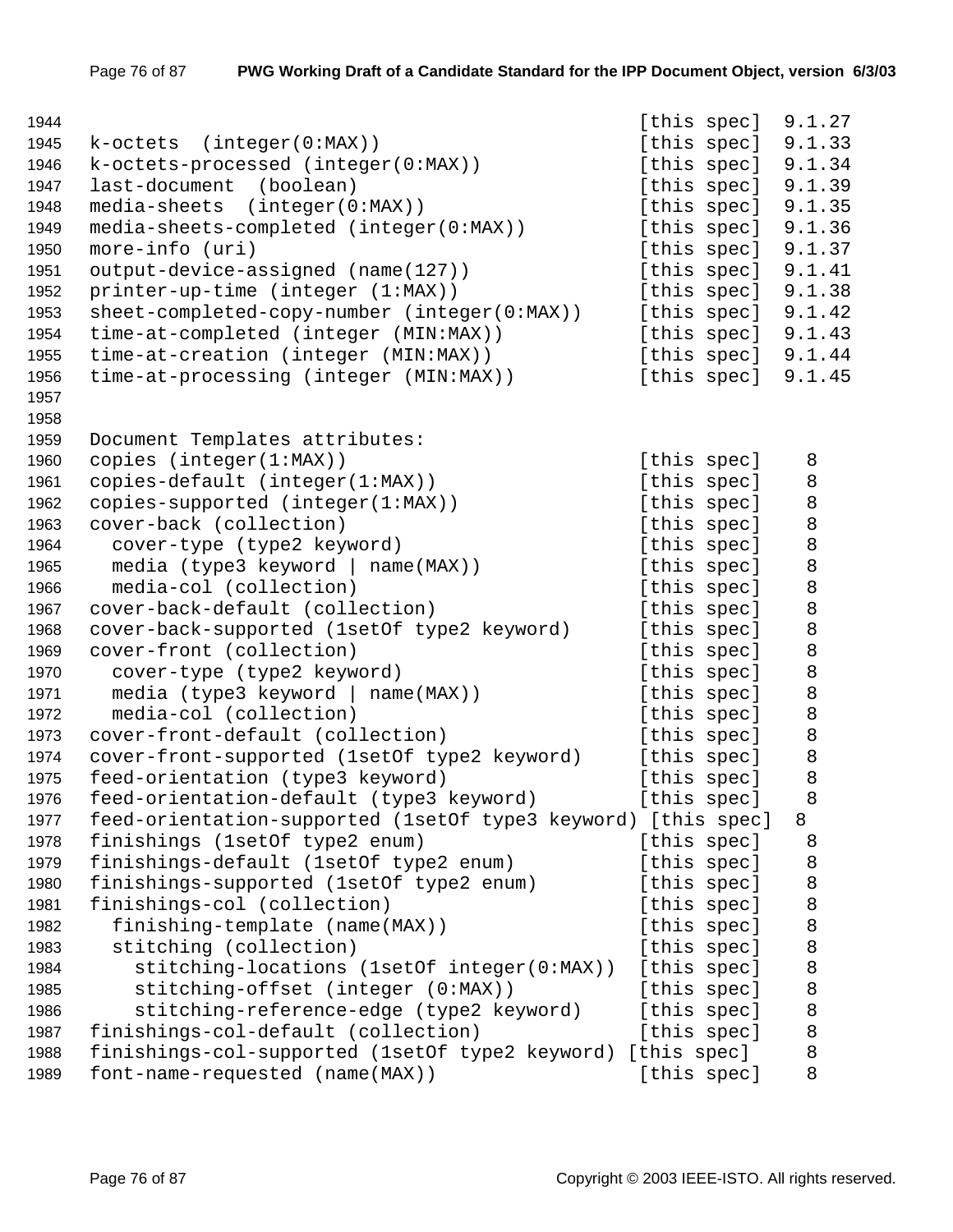```
1990 font-name-requested-default (name(MAX)) [this spec] 8 
1991 font-name-requested-supported (1setOfname(MAX)) [this spec] 8 
1992 font-size-requested (integer(1:MAX)) [this spec] 8
1993 font-size-requested-default (name(MAX)) [this spec] 8
1994 font-size-requested-supported (1setOfname(MAX)) [this spec] 8 
1995 force-front-side (1setOf integer(1:MAX)) [this spec] 8 
1996 force-front-side (1setOf integer(1:MAX)) [this spec] 8
1997 force-front-side (rangeOfInteger(1:MAX)) [this spec] 8
1998 imposition-template (type3 keyword | name(MAX)) [this spec] 8 
1999 imposition-template-default (type3 keyword | name(MAX)) 
2000 and 1.5 and 1.5 and 1.5 and 1.5 and 1.5 and 1.6 and 1.6 and 1.6 and 1.6 and 1.6 and 1.6 and 1.6 and 1.6 and 1.6 and 1.6 and 1.6 and 1.6 and 1.6 and 1.6 and 1.6 and 1.6 and 1.6 and 1.6 and 1.6 and 1.6 and 1.6 and 1.6 
2001 imposition-template-supported (1setOf type3 keyword | name(MAX)) 
2002 Example 2002 [this spec] 8
2003 insert-sheet (1setOf collection) [this spec] 8
2004 insert-after-page-number (integer(0:MAX)) [this spec] 8
2005 insert-count (integer(0:MAX)) [this spec] 8
2006 media (type3 keyword | name(MAX)) [this spec] 8
2007 media-col (collection) and this speclum species of this species of [this species 8
2008 insert-sheet-default (1setOf collection) [this spec] 8
2009 insert-sheet-supported (1setOf type2 keyword) [this spec] 8 
2010 media (type3 keyword | name(MAX)) [this spec] 8 
2011 media-default (type3 keyword | name(MAX)) [this spec] 8
2012 media-supported (1setOf type3 keyword | name(MAX)) [this spec] 8 
2013 media-col (collection) and the species of this species of [this species 8
2014 media-back-coating (type3 keyword | name(MAX)) [this spec] 8 
2015 media-color (type3 keyword | name(MAX)) [this spec] 8 
2016 media-front-coating (type3 keyword | name(MAX))[this spec] 8 
2017 media-hole-count (integer(0:MAX)) [this spec] 8
2018 media-info (text(255)) (this spec] 8
2019 media-key (type3 keyword | name(MAX)) [this spec] 8
2020 media-order-count (integer(1:MAX)) [this spec] 8 
2021 media-preprinted (type3 keyword | name(MAX)) [this spec] 8 
2022 media-recycled (type3 keyword | name(MAX)) [this spec] 8 
2023 media-size (collection) [this spec] 8 
2024 x-dimension (integer(0:MAX)) [this spec] 8 
2025 y-dimension (integer(0:MAX)) [this spec] 8
2026 media-type (type3 keyword | name(MAX) [this spec] 8 
2027 media-weight-metric (integer(0:MAX)) [this spec] 8 
2028 media-col-default (collection) [this spec] 8
2029 media-col-supported (1setOf type2 keyword) [this spec] 8
2030 media-input-tray-check (type3 keyword | name(MAX)) 
2031 [this spec] 8 
2032 media-input-tray-check-default (type3 keyword | name(MAX)) 
2033 [this spec] 8 
2034 media-input-tray-check-supported (1setOf type3 keyword | name(MAX)) 
2035 but the contract of the contract of the contract of the contract of the contract of the contract of the contract of the contract of the contract of the contract of the contract of the contract of the contract of the
```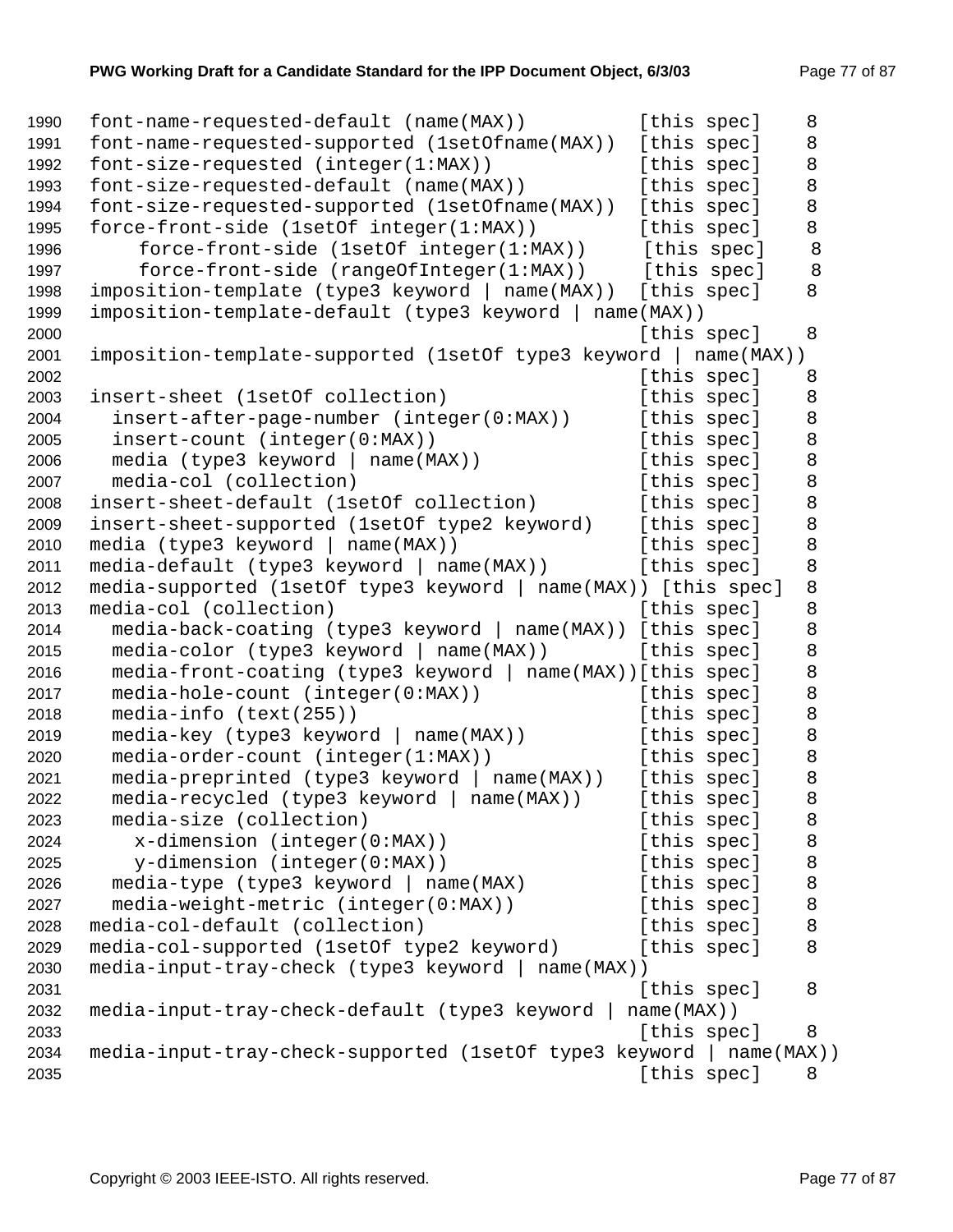```
2036 number-up (integer(1:MAX)) [this spec] 8 
2037 number-up-default (integer(1:MAX)) [this spec] 8
2038 number-up-supported (1setOfinteger(1:MAX)) | RangeOfInteger (1:MAX) 
2039 [this spec] 8 
2040 orientation-requested (type2 enum) [this spec] 8 
2041 orientation-requested-default (type2 enum) [this spec] 8 
2042 orientation-requested-supported (1setOftype2 enum) [this spec] 8 
2043 output-bin (type2 keyword | name(MAX)) [this spec] 8 
2044 output-bin-default (type2 keyword | name(MAX)) [this spec] 8 
2045 output-bin-supported (1setOf type2 keyword | name(MAX)) 
2046 [this spec] 8
2047 page-delivery (type2 keyword) [this spec] 8
2048 page-delivery-default (type2 keyword) [this spec] 8
2049 page-delivery-supported (1setOf type2 keyword) [this spec] 8 
2050 page-order-received (type2 keyword) [this spec] 8
2051 page-order-received-default (type2 keyword) [this spec] 8
2052 page-order-received-supported (1setOf type2 keyword) 
2053 [this spec] 8 
2054 overrides (1setOf collection) [this spec] 8
2055 pages (1setOf rangeOfInteger(MAX)) [this spec] 8 
2056 document-numbers (1setOf rangeOfInteger(MAX)) [this spec] 8 
2057 document-copies (1setOf rangeOfInteger(MAX)) [this spec] 8 
2058 <any other Job Template attributes that affect pages,
2059 such as media or media-col> 
2060 overrides-supported (1setOf type2 keyword) [this spec] 8
2061 page-ranges (1setOf rangeOfInteger(1:MAX)) [this spec] 8 
2062 page-ranges-supported (boolean) [this spec] 8
2063 pages-per-subset (1setOf integer(1:MAX)) [this spec] 8
2064 pages-per-subset-supported (boolean) [this spec] 8
2065 presentation-direction-number-up (type2 keyword) [this spec] 8 
2066 presentation-direction-number-up-default (type2 keyword) 
2067 but the contract of the contract of the contract of the contract of the contract of the contract of the contract of the contract of the contract of the contract of the contract of the contract of the contract of the 
2068 presentation-direction-number-up-supported (1setOf type2 keyword) 
2069 buying the contract of the contract of the contract of the contract of the contract of the contract of the contract of the contract of the contract of the contract of the contract of the contract of the contract of t
2070 print-quality (type2 enum) [this spec] 8
2071 print-quality-default (type2 enum) [this spec] 8
2072 print-quality-supported (1setOf type2 enum) [this spec] 8
2073 printer-resolution (resolution) [this spec] 8
2074 printer-resolution-default (resolution) [this spec] 8
2075 printer-resolution-supported (1setOf resolution) [this spec] 8 
2076 separator-sheets (collection) [this spec] 8
2077 media (type3 keyword | name(MAX)) [this spec] 8 
2078 media-col (collection) [this spec] 8
2079 separator-sheets-type (type3 keyword | name(MAX)) 
2080 [this spec] 8
2081 separator-sheets-default (collection) [this spec] 8
```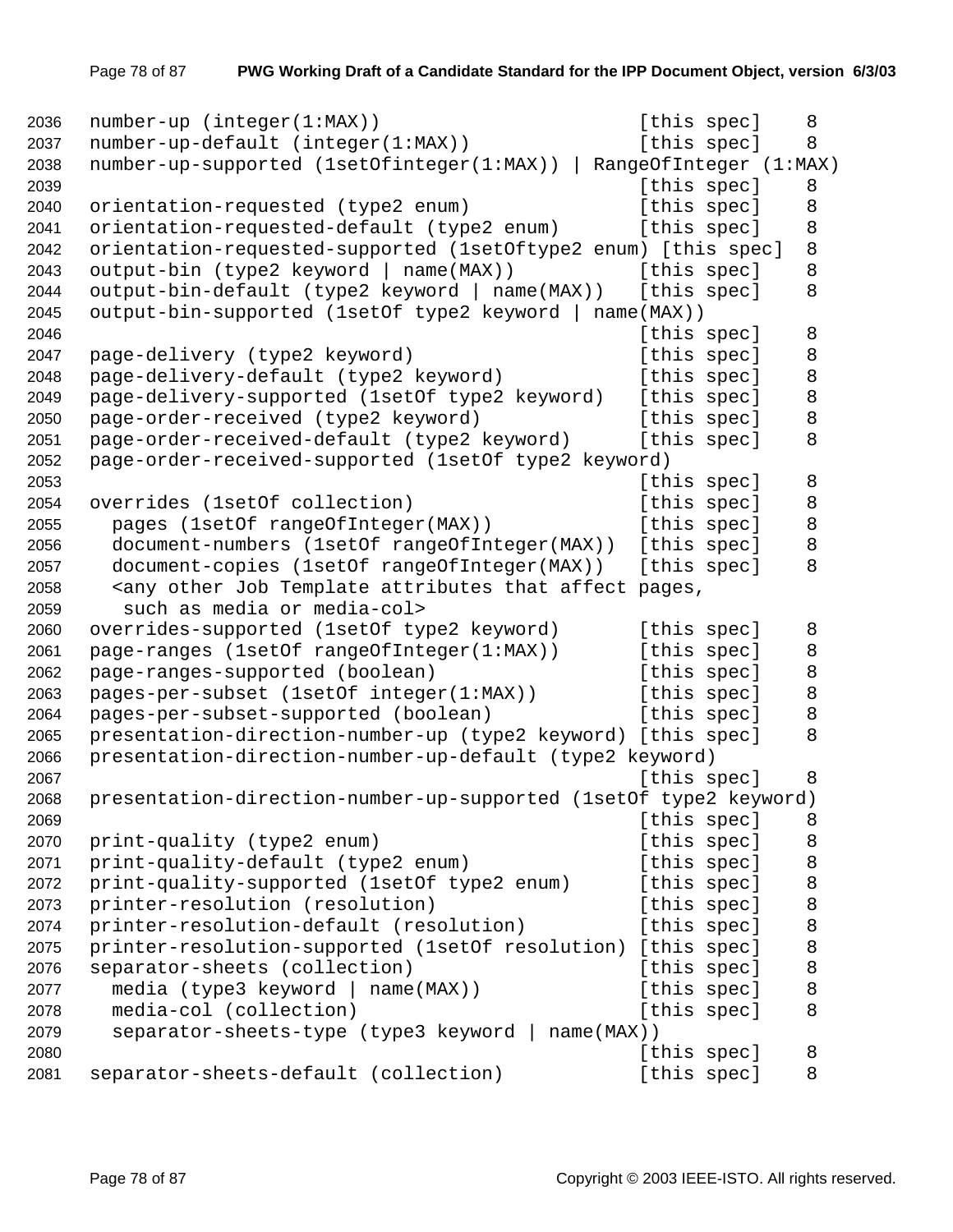```
2082 separator-sheets-supported (1setOf type2 keyword) [this spec] 8 
2083 sheet-collate (type2 keyword) [this spec] 8
2084 sheet-collate-default (type2 keyword) [this spec] 8
2085 sheet-collate-supported (1setOf type2 keyword) [this spec] 8 
2086 sides (type2 keyword) [this spec] 8 
2087 sides-default (type2 keyword) [this spec] 8
2088 sides-supported (1setOf type2 keyword) [this spec] 8
2089 x-image-position (type2 keyword) [this spec] 8 
2090 x-image-position-default (type2 keyword) [this spec] 8
2091 x-image-position-supported (1setOf type2 keyword) [this spec] 8 
2092 x-image-shift (integer(MIN:MAX)) [this spec] 8
2093 x-image-shift-default (integer(MIN:MAX)) [this spec] 8 
2094 x-image-shift-supported (rangeOfInteger(MIN:MAX)) [this spec] 8 
2095 x-side1-image-shift (integer(MIN:MAX)) [this spec] 8 
2096 x-side1-image-shift-default (integer(MIN:MAX)) [this spec] 8 
2097 x-side1-image-shift-supported (rangeOfInteger (MIN:MAX) 
2098 12098 (this spec) 8
2099 x-side2-image-shift (integer(MIN:MAX)) [this spec] 8 
2100 x-side2-image-shift-default (integer(MIN:MAX)) [this spec] 8 
2101 x-side2-image-shift-supported (rangeOfInteger (MIN:MAX)) 
2102 b a specific specific specific specific specific specific specific specific specific specific specific specific specific specific specific specific specific specific specific specific specific specific specific spec
2103 y-image-position (type2 keyword) [this spec] 8
2104 y-image-position-default (type2 keyword) [this spec] 8 
2105 y-image-position-supported (1setOf type2 keyword) [this spec] 8 
2106 y-image-shift (integer(MIN:MAX)) [this spec] 8
2107 y-image-shift-default (integer(MIN:MAX)) [this spec] 8 
2108 y-image-shift-supported (rangeOfInteger (MIN:MAX)) [this spec] 8 
2109 y-side1-image-shift (integer(MIN:MAX)) [this spec] 8
2110 y-side1-image-shift-default (integer(MIN:MAX)) [this spec] 8 
2111 y-side1-image-shift-supported (rangeOfInteger (MIN:MAX)) 
2112 Example 2112 Example 2112 Example 2112 Example 2112 Example 2112 Example 2112 Example 2112 Example 2112
2113 y-side2-image-shift (integer(MIN:MAX)) [this spec] 8
2114 y-side2-image-shift-default (integer(MIN:MAX)) [this spec] 8 
2115 y-side2-image-shift-supported (rangeOfInteger (MIN:MAX)) 
2116 Example 2116 Example 2116 Example 2116 Example 2116 Example 2116 Example 2116
2117 
2118 
2119 
2120 Printer Description attributes: 
2121 document-creation-attributes-supported (1setOf type2 keyword) 
2122 [this spec] 10.1 
2123 
2124 Operation attributes: 
2125 document-message (text(MAX)) [this spec] 9.1.18
2126
```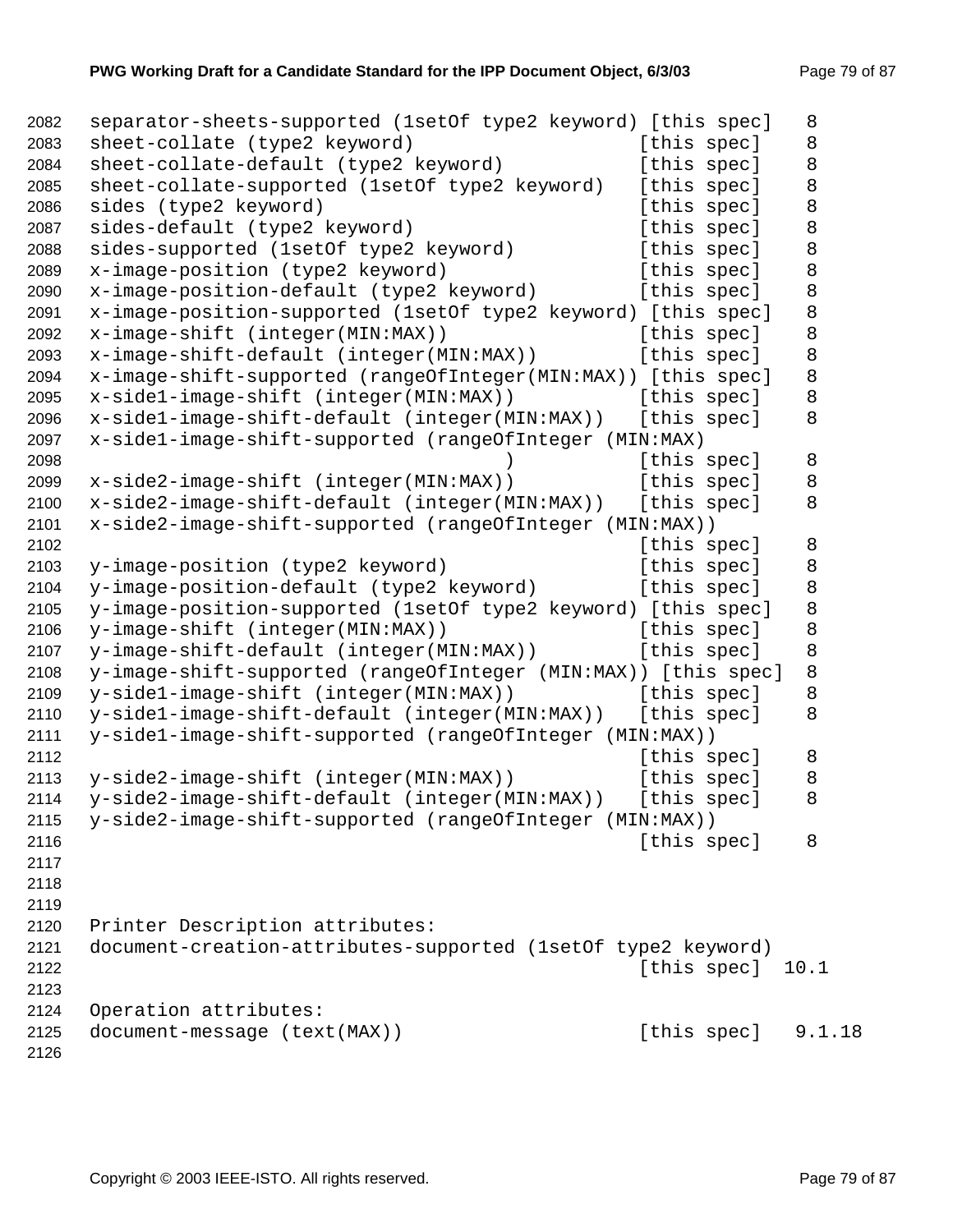#### **17.2 Keyword attribute values**

2128 ACTION (Tom) - Need to list the keyword attribute values. Do so by reference to the values registered for 2129 corresponding attributes.

#### **17.3 Enum Attribute Values**

2131 The following table lists all the new enum attribute values defined in this document as additional type2 enum values. 2132 These are to be registered according to the procedures in RFC 2911 [rfc2911] section 6.1.

| 2134 | Value          | Name                              | Reference            | Section: |
|------|----------------|-----------------------------------|----------------------|----------|
| 2135 |                |                                   |                      |          |
| 2136 |                | document-state (type1 enum)       | [this spec] $9.1.23$ |          |
| 2137 | 3<br>pending   |                                   | [this spec] $9.1.23$ |          |
| 2138 | 5              | processing                        | [this spec] $9.1.23$ |          |
| 2139 | 7<br>canceled  |                                   | [this spec] $9.1.23$ |          |
| 2140 | 8<br>aborted   |                                   | [this spec] $9.1.23$ |          |
| 2141 | 9<br>completed |                                   | [this spec] $9.1.23$ |          |
| 2142 |                |                                   |                      |          |
| 2143 |                |                                   |                      |          |
| 2144 |                | operations-supported (type2 enum) | [rfc2911] 4.4.15     |          |
| 2145 | 0x0033         | Cancel-Document                   | [this spec] 4.5      |          |
| 2146 | 0x0034         | Get-Document-Attributes           | [this spec] 4.3      |          |
| 2147 | 0x0035         | Get-Documents                     | [this spec] 3.3      |          |
| 2148 | 0x0036         | Delete-Document                   | [this spec] 5.4      |          |
| 2149 | 0x0037         | Set-Document-Attributes           | [this spec] 4.4      |          |
| 2150 |                |                                   |                      |          |

#### **17.4 Operations**

2152 The following table lists all of the operations defined in this document. These are to be registered according to the 2153 procedures in RFC 2911 [rfc2911] section 6.4. 

| 2155 | Operations              | Reference       | Section |
|------|-------------------------|-----------------|---------|
| 2156 |                         |                 |         |
| 2157 | Cancel-Document         | [this spec] 4.5 |         |
| 2158 |                         |                 |         |
| 2159 | Delete-Document         | [this spec] 5.4 |         |
| 2160 | Get-Document-Attributes | [this spec] 4.3 |         |
| 2161 | Get-Documents           | [this spec] 3.3 |         |
| 2162 |                         |                 |         |
| 2163 | Set-Document-Attributes | [this spec] 4.4 |         |
| 2164 |                         |                 |         |

#### **17.5 Attribute Group tags**

2166 The following table lists all the attribute group tags defined in this specification. These are to be registered according 2167 to the procedures in RFC 2911 [rfc2911] section 6.5.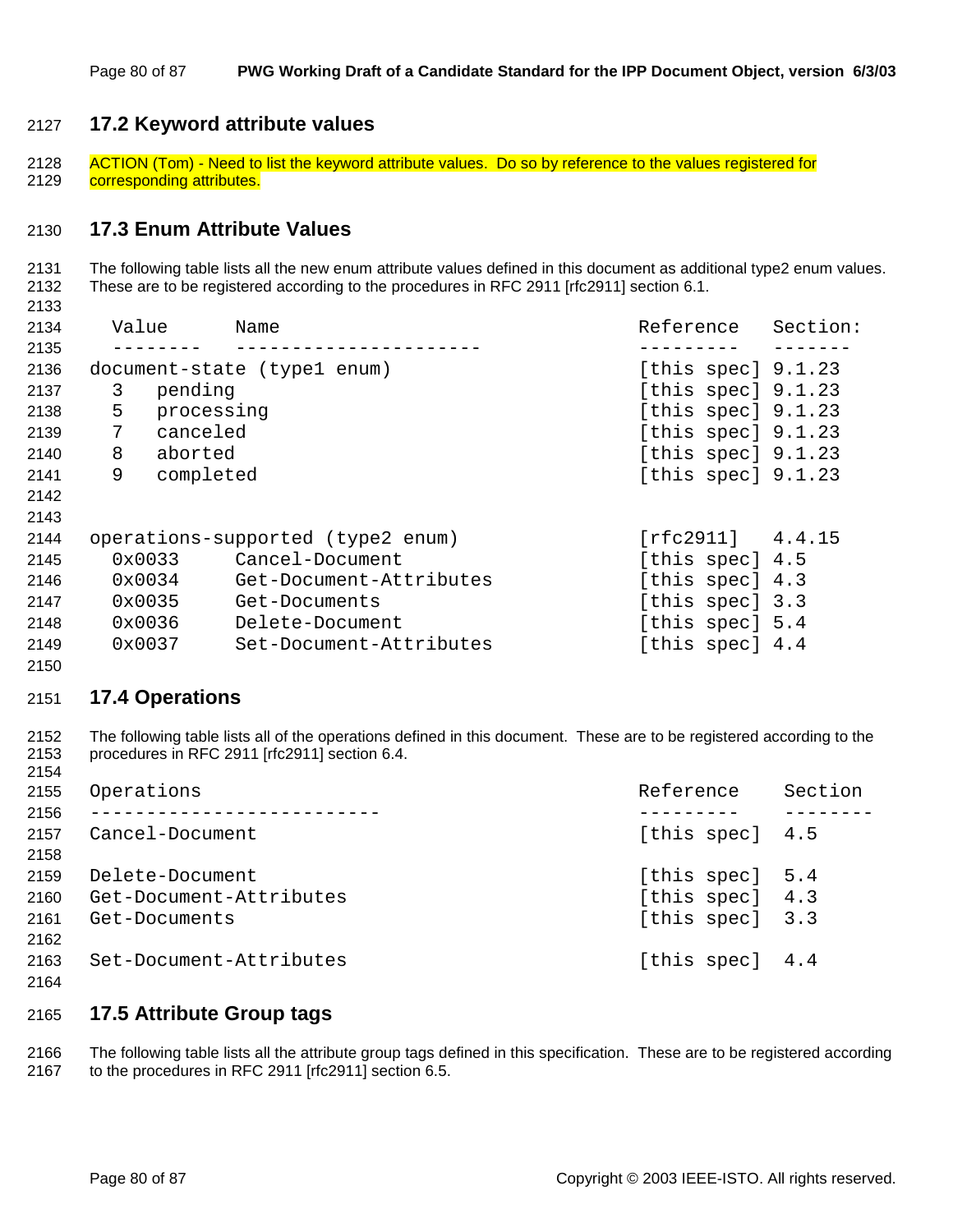| 2168 | Value | Name                         | Reference      | Section |
|------|-------|------------------------------|----------------|---------|
| 2169 |       | ____________________________ |                |         |
| 2170 | 0x09  | document-attributes-tag      | [this spec] 12 |         |

#### 2172 **17.6 Status codes**

2171

2173 The following table lists all the status codes defined in this specification. These are to be registered according to the 2174 procedures in RFC 2911 [rfc2911] section 6.6.

| 2175 | Value                                                                                                                                                                                                                                                                                                                                                                                                                                                                               | Status Code Name                | Reference          | Section |
|------|-------------------------------------------------------------------------------------------------------------------------------------------------------------------------------------------------------------------------------------------------------------------------------------------------------------------------------------------------------------------------------------------------------------------------------------------------------------------------------------|---------------------------------|--------------------|---------|
| 2176 | $\begin{tabular}{ccccccccc} \multicolumn{2}{c}{} & \multicolumn{2}{c}{} & \multicolumn{2}{c}{} & \multicolumn{2}{c}{} & \multicolumn{2}{c}{} & \multicolumn{2}{c}{} & \multicolumn{2}{c}{} & \multicolumn{2}{c}{} & \multicolumn{2}{c}{} & \multicolumn{2}{c}{} & \multicolumn{2}{c}{} & \multicolumn{2}{c}{} & \multicolumn{2}{c}{} & \multicolumn{2}{c}{} & \multicolumn{2}{c}{} & \multicolumn{2}{c}{} & \multicolumn{2}{c}{} & \multicolumn{2}{c}{} & \multicolumn{2}{c}{} & \$ |                                 |                    |         |
| 2177 |                                                                                                                                                                                                                                                                                                                                                                                                                                                                                     | $0x0500:0x05FF$ - Server Error: |                    |         |
| 2178 | 0x050B                                                                                                                                                                                                                                                                                                                                                                                                                                                                              | server-error-too-many-jobs      | [this spec] $13.1$ |         |
| 2179 | 0x050C                                                                                                                                                                                                                                                                                                                                                                                                                                                                              | server-error-too-many-documents | [this spec]        | 13.2    |

### 2180 **18 Internationalization Considerations**

2181 The internationalization considerations for this extension for handling the Document object are the same as for 2182 handling the Job object in [rfc2911].

## 2183 **19 Security Considerations**

2184 The Document object should provide no more increased security considerations than the Job object. The Printer 2185 MUST provide the same access control for Document objects as for Job objects.

2186 The Printer implementer needs to consider counter measures for denial of service attacks for the Create-Job 2187 operation. For example, a rogue client could issue repeated Create-Job and/or Send-Document/Send-URI requests 2188 in an attempt to exceed the capacity of the Printer to absorb such requests and thereby deny Job Creation and 2189 Document Creation requests from other clients. For example, avoid a fixed set of allocations for Jobs and 2190 Documents. Also be able to detect when an excessive number of Create-Job and Send-Document/Send-URI 2191 requests have been supplied. In such a case, the Printer would return either a 'server-error-too-many-jobs' status 2192 code (see section 13.1) or a 'server-error-too-many-documents' status code (see section 13.2).

## 2193 **20 Contributors**

- 2194 Dennis Carney, IBM
- 2195 Don Fullman, Xerox
- 2196 Harry Lewis, IBM
- 2197 Ira McDonald, High North
- 2198 Michael Sweet, Easy Software Products
- 2199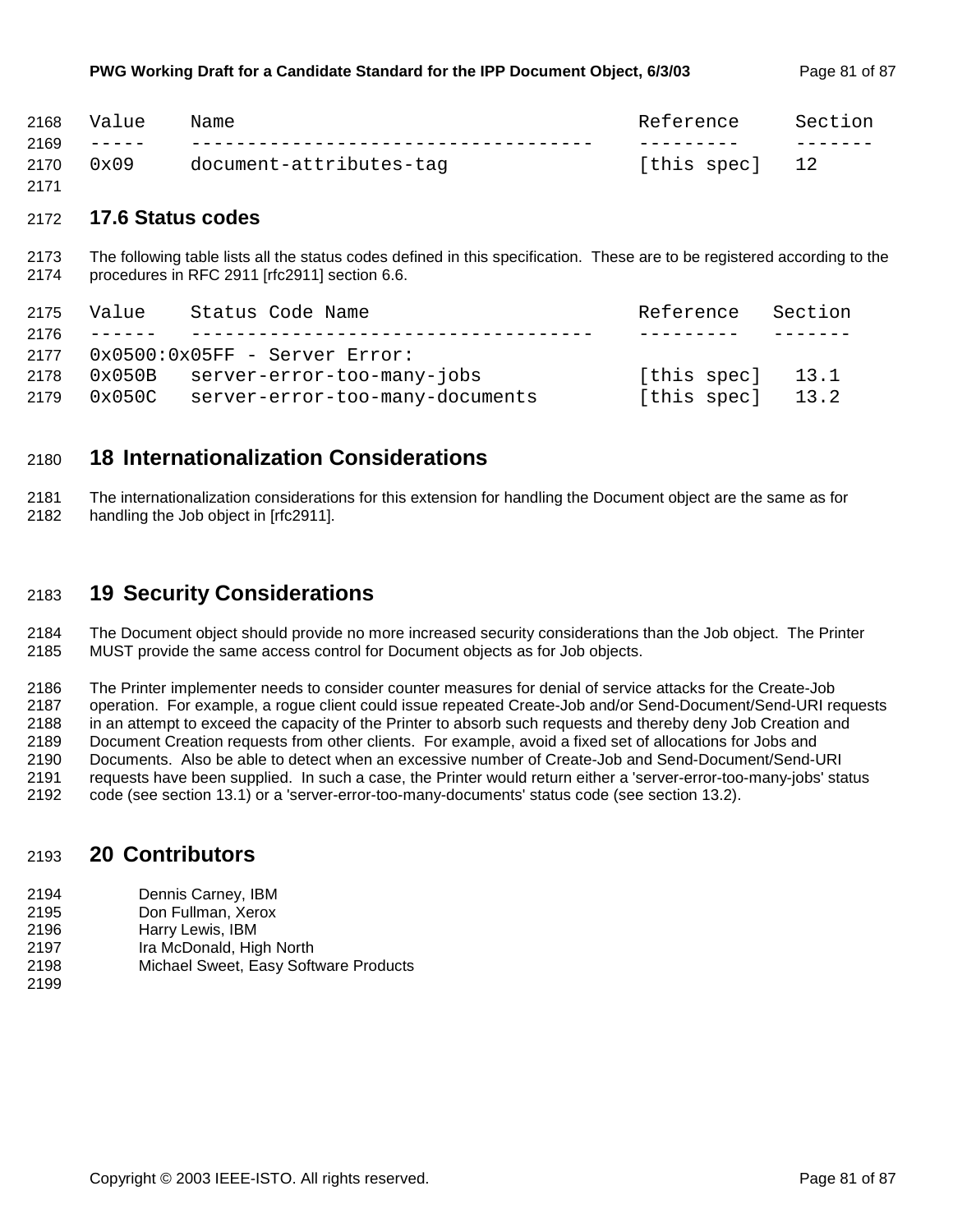# 2200 **21 Acknowledgments**

# 2201 **22 Author's Address**

| 2202 | Tom Hastings                       |
|------|------------------------------------|
| 2203 | <b>Xerox Corporation</b>           |
| 2204 | 737 Hawaii St.                     |
| 2205 | El Segundo, CA 90245               |
| 2206 |                                    |
| 2207 | Phone: 310 333-6413                |
| 2208 | Fax: 310 333-5514                  |
| 2209 | e-mail: hastings@cp10.es.xerox.com |
| 2210 |                                    |
| 2211 | Peter Zehler                       |
| 2212 | <b>Xerox Corporation</b>           |
| 2213 | MS: 0128-30E                       |
| 2214 | 800 Phillips Road                  |
| 2215 | Webster, NY 14580-9701             |
| 2216 |                                    |
| 2217 | Phone: 585 265-8755                |
| 2218 | Fax: 585 422-7961                  |
| 2219 | e-mail: PZehler@crt.xerox.com      |
|      |                                    |

# 2220 **23 Appendix A: Document operations compared to Job operations**

2221 This appendix compares the Document operations with the existing Job operations to show the parallelism.

2222 Table 16 compares the Job and Document operations. The two Conf. columns indicate the conformance 2223 requirements (REQUIRED = REQ, OPTIONAL = OPT) for the Job and Document operations respectively. A "REQ" 2224 in the Document Conformance column means if the Document object is supported. Whether a Document operation 2225 is a method on the Job object or the Document object depends on the modeling regime and is not an essential part 2226 of the semantics described here, since these semantics are intended to apply to both to object-oriented and object-2227 based protocols, APIs, and implementations.

#### 2228 **Table 16 - Document operations compared to Job operations**

| Job operations            | Job<br>Conf. | Document operations                                                                   | Doc.<br>Conf |
|---------------------------|--------------|---------------------------------------------------------------------------------------|--------------|
|                           |              |                                                                                       |              |
| <b>Cancel-Current-Job</b> | <b>OPT</b>   | N/A, can only cancel a document explicitly by document number and<br>explicit job id. | <b>OPT</b>   |
| <b>Cancel-Job</b>         | <b>REQ</b>   | <b>Cancel-Document</b>                                                                | <b>REQ</b>   |
|                           |              |                                                                                       |              |
| <b>Get-Job-Attributes</b> | <b>REQ</b>   | <b>Get-Document-Attributes</b>                                                        | <b>REQ</b>   |
| Get-Jobs                  | <b>REQ</b>   | <b>Get-Documents</b>                                                                  | <b>REQ</b>   |
| Hold-Job                  |              | N/A, can only hold an entire job.                                                     |              |
| <b>Print-Job</b>          | <b>REQ</b>   | Send-Document (existing operation - see [rfc2911] with an additional                  | <b>OPT</b>   |
|                           |              | Document attributes group defined in section 4.1)                                     |              |
| <b>Print-URI</b>          | <b>OPT</b>   | Send-URI (existing operation - see [rfc2911] with an additional                       | OPT          |
|                           |              | Document attributes group defined in section 4.2)                                     |              |
|                           |              |                                                                                       |              |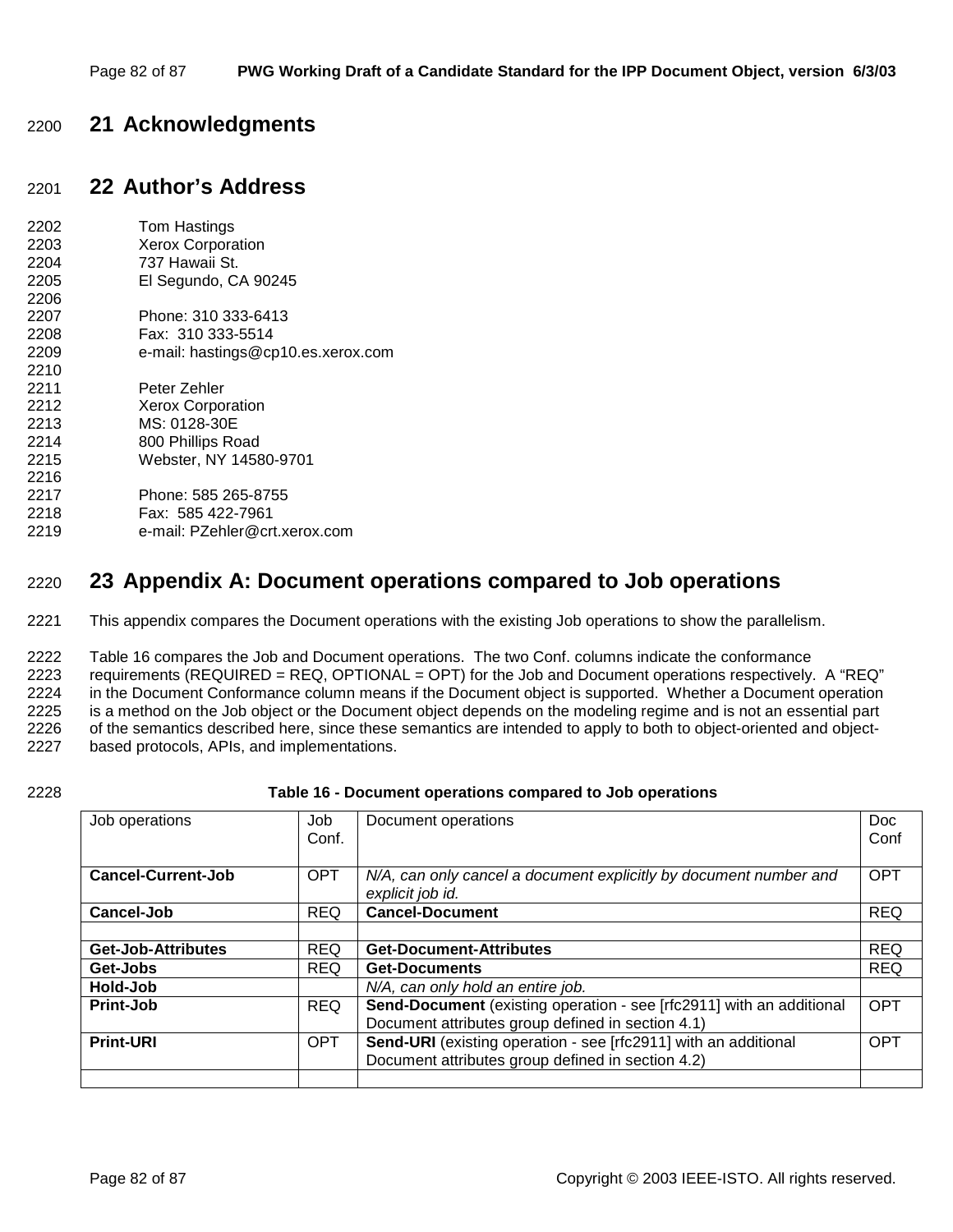| Job operations               | Job        | Document operations                                                  | Doc        |
|------------------------------|------------|----------------------------------------------------------------------|------------|
|                              | Conf.      |                                                                      | Conf       |
|                              |            |                                                                      |            |
| Promote-Job                  | <b>OPT</b> | N/A, can only promote an entire job                                  |            |
| Purge-Jobs                   | <b>OPT</b> | <b>Delete-Document</b>                                               | <b>OPT</b> |
| <b>Release-Held-New-Jobs</b> | <b>OPT</b> | N/A, can only release entire jobs                                    |            |
| Release-Job                  | <b>OPT</b> | N/A, can only release an entire job                                  |            |
| Reprocess-Job                | <b>OPT</b> | N/A, can only reprocess an entire job                                |            |
| Restart-Job                  | <b>OPT</b> | N/A, can only restart an entire job                                  |            |
| Resume-Job                   | <b>OPT</b> | N/A, can only resume an entire job                                   |            |
| Schedule-Job-After           | <b>OPT</b> | N/A, can only schedule an entire job                                 |            |
| Set-Job-Attributes           | <b>OPT</b> | <b>Set-Document-Attributes</b>                                       | <b>OPT</b> |
| <b>Suspend-Current-Job</b>   | <b>OPT</b> | N/A, can only suspend an entire job in order to run another one      |            |
| <b>Validate-Job</b>          | <b>REQ</b> | N/A, use Validate-Job to validate a single document or each document |            |
|                              |            | in a multi-document job.                                             |            |

2229 2230

# 2231 **24 Annex B: IEEE-ISTO 5100.4-2001 Document Overrides (informative)**

2232 With the introduction of the Document Object, there is no longer a need for the "document-overrides" (1setOf 2233 collection) attribute [pwg5100.4-2001] as an Operation attribute or a Template attribute. A new Overrides document 2234 [OvrRide] without the "document-overrides" attribute will be published. With the introduction of the Document object, 2235 the client simply supplies the Document Template attributes (see Table 10) for each Document Creation request (in a 2236 new Document Template attribute group). There is no longer a need for the "document-overrides" attribute.

2237 Page Overrides will be specified in a new document [OvrRide] that replaces the obsolete [pwg5100.4-2001]. Other 2238 [pwg5100.4-2001] features such as Subset Processing and Error/Warning counts have been moved to other 2239 specifications.

# 2240 **25 Annex B: Change Log (informative)**

- 2241 The following summaries of the changes in chronological order:
- 2242 Version 0.3, 9 September 2002:
- 2243 1. Reformatted as an IEEE-ISTO standard and added the usual sections for a standard.
- 2244 2. Added "original-requesting-user-name" Operation attribute to Table 8.
- 2245 3. Added "y" to "output-bin" in Table 10 so it MAY be a Document Template attribute.
- 2246 4. Clarified the \* and in Table 11 Job and Document Description attributes.
- 2247 5. Added section 9.1.1 all of the Printer attributes defined In any IPP standard.
- 2248 6. Allocated operation-id enums in section 11 to the 7 Document operations.
- 2249 7. Added the conformance section 14
- 2250 8. Completed the IANA Considerations section 0. 2251

2252 Version 0.4, 14 October 2002:

- 2253 1. Added the operation specifications.
- 2254 2. Added the Create-Document and Send-Data to be more parallel with Jobs and support PWG PSI.
- 2255 3. Resolved the 15 issues in version 0.3 as discussed on the mailing list.
- 2256 4. Added the Attribute Precedence section 6.
- 2257 5. Added [ippsave] attributes.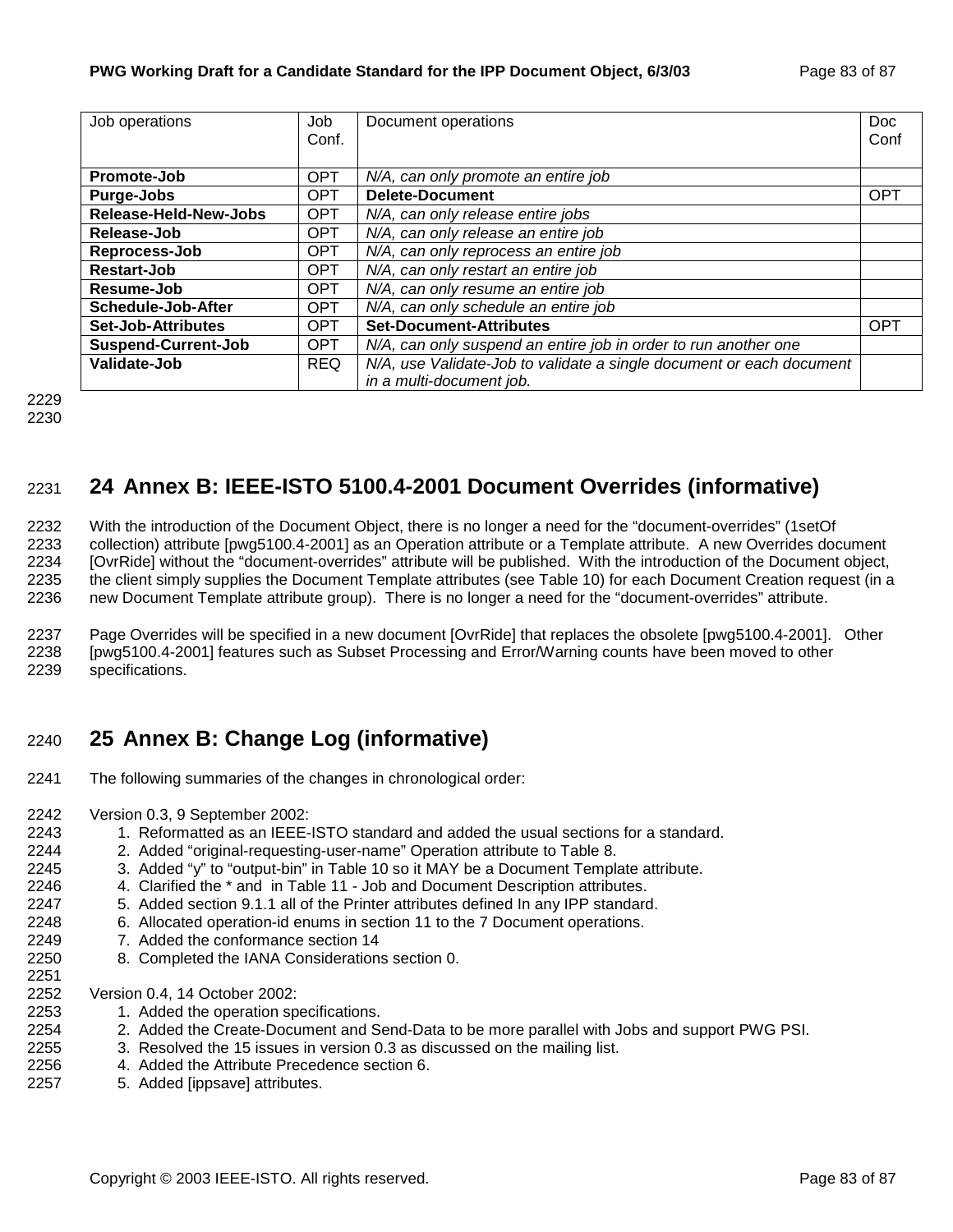#### Page 84 of 87 **PWG Working Draft of a Candidate Standard for the IPP Document Object, version 6/3/03**

- 2258 6. Added job-mandatory-attributes, job-cover-back, job-cover-front, job-copies, job-finishings, job-finishings-col. 2259 document-id-uri, and redirect-uri. 2260 2261 Version 0.5, 25 October 2002, as a result of the PWG Semantic Model telecon, October 24, 2002: 2262 1. Fixed the title to say "Proposed Standard" and removed the 5100.n number until the document is approved by 2263 the PWG Last Call to progress as a Draft Standard. 2264 2. Changed Cancel-Document from OPTIONAL to REQUIRED. 2265 3. Added Table 4 and Table 5 to show the request and response signatures of the Document Creation and 2266 Validation operations. 2267 4. Renamed the "document-number" Operation attribute to "input-document-number", to agree with [pwg5100.4- 2268 2001] and because the Document object is really the Input Document (as opposed to the Output Document). 2269 The Printer copies this value to the Document's "document-number" Document Description attribute. 2270 5. Clarified that the Printer MUST reject a Create-Document request if the "document-number" already exists. 2271 6. Clarified that the client cannot supply Subscription attributes in any Document Creation requests.<br>2272 7 Added "document-message" (text(127)) Operation attribute to the Document Creation requests to 7. Added "document-message" (text(127)) Operation attribute to the Document Creation requests to go with the 2273 "document-message" agreement (see point #15 ). 2274 8. Fixed Create-Document response to return Job status attributes in Group 3 and Document status attributes in 2275 Group 4. 2276 9. Required the Printer to return just the "document-number" and "document-id-uri" (uri) Document Description 2277 attribute in a Document Creation response. 2278 10. Added the "document-mandatory-attributes" Operation attribute. 2279 11. Separated the returned Job status attributes and the Document status attributes into two groups, one Job 2280 Attributes and the other Document attributes. 2281 12. Allowed the client to supply or omit the "document-uri" Operation attribute in a Validate-Job request. 2282 13. Clarified that the "document-number" Operation attribute MUST follow the Printer and Job Target in Group 1. 2283 14. Changed the Get-Documents response when there is no "requested-attributes" to simply "document-number" 2284 and "document-id-uri" to be parallel with the Get-Jobs operation. 2285 15. Changed the "message" Operation attribute in Cancel-Document and Cancel-Current-Document to 2286 "document-message" Operation attribute which the Printer copies to the "document-message" Document 2287 Description attribute for use both by the user and the operator. 2288 16. Clarified that the "document-state-reasons" values never affect Job scheduling. 2289 17. Made Job Level - page override programming higher precedence than Document level Document object 2290 attributes. 2291 18. Clarified PDL document data precedence and its relationship to Job Template attributes ending with "- 2292 requested". 2293 19. In Table 8, flagged the Operation attributes that the Printer copies to the corresponding Job and Document 2294 Description attributes in Document Creations operations. 2295 20. Fixed "job-mandatory-attributes" Operation attribute so its only supplied at Job level, now that we have 2296 "document-mandatory-attributes" Operation attribute. 2297 21. Clarified that "ipp-attribute-fidelity" can be supplied at both the Job and Document Levels and how it interacts 2298 with "job-mandatory-attributes" and "document-mandatory-attributes" Operation attributes. 2299 22. Disallowed "output-bin" at the Document Level (and Page Level). It subsets the single stream of Input-Pages 2300 across Input-Documents. 2301 23. Disallowed "page-ranges" at the Page Level. 2302 24. Disallowed "pages-per-subset" at the Document level (and Page Level). 2303 25. Disallowed "separator-sheets" at the Page Level. 2304 26. Added "document-printer-up-time" Document Description attribute for Get-Documents and Get-Document-2305 Attributes responses that the Printer MUST support, just like "job-printer-up-time" Operation attribute for Get-2306 Jobs and Get-Job-Attributes. 2307 2308 Version 0.6, 13 January 2003, agreements from New Orleans October PWG meeting and subsequent telecons: 2309 1. Deleted the Cancel-Current-Document and Validate-Document operations.
- 2310 2. Deprecated the "input-document-number" Operation attribute from the Document Creation operations.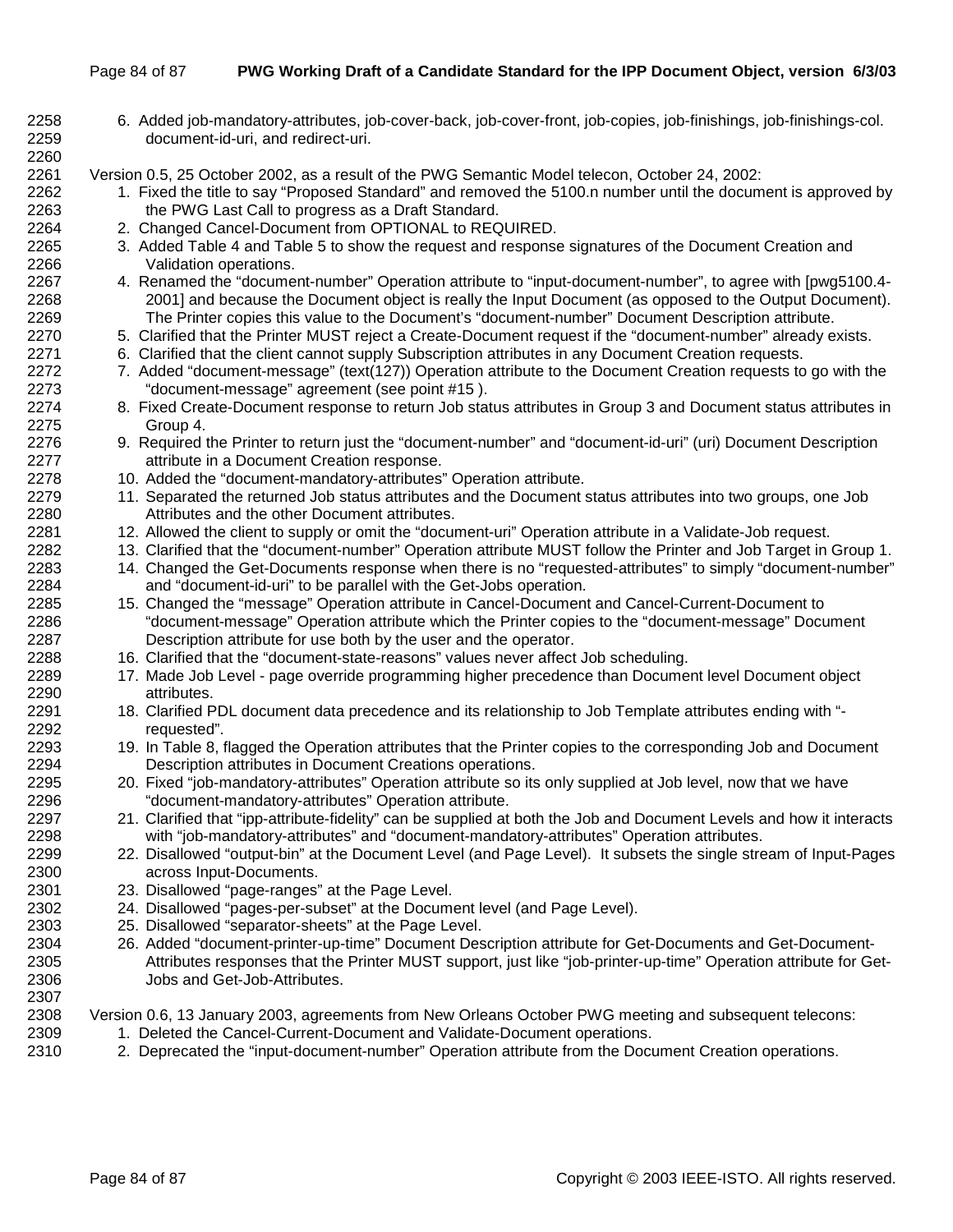- 2311 3. Deleted the "document-mandatory-attributes" Operation attribute to align with the PWG Semantic model. So 2312 both specifications have only the "job-mandatory-attributes" Operation attribute. The client can only supply 2313 at the Job Level. The Document Level inherits from the Job Level. 2314 4. Increased "document-message" Operation attribute length from 127 to MAX (1023) octets. 2315 5. Clarified that "ipp-attribute-fidelity" and "job-mandatory-attributes" can only be supplied at the Job Level; the 2316 Document level inherits their values. 2317 6. Added "ipp-attribute-fidelity" and "job-mandatory-attributes" Job Description attributes. 2318 7. Added the "media-size-name" as a member attribute of "media-col" and as a separate Job Template attribute 2319 as used by UPnPv1 and UPnPv2. 2320 8. Added the "media-type" as a Job and Document Template attribute on its own as used by UPnPv1 and 2321 UPnPv2 (as well as leaving it as a member attribute of the "media-col" Job and Document Template 2322 attributes). 2323 9. Renamed "document-printer-up-time" Document Description attribute to simply "printer-up-time". 2324 10. Added the following Job Description attributes: "ipp-attribute-fidelity", and "job-mandatory-attributes". 2325 11. Removed the following Document Description attributes: "ipp-attribute-fidelity". 2326 12. Added the following Document Description attributes: "document-format-detail", "document-format-detected", 2327 "job-id", "job-printer-uri", "job-uri", "output-device-assigned". 2328 13. Defined all of the Document Description attributes, often with references to other specifications, so that they 2329 appear in the table of contents. 2330 2331 Version 0.7, 14 March 2003, agreements from the Maui January PWG meeting and subsequent telecons: 2332 1. Fixed up the file naming and numbering to agree with the latest PWG process agreements. 2333 2. Updated the Abstract and Introduction to reflect the additions. 2334 3. Fixed cross references to use the standard numbers as agreed, rather than mnemonic references. 2335 4. Deprecated the "input-document-number" Operation attribute ([pwg5100.4-2001] section 9.2.1 in the Create-2336 Document Requests 2337 5. Renamed Send-Data to Send-Document-Data to more clearly reflect the scope of the operation. 2338 6. Added the REQUIRED Close-Job operation to close a job that contains Document objects. Using "last-2339 document" still works too and the Printer MUST support both ways. 2340 7. Retained the idea that the Printer MUST NOT copy down any attributes supplied in the Job Creation 2341 operation to the Document object as observable in Document object query responses. Document objects 2342 inherit that effect from the Job object. 2343 8. Added the following operation and Document Description attributes: document-container-summary 2344 (collection), document-creator-application-name (name(MAX)), document-creator-application-version 2345 (text(127)), document-creator-os-name (name(40)), document-creator-os-version (text(40)), document-2346 format-device-id (text(127)), document-format-version (text(127). The "document-container-summary" 2347 collection attribute may contain them, plus "document-format" and "document-natural-language". 2348 9. REQUIRED Printers to support "document-format-version" Document Description. 2349 10. Deprecated "document-overrides" and indicated that the agreement is to re-issue [pwg5100.4-2001] without 2350 "document-overrides". 2351 11. Prefixed the following three Document Description attributes that are copies of Job Description attributes with 2352 "document-" so that no Document attribute has a "job-" prefix: "job-printer-uri" becomes "document-job-2353 printer-uri", "job-uri" becomes "document-job-uri", and "job-id" becomes "document-job-id". 2354 12. Added the encoding for the "document-attributes-tag" as 0x09. 2355 13. Updated the IANA Registration section, but still needs more work. 2356 2357 Version 0.8, 24 March 2003, agreements from the March 20 telecon: 2358 1. Changed the name of the Send-Document-Data back to Send-Data to keep the name short. There wasn't 2359 support for keeping the name of the object affected in the name of the operation. 2360 2. Changed "job-mandatory-attributes" operation/Job Description attribute so that a Printer MUST support it. 2361 3. Changed the name of the collection attribute back to "document-format-details".
- 2362 4. Removed the Operation attributes and Document Description attributes that were already in the member 2363 attributes of "document-format-details", so that any details must use the "document-format-details" (1setOf 2364 collection).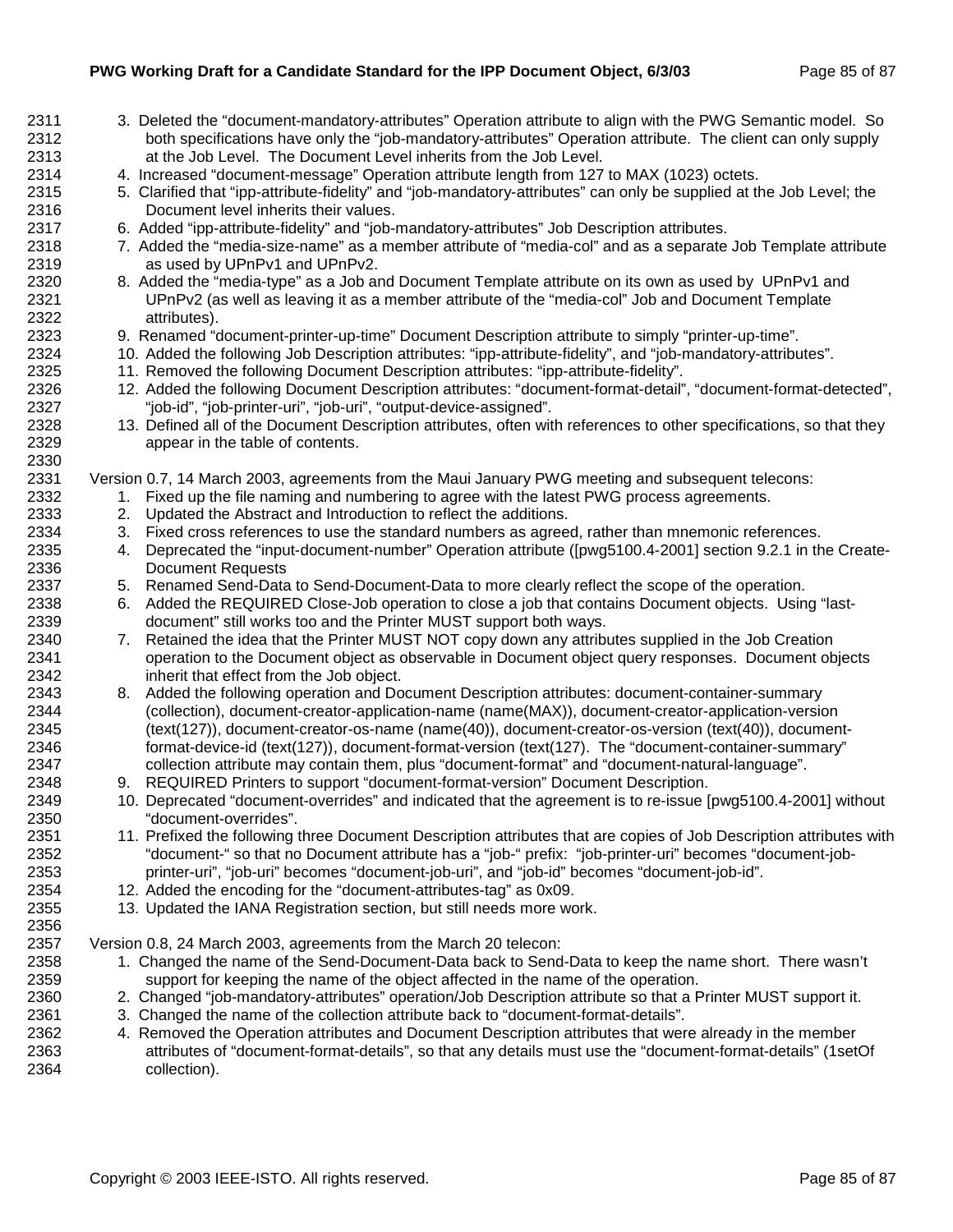| 2365 | 5. Clarified that with the removal of "document-overrides", that the client can achieve subset finishing using                                                                                  |
|------|-------------------------------------------------------------------------------------------------------------------------------------------------------------------------------------------------|
| 2366 | "pages-per-subset" and "page-overrides".                                                                                                                                                        |
| 2367 | 6. Clarified that a Printer that supports "page-overrides" Document Template attribute MUST also support it as                                                                                  |
| 2368 | an Operation attribute in Send-Document and Send-URI, but not Create-Document, for backward                                                                                                     |
| 2369 | compatibility.                                                                                                                                                                                  |
| 2370 | 7. Clarified that containers may contain containers, but that the "document-format-details" MUST be flattened, if                                                                               |
| 2371 | present.                                                                                                                                                                                        |
| 2372 | 8. Clarified that the collection values MAY describe the container format itself, in which case, it must be the first                                                                           |
| 2373 | collection value.                                                                                                                                                                               |
| 2374 | 9. Added "document-format-details-detected (1setOf collection) Document Description attribute.                                                                                                  |
| 2375 | 10. Clarified that "document-natural-language" identifies the primary or first language if a Document contains                                                                                  |
| 2376 | more than one language.                                                                                                                                                                         |
| 2377 | 11. Added document-format-details-supported (1setOf type2 keyword) Printer Description attribute.                                                                                               |
| 2378 | 12. Added document-format-details-implemented (1setOf collection) Printer Description attribute.                                                                                                |
| 2379 | 13. Clarified that a Printer MUST support the "document-creation-attributes-supported" (1setOf type2 keywords)                                                                                  |
| 2380 | Printer Description attribute.                                                                                                                                                                  |
| 2381 |                                                                                                                                                                                                 |
| 2382 | Version 0.9, 7 April 2003, agreements from the April 3 telecon:                                                                                                                                 |
| 2383 | 1. Added "document-charset" (charset), "document-digital-signature" (type2 keyword), "document-format-                                                                                          |
| 2384 | version" (text(127)), and "document-natural-language" (naturalLanguage) Operation and Document                                                                                                  |
| 2385 | Description attributes and corresponding "xxx-default" and "xxx-supported" Printer Description attributes.                                                                                      |
| 2386 | Changed the "document-natural-language" member attribute of "document-format-details" (1setOf collection)<br>2.                                                                                 |
| 2387 | operation attribute to be 1setOf, but kept the top level "document-natural-language" Operation attribute as                                                                                     |
| 2388 | single-valued.                                                                                                                                                                                  |
| 2389 |                                                                                                                                                                                                 |
| 2390 | 3. Added Summary Table 2 of new Operation/Document Description attributes.<br>4. Defined CONDITIONALLY REQUIRED and CMUST Conformance Terms.                                                    |
| 2391 |                                                                                                                                                                                                 |
| 2392 | 5. Deleted the "document-id-uri" Operation attribute no longer needed by PSI.<br>Changed "ipp-attribute-fidelity" so it doesn't affect operation attributes, so it is the same as in [rfc2911]. |
| 2393 | 6.                                                                                                                                                                                              |
|      | Clarified the operation attributes supplied at the Job Level in Print-Job and Print-URI versus Create-Job by<br>7.                                                                              |
| 2394 | introducing the "p" notation in Table 8.                                                                                                                                                        |
| 2395 | Added columns to Table 8 to show the corresponding Document Description attributes and the "xxx-default"<br>8.                                                                                  |
| 2396 | and "xxx-supported" Printer Description attributes.                                                                                                                                             |
| 2397 | Clarified that all of the new Operation attributes are hints, except "document-charset" and "document-format"<br>9.                                                                             |
| 2398 | and that the client can turn them into Must Honor by supplying their keyword attribute names in the "job-                                                                                       |
| 2399 | mandatory-attributes Operation attribute.                                                                                                                                                       |
| 2400 | 10. Add the unique lang prefix from the Printer MIB to all "document-format-version" values, so that they can all                                                                               |
| 2401 | be in a single flat list for the Printer's "document-format-version-supported" Printer Description attribute.                                                                                   |
| 2402 |                                                                                                                                                                                                 |
| 2403 | Version 0.10, May 1, 2003, agreements from the May 1 telecon:                                                                                                                                   |
| 2404 | 1. Removed the conformance language from the Abstract.                                                                                                                                          |
| 2405 | 2. Clarified that the "job-mandatory-attributes" can include keywords that the Printer doesn't support. The                                                                                     |
| 2406 | rejection occurs only if the client actually supplies the unsupported Template attribute in a request.                                                                                          |
| 2407 | 3. Clarified that a Print-Job is indistinguishable to Create-Job and one Send-Document.                                                                                                         |
| 2408 | 4. Added that the Printer MUST reject a redundant Close-Job.                                                                                                                                    |
| 2409 | 5. Clarified that the Printer MUST validate Create-Document in the context of the Job as a whole, including                                                                                     |
| 2410 | previous Documents in the same Job.                                                                                                                                                             |
| 2411 | 6. Split Table 7 of Operation Attributes into two. Show the syntaxes for the "xxx-default" and "xxx-supported"                                                                                  |
| 2412 | attributes in the first table.                                                                                                                                                                  |
| 2413 | 7. Split the Print-Job/Print-URI from the Create-Job into two columns.                                                                                                                          |
| 2414 | 8. Added "output-device-requested" Operation attribute.                                                                                                                                         |
| 2415 | 9. Added the Printer options (reject, hold, ignore) when the client supplies unsupported values in the Operation                                                                                |
| 2416 | attributes for all but "compression", "document-charset", "document-format".                                                                                                                    |
| 2417 | 10. Use the 'application/vnd.PWG-XXX' for unregistered Printer MIB printer languages.                                                                                                           |

2418 11. Added "output-device-requested (name(127) Operation/Job Description attribute for Job Creation operations.